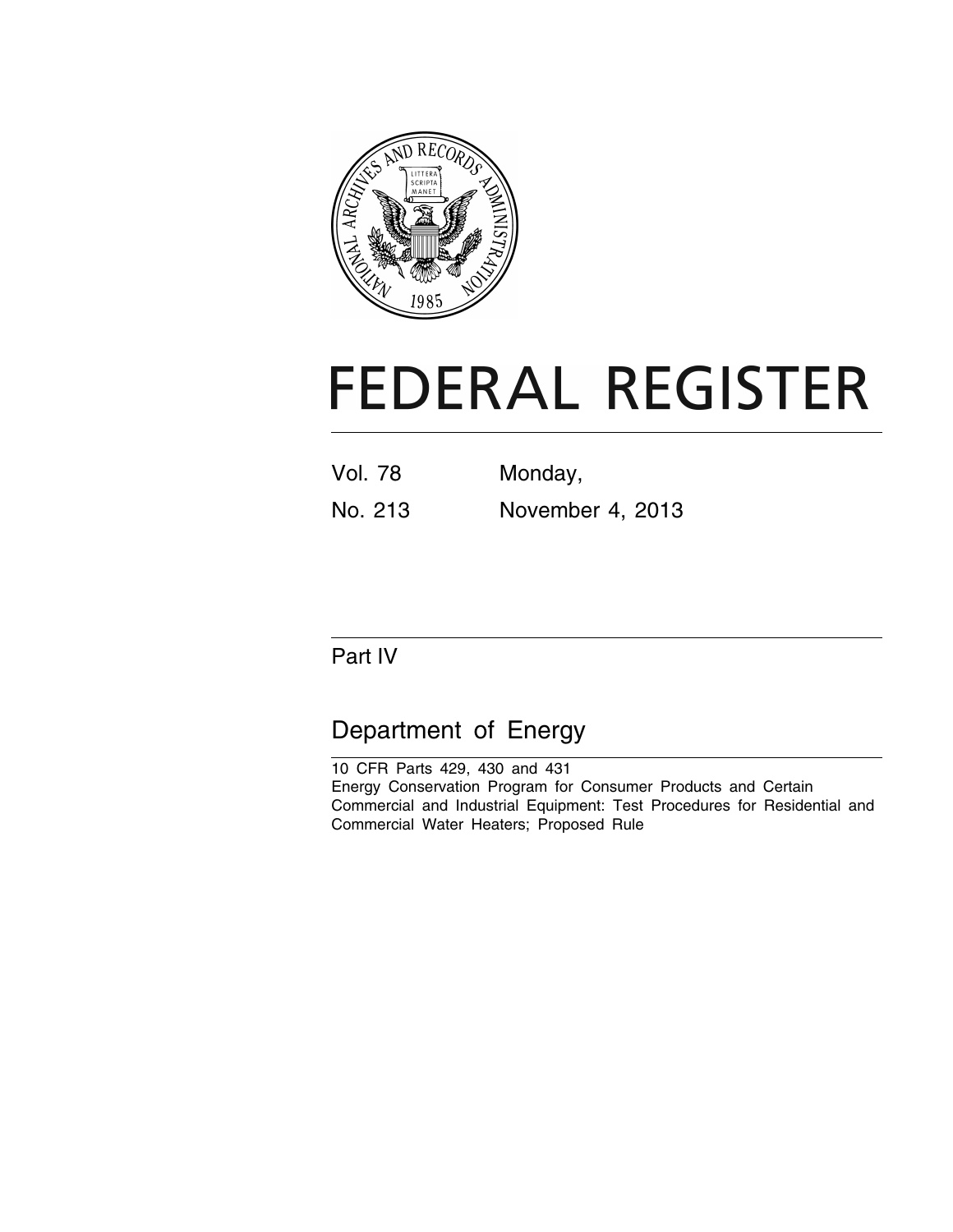#### **DEPARTMENT OF ENERGY**

**10 CFR Parts 429, 430 and 431** 

**[Docket Number EERE–2011–BT–TP–0042] RIN 1904–AC53** 

#### **Energy Conservation Program for Consumer Products and Certain Commercial and Industrial Equipment: Test Procedures for Residential and Commercial Water Heaters**

**AGENCY:** Office of Energy Efficiency and Renewable Energy, Department of Energy.

**ACTION:** Notice of proposed rulemaking and announcement of public meeting.

**SUMMARY:** The U.S. Department of Energy (DOE) proposes to revise its test procedure for residential water heaters and certain commercial water heaters established under the Energy Policy and Conservation Act. This rulemaking will fulfill DOE's statutory obligation for residential and certain commercial water heaters to review its test procedure for covered products and equipment at least once every seven years. In addition, this rulemaking will satisfy DOE's statutory obligation to develop a uniform efficiency descriptor for residential and commercial water heaters. The proposed test method would apply the same efficiency descriptor to all residential and certain commercial water heaters, and it would extend coverage to eliminate certain gaps in the current residential test procedure, update the simulated-usetest draw pattern, and update the water delivery temperature requirement. DOE is also announcing a public meeting to discuss and receive comments on issues presented in this test procedure rulemaking.

#### **DATES:**

*Comments:* DOE will accept comments, data, and information regarding this notice of proposed rulemaking (NOPR) before and after the public meeting, but no later than January 21, 2014. See section V, ''Public Participation,'' for details.

*Meeting:* DOE will hold a public meeting on December 6, 2013 from 9:00 a.m. to 4:00 p.m., in Washington, DC. The meeting will also be broadcast as a webinar. See section V, ''Public Participation,'' for webinar registration information, participant instructions, and information about the capabilities available to webinar participants. **ADDRESSES:** The public meeting will be held at the U.S. Department of Energy, Forrestal Building, Room 8E–089, 1000 Independence Avenue SW., Washington, DC 20585. To attend,

please notify Ms. Brenda Edwards at (202) 586–2945. Please note that foreign nationals visiting DOE Headquarters are subject to advance security screening procedures. Any foreign national wishing to participate in the meeting should advise DOE as soon as possible by contacting Ms. Edwards at the phone number above to initiate the necessary procedures. Please also note that any person wishing to bring a laptop computer into the Forrestal Building will be required to obtain a property pass. Visitors should avoid bringing laptops, or allow an extra 45 minutes. Persons may also attend the public meeting via webinar. For more information, refer to section V, ''Public Participation,'' near the end of this notice of proposed rulemaking.

Interested persons are encouraged to submit comments using the Federal eRulemaking Portal at *[www.regulations.gov](http://www.regulations.gov)*. Follow the instructions for submitting comments. Alternatively, interested persons may submit comments, identified by docket number EERE–2011–BT–TP–0042 and/ or RIN 1904–AC53, by any of the following methods:

• *Email: [HeatingProducts-2011-TP-](mailto:HeatingProducts-2011-TP-0042@ee.doe.gov)[0042@ee.doe.gov](mailto:HeatingProducts-2011-TP-0042@ee.doe.gov)*. Include EERE–2011– BT–TP–0042 and/or RIN 1904–AC53 in the subject line of the message. Submit electronic comments in WordPerfect, Microsoft Word, PDF, or ASCII file format, and avoid the use of special characters or any form of encryption.

• *Postal Mail:* Ms. Brenda Edwards, U.S. Department of Energy, Building Technologies Office, Mailstop EE–2J, 1000 Independence Avenue SW., Washington, DC 20585–0121. If possible, please submit all items on a compact disc (CD), in which case it is not necessary to include printed copies.

• *Hand Delivery/Courier:* Ms. Brenda Edwards, U.S. Department of Energy, Building Technologies Office, 950 L'Enfant Plaza SW., 6th Floor, Washington, DC 20024. Telephone: (202) 586–2945. If possible, please submit all items on a CD, in which case it is not necessary to include printed copies.

*Instructions:* All submissions received must include the agency name and docket number and/or RIN for this rulemaking. No telefacsimilies (faxes) will be accepted. For detailed instructions on submitting comments and additional information on the rulemaking process, see section V of this document (Public Participation).

*Docket:* The docket is available for review at including Federal Register notices, public meeting attendee lists and transcripts, comments, and other supporting documents/materials. All

documents in the docket are listed in the index. However, not all documents listed in the index may be publicly available, such as information that is exempt from public disclosure.

A link to the docket Web page can be found at: *[http://www.regulations.gov/](http://www.regulations.gov/#!docketDetail;D=EERE-2011-BT-TP-0042) [#!docketDetail;D=EERE-2011-BT-TP-](http://www.regulations.gov/#!docketDetail;D=EERE-2011-BT-TP-0042)[0042](http://www.regulations.gov/#!docketDetail;D=EERE-2011-BT-TP-0042)*. This Web page contains a link to the docket for this notice of proposed rulemaking on the site. The Web page contains simple instructions on how to access all documents, including public comments, in the docket. See section V, ''Public Participation,'' for information on how to submit comments through *[www.regulations.gov](http://www.regulations.gov)*.

For information on how to submit a comment, review other public comments and the docket, or participate in the public meeting, contact Ms. Brenda Edwards at (202) 586–2945 or by email: *[Brenda.Edwards@ee.doe.gov](mailto:Brenda.Edwards@ee.doe.gov)*.

**FOR FURTHER INFORMATION CONTACT:** Ms. Ashley Armstrong, U.S. Department of Energy, Office of Energy Efficiency and Renewable Energy, Building Technologies Office, EE–2J, 1000 Independence Avenue SW., Washington, DC 20585–0121. Telephone: (202) 586–6590. Email: *[Ashley.Armstrong@ee.doe.gov](mailto:Ashley.Armstrong@ee.doe.gov)*.

Mr. Eric Stas, U.S. Department of Energy, Office of the General Counsel, GC–71, 1000 Independence Avenue SW., Washington, DC 20585–0121. Telephone: (202) 586–9507. Email: *[Eric.Stas@hq.doe.gov](mailto:Eric.Stas@hq.doe.gov)*.

For information on how to submit or review public comments, contact Ms. Brenda Edwards, U.S. Department of Energy, Office of Energy Efficiency and Renewable Energy, Building Technologies Office, EE–2J, 1000 Independence Avenue SW., Washington, DC 20585–0121. Telephone: (202) 586–2945. Email: *[Brenda.Edwards@ee.doe.gov](mailto:Brenda.Edwards@ee.doe.gov)*.

#### **SUPPLEMENTARY INFORMATION:**

#### **Table of Contents**

- I. Authority and Background
- II. Summary of the Notice of Proposed Rulemaking
- III. Discussion

#### A. Scope

- 1. Coverage Range of Uniform Metric and Test Procedure
- 2. Storage Capacity Limits
- 3. Input Capacity Limits
- 4. Electric Instantaneous Water Heaters
- B. Uniform Efficiency Descriptor
- C. Draw Pattern
- D. Instrumentation
- E. Discrete Performance Tests
- F. Test Conditions
- 1. Water Delivery Temperature
- 2. Ambient Temperature and Relative Humidity
- 3. Laboratory Airflow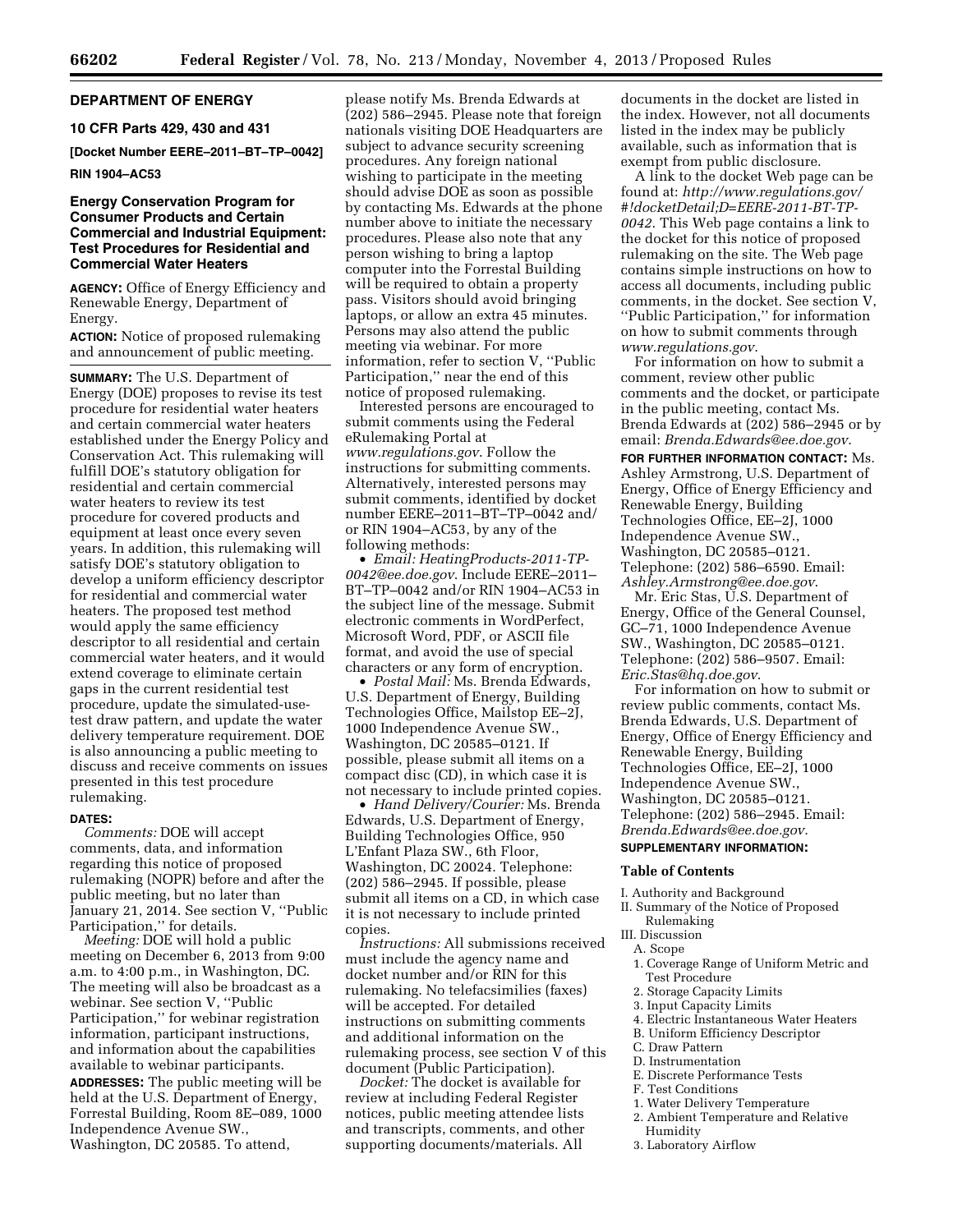- G. Annual Energy Consumption Calculation
- H. Conversion of Existing Energy Factor Ratings
- I. Other Issues
- J. Certification, Compliance, and
- Enforcement Issues
- K. Reference Standards
- L. Compliance With Other EPCA Requirements
- IV. Procedural Issues and Regulatory Review
- A. Review Under Executive Order 12866
- B. Review Under the Regulatory Flexibility Act
- C. Review Under the Paperwork Reduction Act of 1995
- D. Review Under the National
- Environmental Policy Act of 1969
- E. Review Under Executive Order 13132
- F. Review Under Executive Order 12988
- G. Review Under the Unfunded Mandates Reform Act of 1995
- H. Review Under the Treasury and General Government Appropriations Act, 1999
- I. Review Under Executive Order 12630 J. Review Under Treasury and General
- Government Appropriations Act, 2001
- K. Review Under Executive Order 13211
- L. Review Under Section 32 of the Federal Energy Administration Act of 1974
- V. Public Participation
	- A. Attendance at the Public Meeting
	- B. Procedure for Submitting Requests to Speak and Prepared General Statements for Distribution
	- C. Conduct of the Public Meeting
	- D. Submission of Comments
- E. Issues on Which DOE Seeks Comment
- VI. Approval of the Office of the Secretary

#### **I. Authority and Background**

Title III, Part  $B<sup>1</sup>$  of the Energy Policy and Conservation Act of 1975 (''EPCA'' or ''the Act''), Public Law 94–163 (42 U.S.C. 6291–6309, as codified) sets forth a variety of provisions designed to improve energy efficiency and established the Energy Conservation Program for Consumer Products Other Than Automobiles.2 These include residential water heaters, one subject of today's notice of proposed rulemaking.  $(42 \text{ U.S.C. } 6292(a)(4))$  Title III, Part C<sup>3</sup> of EPCA, Public Law 94–163 (42 U.S.C. 6311–6317, as codified), added by Public Law 95–619, Title IV, Sec. 441(a), established the Energy Conservation Program for Certain Industrial Equipment, which includes the commercial water-heating equipment that is another subject of this rulemaking. (42 U.S.C. 6311(1)(K))

Under EPCA, energy conservation programs generally consist of four parts: (1) Testing; (2) labeling; (3) establishing

Federal energy conservation standards; and (4) certification and enforcement procedures. The testing requirements consist of test procedures that manufacturers of covered products and equipment must use as both the basis for certifying to DOE that their products and equipment comply with the applicable energy conservation standards adopted pursuant to EPCA, and for making other representations about the efficiency of those products. (42 U.S.C. 6293(c); 42 U.S.C. 6295(s); 42 U.S.C. 6314) Similarly, DOE must use these test requirements to determine whether the products comply with any relevant standards promulgated under EPCA. (42 U.S.C. 6295(s))

Under 42 U.S.C. 6293, EPCA sets forth the criteria and procedures that DOE must follow when prescribing or amending test procedures for residential water heaters. EPCA provides, in relevant part, that any test procedures prescribed or amended under this section must be reasonably designed to produce test results which measure energy efficiency, energy use, or estimated annual operating cost of a covered product during a representative average use cycle or period of use, and must not be unduly burdensome to conduct. (42 U.S.C. 6293(b)(3)) In addition, if DOE determines that a test procedure amendment is warranted, it must publish proposed test procedures and offer the public an opportunity to present oral and written comments on them. (42 U.S.C. 6293(b)(2))

For commercial water heaters, EPCA requires that if the test procedure referenced in the American Society of Heating, Refrigerating, and Air-Conditioning Engineers (ASHRAE) Standard 90.1 is updated, DOE must update its test procedure to be consistent with the amended test procedure in ASHRAE Standard 90.1, ''Energy Standard for Buildings Except Low-Rise Residential Buildings,'' unless DOE determines by rule published in the **Federal Register** and supported by clear and convincing evidence, that the amended test procedure is not reasonably designed to produce test results which reflect the energy efficiency, energy use, or estimated operating costs of that type of ASHRAE equipment during a representative average use cycle. In addition, DOE must determine that the amended test procedure is not unduly burdensome to conduct. (42 U.S.C. 6314(a)(2) and (4))

In any rulemaking to amend a test procedure, DOE must determine the extent to which the proposed test procedure would alter the product's measured energy efficiency. (42 U.S.C. 6293(e)(1)) If DOE determines that the

amended test procedure would alter the measured efficiency of a covered product, DOE must amend the applicable energy conservation standard accordingly. (42 U.S.C. 6293(e)(2))

Further, the Energy Independence and Security Act of 2007 (EISA 2007) amended EPCA to require that at least once every 7 years, DOE must review test procedures for all covered products and either amend test procedures (if the Secretary determines that amended test procedures would more accurately or fully comply with the requirements of 42 U.S.C. 6293(b)(3) for residential products or 42 U.S.C. 6314(a)(2)-(3) for commercial equipment) or publish notice in the **Federal Register** of any determination not to amend a test procedure. (42 U.S.C. 6293(b)(1)(A); 42 U.S.C. 6314(a)(1)(A)) Under this requirement, DOE must review the test procedures for residential water heaters not later than December 19, 2014 (*i.e.,*  7 years after the enactment of EISA 2007), and DOE must review the test procedures for commercial water heaters not later than May 16, 2019 (*i.e.,*  7 years after the last final rule for commercial water heater test procedures 4). Thus, the final rule resulting from this rulemaking will satisfy the requirement to review the test procedures for residential and certain commercial water heaters every seven years.

DOE's test procedure for residential water heaters is found in the Code of Federal Regulations (CFR) at 10 CFR 430.23(e) and 10 CFR part 430, subpart B, appendix E. The test procedure includes provisions for determining the energy efficiency (energy factor (EF)), as well as the annual energy consumption of these products. DOE's test procedure for commercial water heaters is found at 10 CFR 431.106; that test procedure incorporates by reference American National Standards Institute (ANSI) Z21.10.3, *Gas Water Heaters—Volume III, Storage Water Heaters With Input Ratings Above 75,000 Btu Per Hour, Circulating and Instantaneous,* and provides a method for determining the thermal efficiency and standby loss of this equipment.

In addition to the test procedure review provision discussed above, EISA 2007 also amended EPCA to require DOE to amend its test procedures for all covered residential products to include measurement of standby mode and off mode energy consumption. (42 U.S.C. 6295(gg)(2)(A)) Consequently, DOE recently completed a rulemaking to

<sup>1</sup>For editorial reasons, upon codification in the U.S. Code, Part B was redesignated as Part A.

<sup>2</sup>All references to EPCA in this document refer to the statute as amended through the American Energy Manufacturing Technical Corrections Act (AEMTCA), Public Law 112–210 (Dec. 18, 2012).

<sup>3</sup>For editorial reasons, upon codification in the U.S. Code, Part C was redesignated Part A–1.

<sup>4</sup>On May 16, 2012, DOE published a final rule in the **Federal Register** amending the test procedures for commercial water heaters. 77 FR 28928.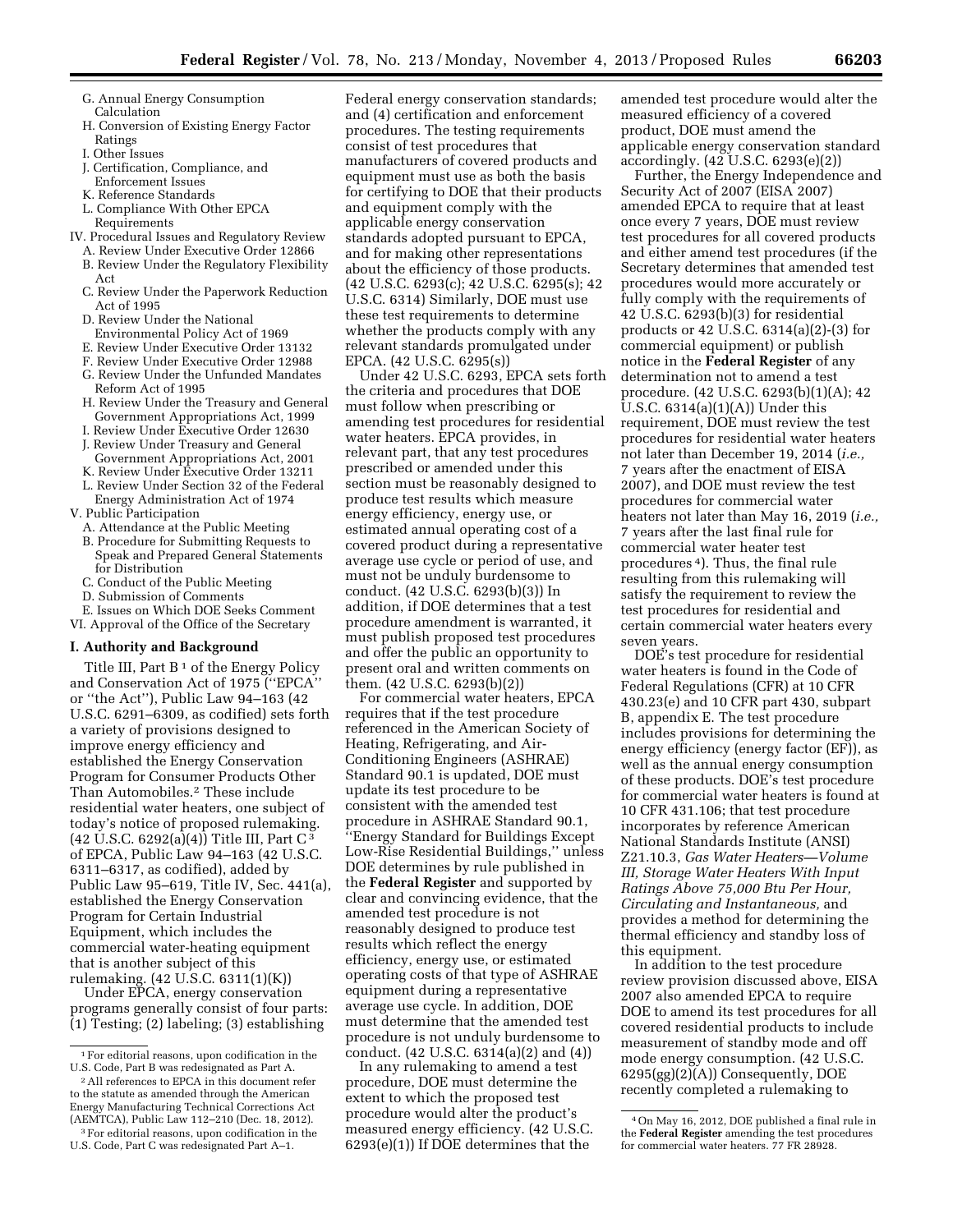consider amending its test procedure for residential water heaters to include provisions for measuring the standby mode and off mode energy consumption of those products. Pursuant to the requirements of EPCA, DOE published a notice of proposed rulemaking (NOPR) in the **Federal Register** on August 30, 2010, for three different residential heating products (water heaters, pool heaters, and direct heating equipment) related to standby mode and off mode energy consumption, but the NOPR proposed no amendments to the DOE test procedure for residential water heaters because DOE tentatively concluded that standby mode and off mode energy consumption was already accounted for in the existing DOE test method.5 75 FR 52892, 52895. Subsequently, DOE published a final rule in the **Federal Register** on December 17, 2012, which affirmed its conclusion that no changes were needed to the existing test procedure for residential water heaters. 77 FR 74559, 74561–74562. However, that rulemaking was limited to consideration of test procedure amendments to address the above-referenced standby mode and off mode requirements; it did not address several other potential issues in DOE's existing test procedure for residential water heaters. DOE addresses these issues in today's NOPR.

On October 12, 2011, DOE published in the **Federal Register** a request for information (RFI) that identified and requested comment on a number of issues regarding the test procedures for residential water heaters. 76 FR 63211. DOE accepted comments and information on the RFI until November 28, 2011, and considered all feedback received when developing the proposals contained in this notice. Each of the issues raised in the RFI is discussed in detail in section III, along with comments received on the issues and DOE's responses. In addition, several topics not addressed in the RFI but brought up by interested parties in their comments are discussed in section III of this NOPR.

On December 18, 2012, the American Energy Manufacturing Technical Corrections Act (AEMTCA), Public Law 112–210, was signed into law. In relevant part, it amended EPCA to require that DOE publish a final rule establishing a uniform efficiency descriptor and accompanying test methods for covered residential water heaters and commercial water heating equipment within one year of the

enactment of AEMTCA. (42 U.S.C.  $6295(e)(5)(B)$  The final rule must replace the current energy factor, thermal efficiency, and standby loss metrics with a uniform efficiency descriptor. (42 U.S.C. 6295(e)(5)(C)) AEMTCA requires that, beginning one year after the date of publication of DOE's final rule establishing the uniform descriptor, the efficiency standards for covered water heaters must be denominated according to the uniform efficiency descriptor established in the final rule (42 U.S.C.  $6295(e)(5)(D)$ , and that DOE must develop a mathematical conversion factor for converting the measurement of efficiency for covered water heaters from the test procedures and metrics currently in effect to the new uniform energy descriptor. (42 U.S.C.  $6295(e)(5)(E)(i)$ –(ii)) After the effective date of the final rule, covered water heaters shall be considered to comply with the final rule and with any revised labeling requirements established by the Federal Trade Commission (FTC) to carry out the final rule, if the covered water heater was manufactured prior to the effective date of the final rule and complies with the efficiency standards and labeling requirements in effect prior to the final rule. (42 U.S.C. 6295(e)(5)(K))

AEMTCA also requires that the uniform efficiency descriptor and accompanying test method apply, to the maximum extent practicable, to all water-heating technologies currently in use and to future water-heating technologies. (42 U.S.C. 6295(e)(5)(H)) AEMTCA allows DOE to provide an exclusion from the uniform efficiency descriptor for specific categories of otherwise covered water heaters that do not have residential uses, that can be clearly described, and that are effectively rated using the current thermal efficiency and standby loss descriptors. (42 U.S.C. 6295(e)(5)(F))

AEMTCA outlines DOE's various options for establishing a new uniform efficiency descriptor for water heaters. The options that AEMTCA provides to DOE include: (1) A revised version of the energy factor descriptor currently in use; (2) the thermal efficiency and standby loss descriptors currently in use; (3) a revised version of the thermal efficiency and standby loss descriptors; (4) a hybrid of descriptors; or (5) a new approach. (42 U.S.C. 6295(e)(5)(G)) Lastly, AEMTCA requires that DOE invite stakeholders to participate in the rulemaking process, and that DOE contract with the National Institute of Standards and Technology (NIST), as necessary, to conduct testing and simulation of alternative descriptors

identified for consideration. (42 U.S.C.  $6295(e)(5)(I)–(I))$ 

DOE published an RFI on January 11, 2013 requesting input on the various issues pertaining to water heaters discussed in AEMTCA. 78 FR 2340. The feedback received from stakeholders was taken into consideration and is discussed further in section III of this NOPR.

#### **II. Summary of the Notice of Proposed Rulemaking**

In this NOPR, DOE proposes to modify the current test procedures for residential water heaters and certain commercial water heaters. The proposed amendments would modify the test procedure to be more representative of conditions encountered in the field (including modifications to both the test conditions and the draw patterns) and expand the scope of the test procedure to apply to certain commercial water heaters and certain residential water heaters that are currently not covered by the test procedure. The following paragraphs summarize these proposed changes.

DOE proposes to modify the test procedure for water heaters to establish a uniform descriptor that can be applied to: (1) All residential water heaters (including certain residential water heaters that are covered products under EPCA's definition of ''water heater'' at 42 U.S.C. 6291(27), but that are not covered under the existing test method); and (2) to certain commercial water heaters that have residential applications. This includes the proposed establishment of test procedure provisions that are applicable to water heaters with storage volumes between 2 gallons (7.6 L) and 20 gallons (76 L), and the proposed creation of a definition for ''electric instantaneous water heater.'' In addition, DOE proposes to establish a new equipment class of commercial water heaters and corresponding definition for ''light commercial water heater.'' DOE proposes to require water heaters that would be classified as ''light commercial'' to be tested using the test procedure for the uniform efficiency descriptor being proposed in this NOPR.

DOE is also proposing the use of multiple draw patterns for testing water heaters, with certain draw patterns prescribed as a function of equipment capacity. Further, DOE proposes updates to the water heater draw pattern to be more reflective of actual field usage based on recent field test data. Lastly, DOE is modifying the water delivery temperature requirement to better reflect conditions as seen in typical installations in the field.

<sup>5</sup>For more information, please visit DOE's Web site at: *[http://www1.eere.energy.gov/buildings/](http://www1.eere.energy.gov/buildings/appliance_standards/residential/waterheaters.html) appliance*\_*[standards/residential/waterheaters.html](http://www1.eere.energy.gov/buildings/appliance_standards/residential/waterheaters.html)*.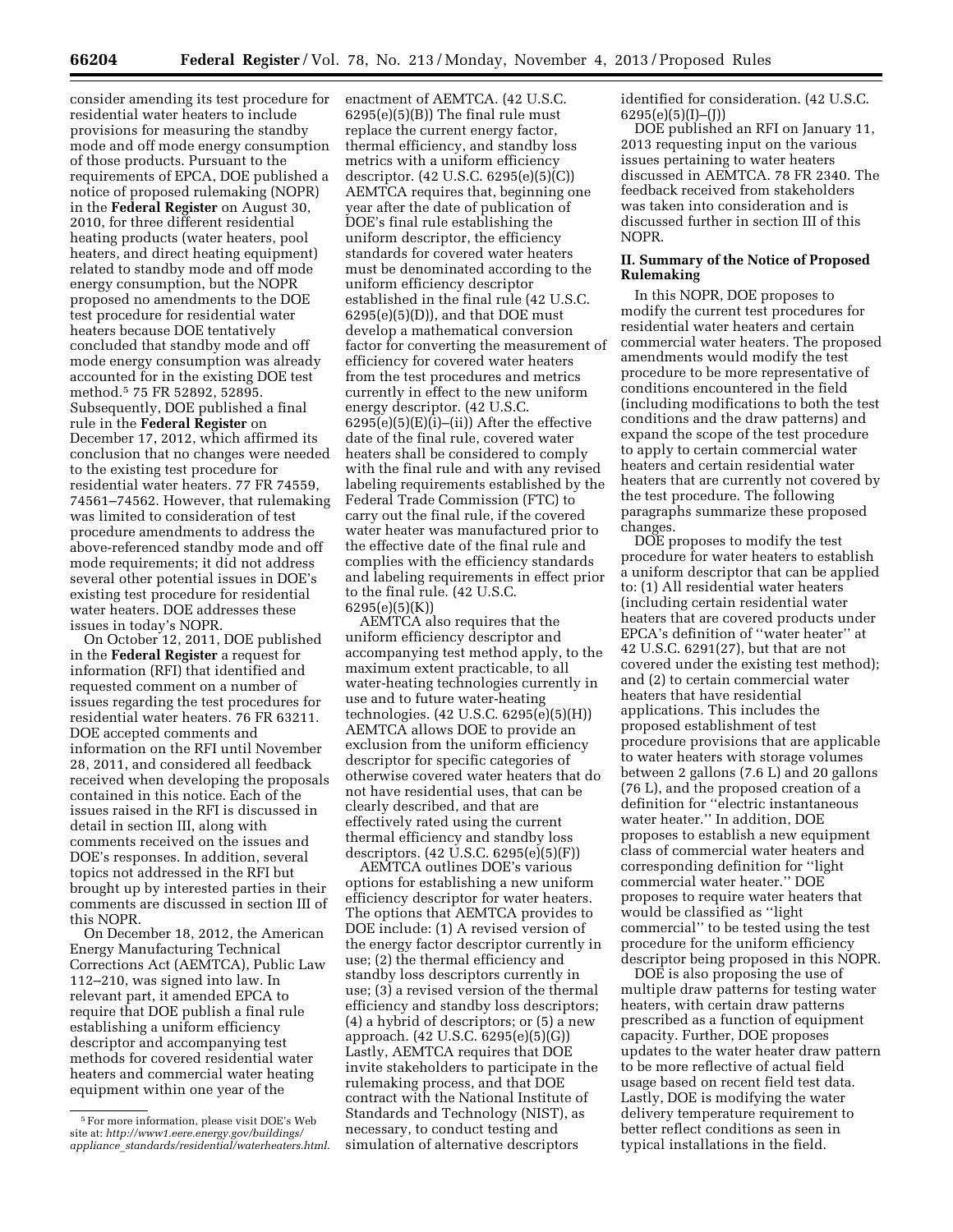#### **III. Discussion**

In response to the October 2011 RFI, DOE received 19 written comments related to water heaters from the following interested parties: Pacific Gas and Electric Company (PGE), Applied Energy Technology (AET), Davis Energy Group, American Council for an Energy-Efficient Economy (ACEEE), Southern California Edison (SCE), National Renewable Energy Laboratory (NREL), Natural Resources Canada (NRCan), Natural Resources Defense Council (NRDC), Air-Conditioning, Heating, and Refrigeration Institute (AHRI), Northwest Energy Efficiency Alliance (NEEA), American Gas Association (AGA), National Propane Gas Association (NPGA), A.O. Smith Corporation (AO Smith), Bradford White Corporation (Bradford White), Lochinvar, Stone Mountain Technologies, Bosch Thermotechnology Corp. (Bosch), General Electric Company (GE), and ASHRAE.

In response to the January 2013 RFI, DOE received 18 written comments from the following interested parties: NREL, Bradford White, AGA, NPGA, AHRI, AO Smith, joint efficiency advocates (joint comment),<sup>6</sup> GE, NEEA, Rheem Manufacturing Company (Rheem), American Public Gas Association (APGA), Edison Electric Institute (EEI), Heat Transfer Products Inc. (HTP), Natural Resources Canada (NRCan), Seisco International Limited (Seisco), Aquarensics, and two separate comments from the University of Houston—Clear Lake (UHCL1, UHCL2).

These interested parties commented on a range of issues, including those identified by DOE in the October 2011 RFI and the January 2013 RFI, as well as several other pertinent issues. The issues on which DOE received comment, as well as DOE's response to those comments and the resulting proposed changes to the test procedures for water heaters, are discussed in the subsections immediately below.

#### *A. Scope*

DOE's test procedures for residential water heaters codified at 10 CFR 430.23(e) and 10 CFR part 430, subpart B, appendix E address gas-fired, electric, and oil-fired storage-type (*i.e.,* storage volume not less than 20 gallons (76 L)) and gas-fired and electric instantaneoustype (*i.e.,* storage volume less than 2 gallons (7.6 L)) water heaters. However,

the DOE test procedure does not define ''electric instantaneous water heater.'' In addition, it does not address the following types of products: (1) Gasfired water heaters that have a storage volume at or above 2 gallons and less than 20 gallons (76 L); (2) electric storage water heaters with storage volume less than 20 gallons (76 L); and (3) storage water heaters with very large storage capacities, including oil-fired water heaters with storage volumes greater than 50 gallons (190 L), gas-fired water heaters with storage volumes above 100 gallons (380 L), and electric water heaters with storage volumes above 120 gallons (450 L). As discussed in the following sections, DOE proposes to expand the scope of coverage of its test method so that it is applicable to all products that meet the definition of residential water heater, including those products listed above which are currently not addressed by the existing DOE test method. DOE is also revising 10 CFR 430.32(d) to clarify the applicability of the existing standards with respect to the expanded test procedure scope.

DOE's test procedures for commercial water heaters are found at 10 CFR 431.106. In terms of capacity, the procedures for commercial water heaters cover storage water heaters with an input rating up to 4,000 British thermal units (Btu) per hour (Btu/h) per gallon of stored water, instantaneous water heaters with input ratings not less than 4,000 Btu/h per gallon of stored water, and hot water supply boilers with input ratings from 300,000 Btu/h to 12,500,000 Btu/h and of at least 4,000 Btu/h per gallon of stored water. Units using natural gas, oil, or electricity are covered by these test methods.

EPCA includes definitions for both residential and commercial water heaters that set the scope of DOE's authority for these products. (42 U.S.C. 6291(27); 42 U.S.C. 6311(12)) As required by AEMTCA, DOE proposes to create a uniform metric and test method for all covered water heaters,<sup>7</sup> regardless of whether a particular water heater falls under the scope of residential water heaters or commercial water heaters as defined in EPCA. In doing so, DOE also proposes to expand the scope of the test procedure to include definitions and test methods for the types of products

noted above that are not covered by DOE's residential test procedure. DOE identified these topics as issues for comment in the October 2011 RFI and the January 2013 RFI. 76 FR 63211, 63212–63213 (Oct. 12, 2011); 78 FR 2340, 2344–2346 (Jan. 11, 2013).

1. Coverage Range of Uniform Metric and Test Procedure

In the January 2013 RFI, DOE requested comment on whether the uniform efficiency descriptor required by AEMTCA should apply to all types of residential and commercial water heaters covered by EPCA, in addition to hot water supply boilers and unfired hot water storage tanks. In requesting comment, DOE acknowledged that AEMTCA provides for the possibility of an exclusion for certain water heaters from the uniform efficiency metric and accompanying test method. 78 FR 2340, 2345–46 (Jan. 11, 2013).

DOE received 7 comments that opposed DOE's tentative interpretation that AEMTCA requires the uniform descriptor to apply to all types of residential and commercial water heaters and indicated that DOE should utilize the statutory provision permitting an exclusion for any specific category of otherwise covered water heaters that do not have a residential use. (Bradford White, No. 30 at p. 2; AHRI, No. 33 at p. 1; AO Smith, No. 34 at p. 1; Joint comment, No. 35 at p. 2; NEEA, No. 37 at p. 2; Rheem, No. 38 at p. 2; HTP, No. 41 at p. 1) 8 Bradford White recommended that the uniform efficiency descriptor be limited to water heaters with inputs less than 200,000 Btu/h, which would cover those water heaters intended for residential applications. (Bradford White, No. 30 at p. 2) AHRI, AO Smith, Rheem, and HTP indicated that the legislation was intended to apply to residential products only and that development of a uniform metric and test method for all water heaters is not realistic given the substantially different duty cycles between water heaters meant for commercial applications and those meant for residential applications. (AHRI, No. 33 at pp. 1–2; AO Smith, No. 34 at p. 1; Rheem, No. 38 at p. 2; HTP, No. 41 at p. 1) The joint commenters supported a realignment of the scope that includes all water heaters except those clearly designed to deliver large amounts of hot water. (Joint comment, No. 35 at p. 2) NEEA recommended that DOE should focus on water heaters

<sup>6</sup>ACEEE submitted a joint comment on behalf of ACEEE, the Appliance Standards Awareness Project (ASAP), the National Consumer Law Center (NCLC), the Natural Resources Defense Council (NRDC), the Northeast Energy Efficiency Partnerships (NEEP), and the Northwest Power and Conservation Council (NPCC).

<sup>7</sup>As provided by 42 U.S.C. 6295(e)(5)(F), DOE is proposing to allow for the exclusion from the uniform efficiency descriptor of certain commercial water heaters that do not have a residential use and can be clearly described in the final rule and are effectively rated using the thermal efficiency and standby loss descriptors. The water heaters that DOE is proposing to exclude are discussed further in section III.A.1.

<sup>8</sup>All references to comments received in response to the October 2011 and January 2013 RFI's identify the commenter, the identification number applied by DOE, and the page of the comment package on which the particular point has been discussed.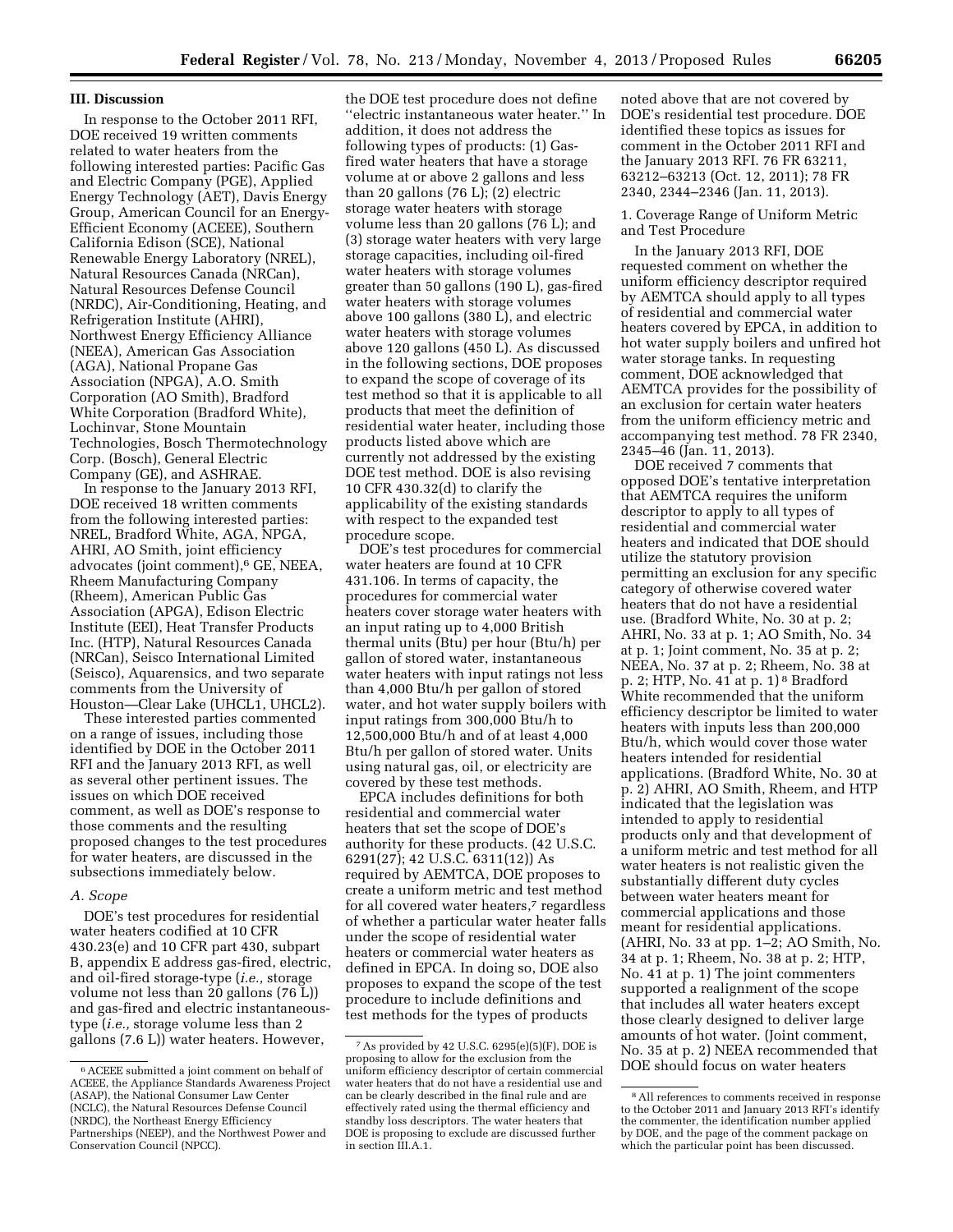meant for residential and small commercial applications. (NEEA, No. 37 at p. 2) No commenters supported DOE's tentative interpretation that AEMTCA requires the uniform descriptor to apply to all types of residential and commercial water heaters.

After considering the comments received, DOE proposes to exclude from the uniform efficiency descriptor any specific category of water heater that does not have a residential use. As noted above, AEMTCA provides that DOE can exclude from the uniform descriptor any specific categories of covered water heaters that do not have a residential use, can be clearly described in the final rule, and are effectively rated using the current thermal efficiency and standby loss descriptors. (42 U.S.C. 6295(e)(5)(F)) DOE received 13 comments regarding how to define water heaters that do not have a residential application. In light of these comments, DOE proposes to define a new classification of commercial water heaters for which the uniform efficiency descriptor would apply (*i.e.,* ''light commercial water heaters''), which DOE believes can be clearly distinguished from the

commercial water heaters for which the uniform descriptor would not apply under this proposal. DOE believes that the current metrics for commercial water heaters that are used only in commercial settings are appropriate and adequate to characterize the performance of such commercial water heaters. Commercial water heaters typically cycle less than residential water heaters due to longer run-times followed by standby periods. (Residential water heaters are typically subject to a number of small draws and short on-times throughout the day.) As a result, cycling losses of water heaters used in commercial applications are generally not as significant as those used in residential applications. Thus, DOE believes that thermal efficiency and standby loss metrics adequately characterize the efficiency in active and standby modes, respectively.

AHRI, AO Smith, and HTP suggested that the following characteristics may be suitable to distinguish water heaters intended for non-residential use: (1) Designed to deliver water at a thermostatically controlled temperature of 180 °F or more; (2) bear a Code Symbol Stamp signifying compliance with the requirements of the American

Society of Mechanical Engineers (ASME) Boiler and Pressure Vessel Code; and (3) require electricity as the primary energy source and require the use of 3-phase external supply. (AHRI, No. 33 at p. 2; AO Smith, No. 34 at p. 1; HTP, No. 41 at p. 2) The joint commenters likewise stated that water heaters utilizing 3-phase electric power, designed to deliver water above 180 °F, and falling under the guise of the ASME pressure vessel code are not typical of residential applications. (Joint comment, No. 35 at p. 2) NEEA commented that there are many water heaters with features that make them unsuitable for residential and small commercial applications and provided examples of units with set points of 180 °F or higher, 3-phase power, and large input ratings and volumes. (NEEA, No. 37 at p. 2) AHRI, AO Smith, Rheem, and HTP also provided tables of rated inputs and storage volumes to distinguish water heaters that are not intended for residential applications. (AHRI, No. 33 at p. 2; AO Smith, No. 34 at p. 1; Rheem, No. 38 at p. 2; HTP, No. 41 at p. 2) Those limits are grouped by water heater type and are shown in Table III.1.

#### TABLE III.1—SUGGESTED CAPACITY LIMITATIONS FOR DEFINING NON-RESIDENTIAL WATER HEATERS

| Water heater type | Indicator of non-residential application by commenter                                                                                                                                                                                                         |
|-------------------|---------------------------------------------------------------------------------------------------------------------------------------------------------------------------------------------------------------------------------------------------------------|
|                   | AHRI, Rheem: Rated input >100 kBtu/h; Rated storage volume <20 gallons and >100 gallons.<br>AO Smith: Rated Input > 100kBtu/h; Rated storage volume >100 gallons.                                                                                             |
|                   | HTP: Rated input >150 kBtu/h; Rated storage volume <20 gallons and >120 gallons.<br>AHRI, AO Smith, Rheem: Rated input >140 kBtu/h; Rated storage volume >50 gallons.<br>AHRI, Rheem, HTP: Rated input >12 kW; Rated storage volume <20 gallons and >120 gal- |
|                   | lons.<br>AO Smith: Rated Input >12 kW; Rated storage volume >120 gallons.<br>AHRI, AO Smith, Rheem, HTP: Rated current >24 Amperes; Rated voltage >250 V; Rated                                                                                               |
|                   | storage volume >120 gallons.<br>AHRI, AO Smith, Rheem, HTP: Rated input >200 kBtu/h; Water volume >1 gallon per 4000<br>Btu/h of input.                                                                                                                       |
|                   | AHRI, Rheem: Rated input >12 kW; Water volume >2 gallons.                                                                                                                                                                                                     |
|                   | AO Smith: Rated input >25 kW; Water volume >2 gallons.<br>AHRI, Rheem, AO Smith: Rated input >210 kBtu/h; Water volume >2 gallons.                                                                                                                            |

Bradford White recommended that the new descriptor be limited to water heaters with inputs less than 200,000 Btu/h because, according to the commenter, water heaters with inputs greater than or equal to 200,000 Btu/hr are not used in residential applications since such a high input is not required in these types of applications. (Bradford White, No. 30 at p. 2) AGA stated that efficiency descriptors and test methods are best developed through consensusbased processes and referred DOE to the scope that is currently present in ASHRAE Standard 118.2, *Method of Testing for Rating Residential Water Heaters.* (AGA, No. 31 at 2)

Upon considering these comments, DOE agrees with commenters that a unit requiring three-phase electricity would nearly always be used only in a commercial setting, as residential homes are wired almost exclusively for singlephase power. Likewise, DOE agrees with commenters that units with an ASME pressure vessel rating or units capable of delivering water at temperatures at or exceeding 180 °F would generally only be used in commercial settings. As a result, DOE proposes to use these three criteria as the basis for defining ''light commercial'' water heaters that have residential applications.

DOE also considered the input and storage capacity criteria proposed by stakeholders to differentiate commercial water heaters that would only be used in non-residential applications from commercial water heaters that could have residential applications. DOE notes that equipment that was once classified as residential based on input capacity or storage volume might now be installed in a commercial setting and vice versa. Given that such changes occur over time as new technologies develop, DOE is declining to propose criteria in this NOPR on an input capacity basis. Instead, DOE believes that the three criteria discussed in the preceding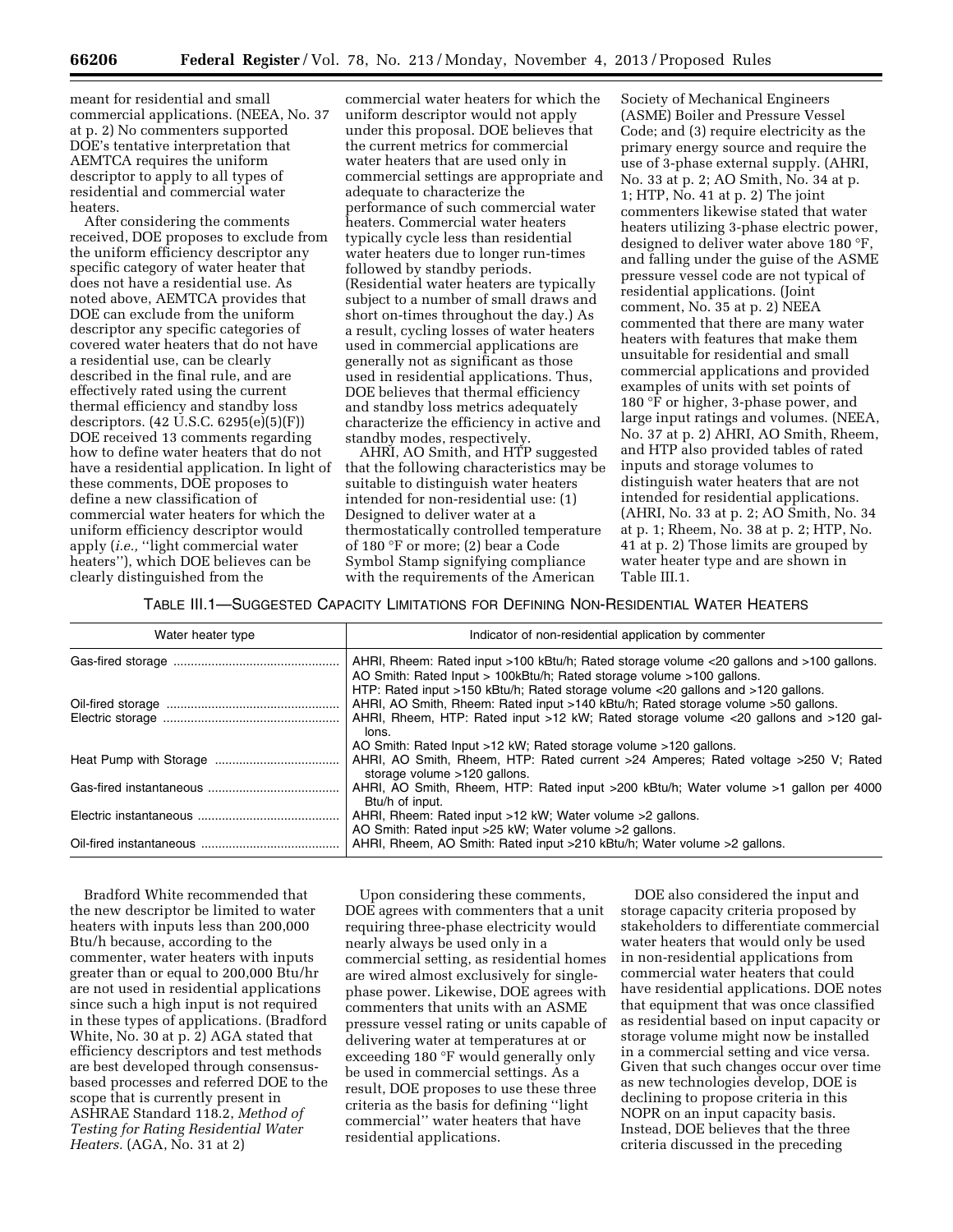paragraph are adequate to define the class of commercial water heaters that could have residential applications.

Consequently, DOE proposes to add the following definition of ''light commercial water heater'' to 10 CFR 431.102:

*Light commercial water heater* means any gas-fired, electric, or oil storage or instantaneous commercial water heater that meets the following conditions:

(1) For models requiring electricity, uses single-phase external power supply;

(2) Is not capable of delivering hot water at temperatures of 180 °F or above; and

(3) Does not bear a Code Symbol Stamp signifying compliance with the requirements of the ASME Boiler and Pressure Vessel Code.

Although light commercial water heaters could have residential applications, DOE notes that the new ''light commercial water heater'' definition represents a type of water heater that, to a significant extent, is distributed in commerce for industrial or commercial use. These water heaters were and continue to be covered industrial equipment, and, if these proposals are finalized, will continue to be subject to the regulations in part 431 and the certification requirements for commercial and industrial equipment in part 429. Similarly, although DOE recognizes that some consumer water heaters may be installed in a commercial setting, those waters heaters are covered consumer products for the purposes of DOE regulations, the regulations in part 430 continue to apply, and they must be certified as consumer products under part 429.

If a commercial water heater does not meet all of these three conditions, it would be classified as a commercial water heater that would not be expected to be used in residential applications and would be subject to the current test methods prescribed in 10 CFR 431.106, which reference ANSI Z21.10.3. If a commercial water heater meets all three criteria, DOE proposes to consider it a "light commercial water heater," which would be subject to the uniform efficiency descriptor and test method proposed in today's NOPR. Accordingly, DOE proposes to add a row to Table 1 of 10 CFR 431.106 specifying 10 CFR part 430, subpart B, Appendix E as the test method for this class of equipment. DOE seeks comment on both the proposed definition of ''light commercial water heater'' and the proposal to subject this equipment to the test methods at Appendix E. This is identified as issue 1 in section V.E,

''Issues on Which DOE Seeks Comment.''

DOE also received comments recommending that certain types of water heaters should be excluded from the uniform descriptor for various reasons. NREL commented that storage tanks do not make a complete water heating system, so an energy factor is not appropriate. NREL elaborated that a rating using a standby loss coefficient could be appropriate. (NREL, No. 29 at pp. 3–4) AHRI, AO Smith, and HTP recommended that DOE exclude from the descriptor: (1) Unfired storage tanks because they do not actually heat water; (2) add-on heat pumps because DOE has previously determined that these are not covered products and they are not complete water heaters; and (3) hot water supply boilers because, by definition, they have inputs exceeding the values listed in the commenters' recommendations and because these products are all subject to the requirements of the ASME Boiler and Pressure Vessel Code (AHRI, No. 33 at pp. 4–5; AO Smith, No. 34 at p. 3; HTP, No. 41 at p. 5) Rheem expressed support for AHRI's list of exclusions. (Rheem, No. 38 at p. 2) NEEA recommended that DOE should exclude water storage tanks from the uniform descriptor because they are technically not water heaters and they simply store water heated elsewhere. NEEA also commented that unfired storage tanks should not be excused from all efficiency requirements since standby loss efficiency is important for all hot water storage vessels, regardless of where and how the water is heated. (NEEA, No. 37 at p. 2) Conversely, the joint commenters recommended that the uniform efficiency descriptor should be able to effectively measure the efficiency of electric heat pump water heaters without an integrated storage tank in the event it is included in future Federal coverage. (Joint comment, No. 35 at p. 5)

DOE has tentatively determined that certain commercial equipment such as unfired storage tanks and add-on heat pump water heaters are not appropriately rated using the uniform descriptor applicable to other water heaters. Unfired storage tanks are not complete water-heating systems and require additional equipment in the field to operate. Thus, DOE believes that other metrics may be more appropriate for these devices with limited functionality compared to actual water heaters, and that their performance as part of a complete water-heating system is so dependent upon other components of the system that use of the uniform descriptor may be unrepresentative of

its performance as a system. For add-on heat pump water heaters, DOE agrees with stakeholders that DOE has previously determined that these are not covered residential products. As such, DOE only has authority to cover commercial add-on heat pumps; however, this equipment does not have residential applications, and, therefore, is not suitable for inclusion in the uniform efficiency descriptor. DOE has also tentatively determined that hot water supply boilers are more appropriately rated using the existing metrics for commercial water heaters, as this equipment has very high input ratings and are subject to the ASME Boiler and Pressure Vessel Code, and their use is similar to that of other commercial water heaters in commercial applications. DOE will address the types of water-heating equipment that are excluded from the uniform descriptor (*e.g.,* unfired storage tanks, add-on heat pump water heaters, and hot water supply boilers) in a subsequent test procedure rulemaking.

#### 2. Storage Capacity Limits

Under the existing regulatory definitions, DOE's current residential water heater test procedures are not applicable to gas or electric water heaters with storage tanks that are at or above 2 gallons (7.6 L) and less than 20 gallons (76 L). In terms of the high end of the capacity range, the current DOE test procedure for residential water heaters only applies to gas-fired water heaters with storage volumes less than or equal to 100 gallons (380 L), electric resistance and heat pump storage water heaters with storage volumes less than or equal to 120 gallons (450 L), and oilfired water heaters with storage volumes less than or equal to 50 gallons (190 L). 10 CFR part 430, subpart B, appendix E, sections 1.12.1, 1.12.2, and 1.12.4.

In the 1998 rulemaking establishing test procedures for residential water heaters, DOE proposed to include units with storage volumes between 2 and 20 gallons, but commenters raised concerns that the test procedure demand of 64.3 gallons per day was not appropriate for these small units. 63 FR 25996, 26000 (May 11, 1998). At that time, DOE concluded that the data to determine the appropriate daily hot water consumption did not exist and that alternative procedures proposed by commenters were not fully evaluated. For these reasons, the Department tabled consideration of the inclusion of these water heaters until a future revision of the DOE test procedure. In recent years, however, water heaters with such capacities have begun to populate the market. The definitions in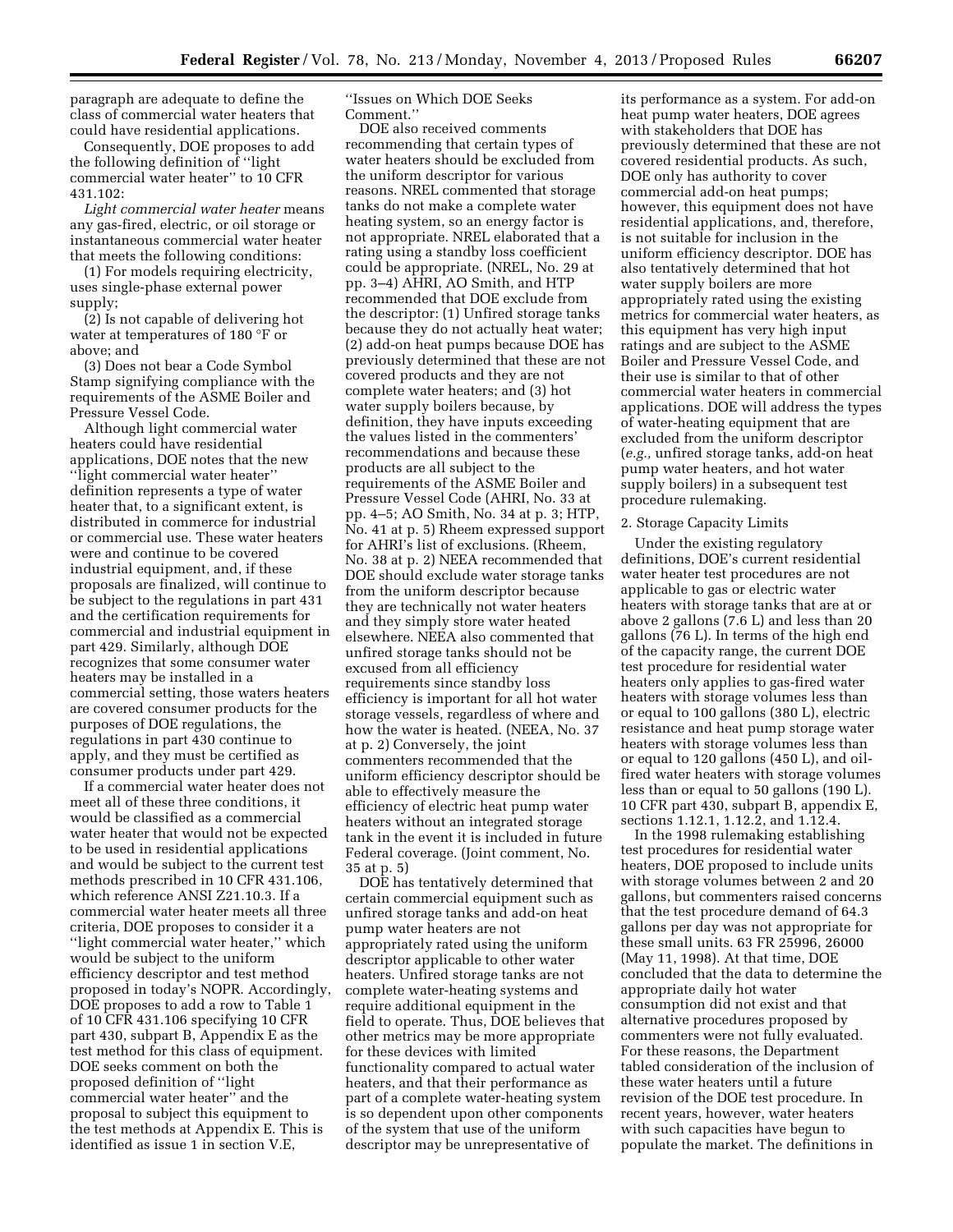the DOE test procedure (cited above) specify that instantaneous-type water heaters have a storage volume of less than two gallons (7.6 L) and that electric or gas storage-type water heaters have a storage volume of 20 gallons (76 L) or more. The storage capacity of oil water heaters in the test method is not restricted by a lower limit, with the specification stating that an oil-fired storage water heater simply has a rated capacity less than or equal to 50 gallons (190 L). 10 CFR part 430, subpart B, appendix E, sections 1.7 and 1.12. The definition for ''Storage-type Water Heater of More than 2 Gallons (7.6 Liters) and Less than 20 Gallons (76 Liters)'' is currently reserved. *Id.* at section 1.12.5. DOE requested comment on the potential to address this gap in the October 2011 RFI, and received several comments from interested parties. 76 FR 63211, 63213 (Oct. 12, 2011).

DOE received 11 comments in support of the inclusion of water heaters with storage volumes between 2 and 20 gallons. (Bradford White, No. 2 at p. 1; PGE, No. 3 at p. 1; SCE, No. 4 at p. 1; Stone Mountain Technologies, No. 5 at p. 2; AO Smith, No. 8 at p. 1; NEEA, No. 9 at p. 2; AHRI, No. 12 at p. 1; NREL, No. 14 at p. 7; NRDC, No. 20 at p. 1; AET, No. 22 at p. 7; ACEEE, No. 24 at pp. 3–4). No comments were received opposed to this measure.

AHRI, AO Smith, Bradford White, and Lochinvar suggested that a distinct test procedure is needed for electric storage water heaters with volumes between 2 and 20 gallons since the current test method is not suited for such point-ofuse products and that this test method measure only the standby loss of the unit. (Bradford White, No. 2 at p. 1; AO Smith, No. 8 at p.1; Lochinvar, No. 10 at p. 1; AHRI, No. 12 at p. 2) Stone Mountain Technologies stated further that all electric resistance water heaters should be subjected to only a standby loss test, because differences between models is almost solely based on standby losses. (Stone Mountain Technologies, No. 5 at p. 3) DOE has considered these points but has tentatively concluded that, for equity across water-heating technologies, all water heaters should be tested under a simulated-use profile as will be discussed in section III.C. DOE proposes a profile that is appropriate for point-ofuse water heaters, so any concerns that the current test method is not suitable are addressed by the proposed test method. This profile will simulate the way that a point-of-use water heater is used in the field and will capture any operational characteristics that could affect its efficiency. DOE also believes

that a simulated-use test will better capture any potential cycling losses or inefficiencies in meeting the demands imposed on all water heaters.

After considering the comments received, DOE proposes to expand the scope of the water heater test procedure for the uniform efficiency descriptor to include water heaters with storage volumes between 2 and 20 gallons. The proposed modifications will specify the method of test set-up (including instrumenting such water heaters), a test method to assess the delivery capacity, and the draw pattern that would be used to determine the energy efficiency of such units. The proposed amendments for water heaters with storage volumes between 2 and 20 gallons are discussed in detail in section III.C of today's notice of proposed rulemaking.

DOE is not aware of any residential water heaters available on the market with storage volumes above 100 gallons, 120 gallons, and 50 gallons for gas-fired, electric (resistance and heat pump), and oil-fired water heaters, respectively, that would be covered as residential products under EPCA. Due to the lack of water heaters with very large storage volumes that meet the definition of a residential ''water heater,'' DOE tentatively concluded in the October 2011 RFI that it is unnecessary to expand the scope of the test procedure to include gas-fired products over 100 gallons, electric products over 120 gallons, or oil-fired products over 50 gallons, and requested comment on this tentative conclusion. 76 FR 63211, 63213 (Oct. 12, 2011).

Four commenters (Bradford White, AO Smith, NEEA, AHRI) supported DOE's position to maintain the existing capacity limits for storage water heaters, while three commenters (Stone Mountain Technologies, NREL, AET) recommended that the test method be expanded to include all water heaters with storage volumes from 0 to 120 gallons. (Bradford White, No. 2 at p. 1; AO Smith, No. 8 at p. 1; NEEA, No. 9 at p. 2; AHRI, No. 12 at p. 1; Stone Mountain Technologies, No. 5 at p. 2; NREL, No. 14 at p. 8; AET, No. 22 at pp. 6–7) AET noted that the pressure vessel code from the American Society of Mechanical Engineers requires that vessels intended to store fluids under pressure must individually undergo a rigorous test and inspection procedure if they have volumes greater than 120 gallons. AET noted that because these test and certification procedures are expensive, manufacturers will avoid making products intended for residential use that require an ASME inspection and code stamp. For this reason, AET commented that the upper

limit of 120 gallons would be appropriate for all residential water heaters. AET further suggests that expanding the volume limit to 120 gallons would prevent manufacturers from evading efficiency standards by marketing water heaters slightly larger than the currently specified limits. (AET, No. 22 at pp. 6–7)

The subsequent passage of AEMTCA has necessitated that DOE reconsider the scope of all water heater test procedures. DOE has considered these comments, as well as the provisions of AEMTCA, and proposes to expand the scope of the test procedure to include all covered water heaters that could have residential applications and remove the limitations on maximum storage volume that are currently in the residential test procedure for gas-fired, electric, and oil storage water heaters. The Department's authority to regulate water heaters is limited to those explicitly defined as covered products by EPCA. EPCA defines the term ''water heater'' as a product which utilizes oil, gas, or electricity to heat potable water for use outside the heater upon demand. (42 U.S.C. 6291(27)) Further, EPCA defines storage type units which include gas storage water heaters with an input of 75,000 Btu per hour or less, oil storage water heaters with an input of 105,000 Btu per hour or less, and electric storage water heaters with an input of 12 kilowatts or less. EPCA also defines instantaneous type units, which are water heaters that contain no more than one gallon of water per 4,000 Btu per hour of input, including gas instantaneous water heaters with an input of 200,000 Btu per hour or less, oil instantaneous water heaters with an input of 210,000 Btu per hour or less, and electric instantaneous water heaters with an input of 12 kilowatts or less. Lastly, EPCA defines covered heat pump type units, which have a maximum current rating of 24 amperes at a voltage no greater than 250 volts, and which are designed to transfer thermal energy from one temperature level to a higher temperature level for the purpose of heating water, and include all ancillary equipment such as fans, storage tanks, pumps, or controls necessary for the device to perform its function. Id.

For commercial water heating equipment, EPCA defines ''storage water heater'' as a water heater that heats and stores water within the appliance at a thermostatically controlled temperature for delivery on demand, and does not include units with an input rating of 4000 Btu per hour or more per gallon of stored water. EPCA also defines ''instantaneous water heater'' as a water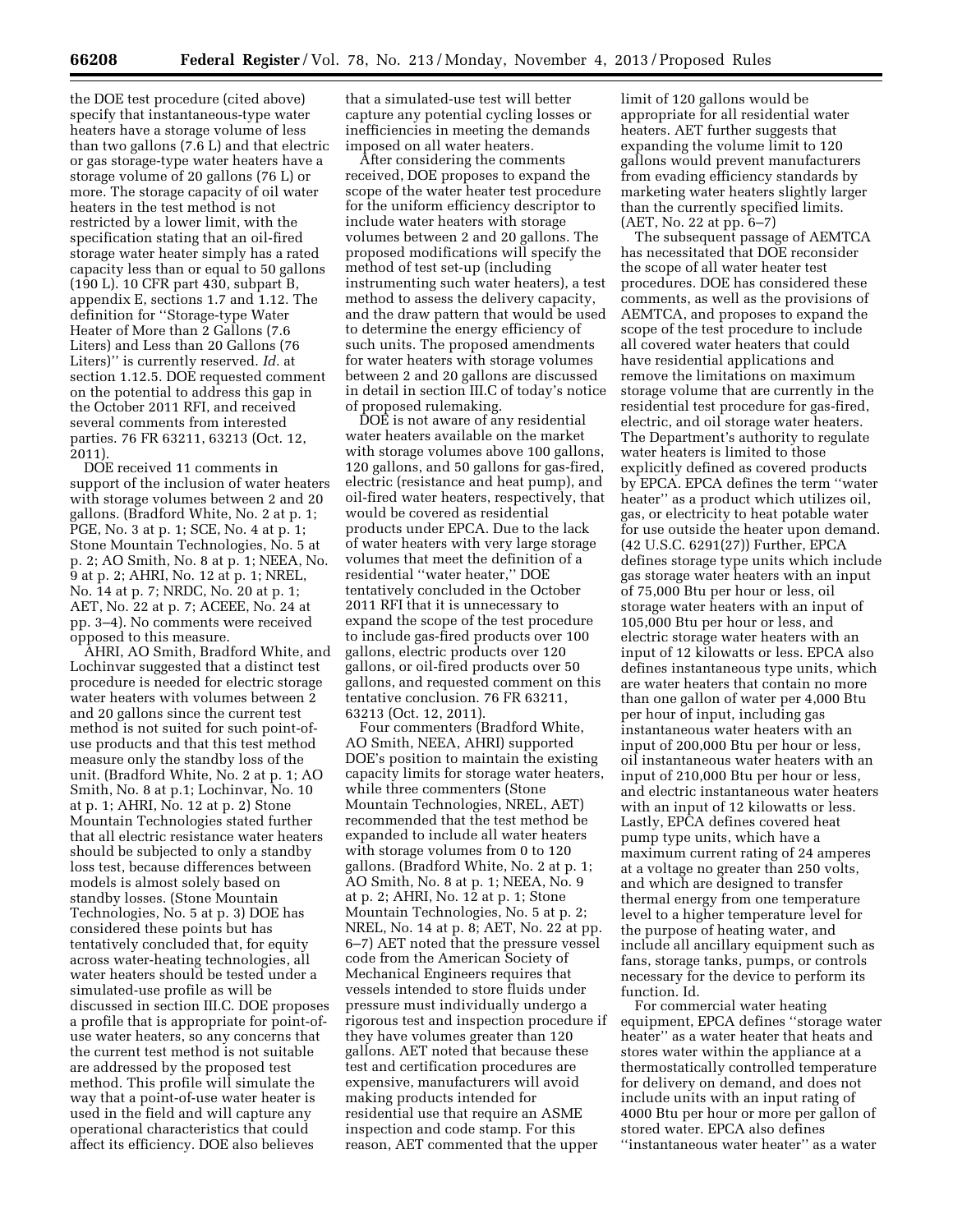heater that has an input rating of at least 4000 Btu per hour per gallon of stored water. Lastly, EPCA defines the term ''unfired hot water storage tank'' as a tank used to store water that is heated externally. (42 U.S.C. 6311(12))

AEMTCA requires that the new metric apply to the extent possible to all waterheating technologies used in residential applications. (42 U.S.C. 6295(e)(5)(F) and (H)) DOE believes that the test method proposed in today's NOPR adequately addresses large water heaters regardless of storage volume, provided that they are used in residential applications. As noted previously in section III.A.1, DOE proposes to exclude units used only in non-residential applications, but DOE does not believe that storage volume alone would dictate whether a unit is residential or commercial. As noted by AET, the ASME pressure vessel code requires that vessels intended to store fluids under pressure must undergo a rigorous test and inspection procedure if they have volumes greater than 120 gallons. Any such products would be ASME pressure vessel rated, and under the definition of ''light commercial water heater'' proposed in section III.A.1, would not be subject to the uniform efficiency descriptor, which would effectively limit the maximum storage volume to 120 gallons for the purposes of using the uniform descriptor. For these reasons, DOE proposes to eliminate the maximum storage volume limitations from the residential water heater test procedure.

#### 3. Input Capacity Limits

DOE's current residential water heater test procedure is not applicable to gasfired instantaneous water heaters with input capacities at or below 50,000 Btu/ h or at or above 200,000 Btu/h. 10 CFR Part 430, subpart B, Appendix E, section 1.7.2. In addition, the test procedure is not applicable to gas-fired storage water heaters with input capacities above 75,000 Btu/h, electric storage water heaters with input ratings above 12 kW, and oil-fired storage water heaters with input ratings above 105,000 Btu/h. 10 CFR Part 430, subpart B, Appnedix E, section 1.12.

DOE proposes to eliminate the minimum limit on the firing rate of instantaneous gas water heaters of 50,000 Btu/h, as AEMTCA requires that the new metric apply to the maximum extent practical to all water-heating technologies intended for residential application. (42 U.S.C. 6295(e)(5)(F) and (H)) As discussed in section III.C, DOE proposes to adopt multiple draw patterns that would vary based on the delivery capacity of the water heater.

Because the draw pattern would be dependent upon delivery capacity, DOE believes that small gas-fired instantaneous units could be appropriately tested under the proposed procedure. Thus, DOE believes there is no reason to retain this lower limit on gas-fired instantaneous water heater delivery capacity.

Similarly, DOE proposes to remove the maximum input ratings for gas-fired, electric, and oil-fired storage water heaters, and for gas-fired instantaneous water heaters from the test procedure. DOE believes that the proposed test procedure, because it varies based on delivery capacity, is applicable to units with input capacities above those included in the current residential water heater test procedure. Although these maximum input limitations were based upon DOE's ''water heater'' definition at 42 U.S.C. 6291(27), because AEMTCA requires that the new metric apply to all water-heating technologies except those that do not have a residential use, DOE believes that such limits are no longer controlling or appropriate in terms of the scope of the water heaters test procedure. As discussed in section III.A.1, given the technology shifts that occur over time, DOE does not believe input capacity limitations to be a consistent indicator of whether a product has a residential use.

#### 4. Electric Instantaneous Water Heaters

DOE's current test procedures do not contain a definition for ''electric instantaneous water heater,'' but rather have a space reserved to define that term. 10 CFR Part 430, subpart B, appendix E, section 1.7.1. EPCA defines ''electric instantaneous water heater'' as having an input capacity of 12 kilowatts (kW) or less. (42 U.S.C. 6291(27)(B)) As noted by commenters and discussed in section III.A.1, the heating power required for electric instantaneous water heaters intended for whole-home applications is typically much higher than the power capability commonly found in storage-type electric water heaters. Given the emergence of electric instantaneous water heaters on the market, DOE requested comment in the October 2011 RFI on addressing this gap in the test procedure by prescribing a definition specifically for the term ''electric instantaneous water heater.'' DOE noted in the RFI that although the 24-hour simulated use test in DOE's test procedure for instantaneous water heaters at 10 CFR Part 430, subpart B, appendix E, section 5.2.4 is titled ''24 hour Simulated Use Test for Gas Instantaneous Water Heaters,'' the method is also applicable for electric instantaneous water heaters. DOE

requested comment on potential modifications to the DOE test procedure to address electric instantaneous water heaters.

DOE received thirteen comments in support of the proposal to amend DOE's water heater test procedure to include electric instantaneous water heaters. (Bradford White, No. 2 at p. 1; PGE, No. 3 at p. 1; SCE, No. 4 at p. 1; Stone Mountain Technologies, No. 5 at p. 2; AO Smith, No. 8 at p. 1; NEEA, No. 9 at p. 2; Lochinvar, No. 10 at p. 1; AHRI, No. 12 at p. 1; NREL, No. 14 at p. 9; NRDC, No. 20 at p. 1; Bosch, No. 17 at p. 1; AET, No. 22 at pp. 8–9; and ACEEE, No. 24 at p. 4.) DOE received no comments opposing such an inclusion. Bradford White, AO Smith, AHRI, NREL, AET, and ACEEE also suggested that the test procedure should be amended to cover electric instantaneous water heaters with heating rates higher than 12 kW in order to accommodate units that are meant to serve wholehome applications. (Bradford White, No. 2 at p. 1; AO Smith, No. 8 at p. 1; AHRI, No. 12 at p. 2; NREL, No. 14 at p. 9; AET, No. 22 at pp. 8–9; ACEEE, No. 24 at p. 4) AHRI and ACEEE suggested that the test procedure for electric instantaneous water heaters should be made applicable to water heaters with inputs up to 25 kW (AHRI, No. 12 at p. 2; ACEEE, No. 24 at p. 4), while Bradford White suggested an input limit of 35 kW (Bradford White, No. 2 at p. 1), and NREL recommended an input limit of 50 kW (NREL, No. 14 at p. 9). AET commented that the upper limit be based on a maximum current of 200 Amperes, which is the typical maximum value allowed in residences in the United States. (AET, No. 22 at pp. 8–9) In response to the January 2013 RFI, Aquarensics, UHCL1, UHCL2, and Seisco commented that the test method should cover electric instantaneous water heaters with input ratings in excess of 12 kW. (Aquarensics, No. 43 at p.1; UHCL1, No. 44 at p. 1; UHCL2, No. 45 at p. 1; Seisco, No. 47 at p. 1) Further, Aquarensics, UHCL1, UHCL2, and Seisco all commented that commercially-available electric instantaneous water heaters that are designed for residential applications have input ratings greater than the current limit of 12 kW for residential electric water heaters under EPCA. (Aquarensics, No. 43 at p. 2; UHCL1, No. 44 at p. 1; UHCL2, No. 45 at p. 1; Seisco, No. 47 at p. 3) Aquarensics and UHCL2 noted residential applications that used units with an input rating of 28 kW. UHCL1 commented that wholehouse instantaneous water heaters typically require 25 kW to 35 kW.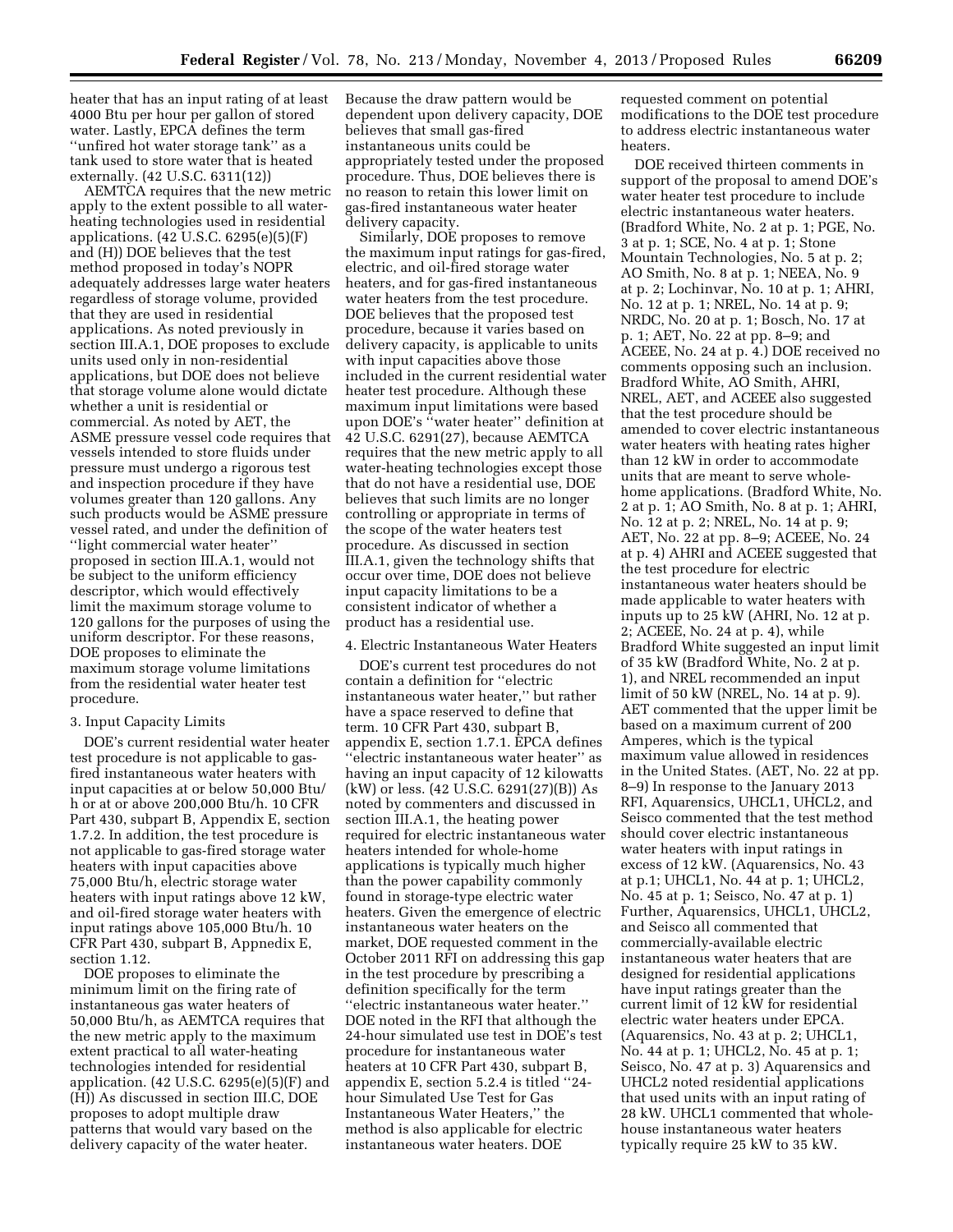Seisco stated that residential electric instantaneous water heaters having inputs above 30 kW are commonly built and have been used for residential applications since 1999. Seisco further stated that electric instantaneous water heaters with input ratings up to 35 kW are used for whole-house applications.

After considering the comments on the RFIs, DOE proposes to amend its water heaters test procedure to include applicable provisions for electric instantaneous water heaters, and to define the term ''electric instantaneous water heater'' as follows:

*Electric Instantaneous Water Heater*  means a water heater that uses electricity as the energy source, initiates heating based on sensing water flow, is designed to deliver water at a controlled temperature of less than 180 °F (82 °C), and has a manufacturer's specified storage capacity of less than 2 gallons (7.6 liters). The unit may use a fixed or variable power input.

DOE notes that the proposed definition would encompass both electric instantaneous water heaters that are residential (*i.e.,* with an input capacity of 12 kW or less) and commercial (*i.e.,* with an input capacity greater than 12 kW). Because water heaters both above and below 12 kW have residential applications, both types would be covered by the uniform efficiency descriptor. Today's proposed rule provides for a maximum flow rate test, as well as a test to obtain the energy efficiency expressed in terms of Energy Factor (EF). These tests are identical to those implemented for gas instantaneous water heaters.

#### *B. Uniform Efficiency Descriptor*

AEMTCA provided the following options for the uniform efficiency descriptor metric: (1) A revised version of the energy factor descriptor currently in use; (2) the thermal efficiency and standby loss descriptors currently in use; (3) a revised version of the thermal efficiency and standby loss descriptors; (4) a hybrid of descriptors; or (5) a new approach. (42 U.S.C. 6295(e)(5)(G)) In the January 2013 RFI, DOE requested comment on the appropriate metric to be used as the uniform descriptor. 78 FR 2340, 2344–45 (Jan. 11, 2013). Eight parties provided comments supporting the use of the energy factor metric, but obtained using a different method of test than provided in the current test procedure. (NREL, No. 29 at p. 1; Bradford White, No. 30 at p. 1; AHRI, No. 33 at p. 3; AO Smith, No. 34 at p. 2; GE, No. 36 at p. 1; NEEA, No. 37 at p. 1; Rheem, No. 38 at p. 3; HTP, No. 41 at p. 3) The joint comment indicated that the existing energy factor metric is

inadequate and indicated support for a series of simulated use tests that would result in a revised energy factor. (Joint comment, No. 35 at p. 1) No comments were received that proposed the use of thermal efficiency, standby loss factor, or any new metrics.

NREL stated that the thermal efficiency and standby loss metrics are not suitable as primary metrics for residential applications, because they do not completely capture performance. (NREL, No. 29 at p. 1) AHRI and HTP indicated that the energy factor metric would enable testing agencies to build on prior experience in testing water heaters for residential applications, that it would result in an easier conversion from the current metric to the uniform descriptor, and that it can be technology neutral. (AHRI, No. 33 at pp. 3–4; HTP, No. 41 at p. 3) HTP also suggested a voluntary rating for combined waterheating and space-heating appliances based on ASHRAE Standard 124, *Methods of Testing for Rating Combination Space-Heating and Water-Heating Appliances.* (HTP, No. 41 at p. 4) AO Smith suggested that the uniform descriptor be given a qualifying name to distinguish it from the current energy factor, providing ''New Energy Factor'' as an example. (AO Smith, No. 34 at p. 2) GE indicated that an energy factor metric would be technology neutral and that it would minimize complexity in converting from the current metric to the uniform descriptor. (GE, No. 36 at p. 1)

NRCan provided a report documenting results of testing of two commercial water heaters that are marketed towards the residential sector under the existing residential test procedure. (NRCan, No. 42 at p. 1) The report did not identify any problems or concerns with testing these units under the existing test procedure.

Based on these comments, DOE proposes a modified version of the existing energy factor metric as the uniform descriptor for products covered under this test procedure. DOE believes that an energy factor that is derived from a simulated use test will provide a technology-neutral metric for the efficiency of water heaters intended for residential applications. The simulated use test will capture key performance aspects such as burner efficiency, standby loss, and cycling that affect energy efficiency seen by consumers. However, DOE will not adopt voluntary rating requirements for combination appliances at this time, as that is outside the scope of today's test procedure NOPR. Further, DOE does not plan to change the name, as suggested by A.O. Smith. The Department believes that

because standards and ratings will be transitioned to the new metric and the old metric will be come obsolete, there will be little confusion by maintaining the name ''energy factor.''

#### *C. Draw Pattern*

The term ''draw pattern'' describes the number, flow rate, length, and timing of hot water removal from the water heater during testing. Primary decisions in developing draw patterns include the total amount of water to be removed during the test and the number of draws during the test. The total amount of water taken in each draw, which is a function of the flow rate and the length of the draw, must also be specified. Finally, the spacing between those draws is needed to complete the specification of the draw pattern.

The current residential water heater test procedure includes a 24-hour simulated-use test for determining energy factor. 10 CFR Part 430, subpart B, appendix E, sections 5.1.5 and 5.2.4. The 24-hour test specifies that 6 draws of equal volume be removed from the water heater in the first 6 hours of the test for a total draw of  $64.3 \pm 1.0$  gallons  $(243.4 \pm 3.8 \text{ L})$ .<sup>9</sup> Following the six draws, the water heater sits in an idle mode for the remainder of the 24-hour test. *Id.* The draw pattern is the same regardless of the type (e.g., gas-fired, electric resistance, oil-fired, heat pump, storage, instantaneous) and characteristics (*e.g.,* storage volume, input capacity) of the water heater.

In the October 2011 RFI, DOE noted that recent data 10 11 12 suggest that the draw pattern can impact the energy factor of a water heater and can potentially offer an advantage to one type of water heater technology over another. 76 FR 63211, 63213 (Oct. 12, 2011). These studies also suggest that the existing draw pattern in the simulated use test may not be

10Healy, WM, Ullah, T, and Roller, J., ''Input-Output Approach to Predicting the Energy Efficiency of Residential Water Heaters—Testing of Gas Tankless and Electric Storage Water Heaters, ASHRAE Transactions 117 (2011).

11Hoeschele, M.A. and Springer, D.A., ''Field and Laboratory Testing of Gas Tankless Water Heater Performance,'' *ASHRAE Transactions* 114 (2): 453– 461 (2008).

12Bohac, D, Schoenbauer, B., Hewett, M., Lobenstein, M.S., Butcher, T. ''Actual Savings and Performance of Natural Gas Tankless Water Heaters,'' Center for Energy and Environment Report for Minnesota Office of Energy Security (August 30, 2010).

<sup>9</sup> 10 CFR Part 430, subpart B, appendix E, section 5.1.5 currently states, ''During the simulated use test, a total of 64.  $\pm$ 3 1.0 gallons (243  $\pm$  2.8 liters) shall be removed.'' DOE contends that the total is in error and should instead read ''64.3 ± 1.0 gallons  $(243 \pm 2.8$  liters)." No correction is proposed at this time since the quantity will change in the proposed test procedure.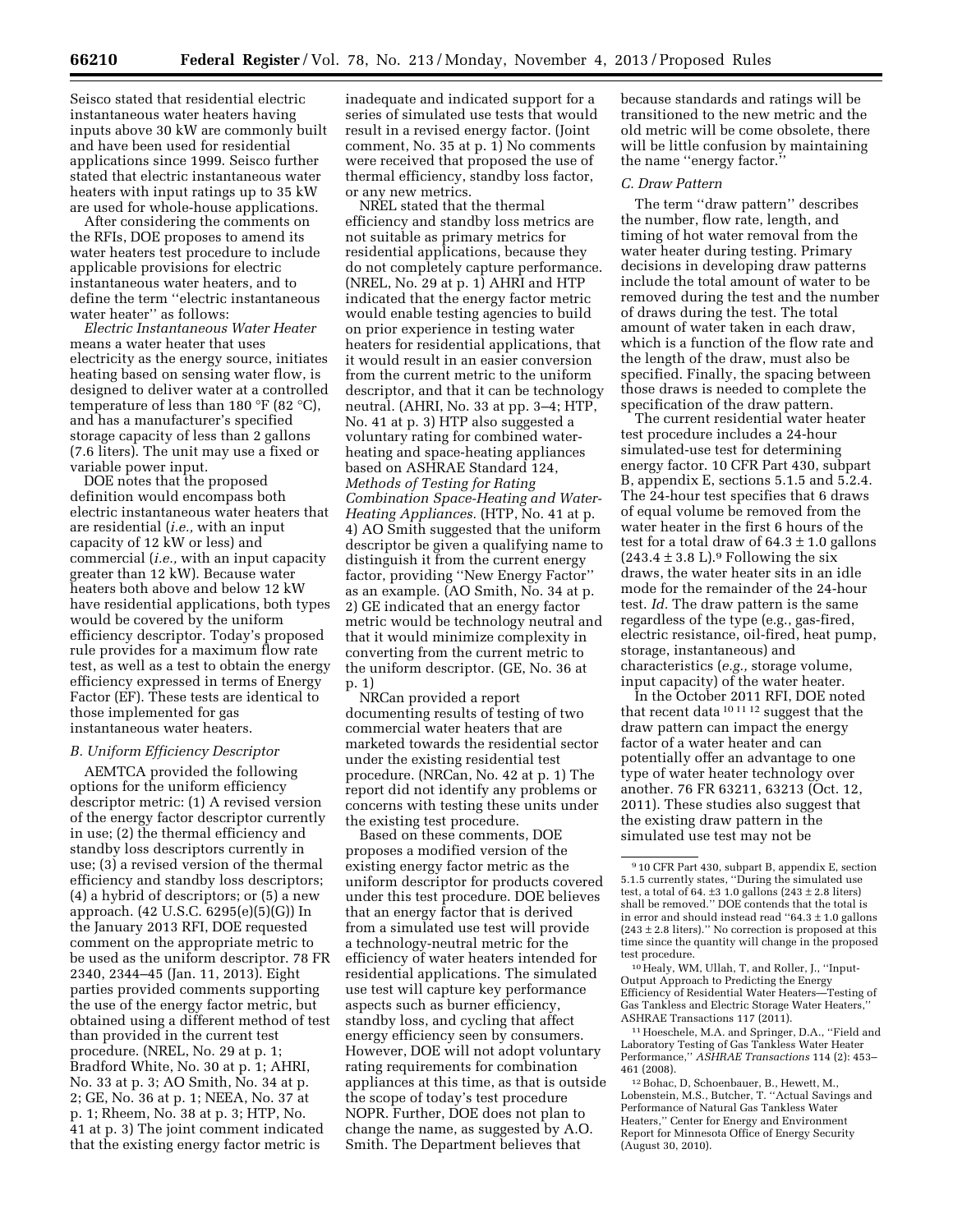representative of actual draw patterns to which water heaters are subjected in the field. Because different water heaters will be subjected to different field demands (consumer usage patterns) due to operational or performance differences, DOE proposes to revise the draw pattern to be more representative of typical usage patterns experienced in the field. DOE is also proposing to amend its test procedure to provide for different draw patterns for different water heaters based upon the characteristics of each water heater, such as the rate of hot water the unit can provide, the storage volume, and the heating rate (*i.e.,* input rate). In the October 2011 RFI, DOE sought comment on improvements that could be made to DOE's existing 24-hour simulated use test procedure for water heaters. Additional comments were sought by and provided in response to the January 2013 RFI.

DOE received 27 comments that addressed these issues. Four commenters (AGA, Bosch, General Electric, and Rheem) recommended that DOE maintain the test procedure as it currently stands. AGA argued the importance of consistency with previous ratings. (AGA, No. 13 at p. 1) Bosch commented that the current test procedure covers a large quantity of applications without trying to estimate the usage for any given household. (Bosch, No. 17 at p. 2) General Electric wrote that the six-draw requirement is appropriate for medium-volume water heaters. (GE, No. 21 at pp. 1–2) Rheem suggested that the added scope of covered products called for by AEMTCA would best be handled by maintaining the existing residential water heater test procedure at this time while continuing to pursue an amended test method. (Rheem, No. 38 at p. 3) Rheem further argued that such an incremental approach would allow manufacturers to continue on a path to meet minimum efficiency requirements imposed by amended energy conservation standards.

In total, DOE received twenty-three comments recommending that the Agency move away from the six-draw requirement as currently specified in the DOE test procedure (although certain of these comments were multiple submissions from the same interested party). (Bradford White, No. 2 at p. 2; PGE, No. 3 at p. 2; SCE, No. 4 at p. 2; Stone Mountain Technologies, No. 5 at p. 2; AO Smith, No. 8 at p. 2; NEEA, No. 9 at p. 2; NPGA, No. 11 at pp. 1–2; AHRI, No. 12 at p. 2; NREL, No. 14 at pp. 1–2; GTI, No. 15 at p. 2; NRCan, No. 16 at pp. 1–2; NRDC, No. 20 at p. 2; AET, No. 22 at p. 2; ACEEE,

No. 24 at p. 1; NREL, No. 29 at p. 2; Bradford White, No. 30 at p. 2; AHRI, No. 33 at p. 4; AO Smith, No. 34 at p. 3; Joint comment, No. 35 at p. 1; GE, No. 36 at p. 1; NEEA, No. 37 at p. 3; APGA, No. 39 at p. 2; AHRI, No. 46 at p. 1)

Bradford White indicated its support for a 24-hour simulated use test because it is ''technology blind.'' (Bradford White, No. 2 at p. 2) PGE and SCE recommended that the draw pattern be modified to reduce bias towards tankless water heaters, and that different draw patterns be applied based on the capacity of the water heater. (PGE, No. 3 at p. 2; SCE, No. 4 at p. 2) Stone Mountain Technologies indicated that recent studies have shown that the efficiency of most gas-fired tankless models is overstated using the current DOE test procedure. The commenter stated that this finding, along with the addition of small water heaters within the scope of the test procedure, necessitate a modification to the current draw pattern. Further, Stone Mountain Technologies opined that an appropriate number of draws for a practical test method would be between 10 and 15. (Stone Mountain Technologies, No. 5 at p. 2) AO Smith and AHRI supported revising the test procedure while retaining the simulated-use concept and indicated that an AHRI industry effort is underway to develop a modified draw pattern. (AO Smith, No. 8 at p. 2; AHRI, No. 12 at p. 2; AHRI, No. 33 at p. 4; AO Smith, No. 34 at p. 3) AHRI submitted a proposed revised energy factor test method to DOE, which was considered for today's NOPR and is discussed below. (AHRI, No. 46, pp. 1–7) NEEA stated that it is clear that the draw pattern used in the current test procedure bears no resemblance to that seen in actual use, and accordingly, the current draw pattern should be abandoned. (NEEA, No. 9 at p. 2) NREL commented that the draw patterns in the new test must be statistically representative of actual usage, meaning that the frequency distributions of key variables in the test procedure (such as volume of draws and timing between draws) are reasonably matched to field data. Furthermore, it commented that DOE should ensure that any proposed test draw profile must be consistent with all relevant statistical distributions determined from the database of hot water draws created by the Lawrence Berkeley National Laboratory (LBNL). (NREL, No. 14 at pp. 1–2, 8) NREL also mentioned the efforts underway by ASHRAE to develop a test method based on multiple draw patterns that have different total draw volumes that are appropriate for water heaters of different sizes. (NREL, No. 29 at p. 2) NEEA likewise discussed these efforts by ASHRAE. (NEEA, No. 27 at p. 2)

GTI discussed the effect of a greater number of draws during the test on the efficiency rating of instantaneous water heaters, and presented data on estimated energy factors and efficiencies under different draw patterns. (GTI, No. 15 at pp. 6–9) NRCan discussed changes being proposed to the committee responsible for Canadian Standards Association (CSA) P.3—*Testing Method for Measuring Energy Consumption and Determining Efficiencies of Gas-Fired Storage Water Heaters.* The committee is considering changing the current draw pattern and replacing it with a new pattern of 10 to 15 draws spread throughout the day, with the volume and time of each draw varying. NRCan also provided data from a field study in Ontario that included information on hot water draw patterns. (NRCan, No. 16 at p. 2) NRDC urged DOE to examine the existing data on draw patterns and to conduct its own further testing if necessary. (NRDC, No. 20 at p. 2) AET commented that the draw patterns need to be more realistic in terms of the number of repeated small draws and that it is important for tank-type, instantaneous, and tankless water heaters to all be rated using the same draw patterns for a given capability range, because comparisons among them will otherwise have little meaning. (AET, No. 22 at p. 2) ACEEE commented that the current draw pattern is no longer adequate for generating the information that consumers need to make wise purchasing decisions. In ACEEE's view, the six-draw test does not reflect patterns seen in field studies and that the current six-draw pattern is inadequate, primarily because different technologies that may lead to the same energy use in typical applications would get quite different EF ratings in the lab. (ACEEE, No. 24 at p. 1) Standards Committee 118.2 of ASHRAE submitted minutes from a meeting held on June 28, 2011, indicating that the committee passed motions to develop new draw patterns for a simulated-use test. (ASHRAE, No. 25 at pp. 1–2)

Fifteen commenters supported the implementation of different draw patterns based upon water heater capacities. Bradford White proposed three different draw patterns that would be applicable to water heaters of low use, normal-to-high use, and heavy-duty use. (Bradford White, No. 2 at pp. 5–6; Bradford White, No. 30 at pp. 13–15) PGE and SCE recommended that DOE prescribe draw patterns based on ranges of capacities of units or based upon burner size for tankless units. (PGE, No.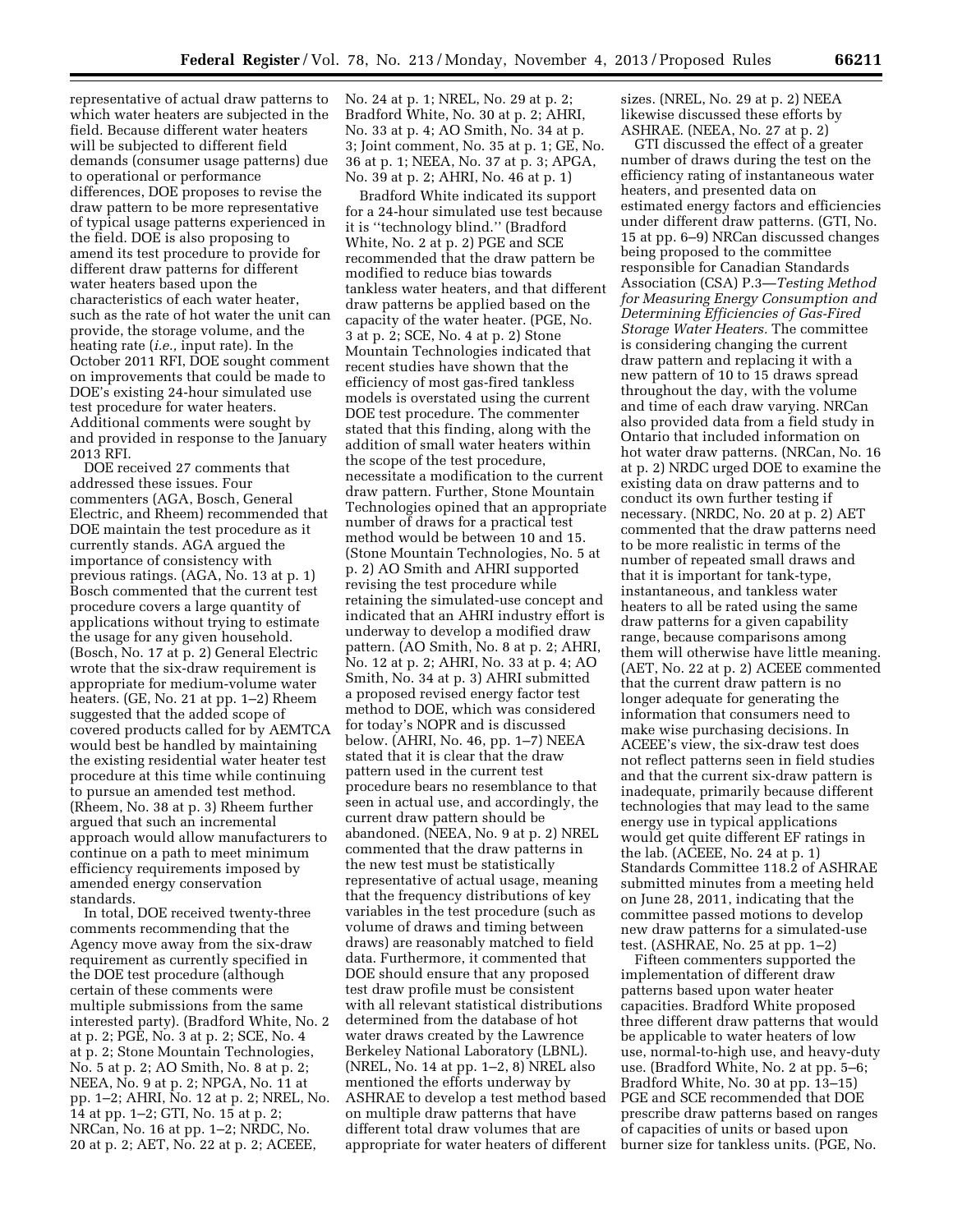3 at p. 2; SCE, No. 4 at p. 2) Stone Mountain Technologies stated that the flow rate during individual draws and the total volume drawn during the test should be based on the hot water delivery capacity of the model. Furthermore, Stone Mountain Technologies suggested that the capacity should be based on the theoretical volume of hot water that can be delivered in 15 minutes using the energy storage and the net heat input. (Stone Mountain Technologies, No. 5 at p. 2) AHRI and AO Smith recommended that DOE should develop a simulateduse test that will vary for differing models based on some specified criterion such as storage volume or flow rate or other appropriate characteristic. (AHRI, No. 12 at p. 2; AO Smith, No. 8 at p. 2) NEEA indicated that its own laboratory testing and that of some others suggest that multiple draw patterns (perhaps 3 to 5) would be appropriate, depending on the capacity of the water heater. (NEEA, No. 9 at p. 2) NRCan indicated that the CSA P.3 committee is considering 3 or 4 categories for daily hot water use households: Low, medium, high, and, potentially, a point-of-use category. The water heaters would be categorized by first-hour rating, maximum gallons per minute, or maximum heat input. (NRCan, No. 16 at p. 2) General Electric commented that the draw pattern should be proportionately scaled up for large volume water heaters (greater than 50 gallon capacity) and, similarly, scaled down for smaller water heaters (less than 50 gallons). (GE, No. 21 at p. 2) ACEEE stated that DOE must use different draw patterns for water heaters of different capacities and suggested that manufacturers should be allowed to choose how a particular product is rated. (ACEEE, No. 24 at p. 2) In response to the January 2013 RFI, the joint commenters recommended 5 different draw patterns for sizes ranging from point-of-use to very high use household/light commercial. The joint commenters noted work by LBNL and Stone Mountain Technologies in devising a capacity rating based on published storage volume and heat source size. (Joint comment, No. 35 at p. 2) GE commented that water heaters should be tested based on their capacity as measured by the first-hour rating. (GE, No. 36 at p. 1)

AHRI provided a suggested simulated use test that described four different draw patterns that would be applied to a water heater based on its first-hour rating or maximum flow rate measurement. (AHRI, No. 46 at pp. 5– 6) As explained below, AHRI suggested

cut-offs between the four different size categories at first-hour ratings of 20, 55, and 80 gallons and at maximum flow rates of 1.5, 2.5, and 3.5 gallons per minute; all values correspond to a nominal outlet temperature of 135 °F and a nominal inlet temperature of 58 °F. The draw patterns are based on a set of activities that would be expected in a typical residence, with the total volume removed per day for the four patterns being 15, 40, 64.2, and 82.75 gallons. The draw pattern for point-ofuse water heaters involved 11 draws, while the other three draw patterns involved 12 draws each. Flow rates varied for each draw during the draw pattern, except for the point-of-use draw pattern which imposed a fixed flow rate of 1 gallon per minute throughout the test.

Applied Energy Technology acknowledged the need to test a water heater according to a draw pattern appropriate for its delivery capacity, but instead of supporting a suite of tests for water heaters of different capacity, it recommended that DOE consider a test approach applicable to water heaters of all sizes from which pieces of information are obtained pertaining to the particular capacity of the water heater under test. AET's suggested test method entails a series of draw clusters that simulate different end uses in a residence. Water heaters with a high capacity could presumably deliver sufficiently hot water at all times during the test, but water heaters with lower capacity may fail to provide water at a required temperature under those draw clusters that called for large volumes of hot water in a short time. Under AET's approach, a water heater would be rated for those clusters during which it could meet the demand placed upon it as determined by the outlet temperature during those draw clusters. (AET, No. 22 at pp. 18–37) AET commented that details of the test method needed to be refined, and no discussion was provided as to how to use the efficiency determined during each draw cluster for which the water heater could meet the demand to yield an energy factor.

DOE has tentatively concluded that the current DOE test procedure's draw pattern applied during the simulateduse test can potentially yield results that are biased towards particular waterheating technologies. The DOE test procedure specifies a small number of draws per day when compared to typical usage, a relatively large time between draws, and uniform volumes of water per draw. The test procedure applies to all water heater technologies without regard to any inherent differences in performance across the

technologies. A revised draw pattern in the simulated-use test that better reflects how water is actually used in different homes using different water heater technologies could allow for a more realistic representation of the expected energy consumption consumers would experience for a particular water heater technology.

A test procedure that is completely uniform across all water heater types and sizes (*i.e.,* no differences in the amount of hot water drawn or the number of draws, etc.) can provide results that are biased toward different water heater technologies. For electric resistance and fossil fuel-fired storage water heaters, the predominant factor affecting the energy factor is the total amount of water removed per day. At a given set point temperature, the water heater loses heat to the environment at an essentially constant rate regardless of the amount of water removed. Since the energy factor is the ratio of hot water energy delivered to the overall energy consumed by the water heater, which is a sum of that needed to heat the water and that which is lost to the environment, the energy factor increases when the numerator of that ratio increases. Hence, the energy factor increases when the amount of water delivered per 24 hours increases. The performance of these water heaters is not expected to depend upon the length of draws, the flow rates of draws, nor the spacing between the draws.

Storage water heaters that rely on heat pump technology show the same efficiency trend with overall delivered water volume per day as seen with other storage water heater technologies, but it is also expected that the energy factors would depend upon the way that water is distributed among draws. A heat pump water heater operates most efficiently when the heat pump portion of the water heater provides the heat to the water as opposed to any backup electric resistance heating. This backup resistance heating is needed when the hot water in the appliance is depleted and a rapid amount of heat needs to be delivered to raise the stored water temperature back to the desired value. Since heat pumps tend to have a low heating rate, heat pump water heaters currently on the market incorporate resistance elements to provide that rapid heating. These resistance elements, however, dramatically reduce the efficiency. In the current test procedure, water heaters that have been tested do not require backup electric resistance heating to maintain an adequate water temperature within the tank since there is enough time between draws for the tank to fully recover to a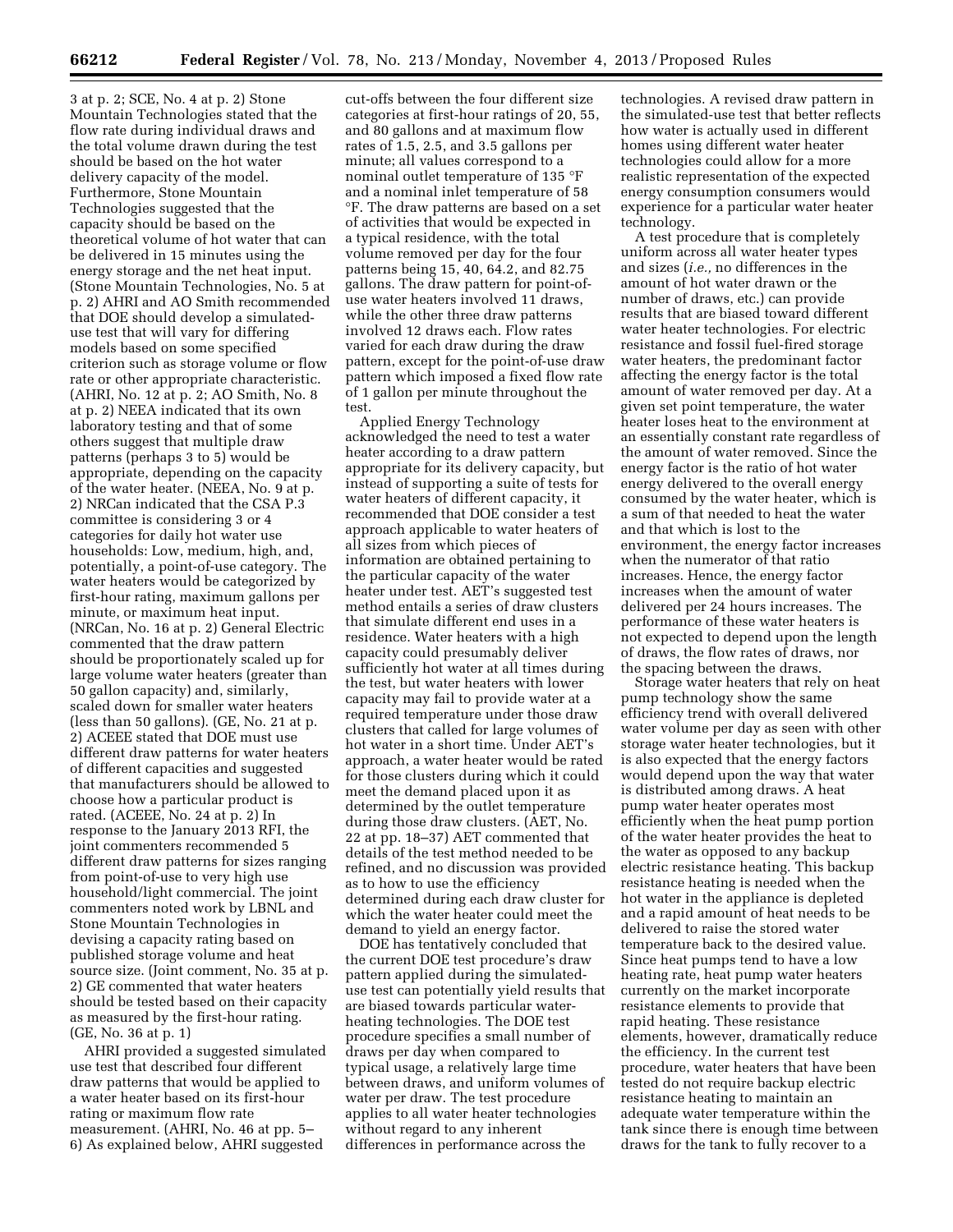temperature that is above that which triggers the resistance elements. If a revised draw pattern would require a larger amount of water to be drawn from the water heater in a set period of time, either through a single larger draw or multiple draws spaced close together as would be more representative of average use, the heat pump water heater may be forced to utilize electric resistance heating to maintain the required tank temperature, and the energy factor would drop.

For small storage water heaters in the ''point-of-use'' category (water heaters that generally are not intended to serve as a single water heater for all uses in a household), a test utilizing the current draw pattern would likely result in delivery of water during the draws that is below a temperature that would be considered useful by the resident. These units have a small stored volume of hot water that is appropriate for small uses such as hand washing but not for a draw of more than 10 gallons at 3 gallons per minute (gpm), as is imposed by the current test procedure. An efficiency test that takes into account these limitations should put a demand on the water heater that calls for individual draws less than those implemented in the current DOE test.

Draw patterns and water heater cycling frequency likely have an effect on the measured efficiency of instantaneous water heaters. Instantaneous water heaters typically use large burners or heating elements to heat the water from the inlet temperature to the outlet temperature as it flows through the appliance. The burner typically is not energized until a water draw is initiated. Once the draw stops, the burner is shut off, and the remaining water in the appliance and the material making up the appliance gradually lose their heat and return to the ambient temperature. This heat loss (losses associated with heating up and cooling off of the burner) is considered a cycling loss, as the loss is associated with the cycling on and off of the water heater's main energy input.

Draw patterns affect water heater cycling and, thus, the overall measured efficiency of the water heater. Shorter draws typically act to lower the measured efficiency because, as the water heater cycles more frequently, cycling losses increase. Further, cycling losses account for a larger portion of energy usage during shorter draws, resulting in a disproportionate amount of heat input going towards raising the temperature of the heat exchanger as opposed to raising the temperature of the water. Hence, shorter draws typically result in a lower measured

efficiency. However, draws that are clustered closer together typically act to raise the measured efficiency by reducing cycling losses because the appliance may be able to maintain an elevated temperature between the end of one draw and the initiation of a subsequent draw. The cycling losses are mitigated by the fact that the appliance does not cool down as much after the end of one draw and thus does not need to be heated as much when the subsequent draw is initiated. Hence, shorter spacing between draws typically results in an increase in the water heater's measured efficiency.

The efficiency of instantaneous water heaters is less affected by the total volume of hot water delivered per day than storage water heaters because their standby losses (i.e., losses associated with a water heater in standby mode, independent of the cycling losses discussed above) are negligible. Standby losses increase measured energy consumption without a corresponding increase in energy delivered, thereby decreasing the energy factor. An increase in the volume of water delivered per day results in a nearly proportional increase in energy consumption for instantaneous water heaters. The other drivers of total energy consumption are standby heat loss and cycling heat loss, with standby heat loss being essentially constant during the test and cycling losses being a function of the number of draws and their spacing. As these two losses approach zero, the dependence of energy factor on daily draw volume decreases since the energy consumption is dominated by that needed to heat the water, which vary proportionally. For water heaters currently on the market, the cycling losses experienced by instantaneous water heaters tend to be much less than the standby losses experienced by storage water heaters. Because standby losses increase measured energy consumption without a corresponding increase in energy delivered, the total energy consumption for instantaneous water heaters is much closer to the energy needed to heat the water than that seen with storage water heaters, and the dependence on daily draw volume is also lower.

The flow rate at which water is drawn from the water heater may affect the measured efficiency of an instantaneous water heater. The heat transfer from the heat exchanger to the water is a function of the speed at which water moves through the heat exchanger; efficiency may increase at higher flow rates. Additionally, since instantaneous water heaters typically employ heating elements or burners with variable

capacity to meet the desired outlet temperature at different flow rates, the efficiency of the heat input device (*e.g.,*  burner or heating element) may also vary depending upon the heating rate. This effect could either increase or decrease the overall efficiency depending upon the setting to which the heating element or burner is tuned.

To summarize, under the current DOE test procedure, certain types of water heaters can provide results that are biased toward certain water heater technologies. The small number of draws imposed under the existing test procedure, relative to the actual number of draws noted in field usage data, reduces the measured cycling losses relative to those occurring in field conditions. By contrast, the duration of time between draws in the test procedure is relatively long when compared to field usage data, which effectively increases the measured cycling losses relative to those occurring in field conditions. Water heaters with low heating rates would appear to benefit since they could easily recover to operational temperature.

The current DOE test procedure does not adequately measure energy efficiency during a representative average use cycle or period of use for some technologies. The uniform volume taken during each draw of the current test method does not simulate highdemand use, such as a long shower, that could change the way that a water heater operates, nor does it simulate performance under short draws during which water is not delivered at the prescribed set point temperature. Furthermore, DOE agrees with commenters who stated that the draw patterns should be based on the delivery capacity of the water heater because, as explained above, the measured water heater efficiency is influenced by the draw pattern incorporated into the test procedure and because a single draw pattern is not appropriate for the range of water heater sizes that fall under the scope of this test procedure. Consequently, DOE proposes a revised simulated-use test that involves four different draw patterns for water heaters of different capacities. Water heaters would be classified into the following usage categories (described below) corresponding to their usage capacity: (1) Point-of-use; (2) low; (3) medium; and (4) high. The proposed classifications are based on delivery capacity as determined in a first-hour rating test for storage-type water heaters or a maximum flow rate test for instantaneous water heaters.

In crafting a proposed set of draw patterns, DOE considered and utilized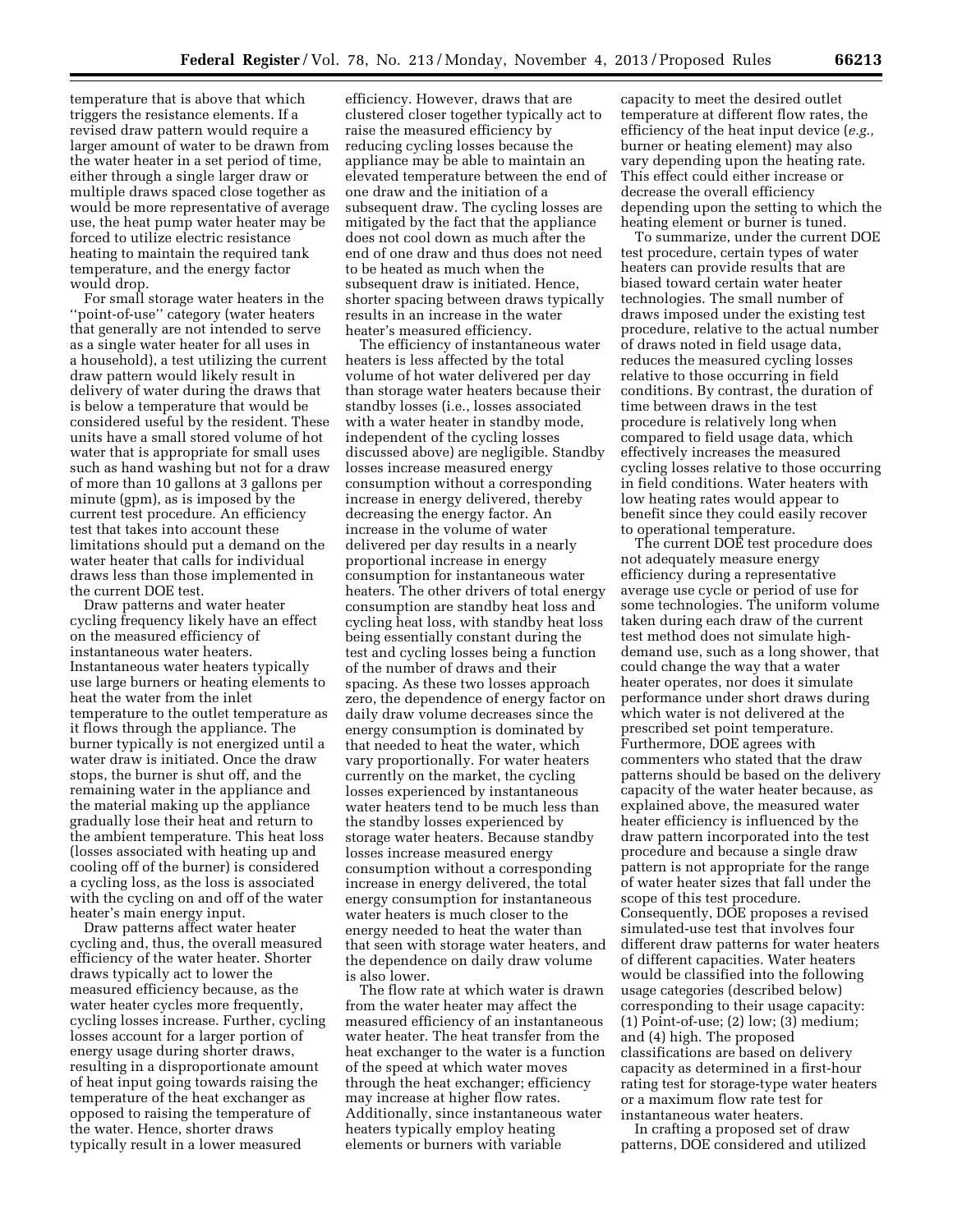the recommended draw patterns submitted by commenters, in particular those submitted by Bradford White (Bradford White, No. 2 at p. 3; Bradford White, No. 30 at p. 11), AHRI (AHRI, No. 46 at p. 3), and AET (AET, No. 22 at p. 1). (DOE notes that no test data were supplied with any of the proposed test methods.) Additionally, DOE utilized data compiled by the LBNL 13 that describes field studies of hot water usage to ensure that the draw patterns were representative of field use. LBNL found that typical usage in residences in North America is characterized by a large number of small volume draws, by a smaller volume of water per day than is currently prescribed in the residential test method, and by a significant variation in draw volume and number of draws per day. The data suggest development of a single typical draw pattern would be difficult and inappropriate. Instead, DOE has attempted to develop several draw patterns that capture key features affecting performance (*e.g.,* length and frequency of draws, flow rates), while maintaining a test that will not be overly burdensome to conduct and which will produce repeatable results.

Based upon this understanding, DOE proposes the following draw patterns containing volumes per day that are consistent with the data found by LBNL. The proposed low-use pattern calls for the water heater to provide 38 gallons per day, which is consistent with the median values found for households with 1 to 2 occupants. The proposed medium-use pattern, which requires a supply of 55 gallons per day, is consistent with the median values found for households with 3 to 4 occupants. The LBNL data show a median volume of hot water used for families with 5 or more occupants to be approximately 58 gallons. This unexpectedly low result might be attributable to the lower sample number of such large households. For this reason, DOE has departed from the LBNL field data and proposes a total volume of 84 gallons per day for the high-use pattern. This value is consistent with that proposed by Bradford White (Bradford White, No. 2 at p. 5) and AHRI (AHRI, No. 46 at p. 6), and DOE believes that it is a representative number for high use cases based on the range of hot water usage per day reported by LBNL. While

the LBNL report suggests that the number of draws of hot water per day could exceed 50, DOE has tentatively determined that imposing a draw pattern during a test with that many draws could lead to measurement difficulties owing to (1) the need to measure energy removal in such short draws; and (2) the potential variation inherent in precisely controlling so many draws. Accordingly, DOE has tentatively concluded that a smaller number of draws (ranging from 9 to 14) will strike a balance between the need to capture cycling losses associated with water heater operation and the need for accurate measurement. Additionally, many of the short draws found in field tests are clustered close together in time. In these situations, cycling losses are negligible because the water heater remains at operational temperature over the course of the smaller draws. For these draws, energy efficiency can be reliably estimated by consolidating the multiple draws into a single larger draw.

As discussed in section III.F, ''Test Conditions,'' DOE proposes that both the first-hour rating test and the maximum flow rate test will be carried out with the prescribed outlet water temperature at 125 °F. DOE proposes to modify the first-hour rating test to stop draws of hot water when the outlet water temperature drops 15 °F below its maximum temperature during each draw. This cut-off temperature is a departure from the current test, which cuts off the draw when the outlet water temperature drops 25 °F below the maximum recorded outlet temperature. With the nominal delivery temperature being 135 °F in the current test procedure, the cut-off temperature is 110 °F. This proposed change in temperature drop to trigger the end of a draw would maintain the approach that the minimum useful temperature of hot water is 110 °F. This value is consistent with Table 3, Chapter 50 of the ASHRAE Handbook of HVAC Applications,14 which indicates that a representative temperature for showers and tubs is 110 °F. For water heaters with rated storage volumes at or above 20 gallons, water will continue to be drawn at 3 gallons per minute during the first-hour rating test. For water heaters having rated storage volumes below 20 gallons that are not designed to provide a continuous supply of hot water, water will be drawn at a rate of 1 gallon per minute during the first-hour rating test. A water heater that is

designed to provide a continuous supply of hot water at the set point temperature 15 will be tested to obtain a maximum flow rate, while water heaters that are not so designed will be subject to a first-hour rating test.

DOE proposes the following ranges of first-hour ratings and maximum flow rates to characterize storage and instantaneous water heaters, respectively:

#### *Point-of-use:*

First-Hour Rating less than 20 gallons. Maximum Flow Rate less than 1.7 gallons per minute (gpm).

- *Low:* 
	- First-Hour Rating greater than or equal to 20 gallons, less than 55 gallons.
	- Maximum Flow Rate greater than 1.7 gpm, less than 2.8 gpm.

*Medium:* 

- First-Hour Rating greater than or equal to 55 gallons, less than 80 gallons.
- Maximum Flow Rate greater than or equal to 2.8 gpm, less than 4 gpm. *High:*

- First-Hour Rating greater than or equal to 80 gallons.
- Maximum Flow Rate greater than or equal to 4 gpm.

DOE based these proposed ranges (or ''bins'') on first-hour rating data for existing models, requirements of the current plumbing code, and recommended cut-offs proposed by Bradford White and AHRI. (Bradford White, No. 2 at pp. 4–5; Bradford White, No. 30 at p. 2; AHRI, No. 46 at p. 4) In today's NOPR, DOE proposes to modify the set point temperature from the current 135 °F to 125 °F, as discussed further in section III.F.1. While it is acknowledged that the published firsthour rating data were taken at a set point temperature of 135 °F, limited testing shows that first-hour ratings at a set point temperature of 125 °F are comparable to those at 135 °F. The firsthour ratings of all water heaters on the market cluster around certain values to accommodate different levels of use. Those clusters are captured in the bins proposed here. DOE's proposed bins differ from those presented by Bradford White in its comments on the October 2011 RFI and the January 2013 RFI, because the commenter's approach grouped medium-use and high-use water heaters into a common category and added a category for water heaters meant for so-called ''heavy-duty use.'' (Bradford White, No. 2 at pp. 4–5) DOE

<sup>13</sup>Lutz, JD, Renaldi, Lekov A, Qin Y, and Melody M., ''Hot Water Draw Patterns in Single Family Houses: Findings from Field Studies,'' Lawrence Berkeley National Laboratory Report number LBNL–4830E (May 2011) (Available at *[http://](http://www.escholarship.org/uc/item/2k24v1kj)  [www.escholarship.org/uc/item/2k24v1kj](http://www.escholarship.org/uc/item/2k24v1kj)*) (last accessed October 18, 2013).

<sup>14</sup>ASHRAE 2011, *Handbook of HVAC Applications,* Chapter 50 Service Water Heating (Available at: *[https://www.ashrae.org/resources](https://www.ashrae.org/resources-publications/handbook)[publications/handbook](https://www.ashrae.org/resources-publications/handbook)*).

<sup>15</sup>A set point temperature is the temperature that the user selects via a thermosat as the temperature of the delivered hot water at the outlet of the water heater.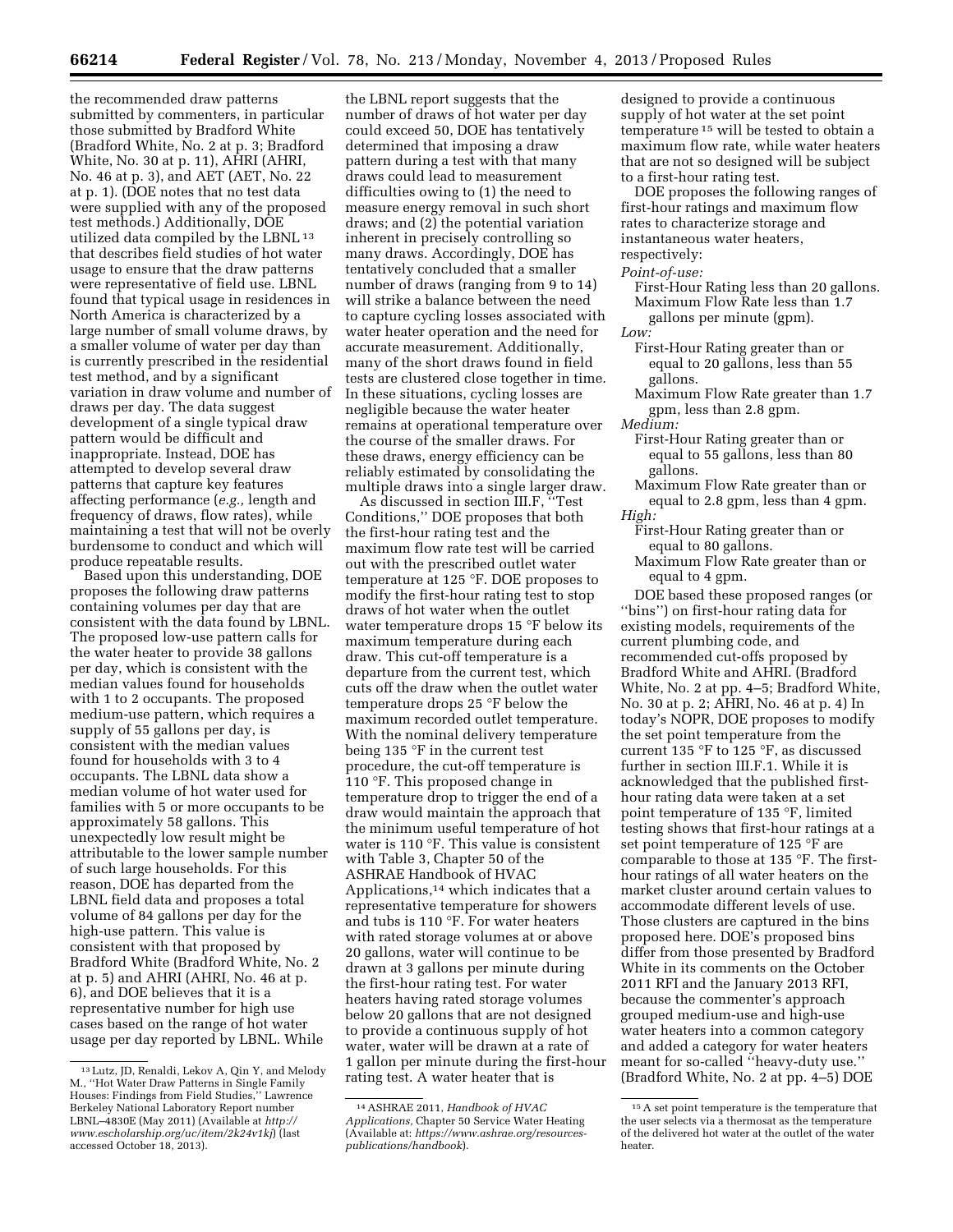has tentatively concluded that the categories defined by Bradford White group too many water heaters in the mid-use category. DOE's proposed firsthour rating categories match those proposed by AHRI. DOE believes that these breakpoints are appropriate based on minimum first-hour ratings required by the Uniform Plumbing Code.16 The code mandates minimum first-hour ratings for water heaters serving homes with different combinations of bedrooms and bathrooms. Four different minimum values are implemented by the code: 42, 54, 67, and 80 gallons.

DOE has tentatively concluded that its proposed usage categories are appropriate, given that they are consistent with the Uniform Plumbing Code, albeit with certain minor modifications. In considering the Uniform Plumbing Code, DOE considered 42 gallons per day as a lower limit for the low-use category, but concluded that it would not be realistic for a water heater intended to provide point-of-use functionality to deliver up to that level of water in one hour. Instead, DOE has tentatively decided to set the upper limit for point-of-use water heaters and the lower limit for low-use water heaters at 20 gallons per day. While water heaters with first-hour ratings below 42 gallons per day may not be used as a single water heater for whole-house applications, DOE believes that their use more closely resembles that of low-use water heaters rather than that of point-of-use water heaters. DOE has grouped homes with 2 to 4 bedrooms and less than 3 bathrooms in the medium category, which would require minimum first-hour ratings of 54 or 67. Five bedroom homes with up to 2.5 bathrooms or homes with three or more bathrooms would require water heaters with first-hour ratings at least 80 gallons per day; these water heaters fit into the proposed high-use category.

DOE acknowledges the uncertainty in using data generated under the existing test procedure, which are based on a first-hour rating test conducted at a delivery temperature of 135 °F, for establishing bins for the applicable draw patterns. Testing by DOE has indicated that storage water heaters with relatively

high recovery rates yield higher firsthour ratings under the proposed procedure than under the current procedure, while those with low recovery rates tend to have slightly lower first-hour ratings at 125 °F compared to the rating at 135 °F. DOE seeks comments related to the translation of current first-hour ratings to a first-hour rating determined using the proposed 125 °F set point and the proposed breakpoints between the different size categories. This is identified as issue 2 in section V.E, ''Issues on Which DOE Seeks Comment<sup>"</sup>

The proposed maximum gpm ratings for instantaneous water heaters were devised based on expected uses for water heaters serving applications of different sizes. The categorizations are consistent with those suggested by AHRI, with the ratings being scaled up to account for the higher maximum flow rates expected at the lower set point temperature (125 °F).

DOE seeks comment on the proposed criteria for characterizing water heaters as point-of-use, low usage, medium usage, and high usage, and whether these criteria are appropriate and sufficient. This is identified as issue 3 in section V.E, ''Issues on Which DOE Seeks Comment.''

For each sizing category, DOE proposes to apply a 24-hour simulateduse test to determine the energy factor. One of four separate draw patterns would be applied to each water heater based on the appropriate sizing category. The draw patterns would have the following number of draws per day: Point-of-use: 9; low: 11; medium: 12; and high: 14. DOE acknowledges that the number of draws per day in a typical household can often approach 100 and that the volume in each draw can be very small. However, DOE believes that a test with so many draws would be subject to large variability in results due to the challenges in accurately determining the energy content of such short draws. In contrast, DOE has tentatively concluded that the proposed draw patterns would capture the key ways in which hot water is used in residences while yielding a test that is repeatable.

DOE's proposal uses a slightly modified version of the draw patterns submitted by Bradford White and AHRI in response to the January 2013 RFI as

a basis for the low, medium, and high draw patterns; Bradford White did not submit a draw pattern for point-of-use water heaters. In addition, the patterns presented by Bradford White grouped medium-use water heaters with heavy use, so data were missing for both pointof-use and medium use water heaters. Additionally, information provided by AET has also been considered to craft some aspects of the draw patterns. AET provided information on typical uses that would be applied to a water heater in terms of flow rates, number of draws, and volumes. (AET, No. 22 at pp. 22– 36) This information was utilized in drafting the proposed draw patterns for point-of-use and medium-use water heaters.

A number of changes are proposed as compared to the current draw patterns found in the DOE simulated-use test procedure. First, the proposed draw patterns would involve more draws than are currently implemented, and the draws would vary in length during the simulated-use test. Second, the spacing between the draws would vary to better capture the effects of different cycling times on the energy efficiency of the water heater. Third, the proposed draws would involve different flow rates during the test; these flow rates would be 1.0, 1.7, or 3.0 gpm.17 The total volumes that would be removed for each category are in line with recent field data compiled by the Lawrence Berkeley National Laboratory that was previously discussed. DOE believes that the proposed draw patterns would improve the estimation of energy efficiency by considering the impact of shorter draws, lower flow rates, higher number of draws, and variable standby times between draws.

DOE proposes draw patterns for implementation in the 24-hour simulated-use tests as outlined in Table III.2 through Table III.5. The total volume of water drawn in the proposed draw patterns are 10 gallons for the point-of-use pattern, 38 gallons for the low-usage pattern, 55 gallons for the medium-usage pattern, and 84 gallons for the high-usage pattern.

<sup>16</sup> International Association of Plumbing and Mechanical Officials, ''2012 Uniform Plumbing Code'' (2012) (Available at *[www.iapmo.org](http://www.iapmo.org)*) (last accessed March 29, 2013).

<sup>&</sup>lt;sup>17</sup> For point-of-use models, the flow rate is specified as the lesser of 1 gpm or the maximum gpm. Therefore, if a unit were to have a maximum gpm rating below 1.0 gpm, that unit would be tested at its maximum gpm flow rate.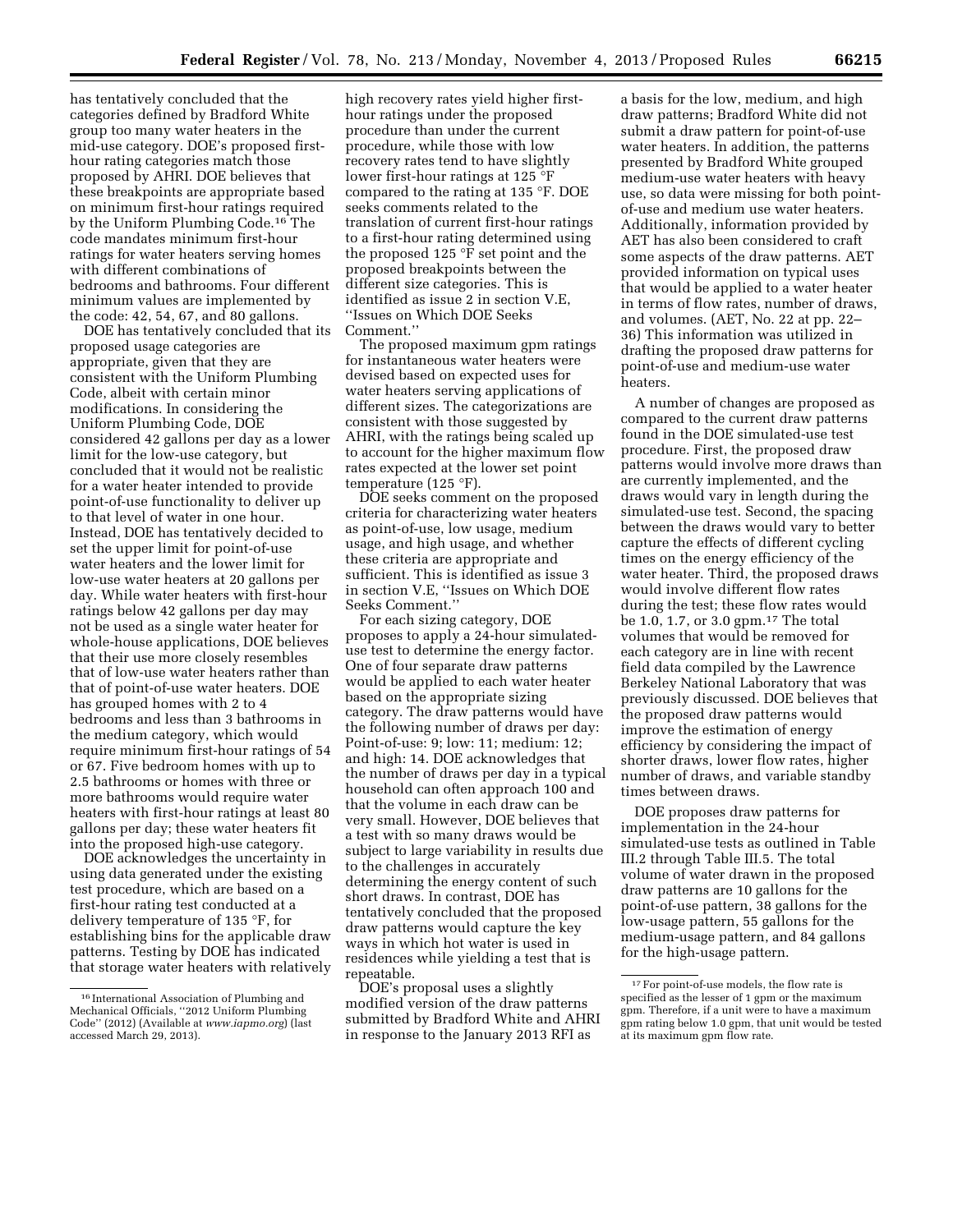п

# TABLE III.2-POINT-OF-USE DRAW PATTERN

| Draw number | Time during<br>test<br>(hh:mm) | Volume<br>(gallons) | Flow rate<br>(gpm)      |
|-------------|--------------------------------|---------------------|-------------------------|
|             | 0:00                           |                     | Lesser of (1, max gpm). |
| 2           | 1:00                           |                     | Lesser of (1, max gpm). |
| 3           | 1:05                           | 0.5                 | Lesser of (1, max gpm). |
| 4           | 1:10                           | 0.5                 | Lesser of (1, max gpm). |
| 5           | 1:15                           | 0.5                 | Lesser of (1, max gpm). |
| 6           | 8:00                           |                     | Lesser of (1, max gpm). |
|             | 8:15                           |                     | Lesser of (1, max gpm). |
| 8           | 9:00                           | ا 5.                | Lesser of (1, max gpm). |
| 9           | 9:15                           |                     | Lesser of (1, max gpm). |

# TABLE III.3-LOW-USAGE DRAW PATTERN

| Draw number | Time during<br>(hh:mm) | olume<br>qallons) | Flow rate |
|-------------|------------------------|-------------------|-----------|
|             | 0:00                   | 15.0              |           |
| 2           | 0:30                   |                   |           |
| 3           | 1:00                   |                   |           |
| 4           | 10:30                  |                   |           |
| 5           | 1:30                   |                   |           |
| 6           | 12:00                  |                   |           |
|             | 12:45                  | .U                |           |
| 8           | 12:50                  |                   |           |
| 9           | 16:15                  |                   |           |
| 10          | 16:45                  |                   |           |
|             | 7:00                   | 3.0               |           |

# TABLE III.4-MEDIUM-USAGE DRAW PATTERN

| Draw number                                                                                                                                                                                                                                                                                                                                                                                                      | Time during<br>(hh:mm) | 'olume<br>aallons' | Flow rate |
|------------------------------------------------------------------------------------------------------------------------------------------------------------------------------------------------------------------------------------------------------------------------------------------------------------------------------------------------------------------------------------------------------------------|------------------------|--------------------|-----------|
|                                                                                                                                                                                                                                                                                                                                                                                                                  | 0:00                   | 15                 |           |
| 2                                                                                                                                                                                                                                                                                                                                                                                                                | 0:30                   |                    |           |
| $3 \hskip 1.5mm \ldots \hskip 1.5mm \ldots \hskip 1.5mm \ldots \hskip 1.5mm \ldots \hskip 1.5mm \ldots \hskip 1.5mm \ldots \hskip 1.5mm \ldots \hskip 1.5mm \ldots \hskip 1.5mm \ldots \hskip 1.5mm \ldots \hskip 1.5mm \ldots \hskip 1.5mm \ldots \hskip 1.5mm \ldots \hskip 1.5mm \ldots \hskip 1.5mm \ldots \hskip 1.5mm \ldots \hskip 1.5mm \ldots \hskip 1.5mm \ldots \hskip 1.5mm \ldots \hskip 1.5mm \ld$ | 1:40                   | 9.0                |           |
|                                                                                                                                                                                                                                                                                                                                                                                                                  | 10:30                  | 9.0                |           |
| 5                                                                                                                                                                                                                                                                                                                                                                                                                | 11:30                  | 5.0                |           |
| 6                                                                                                                                                                                                                                                                                                                                                                                                                | 12:00                  |                    |           |
|                                                                                                                                                                                                                                                                                                                                                                                                                  | 12:45                  |                    |           |
| 8                                                                                                                                                                                                                                                                                                                                                                                                                | 12:50                  |                    |           |
|                                                                                                                                                                                                                                                                                                                                                                                                                  | 16:00                  |                    |           |
|                                                                                                                                                                                                                                                                                                                                                                                                                  | 16:15                  |                    |           |
|                                                                                                                                                                                                                                                                                                                                                                                                                  | 16:45                  | 2.0                |           |
|                                                                                                                                                                                                                                                                                                                                                                                                                  | 7:00                   |                    |           |

# TABLE III.5-HIGH-USAGE DRAW PATTERN

| Draw number     | Time during<br>(hh:mm) |      | Flow rate |
|-----------------|------------------------|------|-----------|
|                 | 0:00                   | 27   |           |
|                 | 0:30                   | 2.0  |           |
| 3               | 0:40                   |      |           |
|                 | 1:40                   | 9.0  |           |
| 5               | 10:30                  |      |           |
| 6               | 11:30                  | 5.0  |           |
|                 | 12:00                  |      |           |
| 8               | 12:45                  |      |           |
| 9               | 12:50                  |      |           |
| 10              | 16:00                  | 2.0  |           |
|                 | 16:15                  |      |           |
| 12 <sup>2</sup> | 16:30                  |      |           |
| 13              | 16:45                  |      |           |
|                 | 7:00                   | 14.0 |           |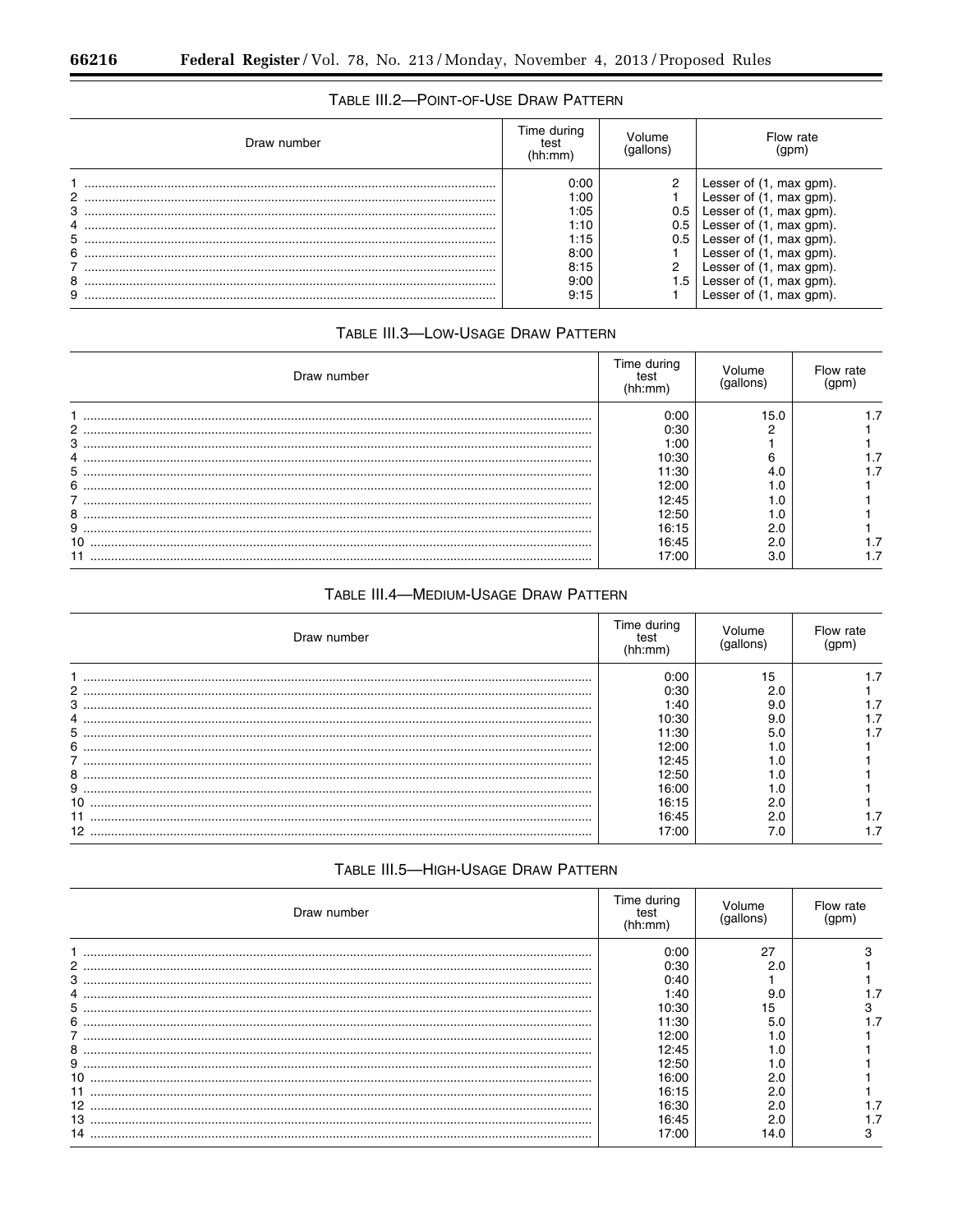For instantaneous water heaters with maximum flow rates less than 1 gpm, DOE proposes that the flow rates during all draws of the point-of-use test will be set at the maximum gpm as determined during that test. DOE also proposes to tighten the tolerance on the volume removed in each draw from 0.5 gallons to 0.25 gallons since these patterns involve smaller draw volumes than in the current procedure.

DOE proposes to utilize interim metrics during testing that would be used in calculations to normalize the test to standard conditions, as in the current test procedure, to account for deviations from the prescribed storage tank temperature, ambient temperature, water delivery temperature, and inlet water temperature. The standby loss coefficient is one interim metric that would be determined during the longest standby portion of each test in which no recovery or draws are taking place. The recovery efficiency is a second interim metric that would be determined based on the first draw of each test, with the energy supplied and consumed during subsequent draws being accounted for when a complete recovery does not occur prior to the second draw.

DOE proposes to abandon the determination of recovery efficiency at different flow rates as currently done for instantaneous water heaters; test data have shown the difference between these recovery efficiencies as being less than five percent, and the resulting effect on the energy factor is negligible.

DOE notes that the proposed draw patterns differ slightly from those suggested by AHRI in response to the January 2013 RFI. (AHRI, No. 46 at pp. 5–6) In DOE's view, the proposed draw patterns appropriately differentiate between the size categories by increasing the number of draws as the size of the water heater increases. DOE also intends to minimize the different number of flow rates required for all tests, with the proposed draw patterns involving three different flow rates as opposed to the four specified by AHRI. The patterns proposed here have also been formulated to allow for the determination of key performance metrics that are needed for computing the energy factor, namely recovery efficiency and standby loss coefficient. DOE believes that the proposed patterns will ease those determinations. Finally, DOE has conducted testing according to the proposed patterns to validate the procedure and make adjustments as needed, whereas AHRI has not indicated that its specific patterns presented have been validated. In any event, DOE has tentatively concluded that the draw patterns proposed in

today's NOPR are very similar to the patterns proposed by AHRI, and that little difference will be observed between ratings collected from either draw pattern. This assessment is based on the fact that the total volumes drawn per day for each category are comparable, the number of draws per day is comparable, and each pattern is based on a distribution that represents a cluster of draws in the morning and another cluster in the evening hours. Consequently, DOE has tentatively concluded that the patterns proposed in this NOPR are consistent with those presented by AHRI. DOE seeks comment on whether the proposed draw patterns for the different water heater size categories are appropriate. This is identified as issue 4 in section V.E, ''Issues on Which DOE Seeks Comment.''

#### *D. Instrumentation*

DOE proposes to maintain the instrumentation installation requirements and piping configuration as currently specified in the residential water heater test procedure. Bradford White recommended that the internal temperature probe required in the current test procedure be eliminated and that all exposed piping on the inlet and outlet of the water heater be eliminated as much as possible. (Bradford White, No. 30 at p. 2) DOE is concerned that the removal of the internal temperature probe would not enable the critical correction for stored energy inside the water heater, a value that could move the energy factor by several points. For this reason, DOE proposes to maintain the internal temperature probe inside the tank of a storage water heater. DOE is also proposing to maintain the piping configuration as currently specified in the residential water heater test procedure, as some water heaters include particular technologies such as heat traps that minimize losses through piping connections. For storage water heaters having a rated volume below 20 gallons, which are not covered in the existing DOE test method, DOE proposes that the average tank temperature would be determined based on three temperature sensors located within the storage tank as opposed to the currently required six sensors for storage water heaters having a rated volume above 20 gallons. The three sensors would be located at the vertical midpoints of three sections of equal volume within the tank. For these units, DOE believes that three sensors are sufficient for determining the mean tank temperature and that the use of six sensors would provide little extra

information and may add to the parasitic heat losses from these smaller units.

DOE proposes to tighten the allowed accuracy on electric power and energy measuring equipment from the current value of  $\pm$  1 percent to  $\pm$  0.5 percent. A study has shown the significant effect of the accuracy of the electric power measurements on the uncertainty in the overall energy factor.18 An analogous change was made in ASHRAE 118.2– 2006, ''Method of Testing for Rating Residential Water Heaters,'' and DOE research confirms that equipment having this tolerance level can be readily procured. DOE also proposes to require that for mass measurements greater than or equal to 10 pounds (4.5  $\bar{k}$ g), a scale that is accurate within  $\pm 0.5$ percent of the reading be used to make the measurement.

DOE also proposes to modify the data acquisition rate of the inlet and outlet water temperature during draws. Currently, for all water heaters except variable firing rate instantaneous water heaters, temperature data measurements are taken at 5-second intervals starting 15 seconds after the draw commences. For instantaneous water heaters with a variable firing rate, temperature data measurements are taken at 5-second intervals starting 5 seconds after the draw commences. The proposed test procedure amendments call for temperature data at the inlet and outlet temperature sensors to be recorded at 3 second intervals starting 5 seconds after commencement of the draw for all water heaters. Accordingly, DOE also proposes to require that the time constant of the instruments used to measure the inlet and outlet water temperatures be no greater than 2 seconds. DOE anticipates that this approach would better capture the energy impact of water heater startup and cycling.

#### *E. Discrete Performance Tests*

In the October 2011 RFI, DOE considered using a series of discrete tests as an alternative approach to using a single 24-hour simulated-use test to determine the energy factor of residential water heaters. In a series of discrete performance tests, the results of various individual tests (*e.g.,* thermal efficiency test, recovery efficiency test, standby loss test) would be used to calculate the energy factor. This approach would reduce testing burden, yield more repeatable results, and provide the ability to predict

<sup>18</sup>Healy WM, Lutz JD, and Lekov AB., ''Variability in Energy Factor Test Results for Residential Electric Water Heaters,'' *HVAC&R Research,* vol. 9, No. 4 (October 2003).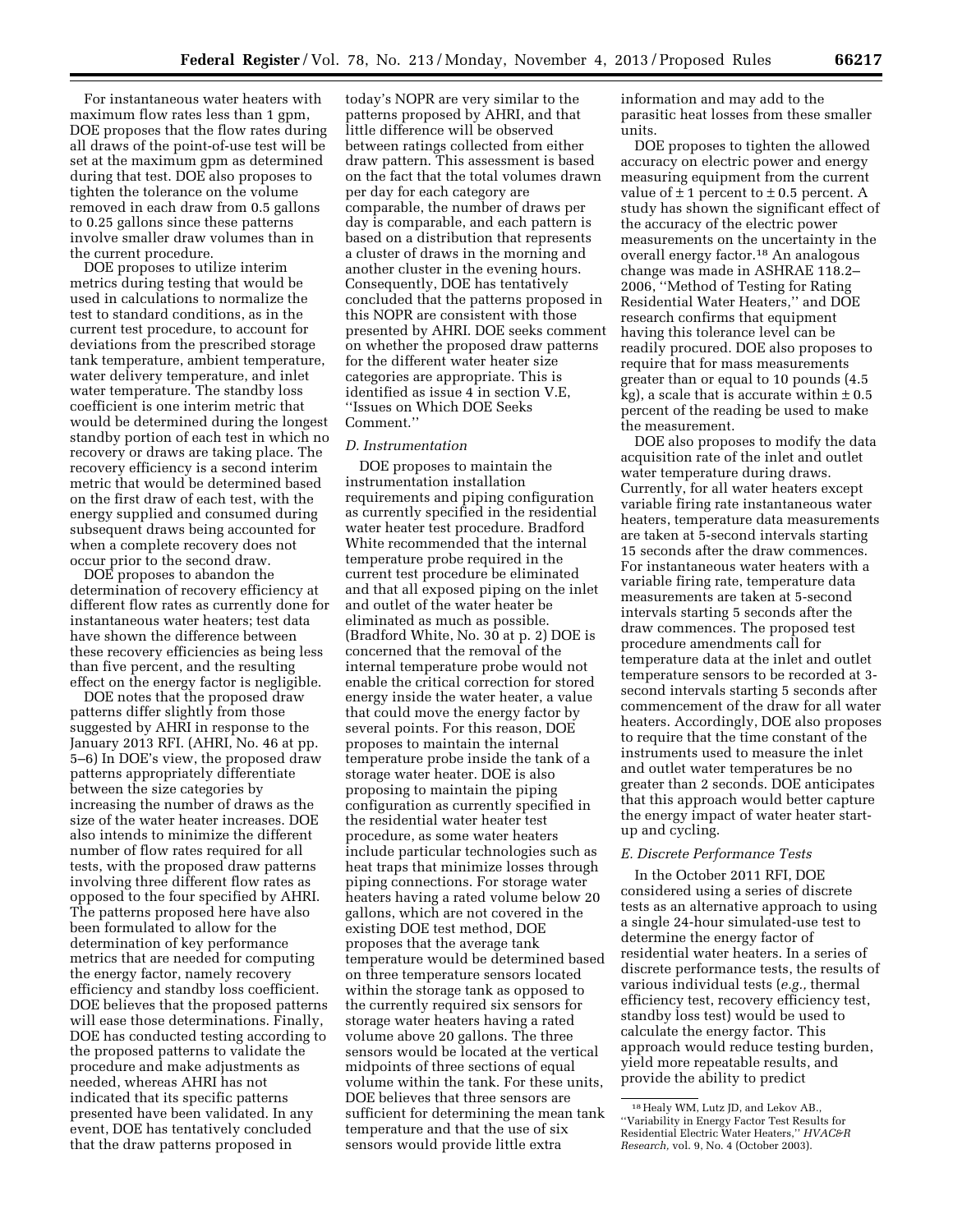performance over a broader range of applications. DOE requested comments on the feasibility and equitability of a series of discrete tests in the October 2011 RFI. 76 FR 63211, 63214 (Oct. 12, 2011).

Two commenters (ACEEE, NREL) supported the general premise of discrete performance tests for rating water heaters, while acknowledging the challenges in implementing such an approach. More specifically, NREL indicated that studies are needed to validate that discrete tests would provide a computed energy factor with a level of accuracy equal to or better than a single simulated-use test. (NREL, No. 14 at p. 5) ACEEE indicated that discrete tests combined with an algorithm to determine the energy factor could reduce test time, produce ratings at a variety of usage patterns with a single set of tests, and could be used to account for novel features implemented by manufacturers to improve efficiency. ACEEE also acknowledged that the algorithms would still need to be developed and validated, a process with an unknown time frame. (ACEEE, No. 24 at pp. 2–3)

Eleven commenters (Stone Mountain Technologies, AO Smith, NEEA, NPGA, AHRI, AGA, GTI, Bosch, NRDC, General Electric, and AET) opposed the use of discrete tests to determine the energy factor. AHRI and AO Smith stated that such tests have a limited use relative to the wide range of technologies being employed in current designs of residential water heaters since they would not be as equitable as a simulated-use approach. (AHRI, No. 12 at p. 2; AO Smith, No. 8 at p. 2) GTI commented that much uncertainty remains in the analytical methodology for generating rating metrics, its comparability across equipment categories, and whether the outcome would actually yield a simpler and more repeatable alternative to the current test procedure. (GTI, No. 15 at p. 2) Stone Mountain Technologies stated that testing and analysis to date do not support such an approach. (Stone Mountain Technologies, No. 5 at p. 3) Bosch expressed support for the current draw profile and test approach because of what the commenter perceives as the extremely low repeatability and accuracy of test results at low input rates and the lack of data on appropriate draw patterns for use in calculating the energy factor. (Bosch, No. 17 at p. 2) General Electric expressed support for the current draw profile and test approach, arguing that it would more accurately focus on actual results and more closely approximate the real-world performance of residential water

heaters. (GE, No. 21 at pp. 1–2) NEEA stated that the concept of using discrete performance tests to determine energy factor is not practical. (NEEA, No. 9 at p. 3) AGA commented that discrete performance tests have been shown to develop inconsistent results and impose new uncertainties in testing, and NRDC raised questions about the equitability of testing between technology types. (AGA, No. 13 at pp. 1–2; NRDC, No. 20 at p. 2) AET stated that it does not believe that the approach would work in practice because of controls not working as designed, the presence of multiple operating modes on water heaters, and the need to conduct more characterization tests than initially expected. These issues with discrete performance tests would make the algorithms used to obtain an energy factor prone to error. (AET, No. 22 at pp. 5–6)

DOE has decided not to pursue the use of discrete performance tests for rating the energy efficiency of residential water heaters given the potential inequity in test results across technologies, the added uncertainties in ratings, and the general lack of potentially suitable algorithms to develop an energy factor for water heaters. Rather, as discussed previously in section III.C, DOE is maintaining the single simulated-use test, which DOE believes can be a more, technologyblind method for determining the energy efficiency (EF) of water heaters.

#### *F. Test Conditions*

#### 1. Water Delivery Temperature

The current residential water heater test procedure calls for average hot water temperature within the storage tank to be set for delivery at 135 °F  $\pm$ 5 °F (57.2 °C  $\pm$  2.8 °C). 10 CFR part 430, subpart B, appendix E, section 2.4. However, DOE noted in the October 2011 RFI that the Underwriters Laboratories (UL) standards specify that manufacturers must ship residential water heaters with thermostats set at temperatures no greater than 125 °F (52 °C) to safeguard against scalding hazards (UL 174, *Standard for Household Electric Storage Tank Water Heaters, Underwriters Laboratories* (April 29, 2004)). DOE also noted that DOE's own research suggests that although the majority of water heaters are shipped with the thermostat preset to 120 °F (49 °C), the average set point in use in the field is 124.2  $\degree$ F (51.2  $\degree$ C), suggesting that some homeowners or installers adjust the thermostat. 76 FR 63211, 63214 (Oct. 12, 2011).

The set point impacts the performance of various types of water

heaters differently, and as a result, DOE reexamined the appropriateness of the set point specification in the proposed test procedure. As noted in the October 2011 RFI, a higher delivery temperature has a disproportionately large and negative impact on heat pump water heater efficiency (as compared to other types of water heaters), because heat pump water heaters can have markedly different performance at elevated stored water temperature compared to temperatures more representative of typical residential usage. For other types of water heaters, heat transfer characteristics between the heating source and the water may differ at lower delivery temperatures, thereby affecting the efficiency. 76 FR 63211, 63214 (Oct. 12, 2011).

However, DOE also noted in the October 2011 RFI that there are some concerns with using a lower set point temperature in the test procedure: (1) Some end uses (*e.g.,* dishwasher operation) require hot water delivered at 130 °F to 140 °F (54 °C to 60 °C) for effective operation; and (2) there may be the potential for the growth of Legionella in hot water stored below 135 °F (57 °C).19

DOE sought comment on the appropriate set point temperature for the residential water heater test procedure and the benefits and concerns with using a lower temperature. Three commenters to the October 2011 RFI (Bradford White, Bosch, and General Electric) recommended that the set point temperature should be kept at its current value of 135 °F (57 °C). Additionally, two commenters on the January 2013 RFI also recommended maintaining the set point at 135 °F (57 °C). (Bradford White, No. 30 at p. 2; AHRI, No. 46 at p. 2) Bosch stated that this value will maintain harmonization with test standards in Canada. General Electric indicated that plumbers may change the set point, but a lower temperature in the test procedure runs the risk of encouraging consumer dissatisfaction with water heaters that are otherwise properly sized for their household due not to lack of capacity, but to lack of properly adjusted storage temperatures. Additionally, General Electric indicated that DOE runs the risk

<sup>19</sup>ASHRAE Guideline 12, ''*Minimizing the Risk of Legionellosis Associated with Building Water Systems,''* states that the temperature range most favorable for amplification of legionellae bacteria is 77<sup>0</sup> – 108 <sup>o</sup>F (25<sup>0</sup> – 42 <sup>o</sup>C), and that document recommends that when practical, hot water should be stored at temperatures of 120 0F (49 0C) or above. However, the guideline also states that for high-risk situations (such as in health care facilities and nursing homes), hot water should be stored above 140 0F (60 0C). For more information visit: *[www.ashrae.org.](http://www.ashrae.org)*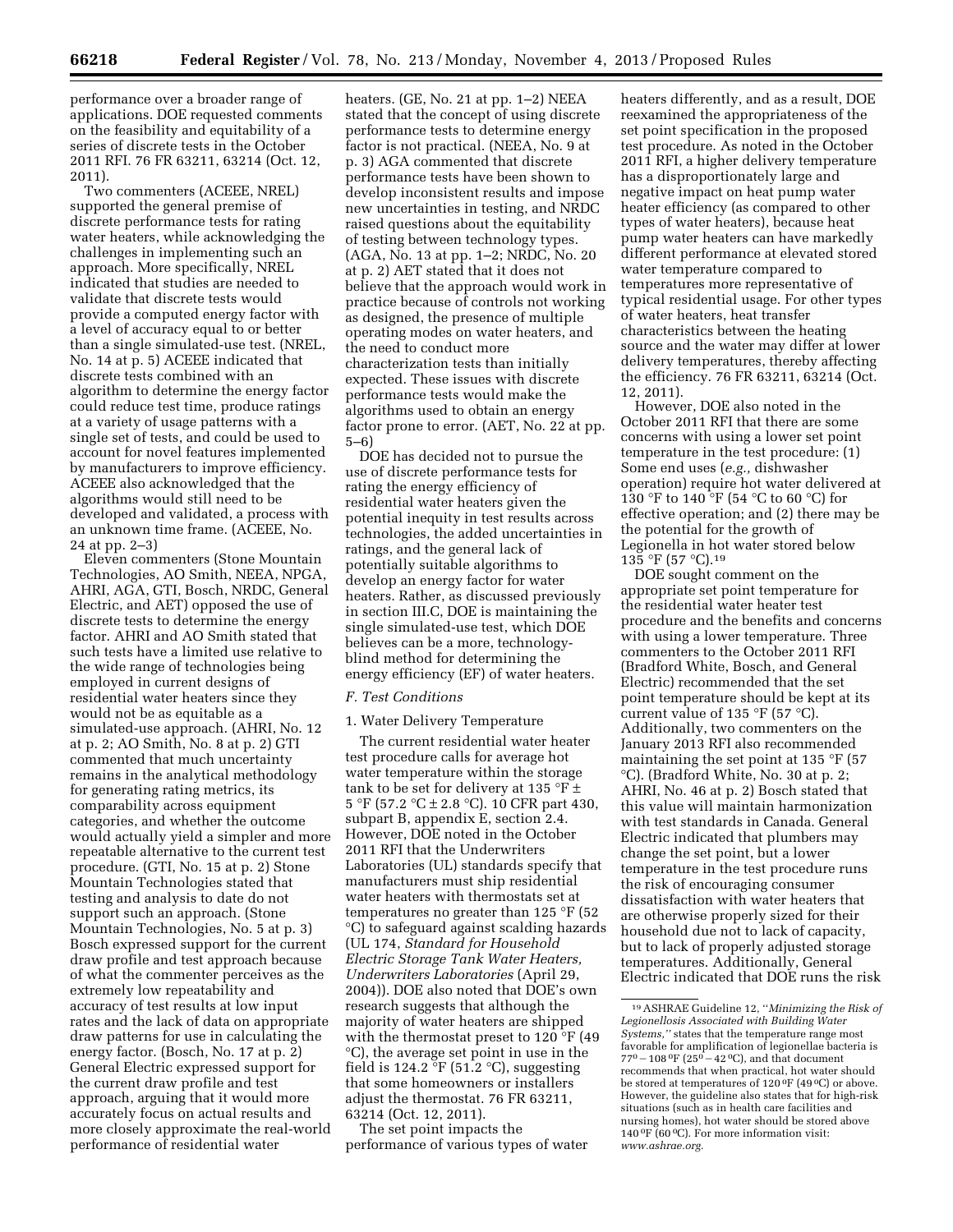of encouraging energy inefficiency in actual use at higher set points of water heaters designed and optimized to test procedures at lower set points. (Bradford White, No. 2 at p. 2; Bosch, No. 17 at p. 2; GE, No. 21 at pp. 2–3) In submitting a suggested test method, AHRI noted that it considered lower set points but that its recommendation is to continue to use 135 °F as the set point in the test. AHRI indicated that its recommended draw patterns should be modified if DOE determines that a different set point temperature setting is appropriate. (AHRI, No. 46 at p. 2)

Thirteen comments were submitted that recommended that the set point temperature be lowered from its current value. PGE, SCE, NREL, AET, and ACEEE recommended a set point temperature of 120 °F (PGE, No. 3 at p. 2; SCE, No. 4 at p. 2; NREL, No. 14 at p. 4; AET, No. 22 at p. 3; ACEEE, No. 24 at p. 4), while NEEA recommended a value of 125 °F. (NEEA, No. 9 at p. 3; NEEA, No. 37 at p. 4) In a comment on the January 2013 RFI, the joint commenters supported a set point temperature between 120 °F and 125 °F. (Joint comment, No. 35 at p. 3) Likewise, Stone Mountain Technologies and NRDC recommended a set point between 120 °F and 125 °F. (Stone Mountain Technologies, No. 5 at p. 3; NRDC, No. 20 at p. 2) AHRI and AO Smith did not suggest a specific value, but recommended that the set point temperature be lowered. (AHRI, No. 12 at p. 2; AO Smith, No. 8 at p 2) AET commented that the proposed ASHRAE Standard 188, (Standard 188P), ''Prevention of Legionellosis Associated with Building Water Systems,'' and ASHRAE Guideline 12, ''Minimizing the Risk of Legionellosis Associated with Building Water Systems,'' are reexamining recommendations for preventing the growth of Legionella. AET stated that water temperatures in the range of 120 °F are adequate to prevent Legionella colonies, provided that the water is maintained at a temperature ''high enough, long enough, and often enough.'' (AET, No. 22 at pp. 11–12)

AET commented that the test procedure should allow for variable delivery temperatures, because some point-of-use water heaters are designed to deliver water no hotter than 105 °F (40.6 °C) to 110 °F (43.3 °C). AET argued that no credit should be given to water delivered at temperatures above the set point temperature, in order to discourage temperature overshoots. Likewise, AET argued that no credit should be given to water delivered at a temperature below that which is

considered useful to the user (*i.e.,* below 105 °F (40.6 °C)). (AET, No. 22 at p. 13)

After carefully considering these comments, DOE proposes to lower the set point temperature of residential water heaters in the test procedure to 125 °F. This value was primarily selected based on data available in DOE's analysis for the April 2010 energy conservation standards final rule as previously discussed, which found that the average set point temperature for residential water heaters is 124.2 °F (51.2 °C). Additionally, the recent compilation of field data across the United States and southern Ontario by LBNL previously referenced found a median daily outlet water temperature of 122.7 °F (50.4 °C); this value rounded to the nearest 5 °F increment supports a test set point temperature of 125 °F. This new value would apply to firsthour rating tests for storage water heaters, maximum flow rate tests for instantaneous water heaters, and energy factor tests for all water heaters.

DOE appreciates the comment from AET regarding the new proposed guidelines for Legionella prevention, and tentatively concludes that a set point of 125 °F in the test method would not result in safety concerns related to the growth of Legionella. Further, as discussed immediately above, DOE notes that water heaters are commonly set to temperatures in the range of 120 °F to 125 °F even though the current set point in the test method is 135 °F. DOE does not expect consumer behavior related to set points to change if the set point is lowered in the test method.

For first-hour rating tests, DOE proposes that draws would terminate when the outlet temperature drops 15 °F (8.3 °C) from its maximum outlet temperature during the draw, as opposed to the drop of 25  $\mathrm{P}F(13.9 \mathrm{~}^{\circ}\mathrm{C})$ implemented in the current test procedure. This change would ensure that water delivered meets the nominal useful temperature of 110 °F (43.3 °C). DOE acknowledges that the Canadian test procedure requires testing at 135 °F (57 °C), but DOE is responsible for developing a water heater test procedure that reflects and is appropriate for the United States market. In response to comments indicating that DOE should retain the 135 °F set point temperature, DOE believes that the test should be conducted at typical operating temperatures and should not penalize those units optimized for such typical conditions.

GE commented that the set point temperature should be based upon the outlet water temperature as opposed to the average stored water temperature to allow newer technologies to be included in the protocol and to achieve the goal of being technology-neutral. (GE, No. 36 at p. 2) HTP made a similar assertion that the set point should not be based on the mean tank temperature, noting that requiring a mean tank temperature could penalize condensing gas water heaters that rely on stratification and cooler water at the bottom of the tank to achieve better heat transfer resulting in the condensation of moisture within the flue gases. (HTP, No. 41 at p. 2) Due to these concerns, AHRI suggested an alternative method for setting the thermostat. Instead of setting the thermostat based on the mean tank temperature as determined by the internal tank temperature probe, AHRI suggested that the thermostat setting should be determined by drawing water from the water heater for several minutes to determine if the set point temperature is achieved. (AHRI, No. 46 at p. 5) AHRI proposed that the flow rate at which the water would be drawn during this procedure to set the thermostat would be 1 gpm for point-ofuse water heaters and 1.7 gpm for all other size storage water heaters.

DOE agrees in principle with the comments and the suggested approach presented by AHRI for setting the thermostat. After carefully considering these comments, DOE acknowledges that the current method for setting the thermostats of water heaters that rely on stratification may lead to outlet water temperatures significantly higher than would normally be expected in practice, since the top of the water heater needs to be at an elevated temperature compared to the mean temperature to meet the requirement that the mean temperature fall within the value specified in the test procedure. However, DOE is not aware of a simple method to assure that multiple thermostats are set appropriately by monitoring outlet water temperature during a draw.

As a result, DOE proposes a method for determining the appropriate set point temperature that differs slightly from that proposed by AHRI. DOE proposes to apply the thermostat setting procedure that utilizes the outlet temperature during a draw, as suggested by AHRI, only to water heaters having a single thermostat. For water heaters with multiple thermostats, DOE proposes to maintain the procedure currently prescribed in the residential water heater test method which utilizes the internal tank temperature probes to determine if the water heater thermostat is set properly. DOE is not aware of any technologies that rely on stratification that utilize multiple thermostats, so it believes that the current approach for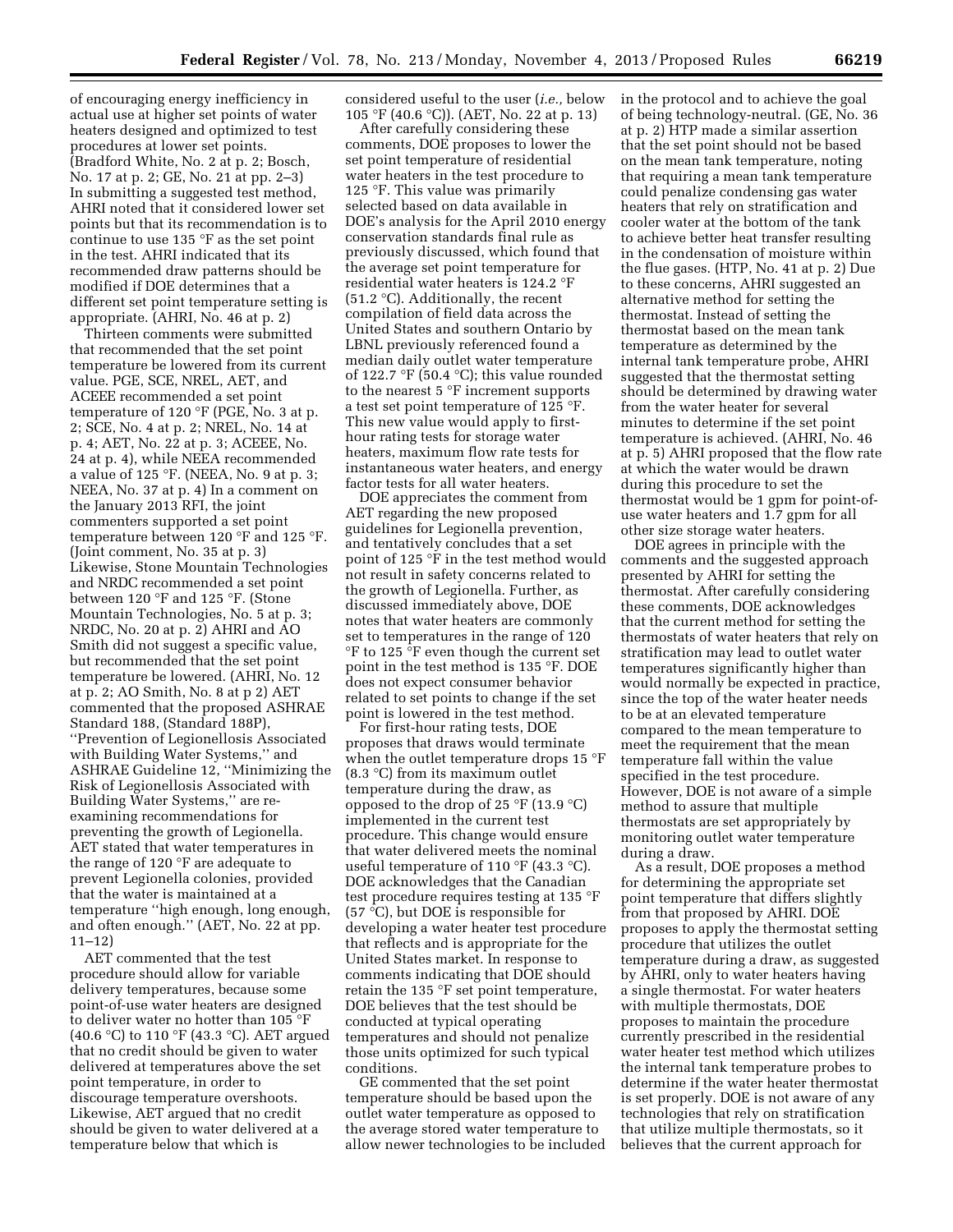setting the thermostat is appropriate for water heaters having multiple thermostats. DOE is also proposing to make a clear distinction by rated volume between those water heaters using a lower flow rate during this test compared to those using a higher flow rate since the thermostat setting will need to be done prior to the experimental determination of whether the water heater is to be considered a point-of-use water heater. While making this adjustment, DOE is maintaining calculations to normalize the standby loss to a mean tank temperature of 125  ${}^{\circ}$ F ± 5  ${}^{\circ}$ F (51.7 ${}^{\circ}$ C ± 2.8  ${}^{\circ}$ C) to ensure equitable comparison between water heaters.

DOE is interested in receiving comments on both the proposed set point temperature of 125 °F  $\pm$  5 °F, and the proposed approach to setting the thermostat for storage water heaters, particularly on the appropriateness of different methods for water heaters having a single thermostat compared to those with multiple thermostats. These are identified as issues 6 and 7 in section V.E, ''Issues on Which DOE Seeks Comment.''

#### 2. Ambient Temperature and Relative Humidity

The residential water heater test procedure requires that testing be performed in an environment with an ambient air temperature fixed at 67.5 °F  $\pm$  2.5 °F (19.7 °C $\pm$  1.4 °C). 10 CFR part 430, subpart B, appendix E, section 2.2. For heat pump water heaters, however, the environmental conditions are more tightly constrained with an ambient air temperature requirement of 67.5  $\degree$ F  $\pm$  1 °F (19.7 °C  $\pm$  0.6 °C) and a relative humidity requirement of 50 percent  $\pm$  1 percent. *Id.* These specifications for heat pump water heaters reflect the fact that heat pump water heater energy use is highly dependent on the ambient temperature and relative humidity. Because water heaters are placed in a wide variety of locations within and outside of a home, and given the large impact of these factors on heat pump water heater efficiency, DOE considered potential revisions to the ambient air test conditions set forth in the DOE test procedure in order to assess whether the currently-specified conditions are representative of conditions typically encountered in residential installations. In the October 2011 RFI, DOE requested comment on the appropriate ambient temperature and relative humidity testing points and tolerances for all types of residential water heaters. 76 FR 63211, 63214–15 (Oct. 12, 2011).

DOE received seven comments (Bradford White, Stone Mountain

Technologies, AO Smith, AHRI, Bosch, General Electric, and AET) that supported the current ambient temperature and relative humidity conditions. Bradford White suggested that DOE should consider relaxing the tolerances for temperature and relative humidity when testing heat pump water heaters since it is very difficult to control to those conditions, recommending that the allowable ambient temperature variation be  $\pm 2.5$ °F and the allowable variation in relative humidity be  $\pm$  5 percent. (Bradford White, No. 2 at p. 2; Stone Mountain Technologies, No. 5 at p. 3; AO Smith, No. 8 at p. 2; AHRI, No. 12 at p. 2; Bosch, No. 17 at p. 2; GE, No. 21 at p. 3; AET, No. 22 at p. 4)

NEEA submitted for DOE consideration as a test method a test plan that has been implemented in the Pacific Northwest in which heat pump water heaters are tested at both the current DOE specifications and at a second point with the ambient temperature at 50 °F (10 °C) and the relative humidity at 58 percent. A binweighted calculation using these two points would yield an energy factor, and NEEA stated that it believes that these conditions are more appropriate than the current ones for installations in the northern half of the United States and would lead to better estimates of the actual performance in the field. (NEEA, No. 9 at p. 3) NEEA reiterated the desire to test at multiple conditions in response to the January 2013 RFI. (NEEA, No. 37 at p. 5) NRDC indicated that the conditions need to be reexamined but did not offer any suggestions. (NRDC, No. 20 at p. 2) ACEEE suggested that DOE should evaluate changing the ambient temperature to 50 °F or other such value that approximates the national average winter basement temperature. (ACEEE, No. 24 at p. 3) Davis Energy Group presented data from a survey of homes in California that reported average ambient temperatures that ranged from 65.4 °F to 71.7 °F. (Davis Energy Group, No. 6 at p. 1)

After carefully considering these comments, DOE proposes to maintain the current ambient dry bulb temperature of between 65 °F and 70 °F when testing water heaters other than heat pump water heaters and at 67.5 °F  $\pm$  1 °F when testing heat pump water heaters. DOE also proposes to maintain relative humidity at 50 percent, but to relax the tolerances to  $\pm$  2 percent relative humidity. DOE believes these conditions are generally representative of typical field conditions encountered by water heaters installed in the U.S. and has not found any data to justify

changing these conditions. DOE proposes to relax the tolerance for relative humidity because research indicates that commonly-used, laboratory-grade relative humidity sensors have uncertainties on the order of 1 to 1.5 percent. For this reason, the tolerance cannot be expected to be below the accuracy in measuring that value. It should be noted, however, that the relative humidity can be obtained from measurements of dry bulb and wet bulb temperatures, and the determination of relative humidity through these temperature measurements would result in a measure of relative humidity with much lower uncertainty since dry bulb and wet bulb temperatures can be measured with high accuracy. However, most laboratories use relative humidity sensors which provide an accurate but less burdensome method for measuring relative humidity. DOE is also proposing to add a statement to the instrumentation section that specifies that the accuracy of relative humidity sensors shall be within  $\pm$  1.5 percent relative humidity.

#### 3. Laboratory Airflow

The existing test procedure specifies that the water heater shall be set up in an area that is protected from drafts. To clarify this statement, DOE proposes to add a stipulation that the area be protected from drafts of more than 50 ft/ min (2.5 m/s). This value is in accordance with specifications in Canadian Standard 745–03, ''Energy Efficiency of Electric Storage Tank Water Heaters and Heat Pump Water Heaters.''

#### *G. Annual Energy Consumption Calculation*

The annual energy consumption is calculated for residential water heaters in the existing test procedure based on the daily energy consumption multiplied by 365 days. In a letter submitted to the FTC on September 16, 2013, regarding the labeling of residential water heaters, AHRI pointed out that calculating the annual energy consumption based on the daily energy consumption can lead to differing annual energy consumption, and consequently, differing estimated yearly operating costs, for water heater models with the exact same EF rating. AHRI specifically provided an example of two water heaters with differing daily energy consumption values, but with EF values that would round to the same value based on the DOE rounding requirements provided in 10 CFR 430.23(e). AHRI stated that having slightly different yearly operating cost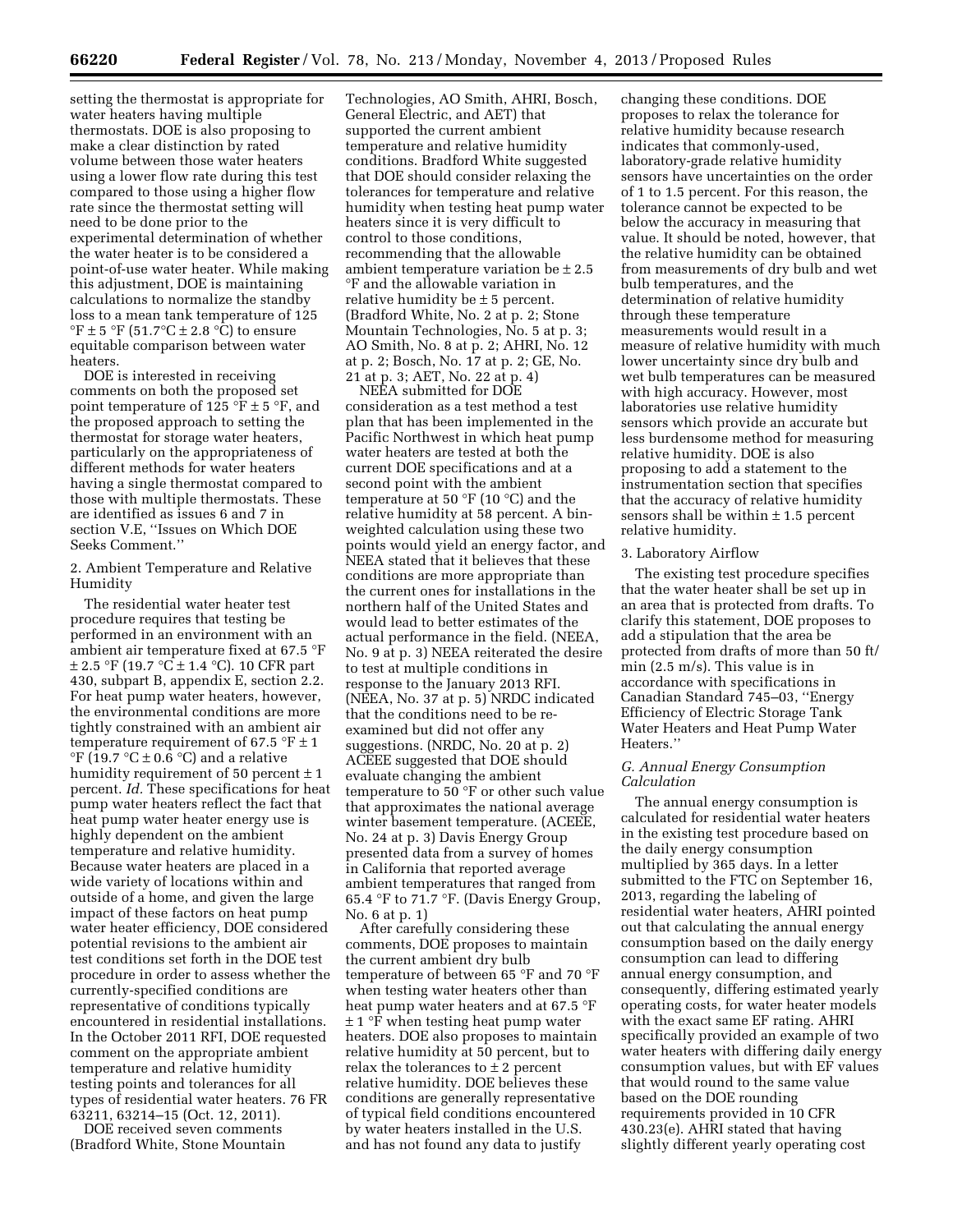estimates for two water heaters with the same efficiency rating can be confusing to consumers, and somewhat misleading based on the accuracy of the test method. AHRI suggested revising the calculation of the annual energy consumption so that it is based on the EF rating.

DOE agrees with AHRI regarding the calculation of the annual energy consumption and the accuracy of the test method. As a result, DOE proposes to adopt the calculation method suggested by AHRI for annual energy consumption, which is based on the nominal energy consumed during the test and the energy factor rating, rather than the daily energy consumption.

#### *H. Conversion of Existing Energy Factor Ratings*

The proposed test procedure amendments could result in some types of water heaters reporting some numerical changes in EF due to the proposed changes in the draw pattern, set point temperature, and water delivery temperature. However, the extent of change can vary across the numerous design types of water heaters and, perhaps more importantly, within a given design type. This variability makes it difficult to capture the effect of the proposed test procedure amendments by a consistent, systematic adjustment to the current test procedure.

Foreseeing these circumstances, AEMTCA amended EPCA to require that along with the uniform descriptor, DOE must develop a mathematical conversion factor to translate from the existing metrics to the uniform descriptor. (42 U.S.C. 6295(e)(5)(E)) AEMTCA provided that a manufacturer may apply the conversion factor to rerate existing models of covered water heaters that are in existence prior to the effective date of the final rule establishing the uniform descriptor. Further, the conversion factor must not affect the minimum efficiency requirements for covered water heaters, and, as a result, would not lead to a change in measured energy efficiency for existing products. DOE interprets these requirements to mean that DOE will be required to translate existing ratings from the current metrics to the new metric, while maintaining the stringency of the current standards. In the January 2013 RFI, DOE sought comment on the best approach for this conversion factor. 78 FR 2340, 2345 (Jan. 11, 2013).

NREL stated that there is not a simple conversion factor that will work across all systems, but it provided a list of references with validated algorithms

that could assist DOE in developing these conversion factors. (NREL, No. 29 at p. 4) AHRI and AO Smith commented that DOE should not simply test multiple units to determine an average difference between the current and new ratings and use that value to convert the ratings. (AHRI, No. 33 at p. 4; AO Smith, No. 34 at p. 3) The joint commenters supported the use of a ''good-enough'' mathematical conversion method to express existing ratings in terms of the new uniform descriptor and urged DOE to test a sample of existing products to validate the algorithmic conversion method. (Joint comment, No. 35 at p. 4) Considering the limited laboratory capacity to test all water heaters under the revised method of test, NEEA commented that DOE should assume that all water heaters that comply with current standards will also comply after the implementation of the new metrics. (NEEA, No. 37 at p. 6) EEI commented that the conversion factor should not make currently existing standards more stringent and should only be based on point-of-use metrics to be consistent with Federal law. (EEI, No. 40 at p. 2) HTP commented that the most exact approach would be to conduct an empirical analysis using curve fitting to actual test data, although the commenter acknowledged that there is not sufficient time for manufacturers to obtain this information and for the Department to then correlate and analyze the data. (HTP, No. 41 at p. 3)

DOE notes these comments regarding the conversion factor and will consider them fully once the test procedure is finalized to assist in developing the conversion factor. DOE plans to conduct a separate rulemaking to establish the conversion factor once the test method is finalized, and in that rulemaking, DOE will establish a mathematical method for determining the rated efficiency under the new efficiency descriptor from the rated efficiency under the existing metrics. Should it become apparent in the rulemaking to establish the conversion factor that changes may be required in the test procedure, DOE would address any issues at that time. DOE also plans to translate its current energy conservation standards to equivalent standards denominated in the new uniform efficiency metric in the separate rulemaking.

#### *I. Other Issues*

DOE also sought comments in the October 2011 RFI and the January 2013 RFI on any other relevant issues that commenters believe could affect the test procedure for water heaters, and continues to seek comment in today's

notice. 76 FR 63211, 63215 (Oct. 12, 2011); 78 FR 2340, 2346 (Jan. 11, 2013). Although DOE has attempted to identify those portions of the test procedure where it believes amendments may be warranted, interested parties are welcome to provide comments on any aspect of the test procedure, including updates of referenced standards, as part of this comprehensive 7-year-review rulemaking.

AET supported keeping the inlet water temperature at 58 °F. (AET, No. 22 at p. 4) Davis Energy Group provided data on average inlet water temperatures reported in studies in California that ranged from 64.2 °F to 72.3 °F. (Davis Energy Group, No. 6 at p. 3) Despite these values being higher than the current nominal temperature specified in the current DOE test procedure, DOE has not seen any data that suggests a different temperature is more appropriate on a national basis, so DOE has tentatively decided to maintain the inlet temperature at 58 °F in the proposed test procedure.

AHRI suggested an alternative means to prepare a storage-type water heater prior to commencement of the 24-hour simulated-use test. (AHRI, No. 46 at p. 7) AHRI suggested that DOE could improve the consistency of energy factor tests by running the draw patterns on two consecutive days, with measurements only taking place during the second 24-hour period. After careful consideration, DOE has tentatively concluded that this approach would lead to more consistent results since the state of the water heater at the beginning of the 24-hour test period will be similar to that at the end of the test period, thereby minimizing the need to make large corrections to the energy consumption values which could introduce errors. DOE is aware of testing conducted in this manner that has resulted in consistent values for the energy factor.20 DOE is tentatively proposing to require storage water heaters to be pre-conditioned in this manner. It is DOE's understanding that test laboratories must already let the water heater sit at temperature for an extended period of time to let the unit achieve operational temperature. Therefore, DOE reasons that the proposed pre-conditioning routine might be done during this stage, thereby resulting in little or no added test time. DOE is interested in comment regarding the value of the pre-conditioning period and the incremental burden, if any, that

<sup>20</sup>Healy WM,, Lutz JD, and Lekov AB., ''Variability in Energy Factor Test Results for Residential Electric Water Heaters,'' *HVAC&R Research,* vol. 9, No. 4 (October 2003).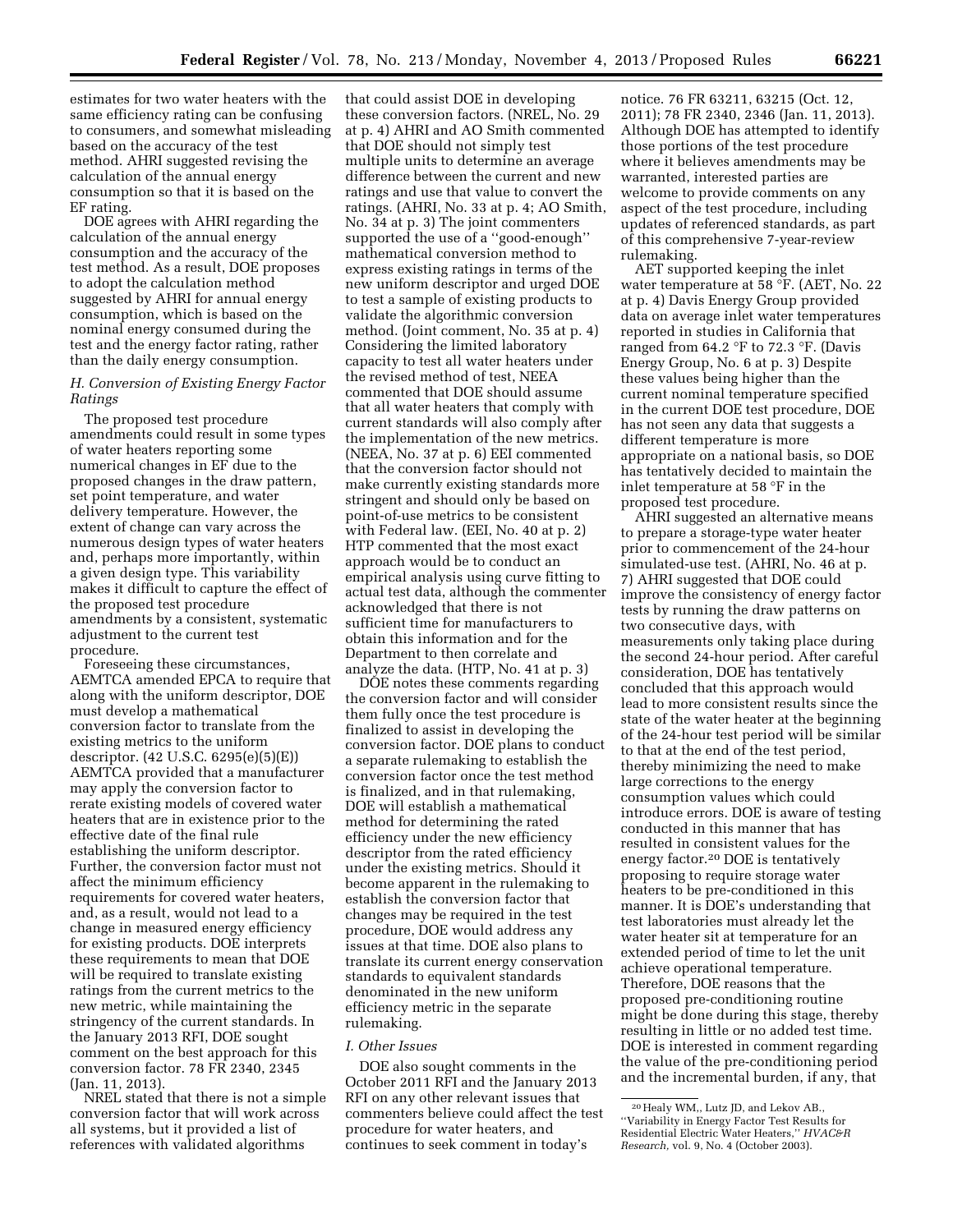it would place on manufacturers. This is identified as issue 5 in section V.E, ''Issues on Which DOE Seeks Comment.''

NREL argued that published metrics from the DOE test procedure should allow for calculation of performance under conditions outside the particular conditions imposed by the test procedure. (NREL, No. 29 at p. 1) DOE does not propose to require any published metrics from the test procedure specifically for the purpose of calculating performance at various conditions outside of those imposed by the test method, as the purpose of the DOE test procedure is to determine compliance to minimum efficiency standards and to provide a basis for representation of energy performance to consumers.

The joint comment urged DOE to consider several additional points. (Joint comment, No. 35 at p. 6) First, it raised the question as to the appropriate rating method for a hybrid solar water heating system whose tank might be passive or active. DOE notes that solar water heaters are not covered equipment under EPCA, and thus the DOE test method for water heaters need not address these systems. Further, hybrid solar water heating systems consisting of a stand-alone water heater with additional solar components that are added in the field could be tested according to the rating method provided for the water heater if the solar components were not present. The stand-alone heater would be subject to energy conservation standards without consideration of the benefits, if any, of the solar portion. Second, the joint commenters questioned how to rate ''hybrid'' fuel-fired units with tanks larger than 2 gallons. DOE believes that amendments proposed in this NOPR will cover those products—the storage volume gaps that currently exist in the scope would be removed under this proposal, and the proposed test method would cover those products. Lastly, the joint commenters asked whether test procedures should reflect energy savings from "smart" or "gridinteractive'' water heaters. DOE does not believe that a separate test procedure is warranted for this equipment, because they are functionally similar to nongrid-interactive water heaters. DOE acknowledges that usage patterns for grid-interactive water heaters may be very different from water heaters that are not grid-interactive or controlled as part of demand response programs. However, DOE believes that there is generally a wide range of usage patterns for all water heating products seen in the field, and it would be impractical to

attempt to tailor the test method to every potential usage pattern. Thus, DOE believes that such differences in usage patterns are better addressed as part of standards analyses, rather than as a separate test method.

PGE commented that a method is needed for reporting source energy consumption for future standards rulemakings, because the commenter opined that source energy is a more complete metric for representing the energy consumed by appliances and would yield a better comparison between the energy consumption of gas, electric, and gas/electric units. The commenter further opined that the test procedures should include calculations to allow for two energy factors, one based on site energy and one based on source energy. (PGE, No. 3 at p. 2) In response to the January 2013 RFI, DOE received additional comments related to source-based metrics. EEI stated that, consistent with other Federal laws, any new descriptor or conversion factor should only be based on point-of-use metrics. (EEI, No. 40 at p. 2) AGA, NPGA, and APGA all supported a metric based on the full fuel cycle that would provide a complete accounting of energy consumption from extraction, processing, and transportation of energy. (AGA, No. 31, at p. 3; NPGA, No. 32 at p. 1; APGA, No. 39 at p. 1)

In addressing this comment, DOE notes that the Department has historically presented national energy savings (NES) in terms of primary energy savings (*i.e.,* source energy savings). However, in response to the recommendations of a committee on ''Point-of-Use and Full-Fuel-Cycle Measurement Approaches to Energy Efficiency Standards'' appointed by the National Academy of Science, DOE announced its intention to use full-fuelcycle (FFC) measures of energy use and greenhouse gas and other emissions in the national impact analyses and emissions analyses included in future energy conservation standards rulemakings. 76 FR 51281(August 18, 2011). To this end, DOE has begun to also estimate energy savings using the FFC metric. The FFC metric includes the energy consumed in extracting, processing, and transporting primary fuels, and thus presents a more complete picture of the impacts of efficiency standards. DOE's approach is based on application of FFC multipliers for each fuel type used by covered products and equipment, as presented in DOE's statement of policy published in the **Federal Register** on August 18, 2011. *Id.* 

DOE has reviewed the water heater test procedures, including today's

proposed amendments, in relation to the newly established FFC policy, and has tentatively concluded that no substantive amendments are needed to the water heater test procedures to accommodate the FFC policy. In support of this conclusion, the following discussion elaborates separately on the FFC policy implications for energy efficiency standards and representations.

For the purposes of energy conservation standards, the test procedure-derived measure of energy consumption and efficiency, including the regulatory efficiency metric (*i.e.,* EF) is sufficient and complete enough to allow for full consideration of the FFC impacts in the energy conservation standards analysis. In support of this conclusion, it is noted that the existing and future energy conservation standards for these products are, and are expected to continue to be, analyzed independently by fuel type. DOE believes this independent analytical approach eliminates any possible mischaracterization or inappropriate consideration of a standard's stringency that might be associated with the test procedure's regulatory metrics for these products. More specifically, the commenters' suggestion to add a sourcebased Energy Factor for water heaters would not add to or improve the standards analysis for water heaters because of the expansion of the standard's analysis already incorporated in the current approach.

For the purposes of representations, DOE has also tentatively concluded that some small improvements to the water heater test procedure are deemed appropriate to accommodate the FFC policy. It is important to note that both the current test procedure and the proposed revised test method for this product incorporate numerous measures of energy consumption and efficiency, some of which are used in the regulatory context mentioned above and some of which support the consumer information objective of the test procedure. Although the main thrust of the PGE, AGA, APGA, and NPGA suggestions seems to be based on the assumption that the addition of a source-based energy factor would improve analysis for water heater standards, there also seems to be a suggestion that such inclusion would also provide improvement in a nonregulatory or consumer information context. An important example of a nonregulatory metric is annual energy consumption, which provides a complete accounting of the energy consumption to the consumer and which can be used to estimate annual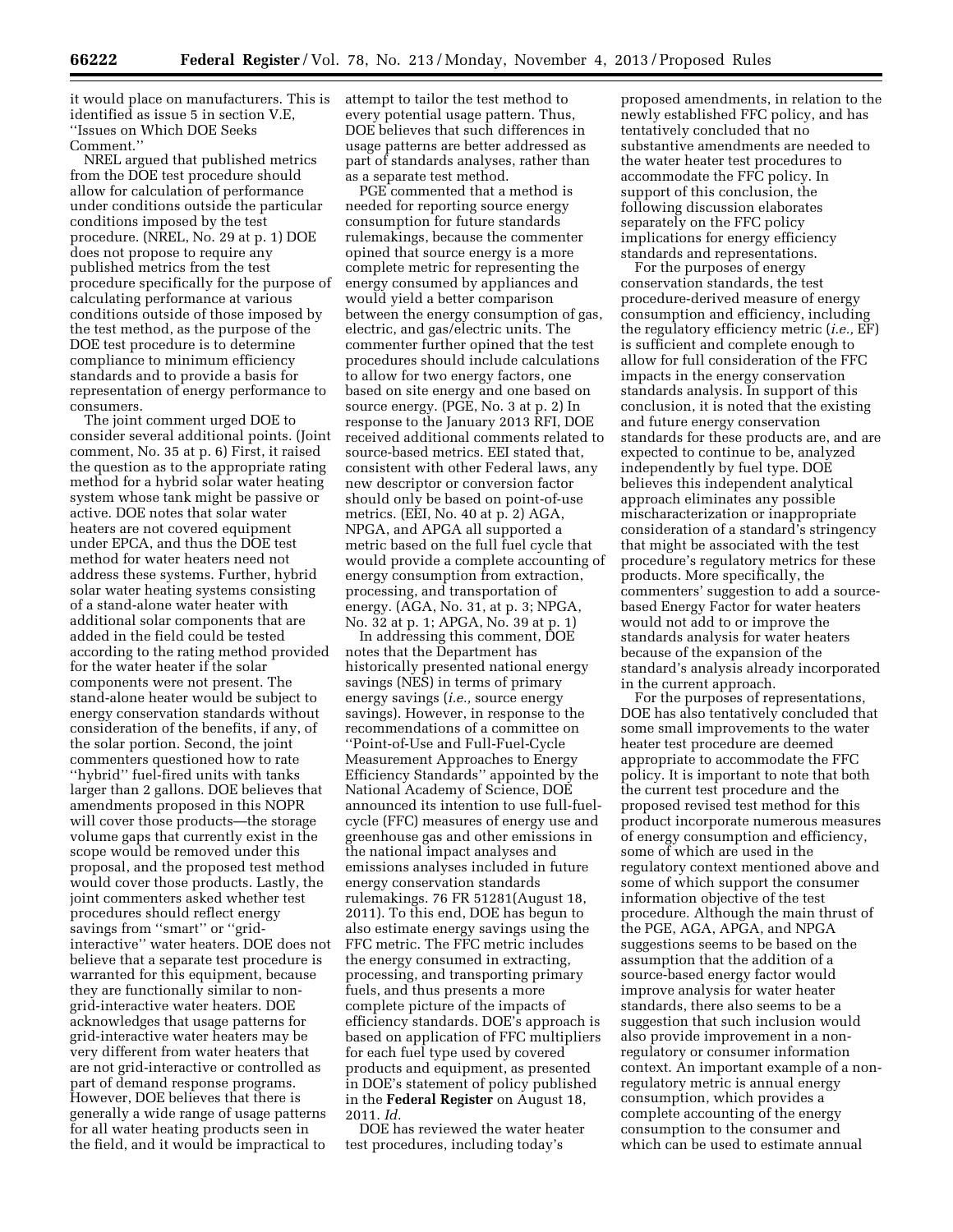operating cost. For water heaters, DOE proposes to add terms in the test method to quantify daily electric energy consumption separately from fossil fuel energy consumption and to add separate estimates of annual fossil fuel energy consumption and annual electrical energy consumption in addition to the overall annual energy consumption. This separation would allow the user of the test procedure to estimate operational cost of water heaters that use both fossil fuel and electricity based on the prices of those different energy sources. From a consumer's perspective, annual operating cost is particularly useful for the products that have dual fuel inputs. DOE believes this consumer cost perspective is reasonably reflected in the FFC (*i.e.,* the source/site factors recommended by the commenter are essentially numerically identical to the fuel cost ratios published biennially by the Secretary). Therefore, the commenters' suggested addition of a source-based energy factor using the suggested multipliers is, in DOE's view, not likely to convey any improvement in product-to-product comparisons relative to annual operating cost. In fact, annual operating cost would likely be a superior basis of comparison for consumers, considering the familiarity with annual budgets and the lack of familiarity with source-based efficiency comparisons.

In addition, and perhaps more importantly, annual operating cost provides a reasonable comparison across competing product types utilizing different fuels (*e.g.,* electric water heaters and gas-fueled water heaters). Arguably, site-based energy factors for electric water heaters (typically approximately 0.9 for an electric resistance model) would be higher than the counterpart energy factors for gas water heaters (typically approximately 0.6), but not representative of the relative efficiency of each type of water heater. Thus, an inappropriate conclusion would be conveyed to consumers. DOE believes such inappropriate conclusions can be easily avoided in any consumer information program by focusing on annual operating cost. Here again, the biennial published unit cost of energy would protect the consumer from inappropriate conclusions. Accordingly, for purposes of representations, DOE is not aware, nor has it been made aware through responses to the request for information, of any specific problems, shortcomings, or misrepresentations resulting from the existing test procedure measures of energy consumption and efficiency as it relates

to the FFC policy. The proposed amendments to the water heater test procedure would provide additional metrics that could be used should one desire more information related to the FFC policy for a particular application of the test method.

DOE is interested in receiving comment on adding terms to quantify daily electric energy consumption separately from fossil fuel energy consumption and adding separate estimates of annual fossil fuel energy consumption and annual electrical energy consumption in addition to the overall annual energy consumption. This is identified as issue 8 in section V.E, ''Issues on Which DOE Seeks Comment.''

A final issue raised by commenters is that heat pump water heaters that have recently entered the market typically have multiple operational modes, and the current DOE test procedure does not specify which mode should be used when the unit is undergoing testing. AO Smith and AHRI commented that all heat pump water heaters should be tested under a single mode of operation which is the default or ''out-of-the-box'' condition. (AO Smith, No. 8 at p. 2; AHRI No. 12 at p. 3) DOE agrees with this comment and proposes a clarification to the test procedure to indicate that heat pump water heaters are to be tested in the default mode when obtaining both the first-hour rating and determining the energy factor. This clarification is consistent with guidance issued by DOE on June 12, 2012 (*see: [http://www1.eere.energy.](http://www1.eere.energy.gov/guidance/detail_search.aspx?IDQuestion=623&pid=2&spid=1) [gov/guidance/detail](http://www1.eere.energy.gov/guidance/detail_search.aspx?IDQuestion=623&pid=2&spid=1)*\_*search.aspx?ID [Question=623&pid=2&spid=1\).](http://www1.eere.energy.gov/guidance/detail_search.aspx?IDQuestion=623&pid=2&spid=1)* 

#### *J. Certification, Compliance, and Enforcement Issues*

In this notice of proposed rulemaking, DOE proposes to make several changes to its certification, compliance, and enforcement regulations at 10 CFR Part 429. First, DOE proposes to add requirements to 10 CFR 429.17 that the rated value of storage tank volume must equal the mean of the measured storage volume of the units in the sample. DOE notes that there are currently no requirements from the Department limiting the amount of difference that is allowable between the tested (i.e., measured) storage volume and the ''rated'' storage volume that is specified by the manufacturer. DOE has tested 65 residential storage-type water heaters, including 44 gas-fired water heaters, 19 electric water heaters, and 2 oil-fired water heaters. Through this testing, DOE has found that water heaters are consistently rated at storage volumes above their actual storage volume. For

gas fired water heaters, the rated volume ranged from 1.5 to 15.6 percent above the measured volume, with the mean being 4.8 percent. For electric water heaters, the rated volume ranged from 5.0 to 10.6 percent above the measured volume, with the mean being 9.4 percent. DOE notes that its minimum energy conservation standards are based on the rated storage volume and decrease as rated storage volume increases. DOE also believes consumers often look to storage volume as a key factor in choosing a storage water heater. Consequently, DOE proposes to adopt rating requirements that the rated value must be the mean of the measured value. In addition, DOE proposes to specify that for DOE-initiated testing, a tested value within five percent of the rated value would be a valid test result where the rated storage volume would then be used in downstream calculations. If the test result of the volume is invalid (*i.e.,* the measured value is more than five percent different than the rated value), then DOE proposes to use the measured value in determining the applicable minimum energy conservation standard and calculations within the test procedure. DOE proposes to specify similar requirements for light commercial water heaters.

Additionally, because the first-hour and maximum gpm ratings will determine the applicable draw pattern for use during the energy factor test, DOE proposes to include rating requirements for those values. DOE proposes that the rated first-hour rating or maximum gpm rating, as applicable, must be the mean of the measured values of the sample used for certifying the basic model's efficiency rating. For DOE testing, the rating will be considered valid if it is within five percent of the certified rating. In such a case, DOE proposes that the rated value would be used for the purposes of choosing the appropriate draw pattern for the energy factor test. In the case of an invalid rating (*i.e.,* the rated firsthour rating or maximum gpm rating is more than five percent different from the measured value), DOE proposes to use the measured value to determine the applicable draw pattern for the energy factor test.

DOE has further considered section 7.0 of the current test procedure, ''Ratings for Untested Models,'' and believes that this information is more appropriately addressed in the 10 CFR part 429, which deals with requirements for certification of residential water heaters. DOE proposes to remove this section from Appendix E and place a similar section in 10 CFR 429.17. DOE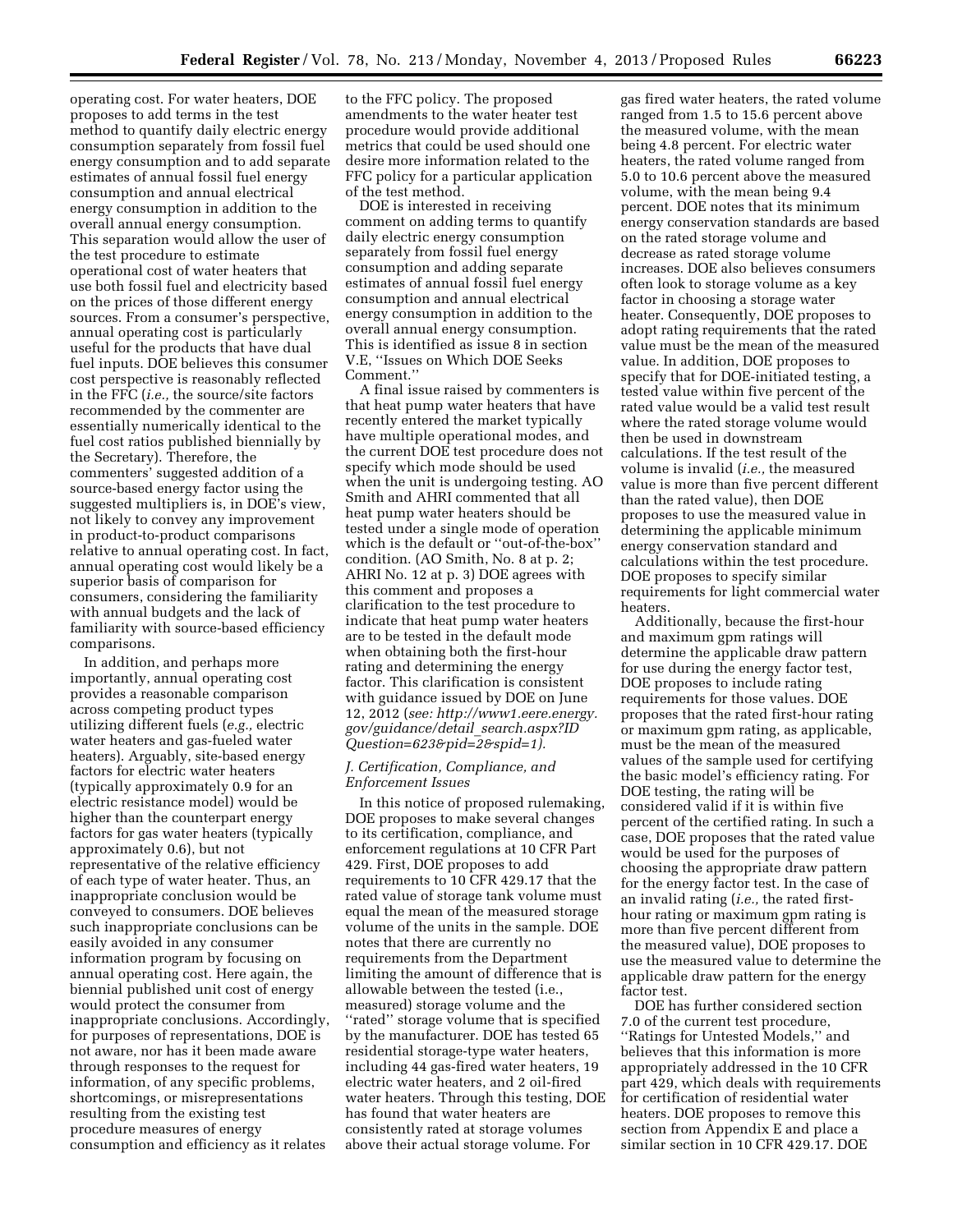proposes to maintain the requirements for gas water heaters, which allow units using propane gas that have an input rating within 10 percent of an identical natural gas unit to use the rating for the natural gas unit in lieu of separate testing. However, DOE proposes to eliminate the provisions for electric water heaters that currently allow a manufacturer of electric water heaters that are identical except with different input ratings to designate a standard input rating at which to test the water heater.

Under the current procedure, the manufacturer of electric water heaters may designate the standard input rating that would apply to all models that are identical with the exception of the power input to the heating element and test only at single input rating. It provides instructions for specifying the first-hour rating of units with higher and lower input ratings than the standard rating. The procedure also provides that the energy factor can be assumed to be the same across all input ratings. DOE proposes to remove these provisions due to the proposed revisions in the test method for the first-hour rating and energy factor tests. The first-hour rating would be expected to vary based on the power input to the electric heating element, and under the revisions proposed in this test method the applicable draw pattern for the energy factor test would be based on the firsthour rating. As a result, it is important that the first-hour rating is accurate for the given model as it will potentially impact the draw pattern and the resultant EF rating.

#### *K. Reference Standards*

DOE's test procedure for residential water heaters currently references two industry standards: American Society for Testing and Measurement (ASTM) D2156–80, ''Smoke Density in Flue Gases from Burning Distillate Fuels, Test Method for'' and ASHRAE Standard 41.1–1986, ''Standard Measurement Guide: Section on Temperature Measurements.''

DOE proposes to maintain these references in the uniform efficiency descriptor test method, but to update the reference standards to the most recent versions of the industry standards: ASTM D2156–09, ''Standard Test Method for Smoke Density in Flue Gases from Burning Distillate Fuels'' and ASHRAE Standard 41.1–1986 (RA2006), ''Standard Method for Temperature Measurement.'' DOE has reviewed both of the updated standards and has tentatively concluded that their adoption would not substantially impact the test method.

#### *L. Compliance With Other EPCA Requirements*

As mentioned above, in amending a test procedure, EPCA directs DOE to determine to what extent, if any, the test procedure would alter the measured energy efficiency or measured energy use of a covered product. (42 U.S.C. 6293(e)(1)) If the amended test procedure alters the measured energy efficiency or measured energy use, the Secretary must amend the applicable energy conservation standard to the extent the amended test procedure changes the energy efficiency of products that minimally comply with the existing standard. (42 U.S.C. 6293(e)(2)) The current energy conservation standards for residential water heaters are based on energy factor (EF), and the energy conservation standards for commercial water heaters are based on thermal efficiency and standby loss. DOE believes that the conversion factor (or factors) required by AEMTCA (as discussed in section III.G) will ensure that there is no change in measured energy efficiency.

Consistent with 42 U.S.C. 6293(c), DOE typically requires that any representations of energy consumption of covered products must be based on any final amended test procedures 180 days after the publication of the test procedure final rule. However, in this instance, the statute specifically provides for an effective date of the test procedure final rule which is one year after the date of the publication of the final rule. (42 U.S.C. 6295(e)(5)(D)(ii)) In addition, AEMTCA provides for the use of a conversion factor that will apply beginning on the date of publication of the conversion factor in the **Federal Register** and ending on the later of 1 year after the date of publication of the conversion factor or December 31, 2015.  $(42 \text{ U.S.C. } 6295(e)(5)(E)(v))$  Thus, one year after the publication of the test procedure final rule, it will become effective, and manufacturers may at their discretion make representations of energy efficiency based either (a) on the final amended test procedures or (b) on the previous test procedures after applying the conversion factor. The previous test procedures for residential water heaters are set forth at 10 CFR part 430, subpart B, appendix E as contained in 10 CFR parts 200 to 499 edition revised as of January 1, 2013. The previous test procedures for commercial water heating equipment are set forth at 10 CFR 431.106 as contained in 10 CFR parts 200 to 499 edition revised as of January 1, 2013. As required by AEMTCA, the conversion factor may be used until the later of one year after the

publication of the factor, or December 31, 2015, after which time all testing must be conducted in accordance with the new amended test procedure. DOE notes that during the interim period manufacturers must use the same test procedure for representations of energy efficiency, including certifications of compliance.

#### **IV. Procedural Issues and Regulatory Review**

#### *A. Review Under Executive Order 12866*

The Office of Management and Budget has determined that test procedure rulemakings do not constitute ''significant regulatory actions'' under section 3(f) of Executive Order 12866, ''Regulatory Planning and Review,'' 58 FR 51735 (Oct. 4, 1993). Accordingly, this regulatory action was not subject to review under the Executive Order by the Office of Information and Regulatory Affairs (OIRA) in the Office of Management and Budget (OMB).

#### *B. Review Under the Regulatory Flexibility Act*

The Regulatory Flexibility Act (5 U.S.C. 601 *et seq.,* as amended by the Small Business Regulatory Enforcement Fairness Act of 1996) requires preparation of an initial regulatory flexibility analysis (IFRA) for any rule that by law must be proposed for public comment and a final regulatory flexibility analysis (FRFA) for any such rule that an agency adopts as a final rule, unless the agency certifies that the rule, if promulgated, will not have a significant economic impact on a substantial number of small entities. A regulatory flexibility analysis examines the impact of the rule on small entities and considers alternative ways of reducing negative effects. Also, as required by Executive Order 13272, ''Proper Consideration of Small Entities in Agency Rulemaking,'' 67 FR 53461 (August 16, 2002), DOE published procedures and policies on February 19, 2003, to ensure that the potential impacts of its rules on small entities are properly considered during the DOE rulemaking process. 68 FR 7990. DOE has made its procedures and policies available on the Office of the General Counsel's Web site at: *[www.gc.doe.gov/](http://www.gc.doe.gov/gc/office-general-counsel)  [gc/office-general-counsel.](http://www.gc.doe.gov/gc/office-general-counsel)* 

Today's proposed rule would prescribe test procedure amendments that would be used to determine compliance with energy conservation standards for residential water heaters and certain commercial water heaters. For residential water heaters and certain commercial water heaters, the proposed amendments would establish a uniform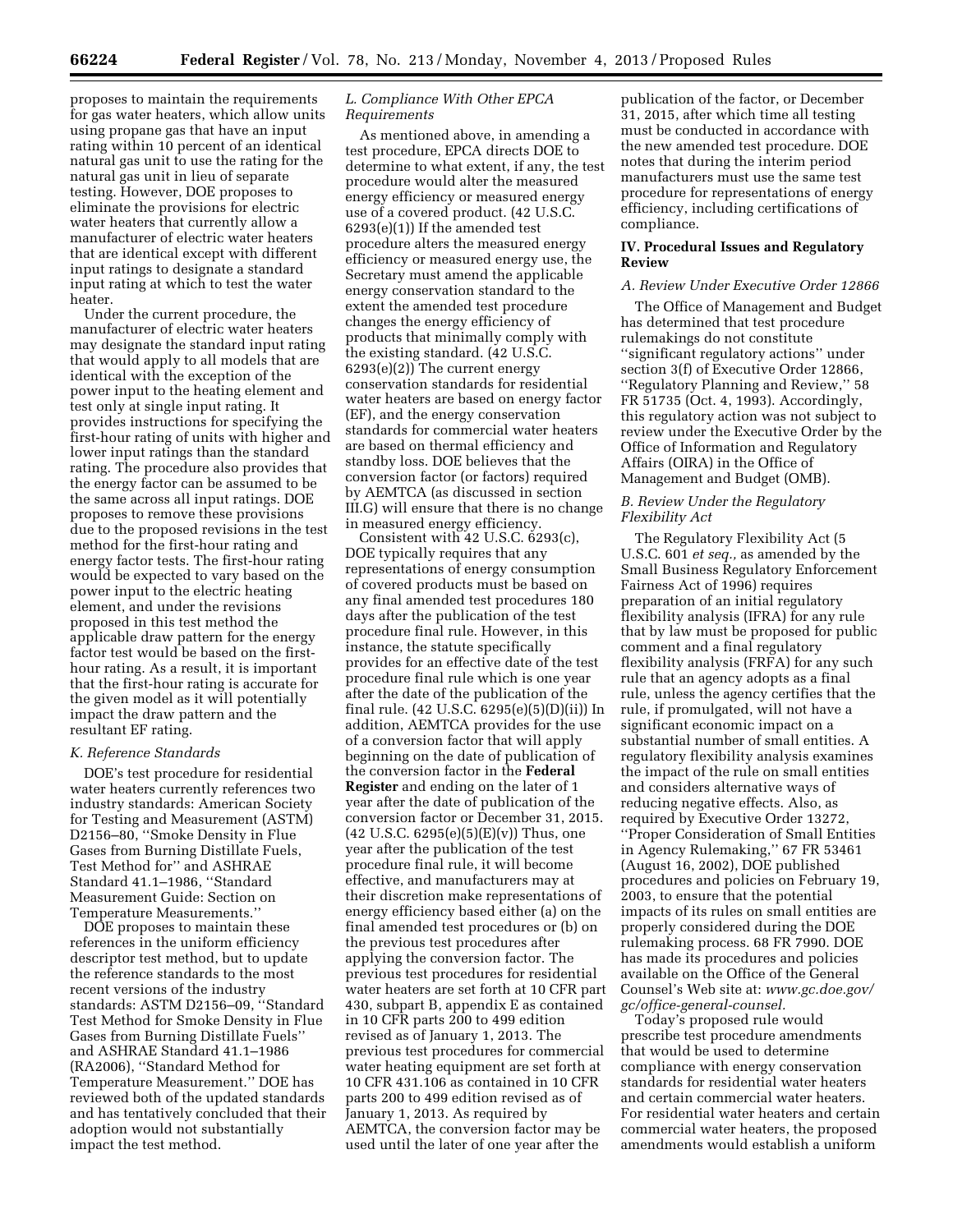efficiency descriptor which would be more representative of conditions encountered in the field (including modifications to both the test conditions and the draw patterns), and expand the scope of the test procedure to apply to certain residential water heaters and certain commercial water heaters that are currently not covered by the test procedure. DOE reviewed today's proposed rule under the provisions of the Regulatory Flexibility Act and the policies and procedures published on February 19, 2003. 68 FR 7990.

For the manufacturers of the covered water heater products, the Small Business Administration (SBA) has set a size threshold, which defines those entities classified as ''small businesses'' for the purposes of the statute. DOE used the SBA's small business size standards to determine whether any small entities would be subject to the requirements of the rule. 65 FR 30836, 30848–49 (May 15, 2000), as amended at 65 FR 53533, 53544–45 (Sept. 5, 2000) and codified at 13 CFR part 121. The size standards are listed by North American Industry Classification System (NAICS) code and industry description and are available at *[http://](http://www.sba.gov/idc/groups/public/documents/sba_homepage/serv_sstd_tablepdf.pdf) [www.sba.gov/idc/groups/public/](http://www.sba.gov/idc/groups/public/documents/sba_homepage/serv_sstd_tablepdf.pdf) [documents/sba](http://www.sba.gov/idc/groups/public/documents/sba_homepage/serv_sstd_tablepdf.pdf)*\_*homepage/serv*\_*sstd*\_ *[tablepdf.pdf.](http://www.sba.gov/idc/groups/public/documents/sba_homepage/serv_sstd_tablepdf.pdf)* Residential water heater manufacturing is classified under NAICS 335228—''Other Major Household Appliance Manufacturing.'' The SBA sets a threshold of 500 employees or less for an entity to be considered as a small business. Commercial water heaters are classified under NAICS 333319 –''Other Commercial and Service Industry Machinery Manufacturing,'' for which SBA also sets a size threshold of 500 employees or fewer for being considered a small business.

DOE has identified 13 manufacturers of residential water heaters (including manufacturers of products that fall under the proposed expanded scope) that can be considered small businesses. DOE identified nine manufacturers of ''light commercial'' water heaters that can be considered small businesses. Seven of the ''light commercial'' water heater manufacturers also manufacture residential water heaters, so the total number of water heater manufacturers impacted by this rule would be 15. DOE's research involved reviewing several industry trade association membership directories (*e.g.,* AHRI), product databases (*e.g.,* AHRI, CEC, and ENERGY STAR databases), individual company Web sites, and marketing research tools (*e.g.,* Hoovers reports) to create a list of all domestic small

business manufacturers of products covered by this rulemaking.

For the reasons explained below, DOE has tentatively concluded that the test procedure amendments contained in this proposed rule would not have a significant economic impact on any manufacturer, including small manufacturers.

For residential water heaters, the amendments proposed in today's notice of proposed rulemaking apply primarily to the draw pattern and water delivery temperature. Under DOE's existing test procedure, manufacturers must perform a simulated use test consisting of 6 draws of equal lengths with a water heater delivery temperature of 135 °F. If adopted, today's proposal would require manufacturers to perform a simulated use test consisting of 9 to 14 draws of varied length, depending on the capacity of the water heater, at a water delivery temperature of 125 °F. The change in water delivery temperature requires no additional effort or expense for the manufacturer, because establishing the test temperature is simply a matter of choosing the appropriate setting on the water heater. Likewise, the change in the number of draws would also result in very little burden on manufacturers. The length and timing of draws for the existing test procedure are largely controlled automatically by computer control. The proposed changes would result in manufacturers having to reprogram the computer test programs to account for the new draw patterns. DOE estimates that this effort would take approximately one week to program and confirm operation of the amended test. It is estimated that approximately two days of a programmer's time would be needed at a cost of \$1,000 including overhead and benefits. This one-time cost is comparable to that charged by a third-party test laboratory for a single test, so it is not considered burdensome for water heater manufacturers. Since the simulated use test takes 24 hours under both the existing and proposed test method, the length of the test would not change. The current proposal does specify a 24-hour pre-conditioning period prior to the 24-hour test for storage water heaters, however, which would add to the time required to conduct the test. This extra test time would not require extra personnel, but it may necessitate the development of additional test platforms to accommodate the amount of testing that a manufacturer must conduct. A duplicate test platform, if necessary, could result in an additional cost of approximately \$5,000 in terms of materials and time needed for

construction. DOE understands, however, that a 24-hour preconditioning period is already implemented by manufacturers as a best practice to allow the water heater to achieve operational temperature, so the added burden would be minimal. In addition, these tests can be conducted in the same facilities used for the current energy testing of these products, so there would be no additional facility costs required by the proposed rule.

Lastly, the only potential instrumentation upgrade required to conduct the test would be electric power and energy measuring equipment that meets the accuracy levels that have changed from  $\pm$  1 percent to  $\pm$  0.5 percent. DOE believes that equipment meeting these tolerances is already the industry standard. Purchase of a new instrument, if needed, would be expected to cost approximately \$1,000.

For certain commercial water heaters included in the scope of this rulemaking, the efficiency test required for equipment would change from the thermal efficiency and standby loss tests specified in the current DOE test method, to the simulated use test for energy factor proposed in today's NOPR. The energy factor test is inherently more complex than the thermal efficiency and standby loss tests, and, thus, it may be more difficult to implement. However, the standby loss test takes a significant amount of time, which is comparable to the 24-hour simulated use test. Accordingly, overall testing time should remain fairly constant. DOE understands that the complexity of the energy factor test would impose additional costs on manufacturers due to the need to automate draw patterns, as compared to the thermal efficiency test. In addition, some hardware purchases may be needed to allow for computer-controlled draws of hot water that are required in a simulated use test. However, DOE notes that many commercial water heater manufacturers also manufacture residential water heaters, and may already have this equipment from testing of residential units. Nonetheless, DOE estimates that this hardware could cost approximately \$1,000, assuming that the laboratory already has a computer-controlled data acquisition system to collect data during the thermal efficiency and standby loss tests currently required. DOE estimates the costs for a programmer to create a computer program that automatically controls the hot water draws would be similar to the costs above, but that the time required may be slightly longer if the program is being developed from scratch. Under such circumstances, DOE estimates that 5 days of programmer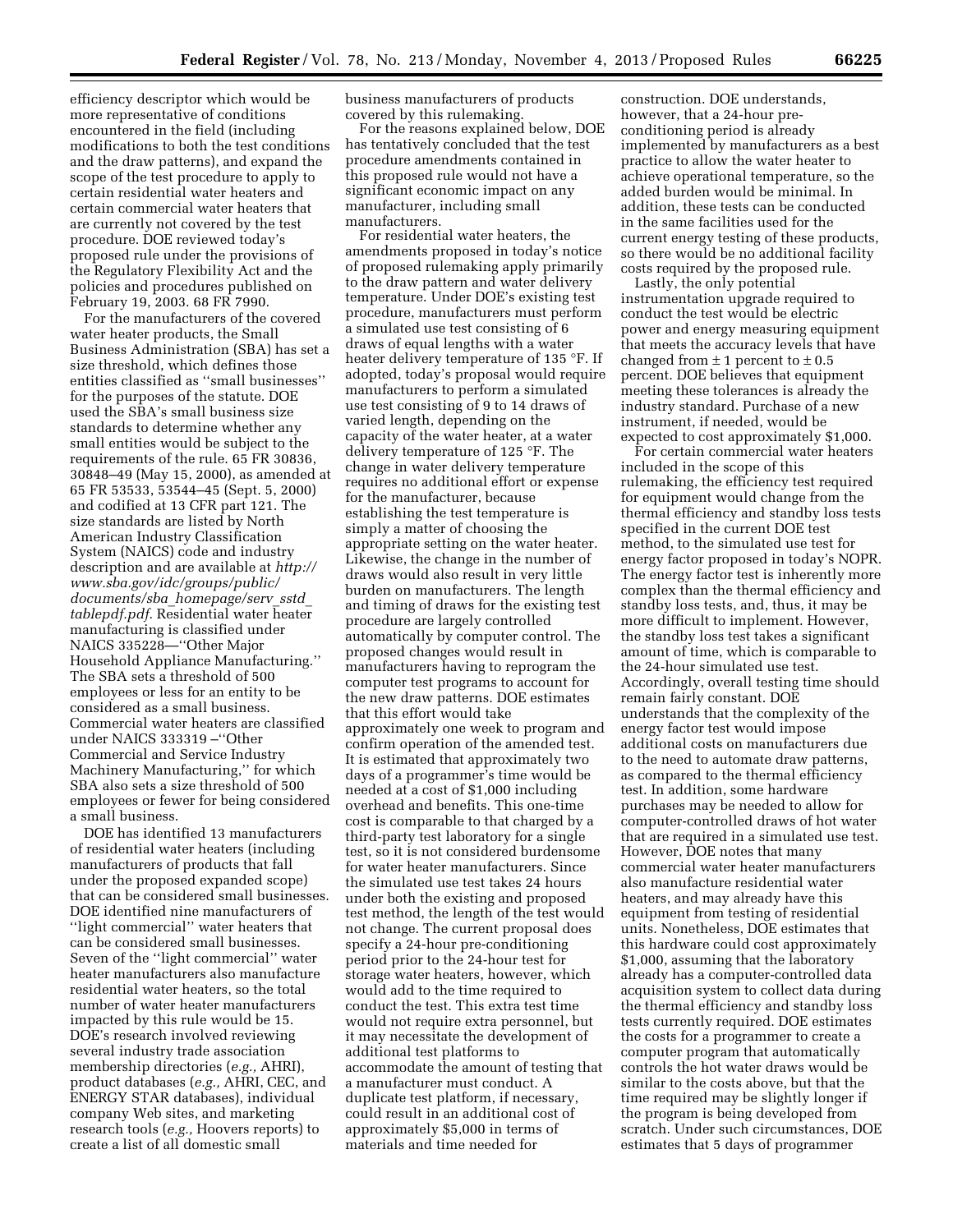time would be needed for a cost of \$2,500, including overhead and benefits.

Lastly, DOE considered the impacts on small businesses that manufacture residential water heaters that fall into categories that were previously not covered by the DOE residential water heater test procedure (*e.g.,* models with storage volumes between 2 and 20 gallons). In reviewing the market for these products, DOE did not identify any manufacturers that did not also manufacture other types of water heating equipment. Thus, DOE believes that these manufacturers would already have the needed equipment and computer programs to conduct the current DOE test. For the reasons stated previously, DOE does not believe the proposed updates will cause significant additional burdens for these manufacturers.

Accordingly, DOE tentatively concludes and certifies that this proposed rule would not have a significant economic impact on a substantial number of small entities, so DOE has not prepared a regulatory flexibility analysis for this rulemaking. DOE will provide its certification and supporting statement of factual basis to the Chief Counsel for Advocacy of the SBA for review under 5 U.S.C. 605(b).

#### *C. Review Under the Paperwork Reduction Act of 1995*

Manufacturers of water heaters must certify to DOE that their products comply with all applicable energy conservation standards. In certifying compliance, manufacturers must test their products according to the DOE test procedure for water heaters, including any amendments adopted for the test procedure on the date that compliance is required. DOE has established regulations for the certification and recordkeeping requirements for all covered consumer products and commercial equipment, including residential and commercial water heaters. (76 FR 12422 (March 7, 2011). The collection-of-information requirement for certification and recordkeeping is subject to review and approval by OMB under the Paperwork Reduction Act (PRA). This requirement has been approved by OMB under OMB control number 1910–1400. Public reporting burden for the certification is estimated to average 20 hours per response, including the time for reviewing instructions, searching existing data sources, gathering and maintaining the data needed, and completing and reviewing the collection of information.

Notwithstanding any other provision of the law, no person is required to respond to, nor shall any person be subject to a penalty for failure to comply with, a collection of information subject to the requirements of the PRA, unless that collection of information displays a currently valid OMB Control Number.

#### *D. Review Under the National Environmental Policy Act of 1969*

In this proposed rule, DOE proposes test procedure amendments that it expects will be used to develop and implement future energy conservation standards for residential and commercial water heaters. DOE has determined that this rule falls into a class of actions that are categorically excluded from review under the National Environmental Policy Act of 1969 (42 U.S.C. 4321 *et seq.*) and DOE's implementing regulations at 10 CFR part 1021. Specifically, this proposed rule would amend the existing test procedures without affecting the amount, quality, or distribution of energy usage, and, therefore, would not result in any environmental impacts. Thus, this rulemaking is covered by Categorical Exclusion A5 under 10 CFR part 1021, subpart D, which applies to any rulemaking that interprets or amends an existing rule without changing the environmental effect of that rule. Accordingly, neither an environmental assessment nor an environmental impact statement is required.

#### *E. Review Under Executive Order 13132*

Executive Order 13132, ''Federalism,'' 64 FR 43255 (August 10, 1999), imposes certain requirements on Federal agencies formulating and implementing policies or regulations that preempt State law or that have Federalism implications. The Executive Order requires agencies to examine the constitutional and statutory authority supporting any action that would limit the policymaking discretion of the States, and to carefully assess the necessity for such actions. The Executive Order also requires agencies to have an accountable process to ensure meaningful and timely input by State and local officials in the development of regulatory policies that have Federalism implications. On March 14, 2000, DOE published a statement of policy describing the intergovernmental consultation process it will follow in the development of such regulations. 65 FR 13735. DOE has examined this proposed rule and has tentatively determined that it would not have a substantial direct effect on the States, on the relationship between the

national government and the States, or on the distribution of power and responsibilities among the various levels of government. EPCA governs and prescribes Federal preemption of State regulations as to energy conservation for the products that are the subject of today's proposed rule. States can petition DOE for exemption from such preemption to the extent, and based on criteria, set forth in EPCA. (42 U.S.C. 6297(d)) No further action is required by Executive Order 13132.

#### *F. Review Under Executive Order 12988*

Regarding the review of existing regulations and the promulgation of new regulations, section 3(a) of Executive Order 12988, ''Civil Justice Reform,'' 61 FR 4729 (Feb. 7, 1996), imposes on Federal agencies the general duty to adhere to the following requirements: (1) Eliminate drafting errors and ambiguity; (2) write regulations to minimize litigation; (3) provide a clear legal standard for affected conduct rather than a general standard; and (4) promote simplification and burden reduction. Regarding the review required by section 3(a), section 3(b) of Executive Order 12988 specifically requires that Executive agencies make every reasonable effort to ensure that the regulation: (1) Clearly specifies the preemptive effect, if any; (2) clearly specifies any effect on existing Federal law or regulation; (3) provides a clear legal standard for affected conduct while promoting simplification and burden reduction; (4) specifies the retroactive effect, if any; (5) adequately defines key terms; and (6) addresses other important issues affecting clarity and general draftsmanship under any guidelines issued by the Attorney General. Section 3(c) of Executive Order 12988 requires Executive agencies to review regulations in light of applicable standards in sections 3(a) and 3(b) to determine whether they are met or it is unreasonable to meet one or more of them. DOE has completed the required review and tentatively determined that, to the extent permitted by law, the proposed rule meets the relevant standards of Executive Order 12988.

#### *G. Review Under the Unfunded Mandates Reform Act of 1995*

Title II of the Unfunded Mandates Reform Act of 1995 (UMRA) requires each Federal agency to assess the effects of Federal regulatory actions on State, local, and Tribal governments and the private sector. Public Law 104–4, sec. 201 (codified at 2 U.S.C. 1531). For regulatory actions likely to result in a rule that may cause the expenditure by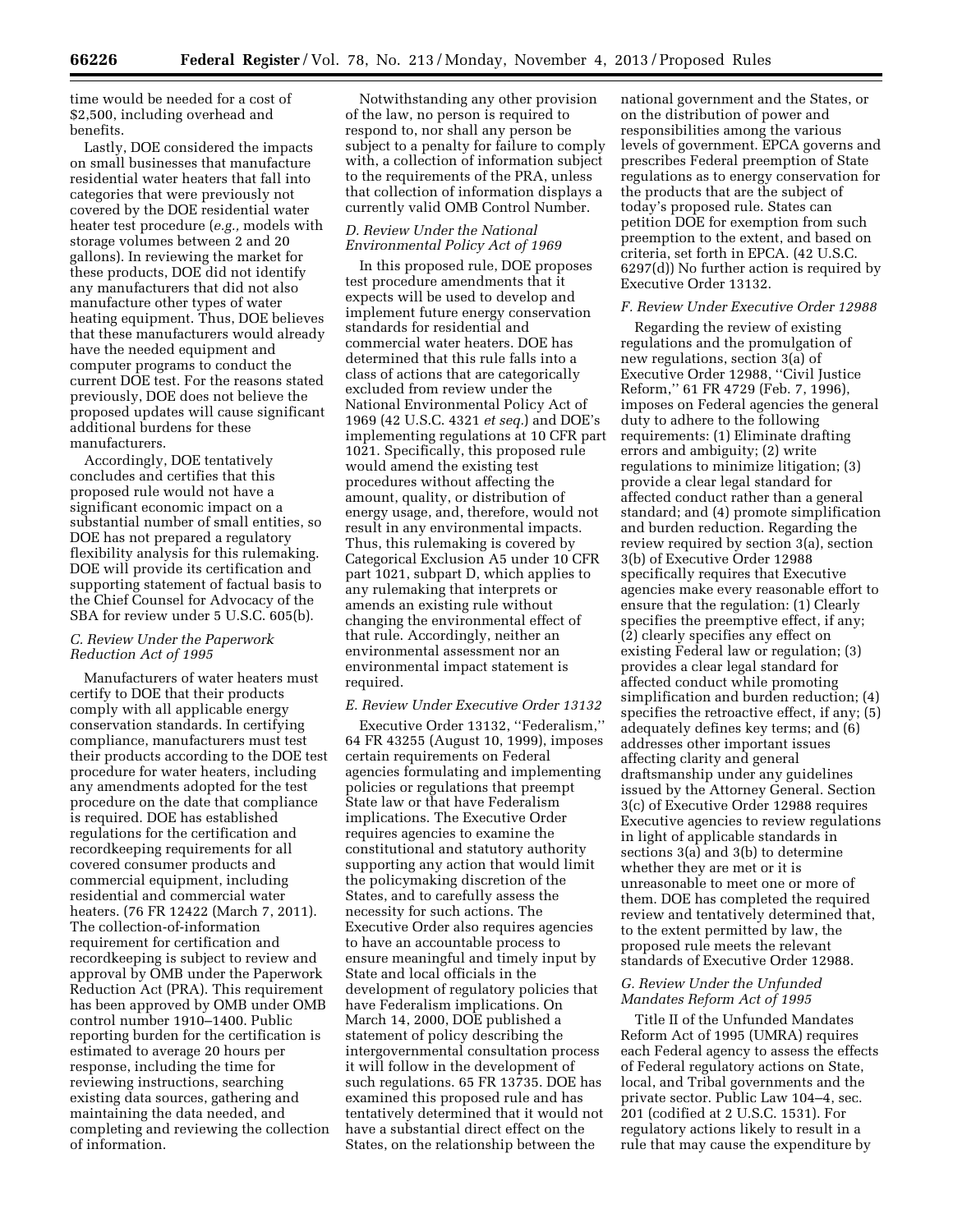State, local, and Tribal governments, in the aggregate, or by the private sector of \$100 million or more in any one year (adjusted annually for inflation), section 202 of UMRA requires a Federal agency to publish a written statement that estimates the resulting costs, benefits, and other effects on the national economy. (2 U.S.C. 1532(a), (b)) The UMRA also requires a Federal agency to develop an effective process to permit timely input by elected officers of State, local, and Tribal governments on a ''significant intergovernmental mandate,'' and requires an agency plan for giving notice and opportunity for timely input to potentially affected small governments before establishing any requirements that might significantly or uniquely affect them. On March 18, 1997, DOE published a statement of policy on its process for intergovernmental consultation under UMRA. 62 FR 12820. (This policy is also available at *[www.gc.doe.gov/gc/](http://www.gc.doe.gov/gc/office-general-counsel)  [office-general-counsel.](http://www.gc.doe.gov/gc/office-general-counsel)*) DOE examined today's proposed rule according to UMRA and its statement of policy and has tentatively determined that the rule contains neither an intergovernmental mandate, nor a mandate that may result in the expenditure by State, local, and Tribal governments, in the aggregate, or by the private sector, of \$100 million or more in any year. Accordingly, no further assessment or analysis is required under UMRA.

#### *H. Review Under the Treasury and General Government Appropriations Act, 1999*

Section 654 of the Treasury and General Government Appropriations Act, 1999 (Pub. L. 105–277) requires Federal agencies to issue a Family Policymaking Assessment for any rule that may affect family well-being. This rule would not have any impact on the autonomy or integrity of the family as an institution. Accordingly, DOE has concluded that it is not necessary to prepare a Family Policymaking Assessment.

## *I. Review Under Executive Order 12630*

Pursuant to Executive Order 12630, ''Governmental Actions and Interference with Constitutionally Protected Property Rights,'' 53 FR 8859 (March 18, 1988), DOE has determined that this proposed rule would not result in any takings that might require compensation under the Fifth Amendment to the U.S. Constitution.

#### *J. Review Under Treasury and General Government Appropriations Act, 2001*

Section 515 of the Treasury and General Government Appropriations

Act, 2001 (44 U.S.C. 3516 note) provides for Federal agencies to review most disseminations of information to the public under information quality guidelines established by each agency pursuant to general guidelines issued by OMB. OMB's guidelines were published at 67 FR 8452 (Feb. 22, 2002), and DOE's guidelines were published at 67 FR 62446 (Oct. 7, 2002). DOE has reviewed today's proposed rule under the OMB and DOE guidelines and has concluded that it is consistent with applicable policies in those guidelines.

#### *K. Review Under Executive Order 13211*

Executive Order 13211, ''Actions Concerning Regulations That Significantly Affect Energy Supply, Distribution, or Use,'' 66 FR 28355 (May 22, 2001), requires Federal agencies to prepare and submit to OIRA at OMB, a Statement of Energy Effects for any significant energy action. A ''significant energy action'' is defined as any action by an agency that promulgates or is expected to lead to promulgation of a final rule, and that: (1) Is a significant regulatory action under Executive Order 12866, or any successor order; and (2) is likely to have a significant adverse effect on the supply, distribution, or use of energy; or (3) is designated by the Administrator of OIRA as a significant energy action. For any proposed significant energy action, the agency must give a detailed statement of any adverse effects on energy supply, distribution, or use should the proposal be implemented, and of reasonable alternatives to the action and their expected benefits on energy supply, distribution, and use.

Today's regulatory action to amend the test procedures for measuring the energy efficiency of residential water heaters and certain commercial water heaters is not a significant regulatory action under Executive Order 12866 or any successor order. Moreover, it would not have a significant adverse effect on the supply, distribution, or use of energy, nor has it been designated as a significant energy action by the Administrator of OIRA. Therefore, it is not a significant energy action, and, accordingly, DOE has not prepared a Statement of Energy Effects for this rulemaking.

#### *L. Review Under Section 32 of the Federal Energy Administration Act of 1974*

Under section 301 of the Department of Energy Organization Act (Pub. L. 95– 91; 42 U.S.C. 7101 *et seq.*), DOE must comply with all laws applicable to the former Federal Energy Administration, including section 32 of the Federal

Energy Administration Act of 1974 (Pub. L. 93–275), as amended by the Federal Energy Administration Authorization Act of 1977 (Pub. L. 95– 70). (15 U.S.C. 788; FEAA) Section 32 essentially provides in relevant part that, where a proposed rule authorizes or requires use of commercial standards, the notice of proposed rulemaking must inform the public of the use and background of such standards. In addition, section 32(c) requires DOE to consult with the Attorney General and the Chairman of the Federal Trade Commission (FTC) concerning the impact of the commercial or industry standards on competition.

Today's proposed rule would incorporate testing methods contained in the following commercial standards: (1) ASTM D2156–09, ''Standard Test Method for Smoke Density in Flue Gases from Burning Distillate Fuels''; and (2) ASHRAE Standard 41.1–1986 (RA 2006), ''Standard Method for Temperature Measurement.'' While today's proposed test procedure is not exclusively based on these standards, components of the test procedures are adopted directly from these standards without amendment. The Department has evaluated these standards and is unable to conclude whether they fully comply with the requirements of section 32(b) of the FEAA, (*i.e.,* that they were developed in a manner that fully provides for public participation, comment, and review). DOE will consult with the Attorney General and the Chairman of the FTC concerning the impact on competition of requiring manufacturers to use the test methods contained in these standards prior to prescribing a final rule.

#### **V. Public Participation**

#### *A. Attendance at the Public Meeting*

The time, date and location of the public meeting are listed in the **DATES** and **ADDRESSES** sections at the beginning of this document. If you plan to attend the public meeting, please notify Ms. Brenda Edwards at (202) 586–2945 or *[Brenda.Edwards@ee.doe.gov.](mailto:Brenda.Edwards@ee.doe.gov)* As explained in the **ADDRESSES** section, foreign nationals visiting DOE Headquarters are subject to advance security screening procedures. Any foreign national wishing to participate in the meeting should advise DOE of this fact as soon as possible by contacting Ms. Brenda Edwards to initiate the necessary procedures.

In addition, you can attend the public meeting via webinar. Webinar registration information, participant instructions, and information about the capabilities available to webinar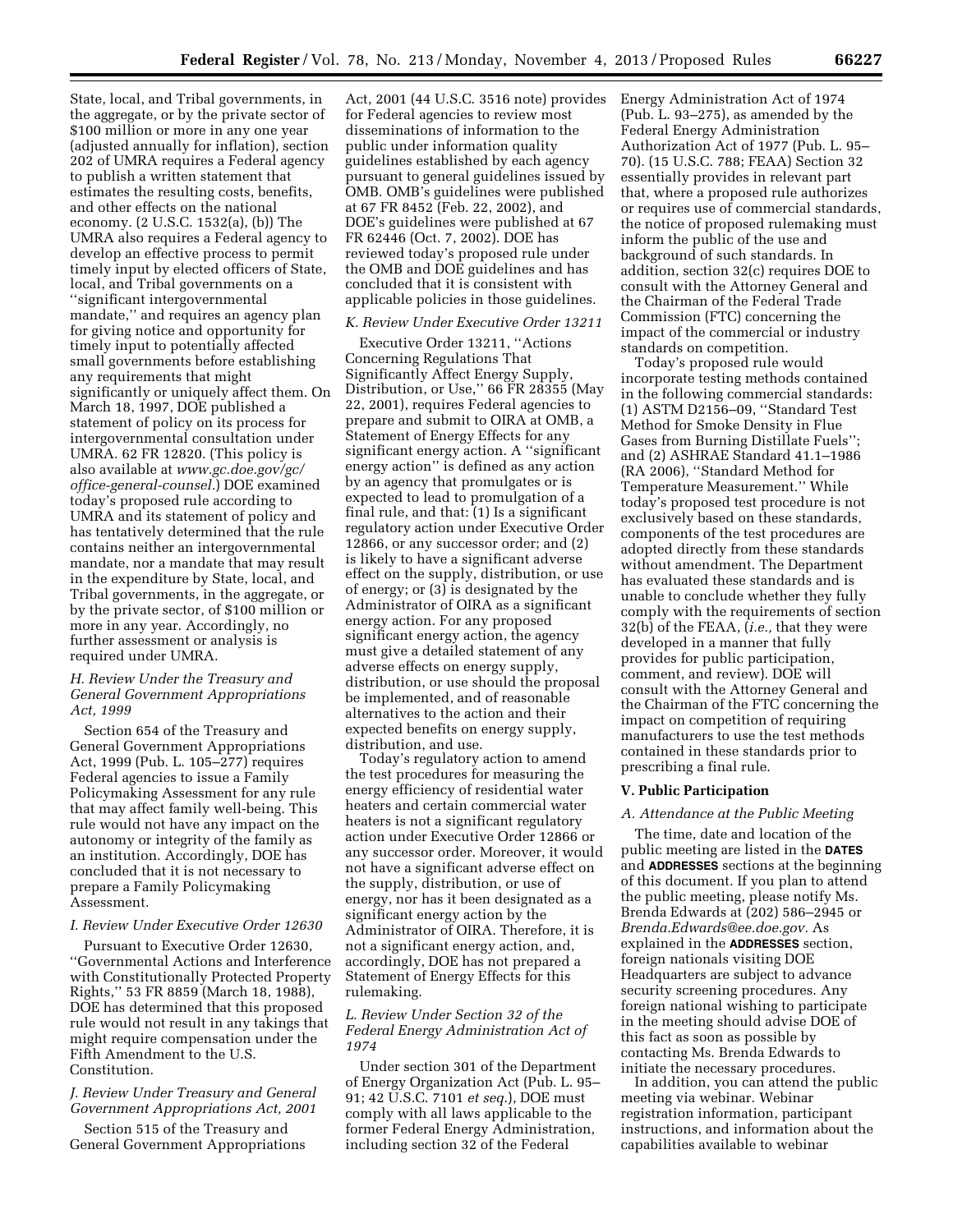#### participants will be published on DOE's Web site at: *[http://](http://www1.eere.energy.gov/buildings/appliance_ standards/rulemaking.aspx?ruleid=82)  [www1.eere.energy.gov/buildings/](http://www1.eere.energy.gov/buildings/appliance_ standards/rulemaking.aspx?ruleid=82)  appliance*\_ *standards/ [rulemaking.aspx?ruleid=82](http://www1.eere.energy.gov/buildings/appliance_ standards/rulemaking.aspx?ruleid=82).* Participants are responsible for ensuring their systems are compatible with the webinar software.

#### *B. Procedure for Submitting Requests To Speak and Prepared General Statements for Distribution*

Any person who has an interest in the topics addressed in this notice, or who is representative of a group or class of persons that has an interest in these issues, may request an opportunity to make an oral presentation at the public meeting. Such persons may handdeliver requests to speak to the address shown in the **ADDRESSES** section at the beginning of this notice of proposed rulemakiing between 9:00 a.m. and 4:00 p.m., Monday through Friday, except Federal holidays. Requests may also be sent by mail or email to Ms. Brenda Edwards, U.S. Department of Energy, Building Technologies Office, Mailstop EE–2J, 1000 Independence Avenue SW., Washington, DC 20585–0121, or *[Brenda.Edwards@ee.doe.gov.](mailto:Brenda.Edwards@ee.doe.gov)* Persons who wish to speak should include in their request a computer diskette or CD– ROM in WordPerfect, Microsoft Word, PDF, or text (ASCII) file format that briefly describes the nature of their interest in this rulemaking and the topics they wish to discuss. Such persons should also provide a daytime telephone number where they can be reached.

DOE requests persons selected to make an oral presentation to submit an advance copy of their statements at least one week before the public meeting. DOE may permit persons who cannot supply an advance copy of their statement to participate, if those persons have made advance alternative arrangements with the Building Technologies Office. As necessary, requests to give an oral presentation should ask for such alternative arrangements.

Any person who has plans to present a prepared general statement may request that copies of his or her statement be made available at the public meeting. Such persons may submit requests, along with an advance electronic copy of their statement in PDF (preferred), Microsoft Word or Excel, WordPerfect, or text (ASCII) file format, to the appropriate address shown in the **ADDRESSES** section at the beginning of this notice of proposed rulemaking. The request and advance copy of statements must be received at least one week before the public

meeting and may be emailed, handdelivered, or sent by mail. DOE prefers to receive requests and advance copies via email. Please include a telephone number to enable DOE staff to make follow-up contact, if needed.

#### *C. Conduct of the Public Meeting*

DOE will designate a DOE official to preside at the public meeting and may also use a professional facilitator to aid discussion. The meeting will not be a judicial or evidentiary-type public hearing, but DOE will conduct it in accordance with section 336 of EPCA (42 U.S.C. 6306). A court reporter will be present to record the proceedings and prepare a transcript. DOE reserves the right to schedule the order of presentations and to establish the procedures governing the conduct of the public meeting. There shall not be discussion of proprietary information, costs or prices, market share, or other commercial matters regulated by U.S. anti-trust laws. After the public meeting, interested parties may submit further comments on the proceedings, as well as on any aspect of the rulemaking, until the end of the comment period.

The public meeting will be conducted in an informal, conference style. DOE will present summaries of comments received before the public meeting, allow time for prepared general statements by participants, and encourage all interested parties to share their views on issues affecting this rulemaking. Each participant will be allowed to make a general statement (within time limits determined by DOE), before the discussion of specific topics. DOE will allow, as time permits, other participants to comment briefly on any general statements.

At the end of all prepared statements on a topic, DOE will permit participants to clarify their statements briefly and comment on statements made by others. Participants should be prepared to answer questions by DOE and by other participants concerning these issues. DOE representatives may also ask questions of participants concerning other matters relevant to this rulemaking. The official conducting the public meeting will accept additional comments or questions from those attending, as time permits. The presiding official will announce any further procedural rules or modification of the above procedures that may be needed for the proper conduct of the public meeting.

A transcript of the public meeting will be included in the docket, which can be viewed as described in the *Docket*  section at the beginning of this notice of the proposed rulemaking, and will be

accessible on the DOE Web site. In addition, any person may buy a copy of the transcript from the transcribing reporter.

#### *D. Submission of Comments*

DOE will accept comments, data, and information regarding this proposed rule before or after the public meeting, but no later than the date provided in the **DATES** section at the beginning of this proposed rule. Interested parties may submit comments using any of the methods described in the **ADDRESSES** section at the beginning of this notice of proposed rulemaking.

*Submitting comments via regulations.gov.* The *[www.regulations.gov](http://www.regulations.gov)* Web page will require you to provide your name and contact information. Your contact information will be viewable to DOE Building Technologies staff only. Your contact information will not be publicly viewable except for your first and last names, organization name (if any), and submitter representative name (if any). If your comment is not processed properly because of technical difficulties, DOE will use this information to contact you. If DOE cannot read your comment due to technical difficulties and cannot contact you for clarification, DOE may not be able to consider your comment.

However, your contact information will be publicly viewable if you include it in the comment itself or in any documents attached to your comment. Any information that you do not want to be publicly viewable should not be included in your comment, nor in any document attached to your comment. Otherwise, persons viewing comments will see only first and last names, organization names, correspondence containing comments, and any documents submitted with the comments.

Do not submit to *[www.regulations.gov](http://www.regulations.gov)*  information for which disclosure is restricted by statute, such as trade secrets and commercial or financial information (hereinafter referred to as Confidential Business Information (CBI)). Comments submitted through *[www.regulations.gov](http://www.regulations.gov)* cannot be claimed as CBI. Comments received through the Web site will waive any CBI claims for the information submitted. For information on submitting CBI, see the Confidential Business Information section.

DOE processes submissions made through *[www.regulations.gov](http://www.regulations.gov)* before posting. Normally, comments will be posted within a few days of being submitted. However, if large volumes of comments are being processed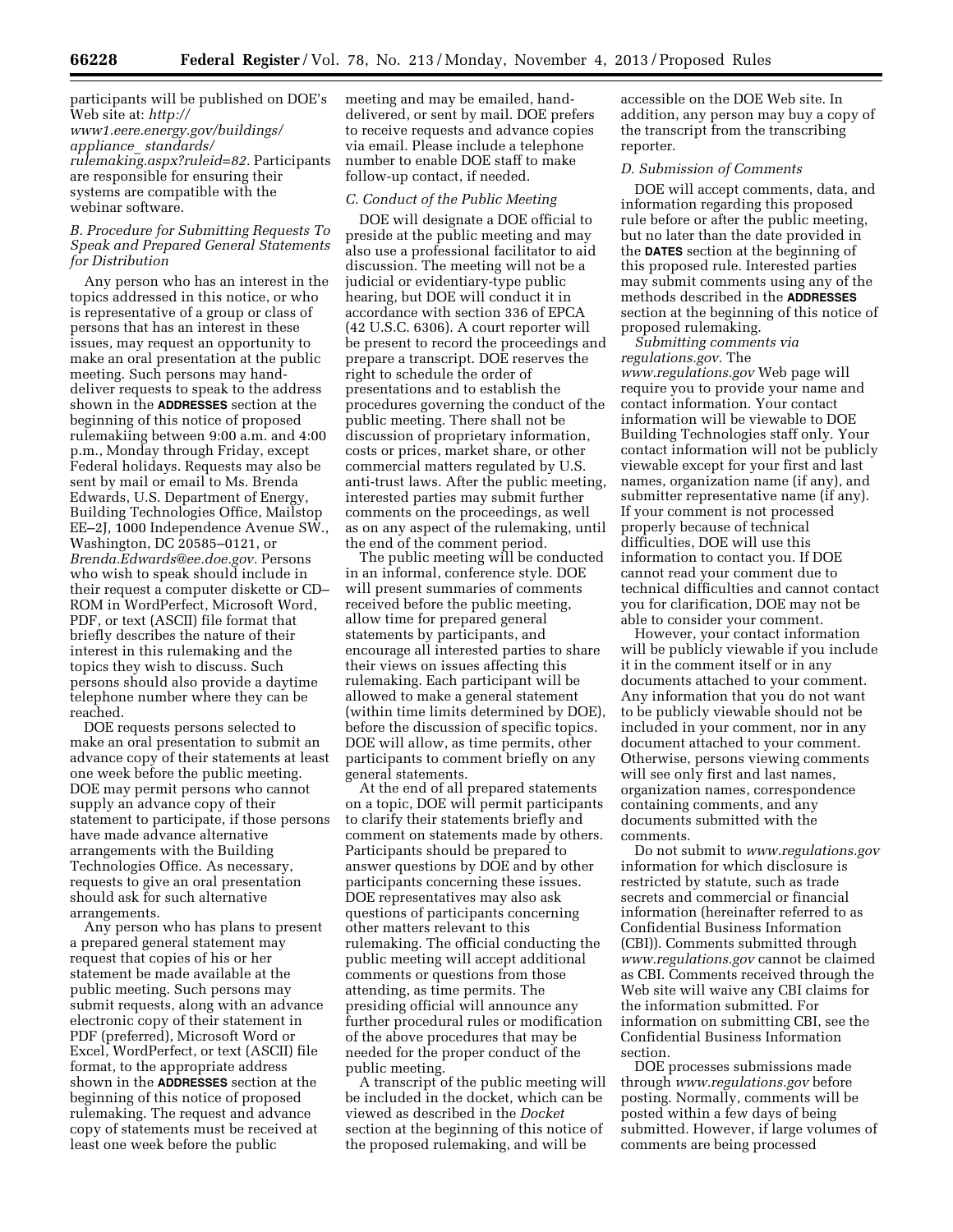simultaneously, your comment may not be viewable for up to several weeks. Please keep the comment tracking number that *[www.regulations.gov](http://www.regulations.gov)*  provides after you have successfully uploaded your comment.

*Submitting comments via email, hand delivery/ courier, or mail.* Comments and documents submitted via email, hand delivery/ courier, or mail also will be posted to *[www.regulations.gov.](http://www.regulations.gov)* If you do not want your personal contact information to be publicly viewable, do not include it in your comment or any accompanying documents. Instead, provide your contact information in a cover letter. Include your first and last names, email address, telephone number, and optional mailing address. The cover letter will not be publicly viewable as long as it does not include any comments.

Include contact information each time you submit comments, data, documents, and other information to DOE. If you submit via mail or hand delivery/ courier, please provide all items on a CD, if feasible, in which case it is not necessary to submit printed copies. No telefacsimiles (faxes) will be accepted.

Comments, data, and other information submitted to DOE electronically should be provided in PDF (preferred), Microsoft Word or Excel, WordPerfect, or text (ASCII) file format. Provide documents that are not secured, written in English, and are free of any defects or viruses. Documents should not contain special characters or any form of encryption and, if possible, they should carry the electronic signature of the author.

*Campaign form letters.* Please submit campaign form letters by the originating organization in batches of between 50 to 500 form letters per PDF or as one form letter with a list of supporters' names compiled into one or more PDFs. This reduces comment processing and posting time.

*Confidential Business Information.*  Pursuant to 10 CFR 1004.11, any person submitting information that he or she believes to be confidential and exempt by law from public disclosure should submit via email, postal mail, or hand delivery/courier two well-marked copies: One copy of the document marked ''confidential'' including all the information believed to be confidential, and one copy of the document marked ''non-confidential'' with the information believed to be confidential deleted. Submit these documents via email or on a CD, if feasible. DOE will make its own determination about the confidential status of the information and treat it according to its determination.

Factors of interest to DOE when evaluating requests to treat submitted information as confidential include: (1) A description of the items; (2) whether and why such items are customarily treated as confidential within the industry; (3) whether the information is generally known by or available from other sources; (4) whether the information has previously been made available to others without obligation concerning its confidentiality; (5) an explanation of the competitive injury to the submitting person which would result from public disclosure; (6) when such information might lose its confidential character due to the passage of time; and (7) why disclosure of the information would be contrary to the public interest.

It is DOE's policy that all comments may be included in the public docket, without change and as received, including any personal information provided in the comments (except information deemed to be exempt from public disclosure).

#### *E. Issues on Which DOE Seeks Comment*

Although DOE welcomes comments on any aspect of this proposal, DOE is particularly interested in receiving comments and views of interested parties concerning the following issues:

1. Is the proposed definition of ''light commercial water heater'' appropriate, and is it appropriate to test commercial water heaters meeting this definition under the uniform descriptor, while testing all other commercial water heaters using thermal efficiency and standby loss?

2. Is information or data available regarding the translation of current firsthour ratings to a first-hour rating determined using the proposed 125 °F set point? What is the effect of such translation on the appropriate breakpoints between different size categories?

3. Is the proposed method of characterizing water heaters as point-ofuse, low, medium, or high appropriate and sufficient?

4. Are the draw patterns proposed for the different water heater size categories appropriate?

5. What is the added burden, if any, in requiring a 24-hour pre-conditioning period for storage-type water heaters compared to current practice?

6. Is the proposed change to the nominal water delivery temperature to 125 °F appropriate, and if not, what data or information is available that would justify a different water delivery temperature?

7. Is the proposed method for setting the thermostat(s) of storage-type water heaters appropriate?

8. The addition of terms to quantify daily electric energy consumption separately from fossil fuel energy consumption and adding separate estimates of annual fossil fuel energy consumption and annual electrical energy consumption in addition to the overall annual energy consumption.

#### **VI. Approval of the Office of the Secretary**

The Secretary of Energy has approved publication of today's notice of proposed rulemaking.

#### **List of Subjects**

#### *10 CFR Part 429*

Confidential business information, Energy conservation, Household appliances, Imports, Reporting and recordkeeping requirements.

#### *10 CFR Part 430*

Administrative practice and procedure, Confidential business information, Energy conservation, Household appliances, Imports, Incorporation by reference, Intergovernmental relations, Small businesses.

#### *10 CFR Part 431*

Administrative practice and procedure, Confidential business information, Test procedures, Incorporation by reference, Reporting and recordkeeping requirements.

Issued in Washington, DC, on October 28, 2013.

#### **Kathleen B. Hogan,**

*Deputy Assistant Secretary for Energy Efficiency, Energy Efficiency and Renewable Energy.* 

For the reasons stated in the preamble, DOE proposes to amend parts 429, 430 and 431 of Chapter II, Subchapter D of Title 10, Code of Federal Regulations, as set forth below:

#### **PART 429—CERTIFICATION, COMPLIANCE, AND ENFORCEMENT FOR CONSUMER PRODUCTS AND COMMERCIAL AND INDUSTRIAL EQUIPMENT**

■ 1. The authority citation for part 429 continues to read as follows:

**Authority:** 42 U.S.C. 6291–6317.

■ 2. Section 429.17 is amended by adding new paragraphs (a)(2)(iii),  $(a)(2)(iv)$ ,  $(c)$ , and  $(d)$  to read as follows:

#### **§ 429.17 Residential water heaters.**

(a) \* \* \* (2) \* \* \*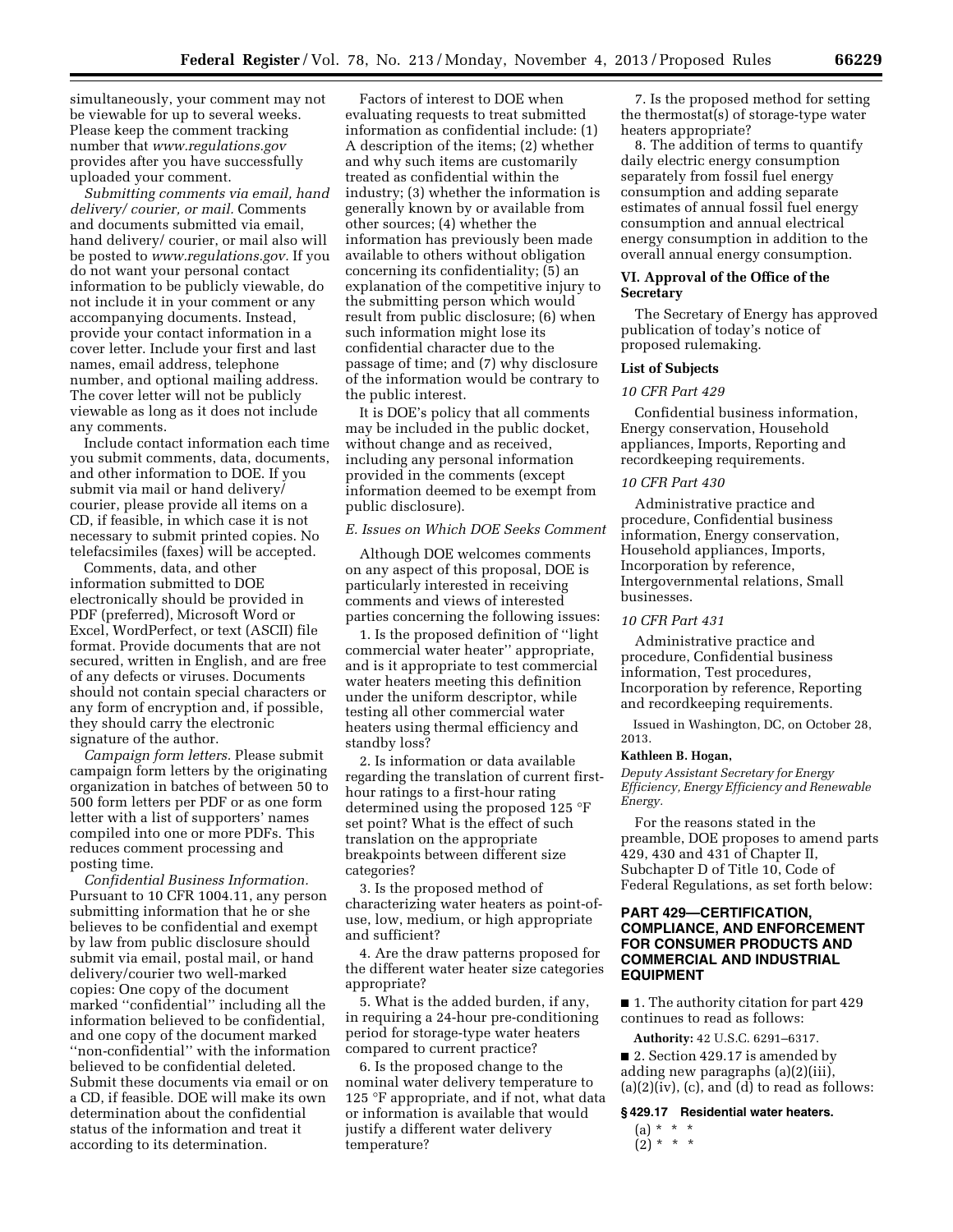(iii) Any represented value of the rated storage volume must be calculated as the mean of the measured storage volumes,  $V_{st}$ , of all the units within the sample.

(iv) Any represented value of firsthour rating for storage water heaters or maximum gallons per minute (gpm for instantaneous water heaters must be calculated as the mean of the measured first-hour ratings or measured max gpm ratings, respectively, of all the units within the sample.

\* \* \* \* \*

(c) *Determination of ratings for untested basic models.* Manufacturers of gas-fired water heaters are not required to test other models that differ from tested basic models only in whether the unit uses natural gas or propane gas. In lieu of testing, the represented value for a model that utilizes propane gas must be identical to the basic model that utilizes natural gas as long as the rated input ratings are within ±10% for both basic models.

(d) Represented values. The requirements of § 429.17 are applicable to all values reported in accordance with paragraphs (b) and (c) of this section. Represented values of energy factor shall be rounded off to the nearest 0.01.

■ 3. Section 429.44 is amended by:

■ a. Redesignating paragraphs (a), (b) and  $(c)$  as  $(b)$ ,  $(c)$  and  $(d)$ ;

■ b. Adding a new paragraph (a); and ■ c. Revising newly redesignated paragraph (b).

The revisions and additions read as follows:

#### **§ 429.44 Commercial water heating equipment.**

(a) For light commercial water heaters, all represented values should be determined in accordance with § 429.17.

(b) *Determination of Represented Value for All Types of Commercial Water Heaters except Light Commercial Water Heaters.* Manufacturers can determine the represented value, which includes the certified rating, for each basic model of commercial water heating equipment except light commercial water heaters, either by testing, in conjunction with the applicable sampling provisions, or by applying a validated AEDM.

\* \* \* \* \* ■ 4. Add § 429.134 to read as follows:

#### **§ 429.134 Product-specific enforcement provisions.**

- (a) [Reserved].
- (b) [Reserved].
- (c) [Reserved].
- (d) *Residential Water Heaters and Light Commercial Water Heaters.* (1)

*Verification of rated first-hour rating and rated maximum gpm rating.* The first-hour rating (for storage water heaters) or maximum gallons per minute (gpm) rating (for instantaneous water heaters) of the basic model will be measured pursuant to the test requirements of part 430 for each unit tested. The results of the measurement(s) will be averaged and compared to the value of first-hour rating (for storage water heaters) or maximum gpm rating (for instantaneous water heaters) certified by the manufacturer. The certified rating will be considered valid only if the measurement is within five percent of the certified rating.

(i) If the certified first-hour rating or maximum gpm rating is found to be valid, that rating will be used as the basis for determining the applicable draw pattern pursuant to the test requirements of part 430 for each unit tested.

(ii) If the certified first-hour rating or maximum gpm rating is found to be invalid, the average measured rating will serve as the basis for determining the applicable draw pattern pursuant to the test requirements of part 430 for each unit tested.

(2) *Verification of rated storage volume.* The storage volume of the basic model will be measured pursuant to the test requirements of part 430 for each unit tested. The results of the measurement(s) will be averaged and compared to the rated storage volume certified by the manufacturer. The certified rating will be considered valid only if the measurement is within five percent of the certified rating.

(i) If the certified rated storage volume is found to be valid, that volume will be used as the basis for calculation of the required energy factor for the basic model.

(ii) If the certified rated storage volume is found to be invalid, the average measured volume will be used as the basis for calculation of the required energy factor for the basic model.

#### **PART 430—ENERGY CONSERVATION PROGRAM FOR CONSUMER PRODUCTS**

■ 5. The authority citation for part 430 continues to read as follows:

**Authority:** 42 U.S.C. 6291–6309; 28 U.S.C. 2461 note.

■ 6. Section 430.2 is amended by adding the definitions of ''Electric instantaneous water heater,'' ''Electric storage water heater,'' ''Gas-fired instantaneous water heater,'' ''Gas-fired storage water heater,'' ''Heat pump

water heater,'' and ''Oil storage water heater'' in alphabetical order, to read as follows:

#### **§ 430.2 Definitions.**

\* \* \* \* \*

*Electric instantaneous water heater*  means a water heater that uses electricity as the energy source, initiates heating based on sensing water flow, is not capable of delivering water at a controlled temperature of 180 °F (82 °C) or greater, has a maximum nameplate input rating 12 kW (40,956 Btu/h) or less, and has a rated storage capacity of less than 2 gallons (7.6 liters). The unit may use a fixed or variable burner input.

\* \* \* \* \*

*Electric storage water heater* means a water heater that uses electricity as the energy source, is not capable of heating and storing water at a thermostatically controlled temperature of 180 °F (82 °C) or greater, has a maximum nameplate input rating of 12 kW (40,956 Btu/h) or less, and has a rated storage capacity of not less than 2 gallons (7.6 liters) nor more than 120 gallons (450 liters).

\* \* \* \* \*

*Gas-fired instantaneous water heater*  means a water heater that uses gas as the main energy source, initiates heating based on sensing water flow, is not capable of delivering water at a controlled temperature of 180 °F (82 °C) or greater, has a maximum nameplate input rating less than 200,000 Btu/h (210 MJ/h), and has a rated storage capacity of less than 2 gallons (7.6 liters). The unit may use a fixed or variable burner input.

*Gas-fired storage water heater* means a water heater that uses gas as the main energy source, is not capable of heating and storing water at a thermostatically controlled temperature of 180 °F (82 °C) or greater, has a maximum nameplate input rating of 75,000 Btu/h (79 MJ/h) or less, and has a rated storage capacity of not less than 2 gallons (7.6 liters) nor more than 120 gallons (380 liters).

*Heat pump water heater* means a water heater that uses electricity as the energy source, is not capable of heating and storing water at a thermostaticallycontrolled temperature of 180 °F (82 °C) or greater, has a maximum current rating of 24 amperes (including the compressor and all auxiliary equipment such as fans, pumps, controls, and, if on the same circuit, any resistive elements) for an input voltage of 250 volts or less, and, has a rated storage capacity of 120 gallons (450 liters) or less.

\* \* \* \* \*

\* \* \* \* \*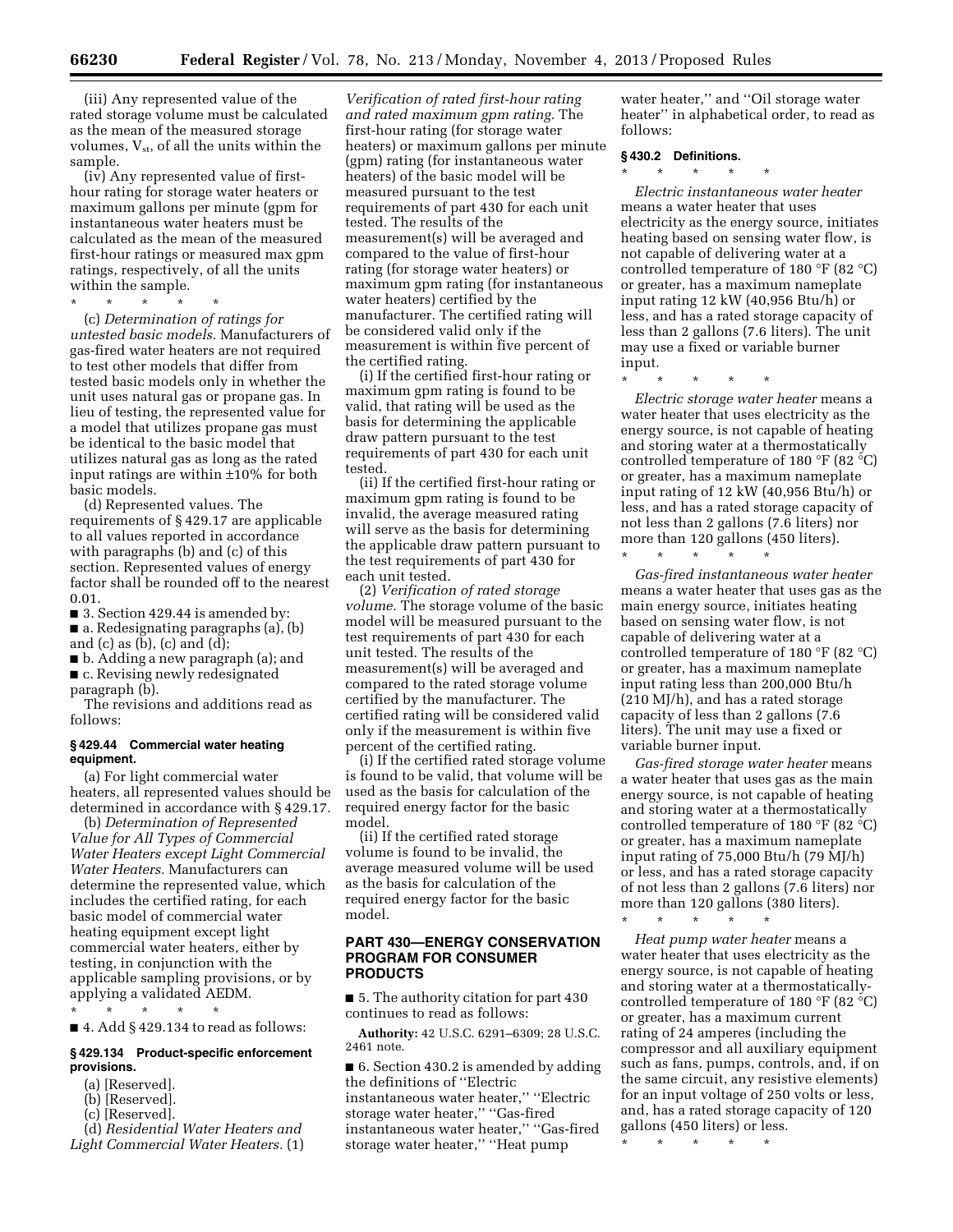*Oil storage water heater* means a water heater that uses oil as the energy source, is not capable of heating and storing water at a thermostatically controlled temperature of 180 °F (82 °C) or greater, has a nameplate input rating of 105,000 Btu/h (110 MJ/h) or less, and has a manufacturer's rated storage capacity of 120 gallons (190 liters) or less.

\* \* \* \* \*

■ 7. Section 430.3 is amended by:

 $\blacksquare$  a. Adding paragraph (f)(11);

- b. Redesignating paragraphs (h) through (p) as (i) through (o),
- respectively; and
- c. Adding a new paragraph (h). The additions read as follows:

#### **§ 430.3 Materials incorporated by reference.**

\* \* \* \* \*

(f) \* \* \* (11) ASHRAE 41.1–1986 (RA 2006), Standard Method for Temperature Measurement, ASHRAE approved June 27, 2007, ANSI approved March 25, 2008, IBR approved for appendix E to subpart B of this part.

\* \* \* \* \* (h) *ASTM.* American Society for Testing and Materials International, 100 Barr Harbor Drive, P.O. Box C700, West Conshohocken, PA 19428–2959 (*[www.astm.org](http://www.astm.org)*).

(1) ASTM D2156–09 (''ASTM D2156''), Standard Test Method for Smoke Density in Flue Gases from Burning Distillate Fuels, Edition 09, ASTM approved December 1, 2009, IBR approved for appendix E to subpart B of this part.

(2) [Reserved] \* \* \* \* \*

■ 8. Section 430.23 is amended by revising paragraph (e) to read as follows:

#### **§ 430.23 Test procedures for the measurement of energy and water consumption.**

\* \* \* \* \* (e) *Water Heaters.* (1) The estimated annual operating cost for water heaters shall be—

(i) For a gas or oil water heater, the sum of (a) the product of the annual gas or oil energy consumption, determined according to section 6.1.10 or 6.2.7 of appendix E of this subpart, times the representative average unit cost of gas or oil, as appropriate, in dollars per Btu as provided by the Secretary; plus (b) the product of the annual electric energy consumption, determined according to section 6.1.9 or 6.2.6 of appendix E of this subpart, times the representative average unit cost of electricity in dollars per kilowatt-hour as provided by the Secretary, the resulting sum then being

rounded off to the nearest dollar per year.

(ii) For an electric water heater, the product of the annual energy consumption, determined according to section 6.1.9 or 6.2.6 of appendix E of this subpart, times the representative average unit cost of electricity in dollars per kilowatt-hour as provided by the Secretary, the resulting product then being rounded off to the nearest dollar per year.

(2) For an individual test, the tested energy factor for a water heater shall be—

(i) For a gas or oil water heater, as determined by section 6.1.7 or 6.2.4 of appendix E of this subpart rounded to the nearest 0.01.

(ii) For an electric water heater, as determined by section 6.1.7 or 6.2.4 of appendix E of this subpart rounded to the nearest 0.01.

\* \* \* \* \* ■ 9. Appendix E to Subpart B of Part 430 is revised to read as follows:

#### **Appendix E to Subpart B of Part 430— Uniform Test Method for Measuring the Energy Consumption of Water Heaters**

*Note:* After [*date 365 days after publication of a final rule in the* **Federal Register** *that establishes a conversion factor, or December 31, 2015, whichever is later*], any representations made with respect to the energy use or efficiency of residential water heaters and commercial water heaters covered by this test method must be made in accordance with the results of testing pursuant to this appendix.

Manufacturers conducting tests of residential water heaters and commercial water heaters covered by this test method after [*date 365 days after publication of the test procedure final rule in the* **Federal Register**] and prior to [*date 365 days after publication of the final rule in the* **Federal Register** *that establishes a conversion factor, or December 31, 2015, whichever is later*] must conduct such test in accordance with either this appendix or previous test method. For residential water heaters the previous test method is appendix E as it appeared at 10 CFR part 430, subpart B, appendix E, in the 10 CFR parts 200 to 499 edition revised as of January 1, 2013. For commercial water heaters the previous test method is 10 CFR 431.106 in the 10 CFR parts 200 to 499 edition revised as of January 1, 2013. Any representations made with respect to the energy use or efficiency of such water heaters must be in accordance with whichever version is selected.

#### *1. Definitions*

1.1. *Cut-in* means the time when or water temperature at which a water heater control or thermostat acts to increase the energy or fuel input to the heating elements, compressor, or burner.

1.2. *Cut-out* means the time when or water temperature at which a water heater control or thermostat acts to reduce to a minimum

the energy or fuel input to the heating elements, compressor, or burner.

1.3. *Design Power Rating* means the nominal power rating that a water heater manufacturer assigns to a particular design of water heater, expressed in kilowatts or Btu (kJ) per hour as appropriate.

1.4. *Draw Cluster* means a collection of water draw events during the simulated-use test that are closely grouped in time.

1.5. *Energy Factor* means the measure of water heater overall efficiency.

1.6. *First-Hour Rating* means the estimate of the maximum volume of ''hot'' water that a storage-type water heater can supply within an hour that begins with the water heater fully heated (*i.e.,* with all thermostats satisfied). It is a function of both the storage volume and the recovery rate.

1.7. *Heat Trap* means a device which can be integrally connected or independently attached to the hot and/ or cold water pipe connections of a water heater such that the device will develop a thermal or mechanical seal to minimize the recirculation of water due to thermal convection between the water heater tank and its connecting pipes.

1.8. *Maximum gpm (L/ min) Rating* means the maximum gallons per minute (liters per minute) of hot water that can be supplied by an instantaneous water heater while maintaining a nominal temperature rise of 67 °F (37.3 °C) during steady-state operation, as determined by testing in accordance with section 5.3.2 of this appendix.

1.9. *Rated Storage Volume* means the water storage capacity of a water heater, in gallons (liters), as certified by the manufacturer pursuant to 10 CFR part 429.

1.10. *Recovery Efficiency* means the ratio of energy delivered to the water to the energy content of the fuel consumed by the water heater.

1.11. *Recovery Period* means the time when the main burner of a storage water heater is raising the temperature of the stored water.

1.12. *Standby* means the time, in hours, during which water is not being withdrawn from the water heater. There are two standby time intervals used within this test procedure:  $\tau_{\text{stbv},1}$  represents the elapsed time between the time at which the maximum mean tank temperature is observed after the first draw cluster and the minute prior to the start of the first draw following the end of the first draw cluster of the 24-hour simulated use test;  $\tau_{\text{stby},2}$  represents the total time during the 24-hour simulated use test when water is not being withdrawn from the water heater.

1.13. *Symbol Usage.* The following identity relationships are provided to help clarify the symbology used throughout this procedure: *Cp* specific heat of water

*Eannual* annual energy consumption of a water heater

*Eannual,e* annual electrical energy

consumption of a water heater *Eannual,f* annual fossil-fuel energy

consumption of a water heater  $E_f$  energy factor of a water heater

*Fhr* first-hour rating of a storage-type water heater

*Fmax* maximum gpm (L/ min) rating of an instantaneous water heater rated at a temperature rise of 67 °F (37.3 °C)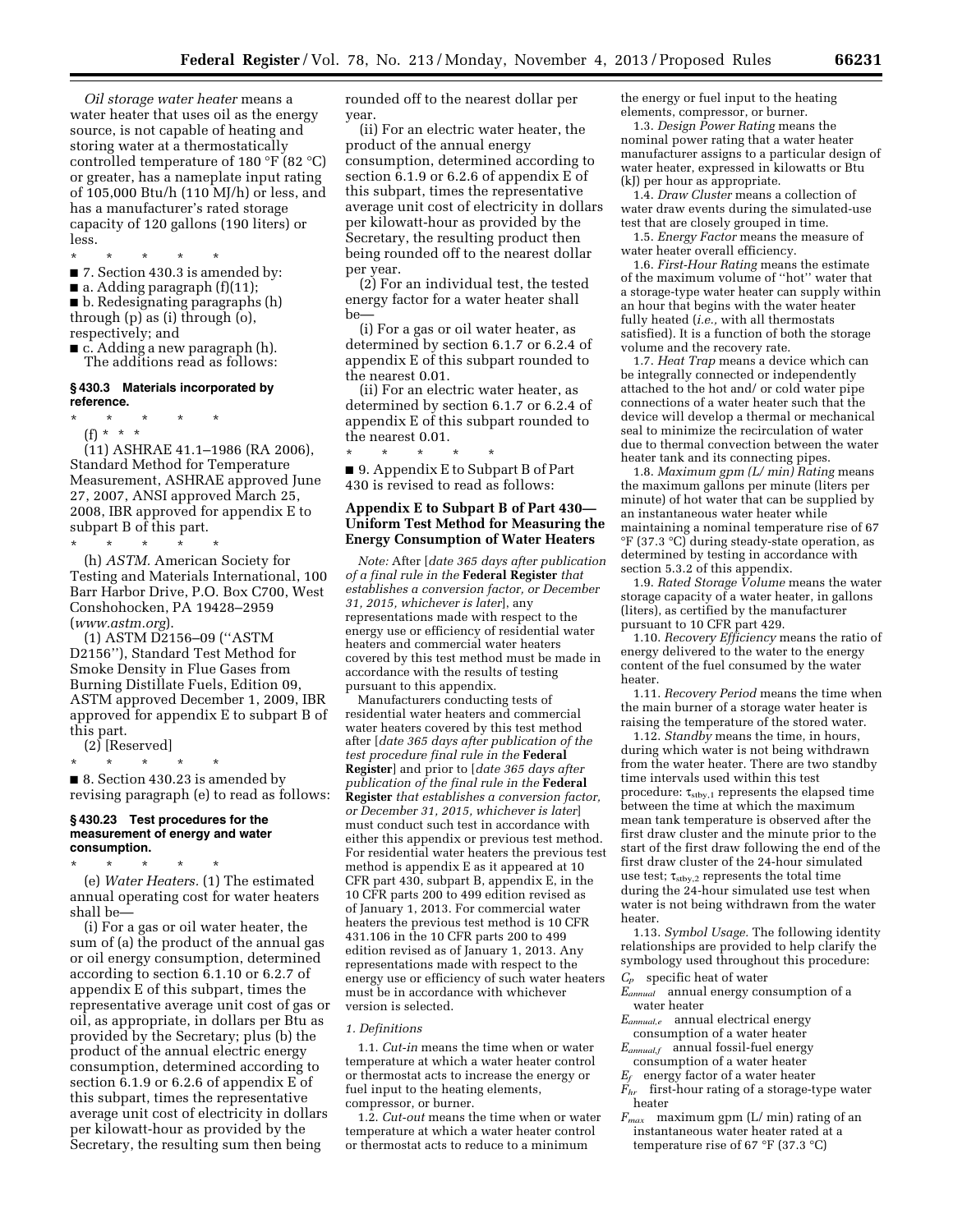- *i* a subscript to indicate the draw number during a test
- *Mi* mass of water removed during the *i*th draw of the 24-hr simulated use test
- $M^*$ <sup>*i*</sup> for storage-type water heaters, mass of water removed during the *i*th draw during the first-hour rating test
- *M10m* for instantaneous water heaters, mass of water removed continuously during a 10-minute interval in the maximum gpm (L/min) rating test
- *n* for storage-type water heaters, total number of draws during the first-hour rating test
- *N* total number of draws during the 24-hr simulated use test
- *Q* total fossil fuel and/or electric energy consumed during the entire 24-hr simulated use test
- *Qd* daily water heating energy consumption adjusted for net change in internal energy
- $Q_{da}$   $Q_{d}$  with adjustment for variation of tank to ambient air temperature difference from nominal value
- *Qdm* overall adjusted daily water heating energy consumption including  $Q_{da}$  and
- $Q_e$  tota total electrical energy used during the 24-hour simulated use test
- *Qf* total fossil fuel energy used by the water heater during the 24-hour simulated use test
- *Qhr* hourly standby losses
- *QHW* daily energy consumption to heat water at the measured average temperature rise across the water heater
- *QHW,67* °*F* daily energy consumption to heat quantity of water removed during test over a temperature rise of 67 °F (37.3 °C)
- *QHWD* adjustment to daily energy consumption,  $Q_{HW}$  due to variation of the temperature rise across the water heater not equal to the nominal value of 67 °F
- *Qr* energy consumption of water heater from the beginning of the test to the end of the first recovery period following the first draw, which may extend beyond subsequent draws
- *Qstby* total energy consumed by the water heater during the standby time interval  $\tau_{\text{stby},1}$
- *Qsu,0* total fossil fuel and/or electric energy consumed from the beginning of the test to the end of the cutout following the first draw cluster
- *Qsu,f* total fossil fuel and/or electric energy consumed from the beginning of the test to the initiation of the first draw following the first draw cluster
- *T0* mean tank temperature at the beginning of the 24-hr simulated use test
- $\overline{T}_{24}$  mean tank temperature at the end of the 24-hr simulated use test
- *Ta,stby* average ambient air temperature during standby periods of the 24-hr simulated use test<br> $\overline{T}_{del}$  for instantaned
- *Tdel* for instantaneous water heaters, average outlet water temperature during a 10 minute continuous draw interval in the maximum gpm (L/ min) rating test
- *Tdel,i* average outlet water temperature during the *i*th draw of the 24-hr simulated use test
- $\overline{T}_{in}$  for instantaneous water heaters, average inlet water temperature during a 10-minute continuous draw interval in the maximum gpm (L/ min) rating test
- *Tin,i* average inlet water temperature during the *i*th draw of the 24-hr simulated use test
- *Tmax,1* maximum measured mean tank temperature after cut-out following the first draw of the 24-hr simulated use test
- *Tstby* average storage tank temperature during the standby period  $\tau_{\text{stby},2}$  of the 24hr simulated use test
- *Tsu,0* maximum measured mean tank temperature at the beginning of the standby period which occurs after cut-out following the final draw of the first draw cluster
- $\overline{T}_{suf}$  measured mean tank temperature at the end of the standby period which occurs at the minute prior to commencement of the first draw that follows the end of the first draw cluster
- *Tt,stby* average storage tank temperature during the standby period  $\tau_{\text{stby},1}$  of the 24hr simulated use test
- $\overline{T}^*_{del,i}$  for storage-type water heaters, average outlet water temperature during the *i*th draw (i=1 to n) of the first-hour rating test
- $\overline{T}^*$ <sub>*max,i* for storage-type water heaters,</sub> maximum outlet water temperature observed during the *i*th draw (i=1 to n) of the first-hour rating test
- *T*\* *min,i* for storage-type water heaters, minimum outlet water temperature to terminate the *i*th draw (i=1 to n) of the first-hour rating test<br>*UA* standby loss coet
- standby loss coefficient of a storage-
- type water heater<br> $V_i$  volume of water *Vi* volume of water removed during the *i*th draw (i=1 to N) of the 24-hr simulated use
- test<br> $V^*$ *V\*i* volume of water removed during the *i*th draw (i=1 to n) of the first-hour rating test
- *V10m* for instantaneous water heaters, volume of water removed continuously during a 10-minute interval in the maximum gpm (L/ min) rating test
- *Vst* measured storage volume of the storage tank
- $W_f$  weight of storage tank when completely filled with water
- *Wt* tare weight of storage tank when completely empty of water
- h*r* recovery efficiency
- $\rho$  density of water
- t*stby,1* elapsed time between the time the maximum mean tank temperature is observed after the first draw cluster and the minute prior to the start of the first draw following the first draw cluster
- t*stby,2* overall time of standby periods when no water is withdrawn during the 24-hr simulated use test

#### *2. Test Conditions*

2.1 *Installation Requirements.* Tests shall be performed with the water heater and

instrumentation installed in accordance with Section 4 of this appendix.

2.2 *Ambient Air Temperature.* The ambient air temperature shall be maintained between 65.0 °F and 70.0 °F (18.3 °C and 21.1 °C) on a continuous basis. For heat pump water heaters, the dry bulb temperature shall be maintained at 67.5 °F  $\pm$  1 °F (19.7 °C  $\pm$ 0.6 °C) and, in addition, the relative humidity shall be maintained between 48% and 52% throughout the test.

2.3 *Supply Water Temperature.* The temperature of the water being supplied to the water heater shall be maintained at 58 °F  $\pm$  2 °F (14.4 °C $\pm$  1.1 °C) throughout the test.

2.4 *Storage Tank Temperature.* The thermostats of a storage-type water heater shall be set so that water is delivered at a temperature of 125 °F  $\pm$  5 °F (51.7°C  $\pm$  2.8 °C).

2.5 *Set Point Temperature.* The thermostat of instantaneous water heaters shall be set to deliver water at a temperature of 125 °F  $\pm$  5 °F (51.7 °C  $\pm$  2.8 °C).

2.6 *Supply Water Pressure.* During the test when water is not being withdrawn, the supply pressure shall be maintained between 40 psig (275 kPa) and the maximum allowable pressure specified by the water heater manufacturer.

2.7 *Electrical and/ or Fossil Fuel Supply.*  2.7.1 *Electrical.* Maintain the electrical supply voltage to within ±1% of the center of the voltage range specified by the water heater and/or heat pump manufacturer.

2.7.2 *Natural Gas.* Maintain the supply pressure in accordance with the manufacturer's specifications. If the supply pressure is not specified, maintain a supply pressure of 7–10 inches of water column  $(1.7–2.5 \text{ kPa})$ . If the water heater is equipped with a gas appliance pressure regulator, the regulator outlet pressure shall be within ± 10% of the manufacturer's specified manifold pressure. For all tests, use natural gas having a heating value of approximately 1,025 Btu per standard cubic foot (38,190 kJ per standard cubic meter).

2.7.3 *Propane Gas.* Maintain the supply pressure in accordance with the manufacturer's specifications. If the supply pressure is not specified, maintain a supply pressure of 11–13 inches of water column (2.7–3.2 kPa). If the water heater is equipped with a gas appliance pressure regulator, the regulator outlet pressure shall be within ± 10% of the manufacturer's specified manifold pressure. For all tests, use propane gas with a heating value of approximately 2,500 Btu per standard cubic foot (93,147 kJ per standard cubic meter).

2.7.4 *Fuel Oil Supply.* Maintain an uninterrupted supply of fuel oil. Use fuel oil having a heating value of approximately 138,700 Btu per gallon (38,660 kJ per liter).

#### *3. Instrumentation*

3.1 *Pressure Measurements.* Pressuremeasuring instruments shall have an error no greater than the following values:

| Item measured        | Instrument accuracy                                                                                     | Instrument precision |  |
|----------------------|---------------------------------------------------------------------------------------------------------|----------------------|--|
|                      | $\pm$ 0.1 inch of water column ( $\pm$ 0.025 kPa) $\pm$ 0.05 inch of water column ( $\pm$ 0.012 kPa).   |                      |  |
| Atmospheric pressure | $\pm 0.1$ inch of mercury column ( $\pm 0.34$ kPa) $\pm 0.05$ inch of mercury column ( $\pm 0.17$ kPa). |                      |  |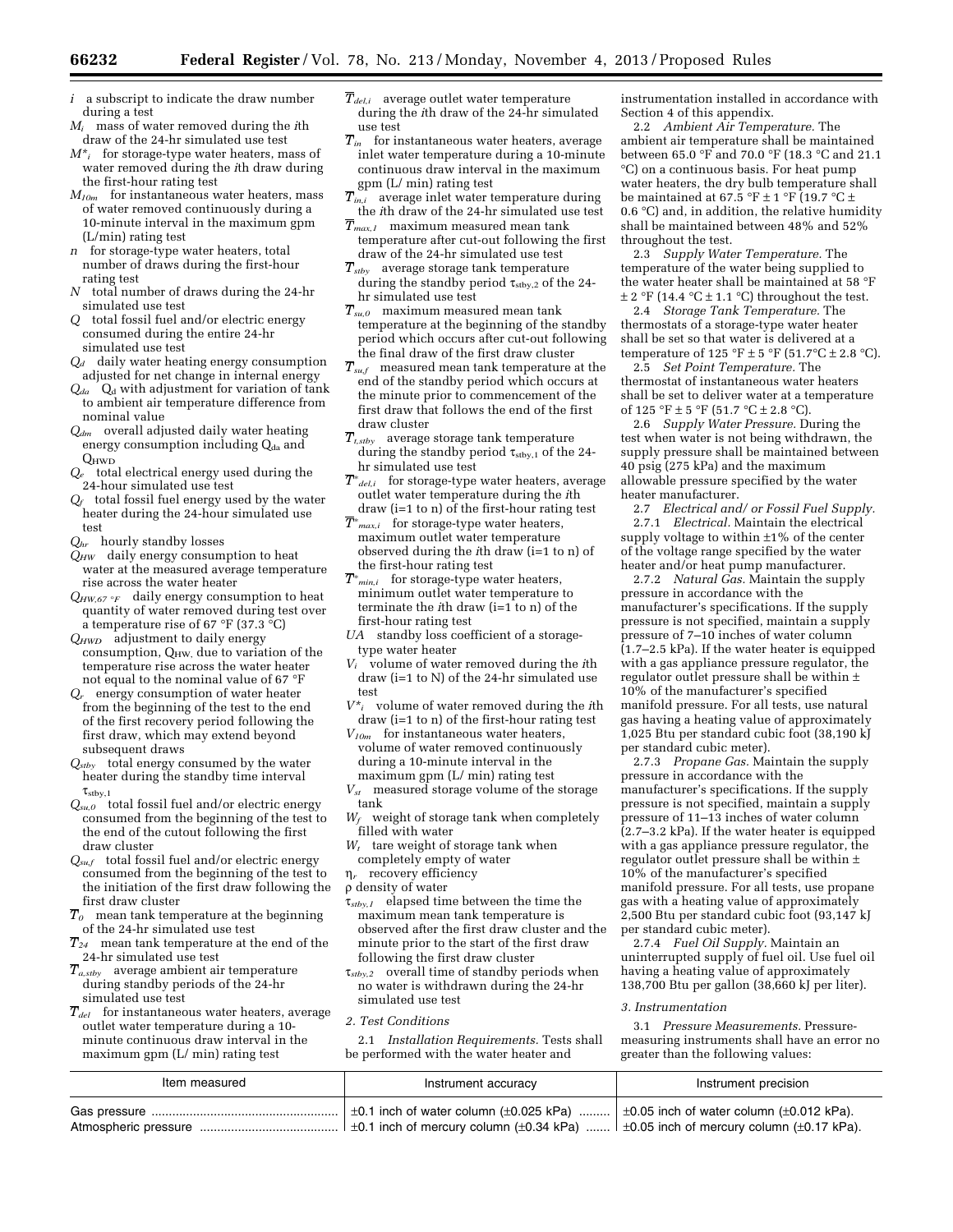| Item measured  | Instrument accuracy                                                                                    | Instrument precision |
|----------------|--------------------------------------------------------------------------------------------------------|----------------------|
| Water pressure | $\pm$ 1.0 pounds per square inch ( $\pm$ 6.9 kPa) $\pm$ 0.50 pounds per square inch ( $\pm$ 3.45 kPa). |                      |

3.2 *Temperature Measurement*  3.2.1 *Measurement.* Temperature

measurements shall be made in accordance with the Standard Method for Temperature Measurement, ASHRAE Standard 41.1–1986 (RA 2006).

3.2.2 *Accuracy and Precision.* The accuracy and precision of the instruments, including their associated readout devices, shall be within the following limits:

| Item measured                                                                                                                                                       | Instrument accuracy | Instrument precision |
|---------------------------------------------------------------------------------------------------------------------------------------------------------------------|---------------------|----------------------|
| lnlet and outlet water temperatures $\ldots$ $\pm 0.2$ °F $\pm 0.1$ °C) $\ldots$ $\ldots$ $\ldots$ $\ldots$ $\ldots$ $\ldots$ $\ldots$ $\pm 0.1$ °F $\pm 0.06$ °C). |                     |                      |

3.2.3 *Scale Division.* In no case shall the smallest scale division of the instrument or instrument system exceed 2 times the specified precision.

3.2.4 *Temperature Difference.* 

Temperature difference between the entering and leaving water may be measured with any of the following:

- a. A thermopile
- b. Calibrated resistance thermometers
- c. Precision thermometers
- d. Calibrated thermistors
- e. Calibrated thermocouples
- f. Quartz thermometers

3.2.5 *Thermopile Construction.* If a thermopile is used, it shall be made from calibrated thermocouple wire taken from a single spool. Extension wires to the recording device shall also be made from that same spool.

3.2.6 *Time constant.* The time constant of the instruments used to measure the inlet and outlet water temperatures shall be no greater than 2 seconds.

3.3 *Liquid Flow Rate Measurement.* The accuracy of the liquid flow rate measurement, using the calibration if furnished, shall be equal to or less than  $\pm 1\%$ of the measured value in mass units per unit time.

3.4 *Electrical Energy.* The electrical energy used shall be measured with an instrument and associated readout device that is accurate within  $\pm 0.5\%$  of the reading.

3.5 *Fossil Fuels.* The quantity of fuel used by the water heater shall be measured with an instrument and associated readout device that is accurate within  $\pm 1\%$  of the reading.

3.6 *Mass Measurements.* For mass measurements greater than or equal to 10 pounds (4.5 kg), a scale that is accurate within ±0.5% of the reading shall be used to make the measurement. For mass measurements less than 10 pounds (4.5 kg), the scale shall provide a measurement that is accurate within ±0.1 pound (0.045 kg).

3.7 *Heating Value.* The higher heating value of the natural gas, propane, or fuel oil shall be measured with an instrument and associated readout device that is accurate within ±1% of the reading. The heating values of natural gas and propane must be corrected from those reported at standard temperature and pressure conditions to provide the heating value at the temperature and pressure measured at the fuel meter.

3.8 *Time.* The elapsed time measurements shall be measured with an instrument that is accurate within ±0.5 seconds per hour.

3.9 *Volume.* Volume measurements shall be measured with an accuracy of ±2% of the total volume.

3.10 *Relative Humidity.* If a relative humidity (RH) transducer is used to measure the relative humidity of the surrounding air while testing heat pump water heaters, the relative humidity shall be measured with an accuracy of ±1.5% RH.

#### *4. Installation*

4.1 *Water Heater Mounting.* A water heater designed to be freestanding shall be placed on a 3⁄4 inch (2 cm) thick plywood platform supported by three  $2 \times 4$  inch (5 cm × 10 cm) runners. If the water heater is not approved for installation on combustible flooring, suitable non-combustible material shall be placed between the water heater and the platform. Counter-top water heaters shall be placed against a simulated wall section. Wall-mounted water heaters shall be supported on a simulated wall in accordance with the manufacturer-published installation instructions. When a simulated wall is used, the construction shall be  $2 \times 4$  inch (5 cm  $\times$ 10 cm) studs, faced with 3⁄4 inch (2 cm) plywood. For heat pump water heaters not delivered as a single package, the units shall be connected in accordance with the manufacturer-published installation instructions and the overall system shall be placed on the above-described plywood platform. If installation instructions are not provided by the heat pump manufacturer, uninsulated 8 foot (2.4 m) long connecting hoses having an inside diameter of 5/8 inch (1.6 cm) shall be used to connect the storage tank and the heat pump water heater. The testing of the water heater shall occur in an area that is protected from drafts of more than 50 ft/ min (2.5 m/s) from room ventilation registers, windows, or other external sources of air movement.

4.2 *Water Supply.* Connect the water heater to a water supply capable of delivering water at conditions as specified in Sections 2.3 and 2.6 of this appendix.

4.3 *Water Inlet and Outlet Configuration.*  For freestanding water heaters that are taller than 36 inches (91.4 cm), inlet and outlet piping connections shall be configured in a manner consistent with Figures 1 and 2. Inlet

and outlet piping connections for wallmounted water heaters shall be consistent with Figure 3. For freestanding water heaters that are 36 inches or less in height and not supplied as part of a counter-top enclosure (commonly referred to as an under-thecounter model), inlet and outlet piping shall be installed in a manner consistent with Figures 4, 5, and 6. For water heaters that are supplied with a counter-top enclosure, inlet and outlet piping shall be made in a manner consistent with Figures 7A and 7B, respectively. The vertical piping noted in Figures 7A and 7B shall be located (whether inside the enclosure or along the outside in a recessed channel) in accordance with the manufacturer-published installation instructions.

All dimensions noted in Figures 1 through 7 shall be achieved. All piping between the water heater and inlet and outlet temperature sensors, noted as  $T_{IN}$  and  $T_{OUT}$  in the figures, shall be Type ''L'' hard copper having the same diameter as the connections on the water heater. Unions may be used to facilitate installation and removal of the piping arrangements. A pressure gauge and diaphragm expansion tank shall be installed in the supply water piping at a location upstream of the inlet temperature sensor. An appropriately rated pressure and temperature relief valve shall be installed on all water heaters at the port specified by the manufacturer. Discharge piping for the relief valve shall be non-metallic. If heat traps, piping insulation, or pressure relief valve insulation are supplied with the water heater, they shall be installed for testing. Except when using a simulated wall, clearance shall be provided such that none of the piping contacts other surfaces in the test room.

4.4 *Fuel and/or Electrical Power and Energy Consumption.* Install one or more instruments that measure, as appropriate, the quantity and rate of electrical energy and/or fossil fuel consumption in accordance with section 3.

4.5 *Internal Storage Tank Temperature Measurements.* For water heaters with rated storage volumes greater than or equal to 20 gallons, install six temperature measurement sensors inside the water heater tank with a vertical distance of at least 4 inches (100 mm) between successive sensors. For water heaters with rated storage volumes between 2 and 20 gallons, install three temperature measurement sensors inside the water heater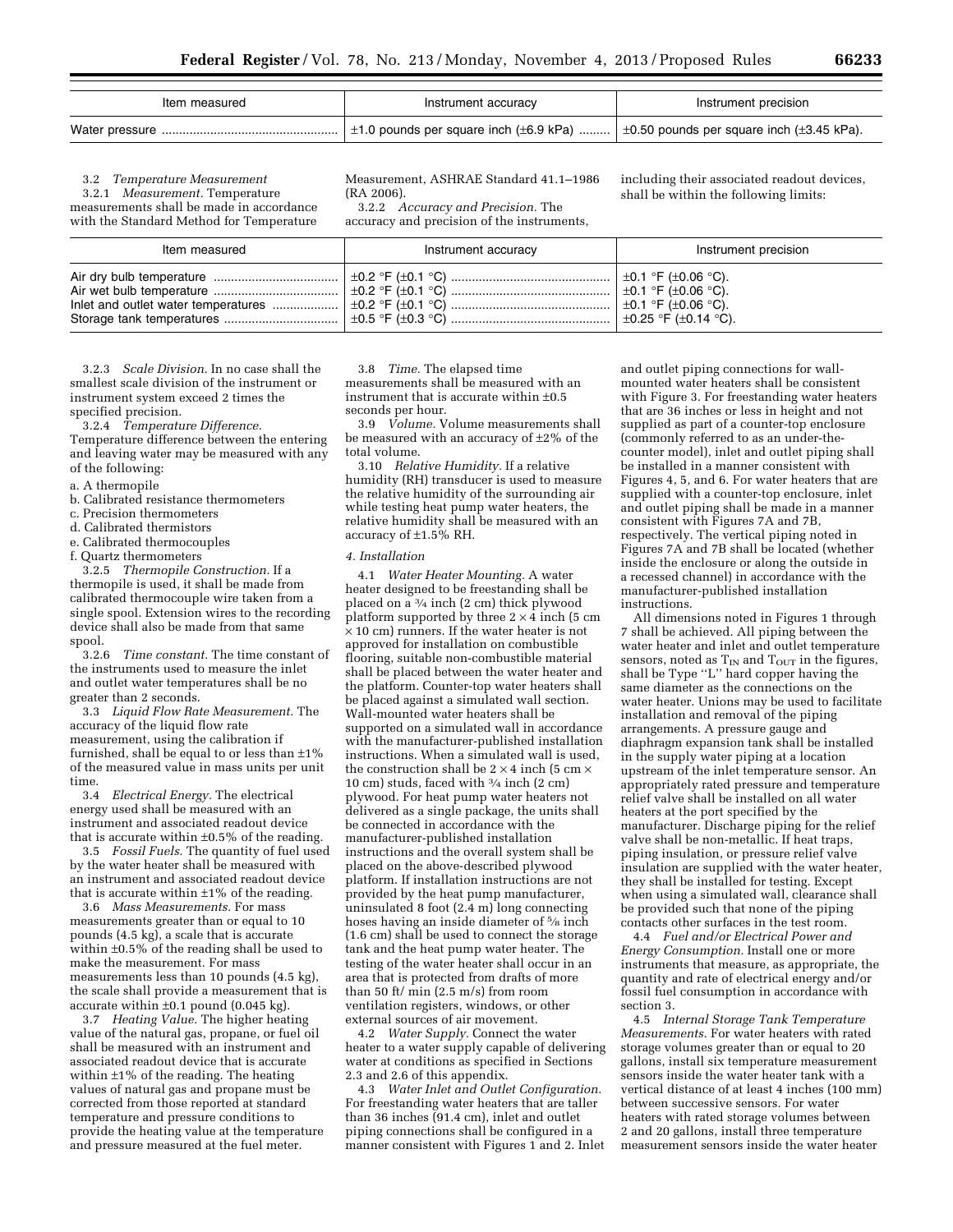tank. A temperature sensor shall be positioned at the vertical midpoint of each of the six equal volume nodes within a tank larger than 20 gallons or the three equal volume nodes within a tank between 2 and 20 gallons. Nodes designate the equal volumes used to evenly partition the total volume of the tank. As much as is possible, the temperature sensor should be positioned away from any heating elements, anodic protective devices, tank walls, and flue pipe walls. If the tank cannot accommodate six temperature sensors and meet the installation requirements specified above, install the maximum number of sensors which comply with the installation requirements. The temperature sensors shall be installed either through: (1) The anodic device opening; (2) the relief valve opening; or (3) the hot water outlet. If installed through the relief valve opening or the hot water outlet, a tee fitting or outlet piping, as applicable, shall be installed as close as possible to its original location. If the relief valve temperature sensor is relocated, and it no longer extends into the top of the tank, a substitute relief valve that has a sensing element that can reach into the tank shall be installed. If the hot water outlet includes a heat trap, the heat trap shall be installed on top of the tee fitting. Added fittings shall be covered with thermal insulation having an R value between 4 and 8 h·ft2·°F/Btu (0.7 and 1.4 m2·°C/W).

4.6 *Ambient Air Temperature Measurement.* Install an ambient air temperature sensor at the vertical mid-point of the water heater and approximately 2 feet (610 mm) from the surface of the water heater. The sensor shall be shielded against radiation.

4.7 *Inlet and Outlet Water Temperature Measurements.* Install temperature sensors in the cold-water inlet pipe and hot-water outlet pipe as shown in Figures 1, 2, 3, 4, 5, 6, 7a, and 7b, as applicable.

4.8 *Flow Control.* A valve or valves shall be installed to provide flow as specified in sections 5.2.4.1 and 5.4 for storage tank water heaters and sections 5.3.1 and 5.4 for instantaneous water heaters.

4.9 *Flue Requirements.* 

4.9.1 *Gas-Fired Water Heaters.* Establish a natural draft in the following manner. For gas-fired water heaters with a vertically discharging draft hood outlet, a 5-foot (1.5 meter) vertical vent pipe extension with a diameter equal to the largest flue collar size of the draft hood shall be connected to the draft hood outlet. For gas-fired water heaters with a horizontally discharging draft hood outlet, a 90-degree elbow with a diameter equal to the largest flue collar size of the draft hood shall be connected to the draft hood outlet. A 5-foot (1.5-meter) length of vent pipe shall be connected to the elbow and oriented to discharge vertically upward. Direct vent gas-fired water heaters shall be installed with venting equipment specified in the manufacturer's instructions using the minimum vertical and horizontal lengths of vent pipe recommended by the manufacturer.

4.9.2 *Oil-Fired Water Heaters.* Establish a draft at the flue collar at the value specified in the manufacturer's instructions. Establish the draft by using a sufficient length of vent pipe connected to the water heater flue

outlet, and directed vertically upward. For an oil-fired water heater with a horizontally discharging draft hood outlet, a 90-degree elbow with a diameter equal to the largest flue collar size of the draft hood shall be connected to the draft hood outlet. A length of vent pipe sufficient to establish the draft shall be connected to the elbow fitting and oriented to discharge vertically upward. Direct-vent oil-fired water heaters should be installed with venting equipment as specified in the manufacturer's instructions, using the minimum vertical and horizontal lengths of vent pipe recommended by the manufacturer.

#### *5. Test Procedures*

5.1 *Operational Mode Selection.* For water heaters that allow for multiple userselected operational modes, all procedures specified in this appendix shall be carried out with the water heater in the same operational mode (*i.e.,* only one mode). This operational mode shall be the default mode (or similarly-named, suggested mode for normal operation) as defined by the manufacturer in its product literature for giving selection guidance to the consumer. For heat pump water heaters, if a default mode is not defined in the product literature, each test shall be conducted under an operational mode in which both the heat pump and any electric resistance backup heating element(s) are activated by the unit's control scheme, and which can achieve the internal storage tank temperature specified in this test procedure; if multiple operational modes meet these criteria, the water heater shall be tested under the most energyintensive mode. If no default mode is specified and the unit does not offer an operational mode that utilizes both the heat pump and the electric resistance backup heating element(s), the first-hour rating test and the simulated-use test shall be tested in heat-pump-only mode. For other types of water heaters where a default mode is not specified, test the unit in the most energyintensive mode.

5.2 *Storage-type Water Heaters, Including Heat Pump Water Heaters.* 

5.2.1 *Determination of Storage Tank Volume.* Determine the storage capacity, V<sub>st,</sub> of the water heater under test, in gallons (liters), by subtracting the tare weight measured while the tank is empty—from the gross weight of the storage tank when completely filled with water (with all air eliminated and line pressure applied as described in section 2.5) and dividing the resulting net weight by the density of water at the measured temperature.

5.2.2 *Setting the Thermostat.* 

5.2.2.1 *Single Thermostat Tanks.* 

5.2.2.1.1 *Water Heaters with Rated Volumes Less than 20 Gallons.* Starting with a tank at the supply water temperature, initiate normal operation of the water heater. After cut-out, initiate a draw from the water heater at a flow rate of 1.0 gallon  $\pm$  0.25 gallons per minute  $(3.8$  liters  $\pm 0.95$  liters per minute) for 2 minutes. Starting 15 seconds after commencement of draw, record the outlet temperature at 15-second intervals until the end of the 2-minute period. Determine whether the maximum outlet temperature is within the range of 125 °F  $\pm$ 

5 °F (51.7 °C  $\pm$  2.8 °C). If not, turn off the water heater, adjust the thermostat, and then drain and refill the tank with supply water. Then, once again, initiate normal operation of the water heater, and repeat the 2-minute outlet temperature test following cut-out. Repeat this sequence until the maximum outlet temperature during the 2-minute test is within of  $125 \text{ }^\circ \text{F} \pm 5 \text{ }^\circ \text{F}$  (51.7  $\text{ }^\circ \text{C} \pm 2.8 \text{ }^\circ \text{C}$ ).

5.2.2.1.2 *Water Heaters with Rated Volumes Greater than or Equal to 20 Gallons.*  Starting with a tank at the supply water temperature, initiate normal operation of the water heater. After cut-out, initiate a draw from the water heater at a flow rate of 1.7  $\text{gallons} \pm 0.25 \text{ gallons per minute}$  (6.4 liters  $± 0.95$  liters per minute) for 5 minutes. Starting 15 seconds after commencement of draw, record the outlet temperature at 15 second intervals until the end of the 5 minute period. Determine whether the maximum outlet temperature is within the range of 125 °F  $\pm$  5 °F (51.7 °C  $\pm$  2.8 °C). If not, turn off the water heater, adjust the thermostat, and then drain and refill the tank with supply water. Then, once again, initiate normal operation of the water heater, and repeat the 5-minute outlet temperature test following cut-out. Repeat this sequence until the maximum outlet temperature during the 5-minute test is within of 125 °F  $\pm$  5 °F (51.7)  $\mathrm{^{\circ}C} \pm 2.8 \mathrm{^{\circ}C}$ ).

5.2.2.2 *Tanks with Two or More Thermostats.* Follow the same sequence as for a single thermostat tank (*i.e.,* start at the supply water temperature; operate normally until cut-out). Determine if the setting of the thermostat that controls the uppermost heating elements yields a maximum water temperature of 125 °F  $\pm$  5 °F (51.7 °C  $\pm$  2.8 °C), as measured by the in-tank sensors that are positioned above the uppermost heating element. If the tank temperature above the uppermost heating element is not within 125  $\hat{\mathbf{F}} \pm 5$  °F (51.7 °C  $\pm$  2.8 °C), turn off the water heater, adjust the thermostat, and then drain and refill the tank with supply water. The thermostat that controls the heating element positioned next highest in the tank shall then be set to yield a maximum water temperature of 125 °F  $\pm$  5 °F (51.7 °C  $\pm$  2.8 °C). This process shall be repeated for the remaining heating elements in reverse order of height until the thermostat controlling the lowest element is correctly adjusted. When adjusting the thermostat that controls the lowest element, the maximum mean tank temperature after cut-out, as determined using all the in-tank sensors, shall be 125 °F  $\pm$  5 °F (51.7 °C  $\pm$  2.8 °C). When adjusting all other thermostats, use only the in-tank temperature sensors positioned above the heating element in question to evaluate the maximum mean water temperature as measured by these sensors after cut-out. For heat pump water heaters that control an auxiliary resistive element, the thermostat shall be set in accordance with the manufacturer's installation instructions.

5.2.3 *Power Input Determination.* For all water heaters except electric types, initiate normal operation (as described in section 5.1) and determine the power input, P, to the main burners (including pilot light power, if any) after 15 minutes of operation. If the water heater is equipped with a gas appliance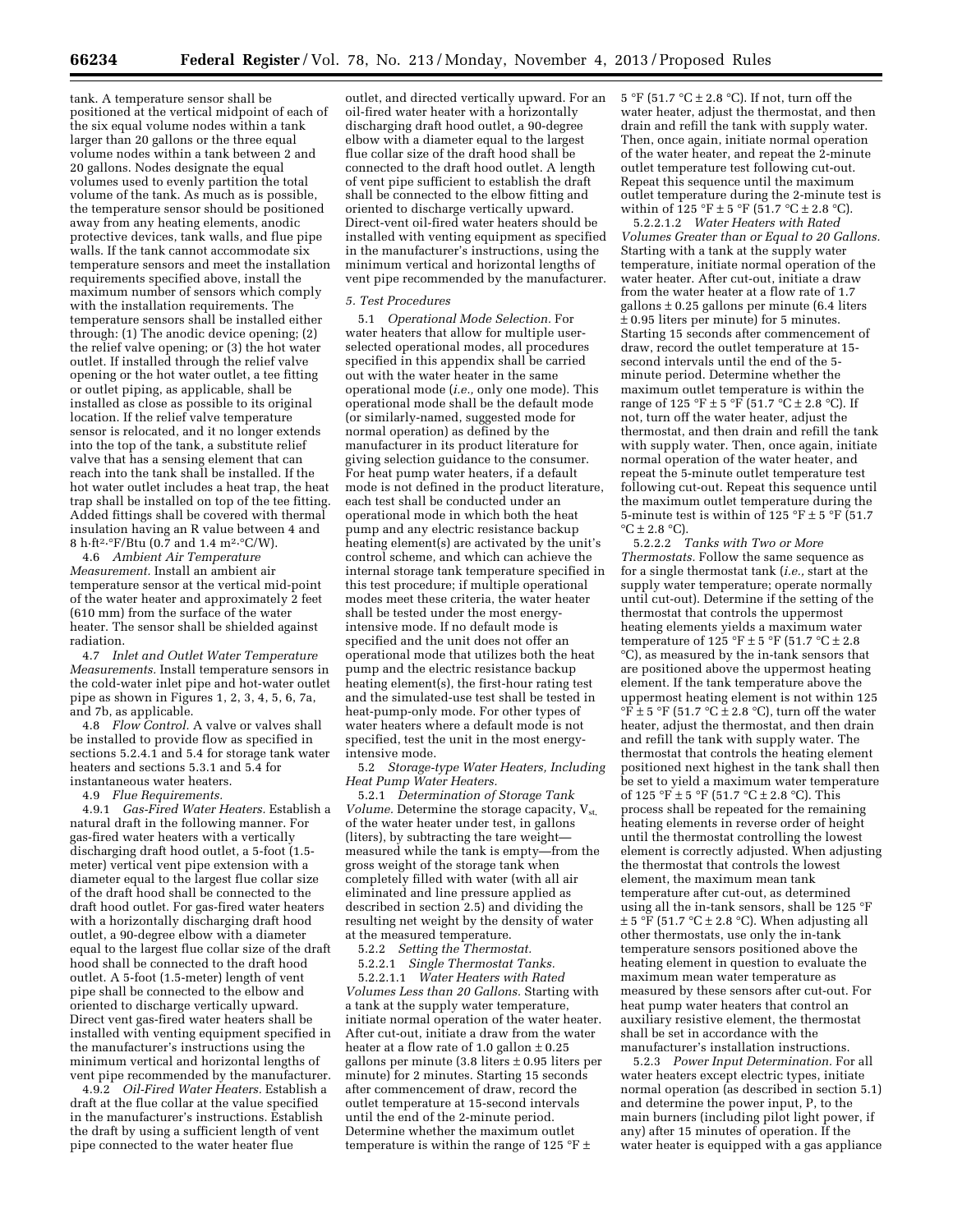pressure regulator, the regulator outlet pressure shall be set within ±10% of that recommended by the manufacturer. For oilfired water heaters, the fuel pump pressure shall be within ±10% of the manufacturer's specified pump pressure. All burners shall be adjusted to achieve an hourly Btu (kJ) rating that is within ±2% of the value specified by the manufacturer. For an oil-fired water heater, adjust the burner to give a  $CO<sub>2</sub>$ reading recommended by the manufacturer and an hourly Btu (kJ) rating that is within ±2% of that specified by the manufacturer. Smoke in the flue may not exceed No. 1 smoke as measured by the procedure in ASTM–D–2156–09.

5.2.4 *First-Hour Rating Test.* 

5.2.4.1 *General.* During hot water draws for water heaters with rated storage volumes greater than or equal to 20 gallons, remove water at a rate of  $3.0 \pm 0.25$  gallons per minute (11.4  $\pm$  0.95 liters per minute). During hot water draws, for storage-type water heaters with rated storage volumes below 20 gallons, remove water at a rate of  $1.0 \pm 0.25$ gallon per minute  $(3.8 \pm 0.95)$  liters per minute). Collect the water in a container that is large enough to hold the volume removed during an individual draw and suitable for weighing at the termination of each draw. Alternatively, a water meter may be used to directly measure the water volume(s) withdrawn.

5.2.4.2 *Draw Initiation Criteria.* Begin the first-hour rating test by imposing a draw on the storage-type water heater. After completion of this first draw, initiate successive draws based on the following criteria. For gas-fired and oil-fired water heaters, initiate successive draws when the thermostat acts to reduce the supply of fuel to the main burner. For electric water heaters having a single element or multiple elements that all operate simultaneously, initiate successive draws when the thermostat acts to reduce the electrical input supplied to the element(s). For electric water heaters having two or more elements that do not operate simultaneously, initiate successive draws when the applicable thermostat acts to reduce the electrical input to the element located vertically highest in the storage tank. For heat pump water heaters that do not use supplemental resistive heating, initiate

successive draws immediately after the electrical input to the compressor is reduced by the action of the water heater's thermostat. For heat pump water heaters that use supplemental resistive heating, initiate successive draws immediately after the electrical input to the compressor or the uppermost resistive element is reduced by the action of the applicable water heater thermostat. This draw initiation criterion for heat pump water heaters that use supplemental resistive heating, however, shall only apply when the water located above the thermostat at cut-out is heated to 125 °F  $\pm$  5 °F (51.7 °C  $\pm$  2.8 °C).

5.2.4.3 *Test Sequence.* Establish normal water heater operation. If the water heater is not presently operating, initiate a draw. The draw may be terminated any time after cutin occurs. After cut-out occurs (*i.e.,* all thermostats are satisfied), monitor the internal storage tank temperature sensors described in section 4.5 every minute and determine the mean tank temperature by averaging the values from these sensors.

Initiate a draw after a maximum mean tank temperature (the maximum of the mean temperatures of the individual sensors) has been observed following a cut-out. Record the time when the draw is initiated and designate it as an elapsed time of zero  $(\tau^* =$ 0). (The superscript  $\tilde{*}$  is used to denote variables pertaining to the first-hour rating test). Record the outlet water temperature beginning 15 seconds after the draw is initiated and at 5-second intervals thereafter until the draw is terminated. Determine the maximum outlet temperature that occurs during this first draw and record it as  $T^*$ <sub>max,1</sub>. For the duration of this first draw and all successive draws, in addition, monitor the inlet temperature to the water heater to ensure that the required 58 °F  $\pm$  2 °F (14.4) °C ± 1.1 °C) test condition is met. Terminate the hot water draw when the outlet temperature decreases to  $\mathrm{T}^\star{}_{\mathrm{max,1}}-$  15  $^{\circ}\mathrm{F}$  $(T^*_{max,1}-8.3 \text{ °C})$ . Record this temperature as  $T^*_{min,1}$ . Following draw termination, determine the average outlet water temperature and the mass or volume removed during this first draw and record them as  $\overline{T^*}_{\text{del,i}}$  and M $^*$ <sub>1</sub> or V $^*$ <sub>1</sub>, respectively.

Initiate a second and, if applicable, successive draw each time the applicable

draw initiation criteria described in section 5.2.4.2 are satisfied. As required for the first draw, record the outlet water temperature 15 seconds after initiating each draw and at 5 second intervals thereafter until the draw is terminated. Determine the maximum outlet temperature that occurs during each draw and record it as  $T^*_{\text{max,i}}$ , where the subscript i refers to the draw number. Terminate each hot water draw when the outlet temperature decreases to  $T^*$ <sub>max,i</sub> - 15 °F ( $T^*$ <sub>max,i</sub> - 8.3 °C). Record this temperature as  $T^*_{min,i}$ . Calculate and record the average outlet temperature and the mass or volume removed during each draw ( $\overline{T}^*$ <sub>del,i</sub> and M<sup>\*</sup><sub>i</sub> or V<sup>\*</sup><sub>i</sub>, respectively). Continue this sequence of draw and recovery until one hour has elapsed, then shut off the electrical power and/or fuel supplied to the water heater.

If a draw is occurring at an elapsed time of one hour, continue this draw until the outlet temperature decreases to  $T^*_{max,n}$  – 15  ${}^{\circ}F$  (T\*<sub>max,n</sub> – 8.3  ${}^{\circ}C$ ), at which time the draw shall be immediately terminated. (The subscript n shall be used to denote quantities associated with the final draw.) If a draw is not occurring at an elapsed time of one hour, a final draw shall be imposed at one hour. This draw shall proceed for a minimum of 30 seconds and shall be immediately terminated thereafter when the outlet temperature first indicates a value less than or equal to the cutoff temperature used for the previous draw  $(T^*_{min,n-1})$ . If an outlet temperature greater than  $T^*_{min,n-1}$  is not measured within 30 seconds zero additional credit shall be given towards first-hour rating (*i.e.*,  $M^*_{n} = 0$  or  $V^*_{n}$ = 0) based on the final draw. After the final draw is terminated, calculate and record the average outlet temperature and the mass or volume removed during the draw ( $\overline{T}^*$ <sub>del,n</sub> and  $M_{n}$  or  $V_{n}$ , respectively).

5.2.5 *24-Hour Simulated Use Test.*  5.2.5.1 *Selection of Draw Pattern.* The water heater will be tested under a draw profile that depends upon the rated first-hour rating obtained following the test prescribed in section 5.2.4 of this appendix. One of four different patterns shall be applied based on the rated first-hour rating, as shown in Table I.

#### TABLE I—DRAW PATTERN TO BE USED FOR STORAGE WATER HEATERS BASED ON RATED FIRST-HOUR RATING

| Rated first-hour rating greater than or equal to: | and rated first-hour rating less than: | Draw pattern to be used in<br>simulated use test                                                                    |
|---------------------------------------------------|----------------------------------------|---------------------------------------------------------------------------------------------------------------------|
| 20<br>55<br>80                                    | 20<br>55<br>-80                        | Point-of-Use (Table III.1).<br>Low-Usage (Table III.2).<br>Medium-Usage (Table III.3).<br>High-Usage (Table III.4). |

After completing the first-hour rating test in section 5.2.4, identify the appropriate draw pattern using Table I above. The draw patterns are provided in Tables III.1 through III.4 in section 5.4. Use the appropriate draw pattern when conducting the test sequence provided in section 5.2.5.2.

5.2.5.2 *Test Sequence.* If the water heater is turned off, fill the water heater with supply water and apply pressure as described in

section 2.6. Turn on the water heater and associated heat pump unit, if present. If the water heater is turned on, initiate a water draw that energizes the lowest heating element in the water heater. In either case, after the cut-out occurs, begin a 24-hour preconditioning period that draws water in the pattern specified by Table I (*i.e.,* using Table III.1, Table III.2, Table III.3, or Table III.4, depending on the rated first-hour rating). No

data need to be recorded during this 24-hour pre-conditioning period. At the end of this period, the 24-hour simulated-use test will begin.

At the start of the 24-hour test (after the 24 hour pre-conditioning period), record the mean tank temperature  $(\overline{T}_0)$ , and the electrical and/or fuel measurement readings, as appropriate. Begin the 24-hour simulated use test by withdrawing the volume specified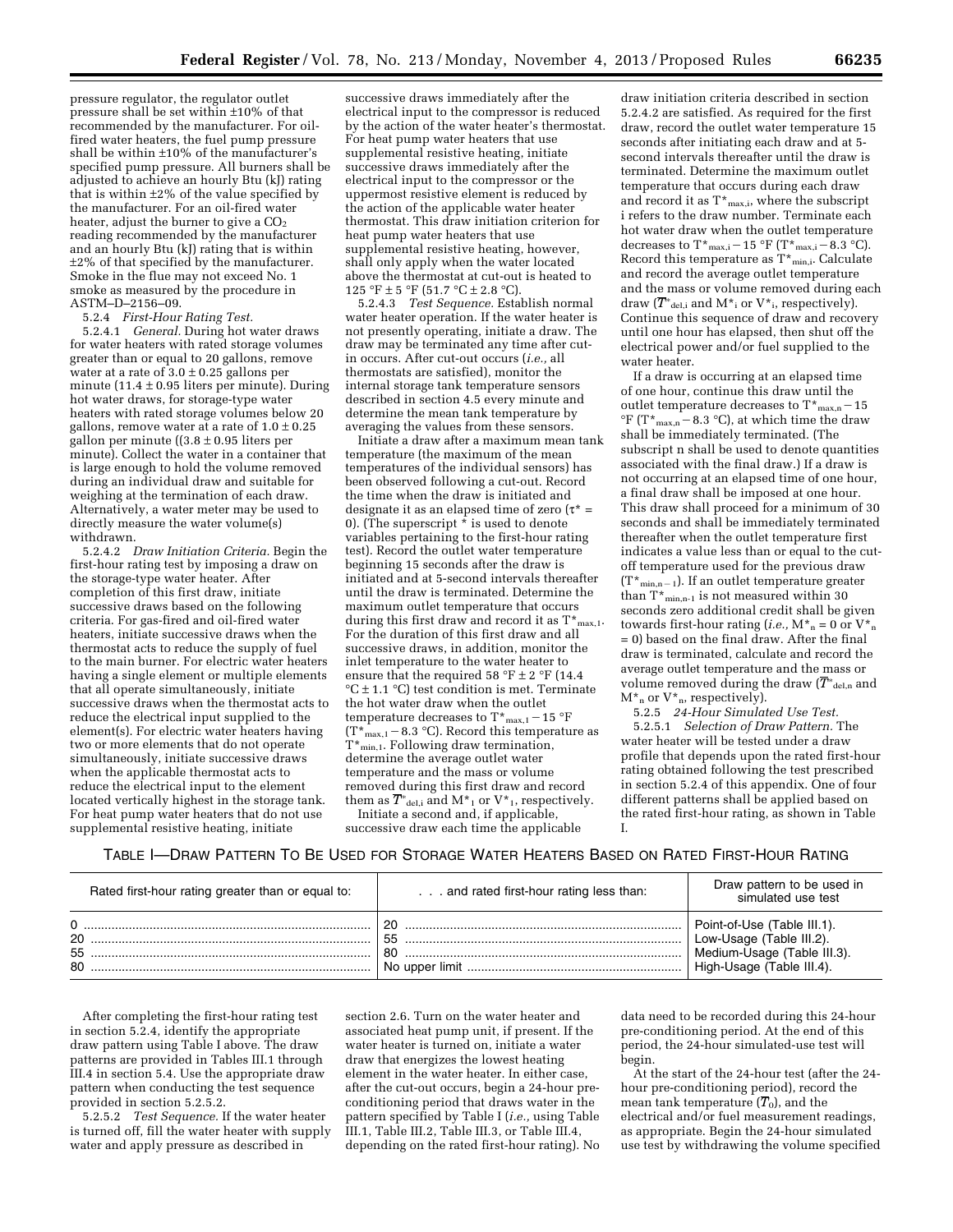in the appropriate table in section 5.4 (*i.e.,*  Table III.1, Table III.2, Table III.3, or Table III.4, depending on the rated first-hour rating) for the first draw at the flow rate specified. Record the time when this first draw is initiated and assign it as the test elapsed time  $(\tau)$  of zero (0). Record the average storage tank and ambient temperature every minute throughout the 24-hour simulated use test. At the elapsed times specified in the applicable draw pattern table in section 5.4 for a particular draw pattern, initiate additional draws, removing the volume of hot water at the prescribed flow rate specified by the table. The maximum allowable deviation for any single draw is  $\pm$  0.25 gallons (1.9 liters). The quantity of water withdrawn during the last draw shall be increased or decreased as necessary such that the total volume of water withdrawn equals the prescribed daily amount for that draw pattern  $\pm$  1.0 gallon ( $\pm$ 3.8 liters).

All draws during the 24-hour simulated use test shall be made at the flow rates specified in the applicable draw pattern table in section 5.4, within a tolerance of  $\pm$  0.25 gallons per minute  $(± 0.95$  liters per minute). Measurements of the inlet and outlet temperatures shall be made 5 seconds after the draw is initiated and at every subsequent 3-second interval throughout the duration of each draw. The arithmetic mean of the hot water discharge temperature and the cold water inlet temperature shall be determined for each draw ( $\overline{T}_{\text{del,i}}$  and  $\overline{T}_{\text{in,i}}$ ). Determine and record the net mass or volume removed (Mi or Vi), as appropriate, after each draw.

At the end of the first recovery period following the first draw, which may extend beyond subsequent draws, record the maximum mean tank temperature observed after cut-out,  $\overline{T}_{\text{max},1}$ , and the energy consumed by an electric resistance, gas or oil-fired water heater (including electrical energy), from the beginning of the test,  $Q_r$ . For heat pump water heaters, the total electrical energy consumed during the first

recovery by the heat pump (including compressor, fan, controls, pump, etc.) and, if applicable, by the resistive element(s) shall be recorded as  $Q_{r}$ .

At the end of the recovery period that follows the draw notated in the applicable draw pattern table in section 5.4 as the end of the first draw cluster during the test, determine and record the total electrical energy and/or fossil fuel consumed since the beginning of the test,  $Q_{su,0}$ . In preparation for determining the energy consumed during standby, record the reading given on the electrical energy (watt-hour) meter, the gas meter, and/or the scale used to determine oil consumption, as appropriate. Record the maximum value of the mean tank temperature after cut-out as  $\overline{T}_{\text{su},0}$ . The time at which this value is attained is the start of the standby period. At 1-minute intervals, record the mean tank temperature and the electric and/or fuel instrument readings until the next draw is initiated. Just prior to initiation of the next draw, record the mean tank temperature as  $\overline{T}_{\text{sn.f.}}$  If the water heater is undergoing recovery when the next draw is initiated, record the mean tank temperature  $\overline{T}_{\text{su,f}}$  at the minute prior to the start of the recovery. The time at which this value occurs is the end of the standby period. Determine the total electrical energy and/or fossil fuel energy consumption from the beginning of the test to this time and record as  $Q_{\text{sn.f.}}$ Record the time interval between the time at which the maximum mean tank temperature is observed after the final draw of the first draw cluster and the end of the standby period as  $\tau_{\text{stby},1}$ . Record the time during which water is not being withdrawn from the water heater during the entire 24-hour period as  $\tau_{\text{stby},2}$ .

5.3 *Instantaneous Gas and Electric Water Heaters* 

5.3.1 *Setting the Outlet Discharge Temperature.* Initiate normal operation of the water heater at the full input rating for electric instantaneous water heaters and at

the maximum firing rate specified by the manufacturer for gas instantaneous water heaters. Monitor the discharge water temperature and set to a value of 125 °F  $\pm$ 5 °F (51.7 °C  $\pm$  2.8 °C) in accordance with the manufacturer's instructions. If the water heater is not capable of providing this discharge temperature when the flow rate is 1.7 gallons  $\pm$  0.25 gallons per minute (7.6) liters ± 0.95 liters per minute), then adjust the flow rate as necessary to achieve the specified discharge water temperature.

5.3.2 *Maximum gpm Rating Test for Instantaneous Water Heaters.* Establish normal water heater operation at the full input rate for electric instantaneous water heaters and at the maximum firing rate for gas instantaneous water heaters with the discharge water temperature set in accordance with section 5.3.1. During the 10 minute test, either collect the withdrawn water for later measurement of the total mass removed, or alternatively, use a water meter to directly measure the water volume removed.

After recording the scale or water meter reading, initiate water flow through the water heater, record the inlet and outlet water temperatures beginning 15 seconds after the start of the test and at subsequent 5-second intervals throughout the duration of the test. At the end of 10 minutes, turn off the water. Determine the mass of water collected,  $M_{10m}$ , in pounds (kilograms), or the volume of water,  $V_{10m}$ , in gallons (liters).

5.3.3 *24-hour Simulated Use Test for Instantaneous Water Heaters.* 

5.3.3.1 *Selection of Draw Pattern.* The water heater will be tested under a draw profile that depends upon the rated maximum gpm rating obtained following the test prescribed in section 5.3.2. Four different patterns can be applied, and Table II shows which draw pattern is applied to a water heater based on its rated maximum gpm rating.

#### TABLE II—DRAW PATTERN TO BE USED FOR INSTANTANEOUS WATER HEATER BASED ON RATED MAXIMUM GPM RATING

| Rated maximum gpm rating<br>greater than or equal to: | and rated maximum GPM rating less than: | Draw pattern to be used in simulated use test                                                                       |
|-------------------------------------------------------|-----------------------------------------|---------------------------------------------------------------------------------------------------------------------|
| 2.8                                                   | າ                                       | Point-of-Use (Table III.1).<br>Low-Usage (Table III.2).<br>Medium-Usage (Table III.3).<br>High-Usage (Table III.4). |

The draw patterns are provided in Tables III.1 through III.4 in section 5.4. Use the appropriate draw pattern when conducting the test sequence set forth in section 5.3.3.2.

5.3.3.2 *Test Sequence.* Establish normal operation with the discharge water temperature at 125 °F  $\pm$  5 °F (51.7 °C  $\pm$  2.8 °C) and set the flow rate set as determined in section 5.2. Prior to commencement of the 24-hour simulated use test, the unit shall remain in an idle state in which controls are active but no water is drawn through the unit for a period of one hour. With no draw occurring, record the reading given by the gas meter and/or the electrical energy meter as appropriate. Begin the 24-hour simulated use

test by withdrawing the volume specified in Table III.1 through III.4 for the first draw at the flow rate specified. Record the time when this first draw is initiated and designate it as an elapsed time,  $\tau$ , of 0. At the elapsed times specified in Table III.1 through III.4 for a particular draw pattern, initiate additional draws, removing the volume of hot water at the prescribed flow rate specified in Table III.1 through III.4, with the maximum allowable deviation for any single draw being  $\pm$  0.5 gallons (1.9 liters). The quantity of water drawn during the final draw shall be increased or decreased as necessary such that the total volume of water withdrawn equals

the prescribed daily amount for that draw pattern  $\pm$  1.0 gallon ( $\pm$  3.8 liters).

Measurements of the inlet and outlet water temperatures shall be made 5 seconds after the draw is initiated and at every 3-second interval thereafter throughout the duration of the draw. The arithmetic mean of the hot water discharge temperature and the cold water inlet temperature shall be determined for each draw. Record the scale used to measure the mass of the withdrawn water or the water meter reading, as appropriate, after each draw. At the end of the recovery period following the first draw, determine and record the fossil fuel and/or electrical energy consumed, Qr. Following the final draw and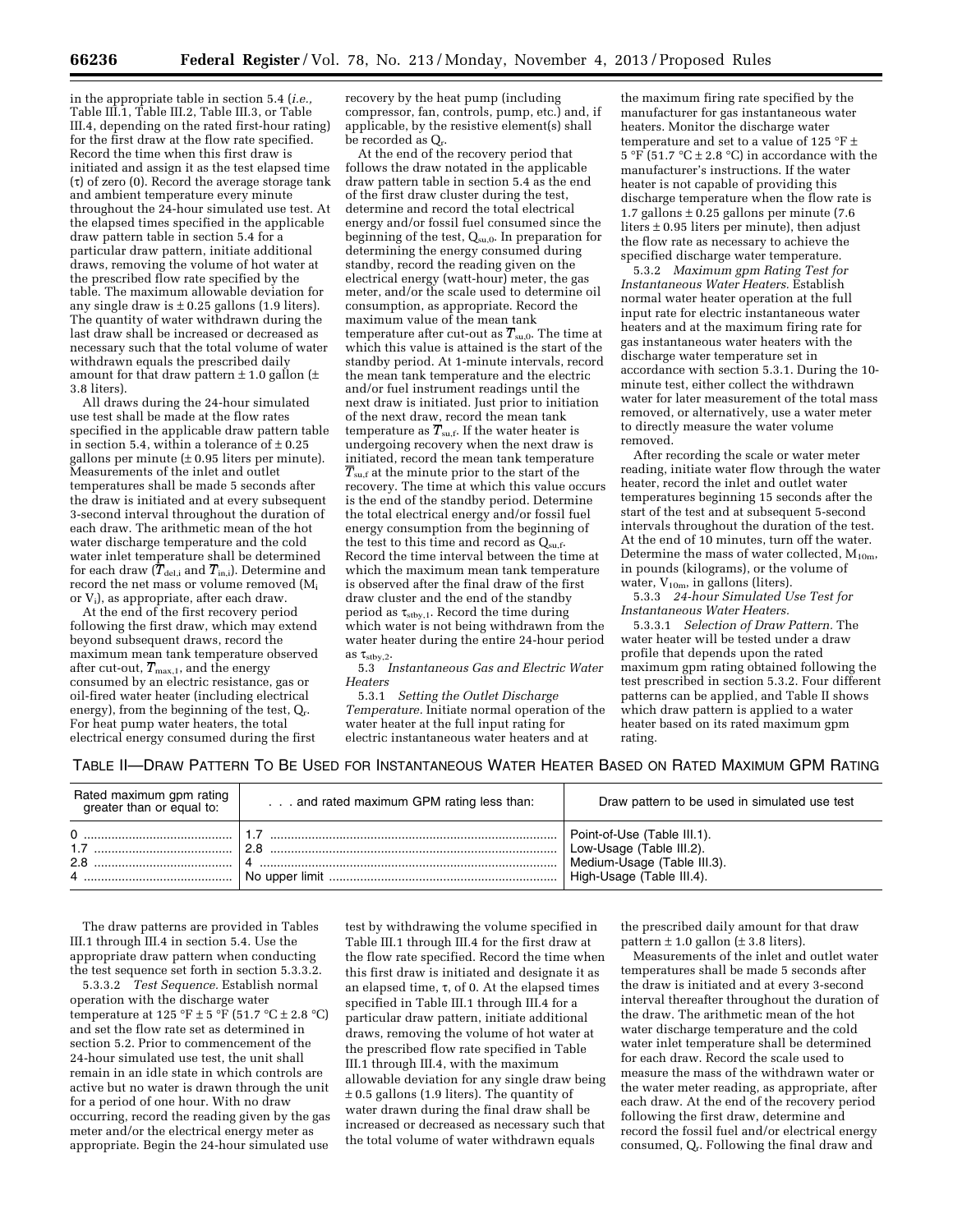subsequent recovery, allow the water heater to remain in the standby mode until exactly 24 hours have elapsed since the start of the test (*i.e.*, since  $\tau = 0$ ). At 24 hours, record the reading given by the gas meter and/or the electrical energy meter as appropriate. Determine the fossil fuel and/or electrical energy consumed during the entire 24-hour

simulated use test and designate the quantity as Q.<br>  $5.4\,$ 

Draw Patterns. The draw patterns to be imposed during 24-hour simulated use tests are provided in Tables III.1 through III.4. Each water heater under test is to be subjected to one of the draw patterns based on its rated first-hour rating or rated maximum gpm rating as discussed in

sections 5.2.5.1 and 5.3.3.1, respectively. Each draw pattern specifies the elapsed time in hours and minutes during the 24-hour test when a draw is to commence, the total volume of water in gallons (liters) that is to be removed during each draw, and the flow rate at which each draw is to be taken, in gallons (liters) per minute.

## TABLE III.1-POINT-OF-USE DRAW PATTERN

| Draw No.                                      | Time during<br>test<br>[hh:mm] | Volume<br>(qallons (L) | Flow rate **<br>(qpm (Lpm) |
|-----------------------------------------------|--------------------------------|------------------------|----------------------------|
| $1*$                                          | 0:00                           | 2.0(7.6)               | (3.8)                      |
| $2*$                                          | 1:00                           | 1.0(3.8)               | (3.8)                      |
| $3^*$                                         | 1:05                           | 0.5(1.9)               | (3.8)                      |
| $4^*$                                         | 1:10                           | 0.5(1.9)               | (3.8)                      |
| $5*$                                          | 1:15                           | 0.5(1.9)               | (3.8)                      |
| 6                                             | 8:00                           | 1.0(3.8)               | (3.8)                      |
|                                               | 8:15                           | 2.0(7.6)               | (3.8)                      |
| 8                                             | 9:00                           | 1.5 (5.7)              | (3.8)                      |
| 9                                             | 9:15                           | 1.0 (3.8)              | (3.8)                      |
| Total Volume Drawn per Day: 10 gallons (38 L) |                                |                        |                            |

\* Denotes draws in first draw cluster.

\*Should the water heater have a rated maximum gpm rating less than 1 gpm (3.8 Lpm), then all draws shall be implemented at a flow rate equal to the rated maximum gpm rating

#### TABLE III.2-LOW-USAGE DRAW PATTERN

| Draw No. | Time durina<br>test (hh:mm) | Volume<br>(gallons) | Flow rate<br>qpm) |
|----------|-----------------------------|---------------------|-------------------|
|          | 0:00                        | 15.0 (56.8)         | (6.4)             |
| $2^*$    | 0:30                        | 2.0(7.6)            | (3.8)             |
| $3*$     | 1:00                        | 1.0(3.8)            | (3.8)             |
|          | 10:30                       | 6.0(22.7)           | (6.4)             |
|          | 11:30                       | 4.0(15.1)           | (6.4)             |
|          | 12:00                       | 1.0(3.8)            | (3.8)             |
|          | 12:45                       | 1.0 (3.8)           | (3.8)             |
|          | 12:50                       | 1.0(3.8)            | (3.8)             |
|          | 16:15                       | 2.0(7.6)            | (3.8)             |
| 10       | 16:45                       | 2.0(7.6)            | (6.4)             |
|          | 17:00                       | 3.0(11.4)           | (6.4)             |

#### Total Volume Drawn per Day: 38 gallons (144 L)

\* Denotes draws in first draw cluster.

## TABLE III.3-MEDIUM-USAGE DRAW PATTERN

| Draw No. | Time during<br>test<br>(hh:mm) | √olume<br>(gallons) | Flow rate |
|----------|--------------------------------|---------------------|-----------|
|          | 0:00                           | 15.0 (56.8)         | (6.4)     |
| $2^*$    | 0:30                           | 2.0(7.6)            | (3.8)     |
| $3*$     | 1:40                           | 9.0(34.1)           | (6.4)     |
|          | 10:30                          | 9.0(34.1)           | (6.4)     |
|          | 11:30                          | 5.0(18.9)           | (6.4)     |
|          | 12:00                          | 1.0(3.8)            | (3.8)     |
|          | 12:45                          | 1.0(3.8)            | (3.8)     |
|          | 12:50                          | 1.0(3.8)            | (3.8)     |
| 9        | 16:00                          | 1.0 (3.8)           | (3.8)     |
| 10       | 16:15                          | 2.0(7.6)            | (3.8)     |
|          | 16:45                          | (7.6)               | (6.4)     |
|          | 17:00                          | 7.0(26.5)           | (6.4)     |

Total Volume Drawn Per Day: 55 gallons (208 L)

\* Denotes draws in first draw cluster.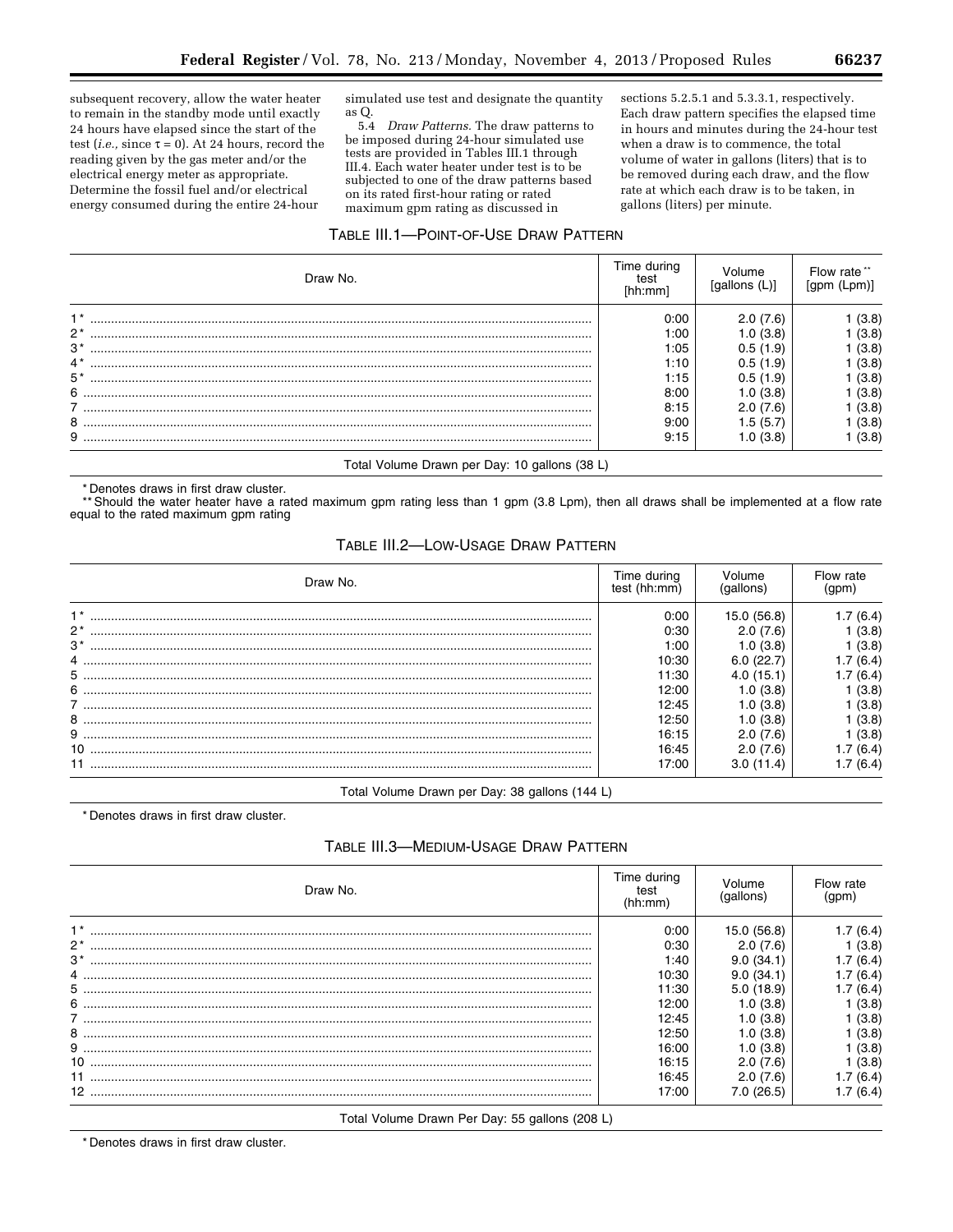## TABLE III.4—HIGH-USAGE DRAW PATTERN

| Draw No.                                       | Time during<br>test<br>(hh:mm) | √olume<br>(gallons) | Flow rate<br>(qpm) |
|------------------------------------------------|--------------------------------|---------------------|--------------------|
|                                                | 0:00                           | 27.0 (102)          | 1.4)               |
| $2^*$                                          | 0:30                           | 2.0(7.6)            | (3.8)              |
| $3*$                                           | 0:40                           | 1.0(3.8)            | (3.8)              |
| $4*$                                           | 1:40                           | 9.0(34.1)           | (6.4)              |
|                                                | 10:30                          | 15.0 (56.8)         | 11.4)              |
| 6                                              | 11:30                          | 5.0(18.9)           | (6.4)              |
|                                                | 12:00                          | 1.0(3.8)            | (3.8)              |
|                                                | 12:45                          | 1.0(3.8)            | (3.8)              |
|                                                | 12:50                          | 1.0(3.8)            | (3.8)              |
|                                                | 16:00                          | 2.0(7.6)            | (3.8)              |
|                                                | 16:15                          | 2.0(7.6)            | (3.8)              |
|                                                | 16:30                          | 2.0(7.6)            | (6.4)              |
|                                                | 16:45                          | 2.0(7.6)            | (6.4)              |
|                                                | 17:00                          | 14.0 (53.0)         | 11.4)              |
| Total Volume Drawn Per Day: 84 gallons (318 L) |                                |                     |                    |

\* Denotes draws in first draw cluster.

#### *6. Computations*

6.1 *Storage Tank and Heat Pump Water Heaters* 

6.1.1 *Storage Tank Capacity.* The storage tank capacity,  $V_{st}$ , is computed using the following:

$$
V_{st} = \frac{(W_f - W_t)}{\rho}
$$

*Where:* 

- $V_{st}$  = the storage capacity of the water heater, gal (L)
- $W_f$  = the weight of the storage tank when completely filled with water, lb (kg)
- $W_t$  = the (tare) weight of the storage tank when completely empty, lb (kg)

 $\rho$  = the density of water used to fill the tank measured at the temperature of the water, lb/gal (kg/L)

6.1.2 *First-Hour Rating Computation.* For the case in which the final draw is initiated at or prior to an elapsed time of one hour, the first-hour rating,  $F<sub>hr</sub>$  shall be computed using,

$$
F_{hr} = \sum_{i=1}^{n} V_i
$$

*Where:* 

- n = the number of draws that are completed during the first-hour rating test
- $V_{i}^*$  = the volume of water removed during the *i*th draw of the first-hour rating test,

$$
F_{hr} = \sum_{i=1}^{n-1} V_i^* + V_n^* \left( \frac{T_{del,n}^* - T_{min,n-1}^*}{T_{del,n-1}^* - T_{min,n-1}^*} \right)
$$

- $\overline{T}^*$  del,n-1 = the average water outlet temperature measured during the *(n-1)*th draw of the first-hour rating test, °F (°C).
- $\overline{T}^*$  del,n = the average water outlet temperature measured during the *n*th (final) draw of the first-hour rating test, °F (°C).

gal (L) or, if the mass of water is being

$$
V_i^* = \frac{M_i}{\rho}
$$

*Where:* 

measured,

- $M^*$ <sub>i</sub> = the mass of water removed during the *i*th draw of the first-hour rating test, lb (kg).
- $\rho$  = the water density corresponding to the average outlet temperature measured during the *i*th draw,  $(\overline{T}^*_{del,i}),$  lb/gal (kg/ L).

For the case in which a draw is not in progress at the elapsed time of one hour and a final draw is imposed at the elapsed time of one hour, the first-hour rating shall be calculated using

- where n and  $V^*$  are the same quantities as defined above, and
- $V_{n}^{*}$  = the volume of water drawn during the *n*th (final) draw of the first-hour rating test, gal (L)
	- $\eta_r = \frac{M_1 C_{p1} (\bar{T}_{del,1} \bar{T}_{in,1})}{O_+} + \frac{V_{st} \rho_2 C_{p2} (\bar{T}_{max,1} \bar{T}_0)}{O_-}$

- *Where:*
- $M_1$  = total mass removed from the start of the 24-hour simulated use test to the end of the first recovery period, lb (kg), or, if the volume of water is being measured,

 $M_1 = V_1 \rho_1$ 

*Where:* 

- $V_1$  = total volume removed from the start of the 24-hour simulated use test to the end of the first recovery period, gal (L).
- $\rho_1$  = density of the water at the water temperature measured at the point where the flow volume is measured, lb/gal (kg/ L).

 $\mathbf{T}^\star{}_{\text{min,n-1}}$  = the minimum water outlet temperature measured during the *(n-1)*th draw of the first-hour rating test,  ${}^{\circ}$ F ( ${}^{\circ}$ C).

6.1.3 *Recovery Efficiency.* The recovery efficiency for gas, oil, and heat pump storagetype water heaters,  $\eta_r$ , is computed as:

- $C_{p1}$  = specific heat of the withdrawn water evaluated at  $(\overline{T}_{\text{del},1} + \overline{T}_{\text{in},1})/2$ , Btu/(lb·°F) (kJ/(kg·°C))
- $\overline{T}_{\text{del},1}$  = average water outlet temperature measured during the draws from the start of the 24-hour simulated use test to the end of the first recovery period, °F (°C).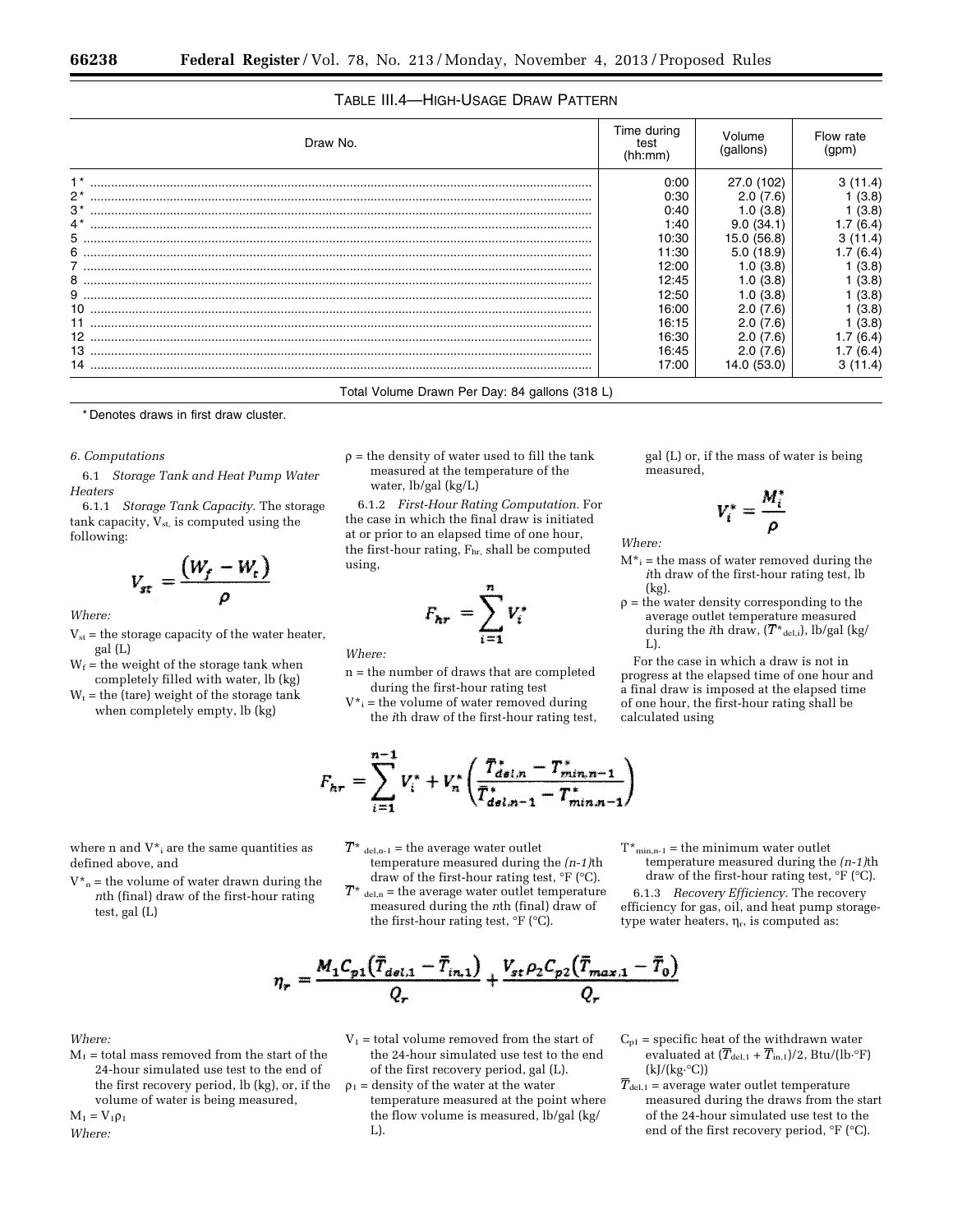- $\overline{T}_{\text{in},1}$  = average water inlet temperature measured during the draws from the start of the 24-hour simulated use test to the end of the first recovery period, °F (°C).
- $V_{st}$  = as defined in section 6.1.1.  $\rho_2$  = density of stored hot water evaluated at
- $(\overline{T}_{\text{max},1} + \overline{T}_{\text{o}})/2$ , lb/gal (kg/L).  $C_{p2}$  = specific heat of stored hot water evaluated at  $(\overline{T}_{\text{max},1} + \overline{T}_{\text{o}})/2$ , Btu/(lb·°F)  $(kJ/(kg \cdot ^{\circ}C)).$
- $\overline{T}_{\text{max},1}$  = maximum mean tank temperature recorded after cut-out following the first recovery of the 24-hour simulated use test,  ${}^{\circ}$ F ( ${}^{\circ}$ C).
- $\overline{T}_{\rm o}$  = maximum mean tank temperature recorded prior to the first draw of the 24 hour simulated use test, °F (°C).
- $Q<sub>r</sub>$  = the total energy used by the water heater between cut-out prior to the first draw and cut-out following the first recovery period, including auxiliary energy such as pilot lights, pumps, fans, etc., Btu (kJ). (Electrical auxiliary energy shall be converted to thermal energy using the following conversion:  $1 \text{ kWh} = 3412$ Btu).

The recovery efficiency for electric water heaters with immersed heating elements is assumed to be 98%.

6.1.4 *Hourly Standby Losses.* The energy consumed as part of the standby loss test of the 24-hour simulated use test,  $Q_{\text{stby}}$ , is computed as:

$$
Q_{\rm stby} = Q_{\rm su,f} - Q_{\rm su,0}
$$

*Where:* 

- $Q_{su,0}$  = cumulative energy consumption of the water heater from the start of the 24-hour simulated use test to the time at which the maximum mean tank temperature is attained after the recovery following the end of the first draw cluster, Btu (kJ).
- $Q_{\text{su,f}}$  = cumulative energy consumption of the water heater from the start of the 24-hour simulated use test to the minute prior to the start of the draw following the end of the first draw cluster or the minute prior to a recovery occurring at the start of the draw following the end of the first draw cluster, Btu (kJ).

The hourly standby energy losses are computed as:

$$
Q_{hr} = \frac{Q_{stby} - \frac{V_{st}\rho C_p\left(\bar{T}_{suf} - \bar{T}_{su,0}\right)}{\eta_r}}{\tau_{stby,1}}
$$

*Where:* 

- $Q<sub>hr</sub>$  = the hourly standby energy losses of the water heater, Btu/h (kJ/h).
- $V_{st}$  = as defined in section 6.1.1.  $\rho =$  density of stored hot water,  $(\overline{T}_{\text{su,f}} + \overline{T}_{\text{su,0}})/\rho$ 2, lb/gal (kg/L).
- $C_p$  = specific heat of the stored water,  $(\overline{T}_{\text{su,f}})$  $+\overline{T}_{\text{su},0}/2$ , Btu/(lb·F), (kJ/(kg·K))
- $\overline{T}_{\text{surf}}$  = the mean tank temperature observed at the minute prior to the start of the draw following the first draw cluster or the minute prior to a recovery occurring at the start of the draw following the end of the first draw cluster,  ${}^{\circ}$ F ( ${}^{\circ}$ C).
- $\overline{T}_{\text{\tiny{su,0}}}$  = the maximum mean tank temperature observed after the first recovery following the final draw of the first draw cluster, °F (°C).
- $\eta_r$  = as defined in section 6.1.3.
- $\tau_{\text{stby},1}$  = elapsed time between the time at which the maximum mean tank temperature is observed after the first draw cluster and the minute prior to the start of the first draw following the end of the first draw cluster of the 24-hour simulated use test or the minute prior to a recovery occurring at the start of the draw following the end of the first draw cluster, h.

The standby heat loss coefficient for the tank is computed as:

$$
UA = \frac{Q_{hr}}{\overline{T}_{\text{c,stby},1} - \overline{T}_{\text{a,stby},1}}
$$

*Where:* 

- UA = standby heat loss coefficient of the storage tank, Btu/(h·°F), (kJ/(h·°C).
- $\overline{T}_{t, \text{stby},1}$  = overall average storage tank temperature between the time when the maximum mean tank temperature is observed after cut-out following the first draw cluster and the minute prior to commencement of the next draw following the first draw cluster of the 24 hour simulated use test, °F (°C).
- $\overline{T}_{a, \text{stby},1}$  = overall average ambient temperature between the time when the maximum mean tank temperature is observed after cut-out following the first draw cluster and the minute prior to commencement of the next draw following the first draw cluster of the 24-hour simulated use test,  $\mathrm{P}F$  ( $\mathrm{C}$ ).

6.1.5 *Daily Water Heating Energy Consumption.* The daily water heating energy consumption,  $Q_d$ , is computed as:

$$
Q_d = Q - \frac{V_{st} \rho C_p (\bar{T}_{24} - \bar{T}_0)}{\eta_r}
$$

*Where:* 

- $Q = Q_f + Q_e$  = total energy used by the water heater during the 24-hour simulated use test, including auxiliary energy such as pilot lights, pumps, fans, etc., Btu (kJ). (Electrical energy shall be converted to thermal energy using the following conversion: 1kWh = 3412 Btu.)
- $Q_f$  = total fossil fuel energy used by the water heater during the 24-hour simulated use test, Btu (kJ).
- $Q_e$  = total electrical energy used during the 24-hour simulated use test, Btu (kJ).
- $V_{st}$  = as defined in section 6.1.1.
- $\rho$  = density of the stored hot water, evaluated at  $(\overline{T}_{24} + \overline{T}_0)/2$ , lb/gal (kg/L)
- $C_p$  = specific heat of the stored water, evaluated at  $(\overline{T}_{24} + \overline{T}_0)/2$ , Btu/(lb·F), (kJ/  $(kg·K)$ ).
- $\overline{T}_{24}$  = mean tank temperature at the end of the 24-hour simulated use test, °F (°C).
- $\overline{T}_0$  = mean tank temperature at the beginning of the 24-hour simulated use test, recorded one minute before the first draw is initiated, °F (°C).
- $\eta_r$  = as defined in section 6.1.3.

6.1.6 *Adjusted Daily Water Heating Energy Consumption.* The adjusted daily water heating energy consumption,  $Q_{da}$ , takes into account that the temperature difference between the storage tank and surrounding ambient air may not be the nominal value of 57.5 °F (125 °F – 67.5 °F) or 32.0 °C (51.7 °C – 19.7 °C) due to the 10 °F (5.6 °C) allowable variation in storage tank temperature, 125 °F  $\pm$  5 °F (51.7 °C)  $\pm$  2.8 °C), and the 5 °F (2.8 °C) allowable variation in surrounding ambient temperature 65 °F (18.3 °C) to 70 °C (21.1  $^{\circ}$ C). The adjusted daily water heating energy consumption is computed as:

$$
Q_{da} = Q_d - [(\bar{T}_{stby,2} - \bar{T}_{a,stby,2}) - (125\text{°F} - 67.5\text{°F})]UA \tau_{stby,2}
$$

or,

$$
Q_{da} = Q_d - [(\bar{T}_{stby,2} - \bar{T}_{a, stby,2}) - (51.7^{\circ}\text{C} - 19.7^{\circ}\text{C})]UA \tau_{stby,2}
$$

#### *Where:*

 $Q_{da}$  = the adjusted daily water heating energy consumption, Btu (kJ).

 $Q_d$  = as defined in section 6.1.5.

 $T_{\text{stby},2}$  = the mean tank temperature during the total standby portion,  $\tau_{\text{stby},2}$  , of the 24-hour test, °F (°C).

 $T_{\text{a,sty},2}$  = the average ambient temperature during the total standby portion,  $\tau_{\text{stby},2}$ , of the 24-hour test,  $\mathrm{P}F$  ( $\mathrm{C}C$ ).

UA = as defined in section 6.1.4.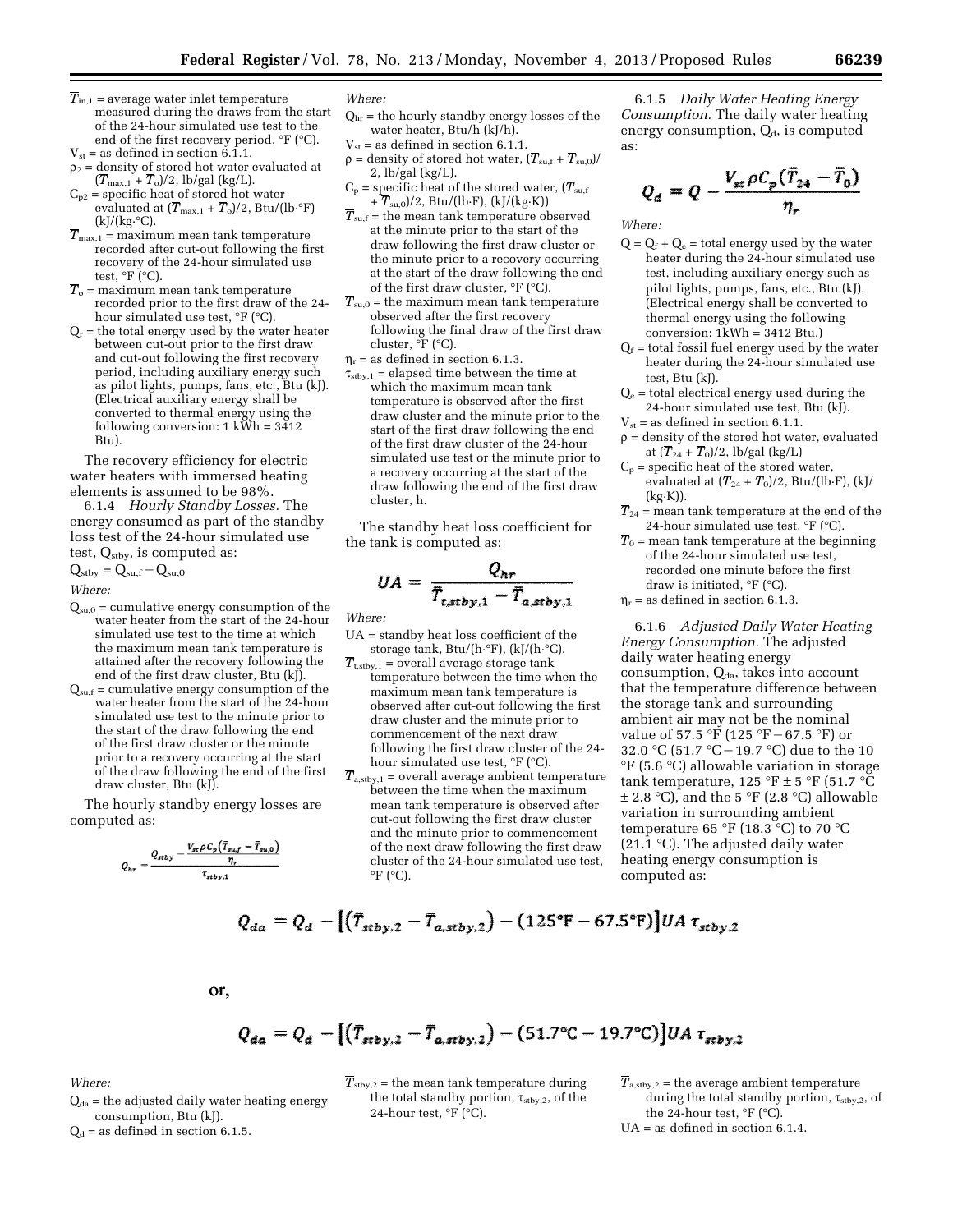$\tau_{\text{stby},2}$  = the number of hours during the 24hour simulated test when water is not being withdrawn from the water heater.

A modification is also needed to take into account that the temperature difference between the outlet water temperature and supply water temperature may not be equivalent to the nominal value of 67 °F (125 °F – 58 °F) or 37.3 °C (51.7 °C – 14.4 °C). The following equations adjust the experimental data to a nominal 67 °F (37.3 °C) temperature rise.

The energy used to heat water, Btu/day (kJ/ day), may be computed as:

$$
Q_{HW} = \sum_{i=1}^{N} \frac{M_i C_{pi} (\bar{T}_{del,i} - \bar{T}_{in,i})}{\eta_r}
$$

*Where:* 

- N = total number of draws in the draw pattern.
- Mi = the mass withdrawn for the *i*th draw (i  $= 1$  to N), lb (kg)

$$
Q_{HW,67^{*}\text{F}} = \sum_{i=1}^{N} \frac{M_i C_{pi} (125^{\circ}\text{F} - 58^{\circ}\text{F})}{\eta_r}
$$

or

$$
Q_{HW,37.3\degree \text{C}} = \sum_{i=1}^{N} \frac{M_i C_{pi} (51.7\degree \text{C} - 14.4\degree \text{C})}{\eta_r}
$$

The difference between these two values is:  $Q_{HWD} = Q_{HW,67}$  °F  $-Q_{HW}$ 

or  $Q_{HWD} = Q_{HW,37.3}$  °C –  $Q_{HW}$ This difference  $(Q<sub>HWD</sub>)$  must be added to the adjusted daily water heating energy

consumption value which takes into account that the temperature difference between the storage tank and ambient temperature may not be 57.5 °F (32.0 °C) and that the

Cpi = the specific heat of the water of the *i*th draw evaluated at  $(\overline{T}_{del,i} + \overline{T}_{in,i})/2$ , Btu/ (lb·°F) (kJ/(kg·°C)).

- $\overline{T}_{\text{del,i}}$  = the average water outlet temperature measured during the *i*th draw (i = 1 to N), °F (°C).
- $T_{\text{in,i}}$  = the average water inlet temperature measured during the *i*th draw (i = 1 to N),  $\mathrm{P}F$  ( $\mathrm{C}$ ).
- $\eta_r$  = as defined in section 6.1.3.

The energy required to heat the same quantity of water over a 67 °F (37.3 °C) temperature rise, Btu/day (kJ/day), is:

consumption value. Thus, the daily energy

temperature rise across the storage tank may not be 67 °F (37.3 °C) is:  $Q_{dm} = Q_{da} + Q_{HWD}$ 

6.1.7 *Energy Factor.* The energy factor, Ef, is computed as:

$$
E_f = \sum_{i=1}^{N} \frac{M_i C_{pi} (125^{\circ} \text{F} - 58^{\circ} \text{F})}{Q_{dm}}
$$

$$
E_f = \sum_{i=1}^{N} \frac{M_i C_{pi} (51.7^{\circ}C - 14.4^{\circ}C)}{Q_{dm}}
$$

*Where:* 

- $N =$  total number of draws in the draw pattern
- $Q_{dm}$  = the modified daily water heating energy consumption as computed in accordance with section 6.1.6, Btu (kJ)
- Mi = the mass withdrawn for the *i*th draw (i  $= 1$  to N), lb (kg)
- Cpi = the specific heat of the water of the *i*th draw, evaluated at  $(125 \degree F + 58 \degree F)/2 =$ 91.5 °F ((51.7°C + 14.4°C)/2 = 33 °C), Btu/(lb·°F) (kJ/(kg·°C)).

6.1.8 *Annual Energy Consumption.* The annual energy consumption for storage-type and heat pump water heaters is computed as:

$$
E_{\text{annual}} = 365 \times \frac{(v)(\rho)(C_P)(67)}{E_f}
$$

*Where:* 

or,

- $E_f$  = the energy factor as computed in accordance with section 6.1.8
- 365 = the number of days in a year
- $V =$  the volume of hot water drawn during the applicable draw pattern, gallons
	- = 10 for the point-of-use draw pattern
	- = 38 for the low usage draw pattern
- = 55 for the medium usage draw pattern = 84 for high usage draw pattern
- $\rho = 8.24$  lb<sub>m</sub>/gallon, the density of water at 125 °F
- $C_P = 1.00$  Btu/lb<sub>m</sub>°F, the specific heat of water at 91.5 °F
- 67 = the nominal temperature difference between inlet and outlet water
- 6.1.9 *Annual Electrical Energy Consumption.* The annual electrical energy

consumption in kilowatt-hours for storagetype and heat pump water heaters, Eannual,e, is computed as:

$$
E_{\text{annual,e}} = E_{\text{annual}} * (Q_e/Q)/3412
$$

*Where:* 

- $\rm E_{annual}$  = the annual energy consumption as determined in accordance with section 6.1.8, Btu (kJ)
- $Q_e$  = the daily electrical energy consumption as defined in section 6.1.5, Btu (kJ).
- Q = total energy used by the water heater during the 24-hour simulated use test in accordance with section 6.1.5, Btu (kJ)
- 3412 = conversion factor from Btu to kWh

6.1.10 *Annual Fossil Fuel Energy Consumption.* The annual fossil fuel energy consumption for storage-type and heat pump water heaters,  $E_{\text{annual},f}$ , is computed as: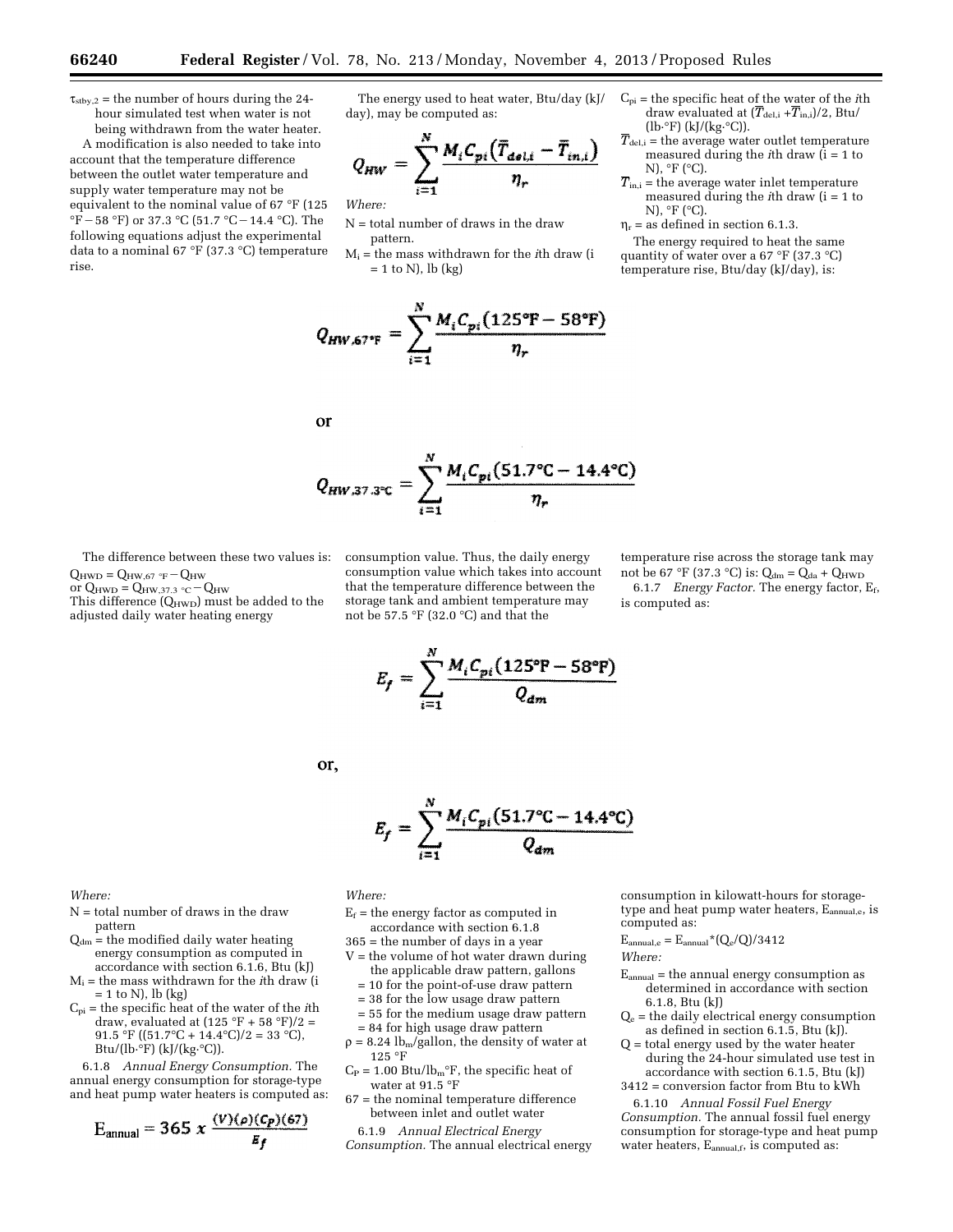$E_{annual,f} = E_{annual} - (E_{annual,e} \times 3412)$ *Where:* 

which may be expressed as:

- $E_{\text{annual}}$  = the annual energy consumption as determined in accordance with section 6.1.8, Btu (kJ)
- $E_{annual,e}$  = the annual electrical energy consumption as determined in accordance with section 6.1.9, kWh 3412 = conversion factor from kWh to Btu 6.2 *Instantaneous Water Heaters.*
- 6.2.1 *Maximum gpm (L/min) Rating Computation.* Compute the maximum gpm (L/min) rating,  $F_{\text{max}}$ , as:

or,

$$
F_{max} = \frac{M_{10m} (T_{del} - T_{in})}{10(\rho)(51.7^{\circ}\text{C} - 14.4^{\circ}\text{C})}
$$

 $F_{max} = \frac{M_{10m}(\overline{T}_{del} - \overline{T}_{in})}{10(\rho)(125^{\circ}F - 58^{\circ}F)}$ 

$$
F_{max} = \frac{M_{10m}(T_{del} - T)}{10(\rho)(67^{\circ}F)}
$$

or,

$$
F_{max} = \frac{M_{10m}(T_{del} - T_{in})}{10(\rho)(37.3^{\circ}\text{C})}
$$

*Where:* 

 $M_{10m}$  = the mass of water collected during the 10-minute test, lb (kg).

 $\overline{T}_{del}$  = the average delivery temperature,  $\mathrm{P}F$ (°C).

 $\overline{T}_{in}$  = the average inlet temperature,  $\mathrm{^{\circ}F}$  ( $\mathrm{^{\circ}C}$ ).  $\rho$  = the density of water at the average

delivery temperature, lb/gal (kg/L).

If a water meter is used, the maximum gpm (L/min) rating is computed as:

$$
F_{max} = \frac{V_{10m} (\bar{T}_{del} - \bar{T}_{in})}{10(67^{\circ} \text{F})}
$$

or,

$$
F_{max} = \frac{V_{10m} (\bar{T}_{del} - \bar{T}_{in})}{10(37.3^{\circ}\text{C})}
$$

*Where:* 

- $V_{10m}$  = the volume of water measured during the 10-minute test, gal (L).
- $\overline{T}_{del}$  = as defined in this section.
- $\overline{T}_{in}$  = as defined in this section.

6.2.2 *Recovery Efficiency.* The recovery efficiency,  $\eta_r$ , is computed as:

$$
\eta_r = \frac{M_1 C_{p1} (\bar{T}_{del,1} - \bar{T}_{in,1})}{Q_r}
$$

*Where:* 

 $M_1$  = total mass removed during the first draw of the 24-hour simulated use test, lb (kg), or, if the volume of water is being measured,

$$
M_1=V_1\cdot~\rho
$$

*Where:* 

- $V_1$  = total volume removed during the first draw of the 24-hour simulated use test, gal (L).
- $\rho$  = density of the water at the water temperature measured at the point where the flow volume is measured, lb/gal (kg/  $L$ ).
- $C_{p1}$  = specific heat of the withdrawn water,  $(\overline{T}_{del,1} - \overline{T}_{in,1})/2$ , Btu/(lb·°F) (kJ/(kg·°C)).
- $\overline{T}_{del,1}$  = average water outlet temperature measured during the first draw of the 24 hour simulated use test, °F (°C).
- $\overline{T}_{in,1}$  = average water inlet temperature measured during the first draw of the 24 hour simulated use test, °F (°C).
- $Q_r$  = the total energy used by the water heater between cut-out prior to the first draw and cut-out following the first draw, including auxiliary energy such as pilot lights, pumps, fans, etc., Btu (kJ). (Electrical auxiliary energy shall be converted to thermal energy using the following conversion: 1 kWh = 3412 Btu.)

*6.2.3 Daily Water Heating Energy Consumption.* The daily water heating energy consumption,  $Q_d$ , is computed as:  $Q_d = Q$ 

*Where:* 

- $Q = Q_f + Q_e$  = the energy used by the instantaneous water heater during the 24-hour simulated use test.
- $Q_f$  = total fossil fuel energy used by the water heater during the 24-hour simulated use test, Btu (kJ).
- $Q_e$  = total electrical energy used during the 24-hour simulated use test, Btu (kJ).

A modification is needed to take into account that the temperature difference between the outlet water temperature and supply water temperature may not be equivalent to the nominal value of 67 °F (125  ${}^{\circ}$ F – 58  ${}^{\circ}$ F) or 37.3  ${}^{\circ}$ C (51.7  ${}^{\circ}$ C – 14.4  ${}^{\circ}$ C). The following equations adjust the experimental data to a nominal 67 °F (37.3

°C) temperature rise.

The energy used to heat water may be computed as:

$$
Q_{HW} = \sum_{i=1}^{N} \frac{M_i C_{pi}(\bar{T}_{del,i} - \bar{T}_{in,i})}{\eta_r}
$$

*Where:* 

N = total number of draws in the draw pattern

Mi = the mass withdrawn for the *i*th draw (*i*   $= 1$  to N), lb (kg)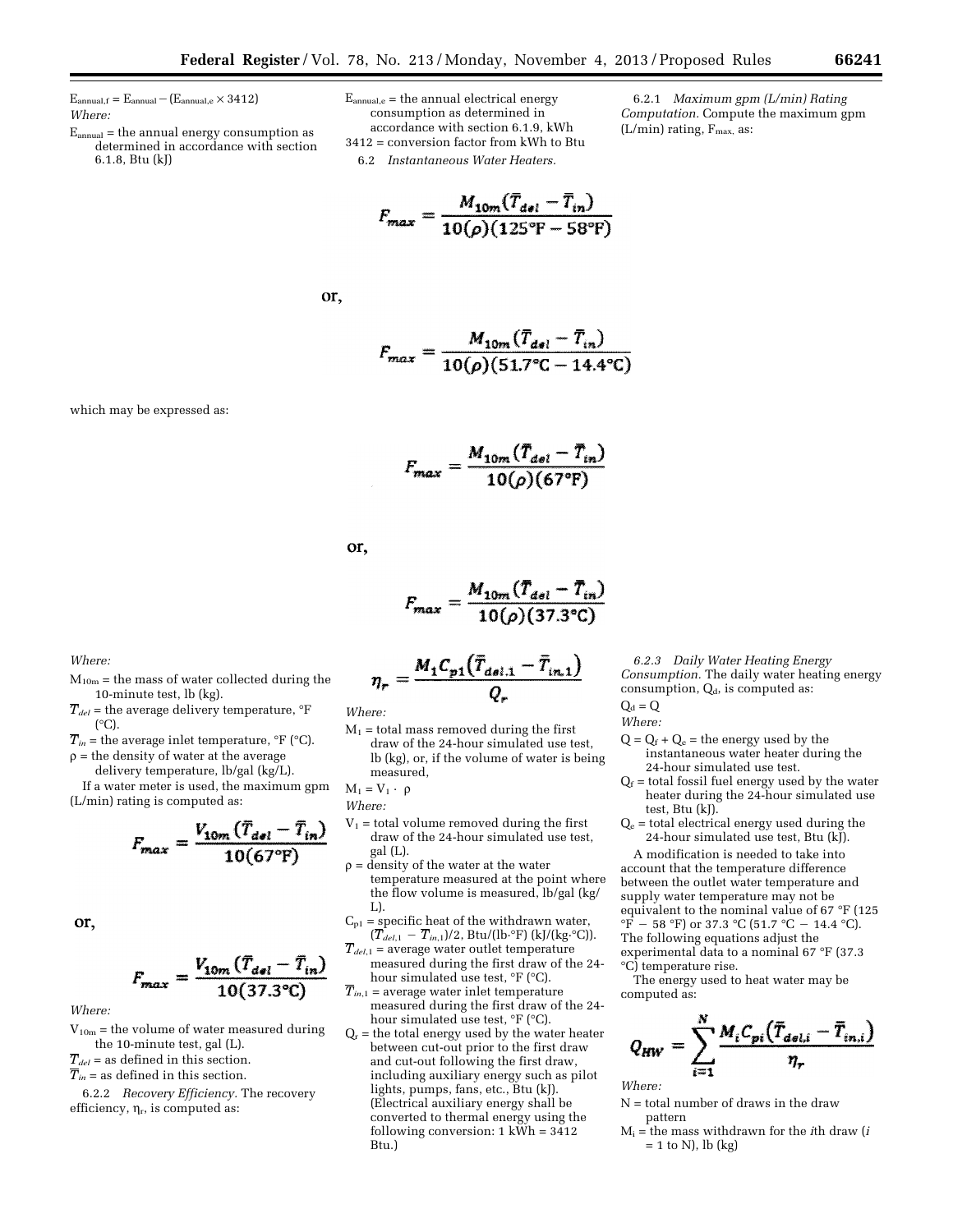Cpi = the specific heat of the water of the *i*th draw evaluated at  $(T_{del,i} + T_{in,i})/2$ , Btu/ (lb·°F) (kJ/(kg·°C)).

 $\overline{T}_{\text{del,i}}$  = the average water outlet temperature measured during the *i*th draw  $(i = 1$  to N), °F (°C).

- $\overline{T}_{\text{in,i}}$  = the average water inlet temperature measured during the *i*th draw (*i* = 1 to N), °F (°C).
- $\eta_r$  = as defined in section 6.2.2.

The energy required to heat the same quantity of water over a 67 °F (37.3 °C) temperature rise is:

$$
Q_{HW,67^{*}\text{F}} = \sum_{i=1}^{N} \frac{M_i C_{pi} (125^{\circ}\text{F} - 58^{\circ}\text{F})}{\eta_r}
$$

or

$$
Q_{HW,37.3\degree \text{C}} = \sum_{i=1}^{N} \frac{M_i C_{pi} (51.7\degree \text{C} - 14.4\degree \text{C})}{\eta_r}
$$

*Where:* 

- N = total number of draws in the draw pattern
- Mi = the mass withdrawn during the *i*th draw, lb (kg)
- Cpi = the specific heat of water of the *i*th draw, Btu/(lb·°F) (kJ/(kg·°C))
- $\eta_r$  = as defined in section 6.2.2.

The difference between these two values is:  $Q_{HWD} = Q_{HW,67°F} - Q_{HW}$ 

or  $Q_{HWD} = Q_{HW,37.3\degree C} - Q_{HW}$ This difference (QHWD) must be added to the adjusted daily water heating energy consumption value. Thus, the daily energy consumption value, which takes into account

$$
E_f = \sum_{i=1}^{N} \frac{M_i C_{pi} (125^{\circ} \text{F} - 58^{\circ} \text{F})}{Q_{dm}}
$$

storage tank and ambient temperature may not be 57.5 °F (32.0 °C) and that the temperature rise across the storage tank may not be 67 °F (37.3 °C), is:

that the temperature difference between the

 $Q_{dm} = Q_d + Q_{HWD}$ 

6.2.4 *Energy Factor.* The energy factor, Ef, is computed as:

or,

$$
E_f = \sum_{i=1}^{N} \frac{M_i C_{pi} (51.7^{\circ}C - 14.4^{\circ}C)}{Q_{dm}}
$$

*Where:* 

- N = total number of draws in the draw pattern
- $Q_{dm}$  = the modified daily water heating energy consumption as computed in accordance with section 6.2.3, Btu (kJ)
- Mi = the mass withdrawn for the *i*th draw (i  $= 1$  to N), lb (kg)
- Cpi = the specific heat of the water at the *i*th draw, evaluated at  $(125 \text{ °F} + 58 \text{ °F})/2 =$ 91.5 °F ((51.7 °C + 14.4 °C)/2 = 33 °C), Btu/(lb·  $\degree$ F) (kJ/(kg·  $\degree$ C)).

6.2.5 *Annual Energy Consumption.* The annual energy consumption for instantaneous-type water heaters, Eannual, is computed as:

$$
E_{\text{annual}} = 365 \times \frac{(V)(\rho)(C_{P})(67)}{E_{f}}
$$

*Where:* 

 $E_f$  = the energy factor as computed in accordance with section 6.2.4

- 365 = the number of days in a year.
- $V =$  the volume of hot water drawn during the applicable draw pattern, gallons
	- = 10 for the point-of-use draw pattern
	- = 38 for the low usage draw pattern
	- = 55 for the medium usage draw pattern
	- = 84 for high usage draw pattern
- $\rho = 8.24$  lb<sub>m</sub>/gallon, the density of water at 125 °F
- $C_P = 1.00$  Btu/lb<sub>m</sub> °F, the specific heat of water at 91.5  $^{\circ}\rm{F}$
- 67 = the nominal temperature difference between inlet and outlet water

6.2.6 *Annual Electrical Energy Consumption.* The annual electrical energy consumption in kilowatt-hours for instantaneous-type water heaters, E<sub>annual, e</sub>, is computed as:

 $E_{\text{annual,e}} = E_{\text{annual}} * (Q_e/Q)/3412$ 

- *Where:*
- $Q_e$  = the daily electrical energy consumption as defined in section 6.2.3, Btu (kJ)
- $E_{annual}$  = the annual energy consumption as determined in accordance with section 6.2.5, Btu (kJ)
- Q = total energy used by the water heater during the 24-hour simulated use test in accordance with section 6.2.3, Btu (kJ)
- $Q_{dm}$  = the modified daily water heating energy consumption as computed in accordance with section 6.2.3, Btu (kJ)
- 3412 = conversion factor from Btu to kWh

6.2.7 *Annual Fossil Fuel Energy Consumption.* The annual fossil fuel energy consumption for instantaneous-type water heaters,  $E_{\text{annual},f}$ , is computed as:

$$
E_{annual,f} = E_{annual} - (E_{annual,e} \times 3412)
$$
  
Where:

 $E_{annual.e}$  = the annual electrical energy consumption as defined in section 6.2.6, kWh.

 $E_{annual}$  = the annual energy consumption as defined in section 6.2.5, Btu (kJ)

3412 = conversion factor from kWh to Btu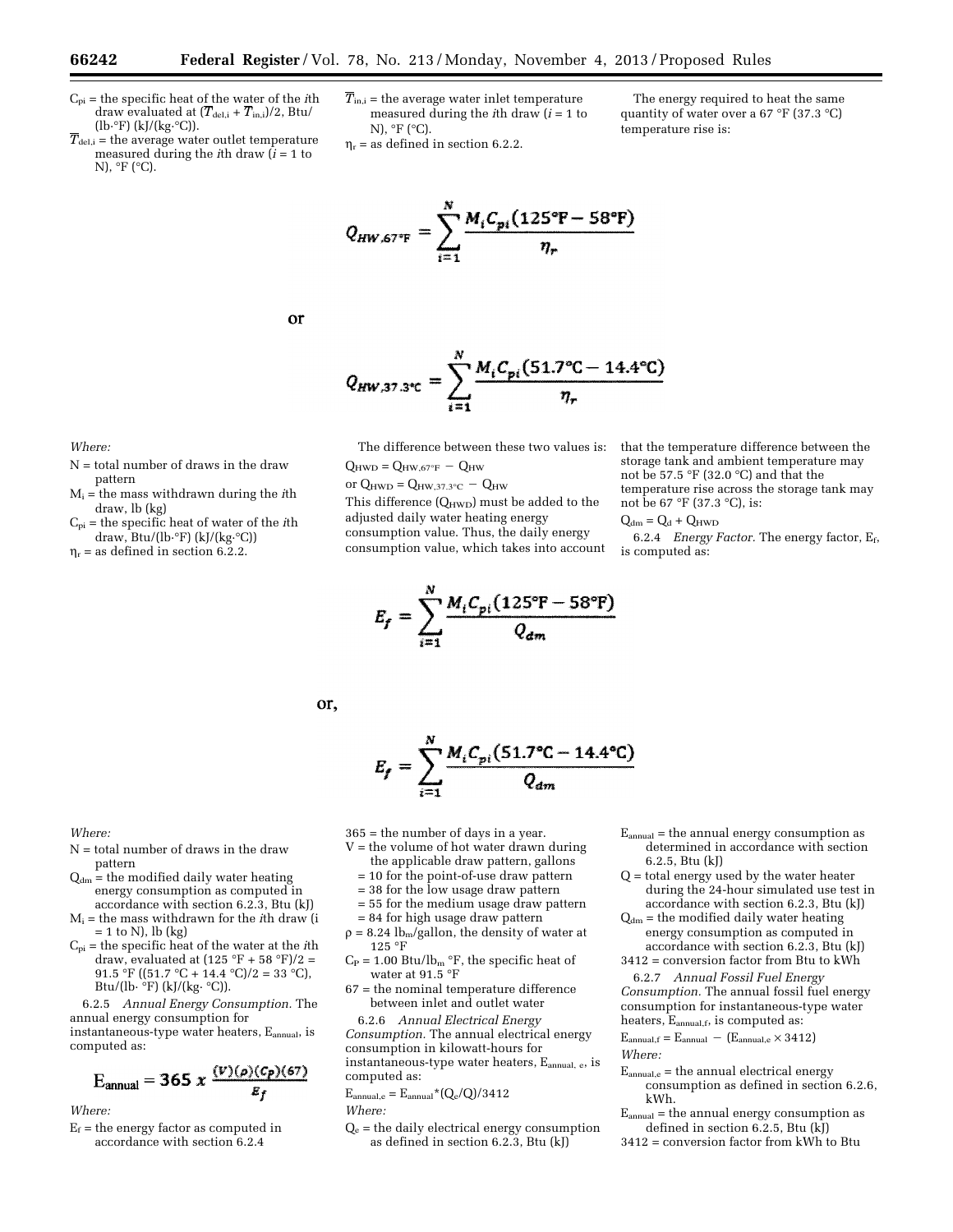

Figure 1.





▀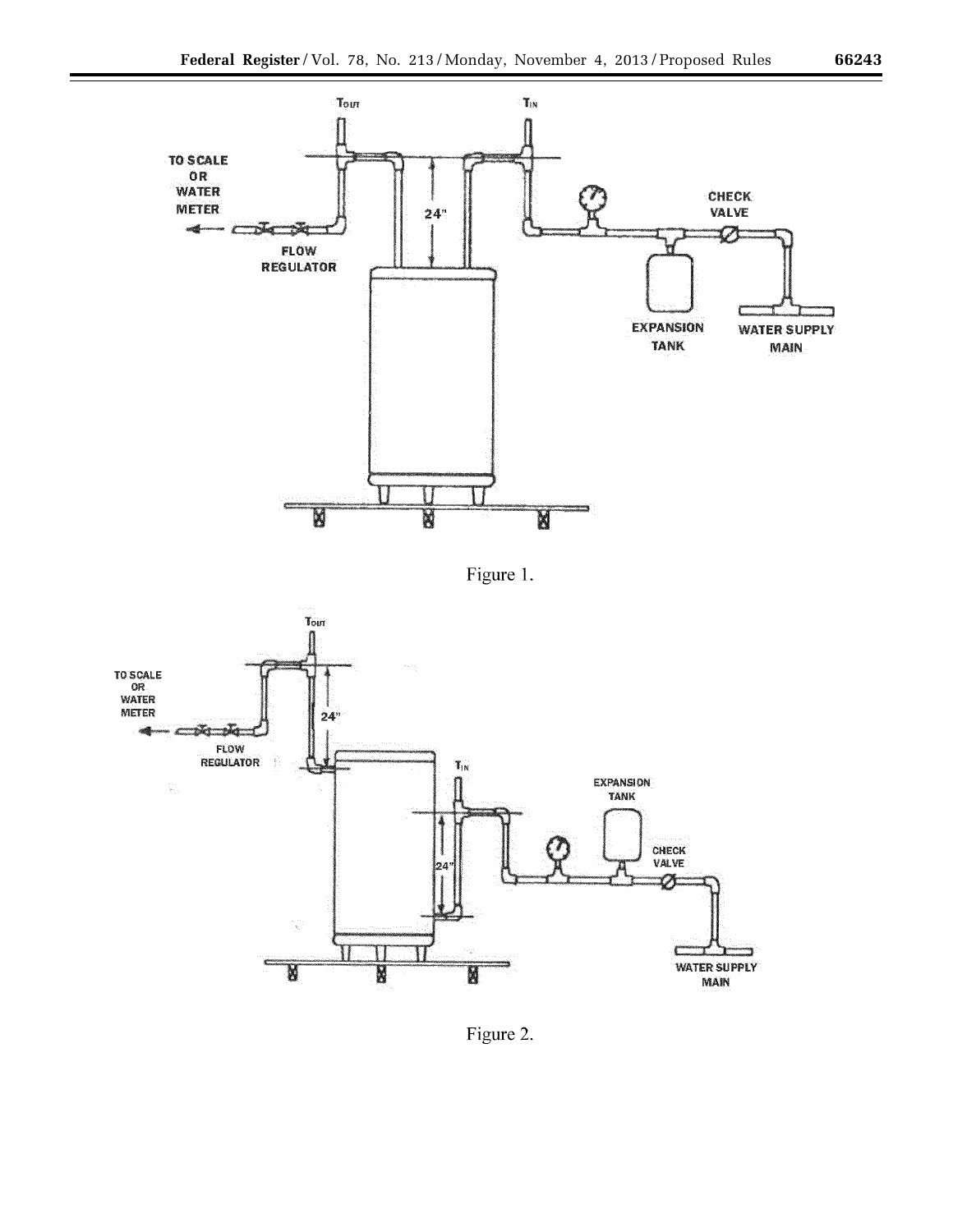





Figure 4.



۳

Figure 5.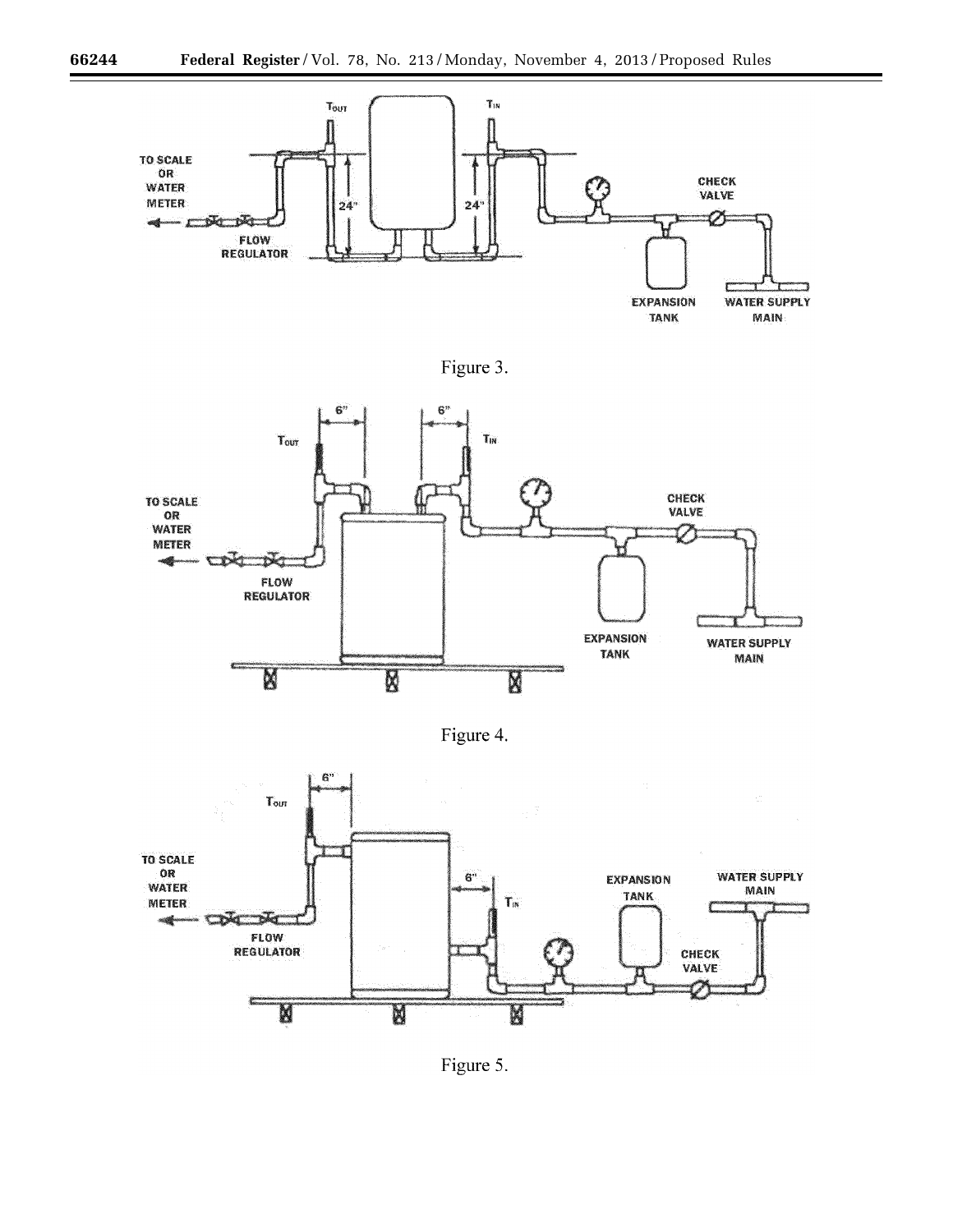

 $(b)$ 

Ñ

Figure 7.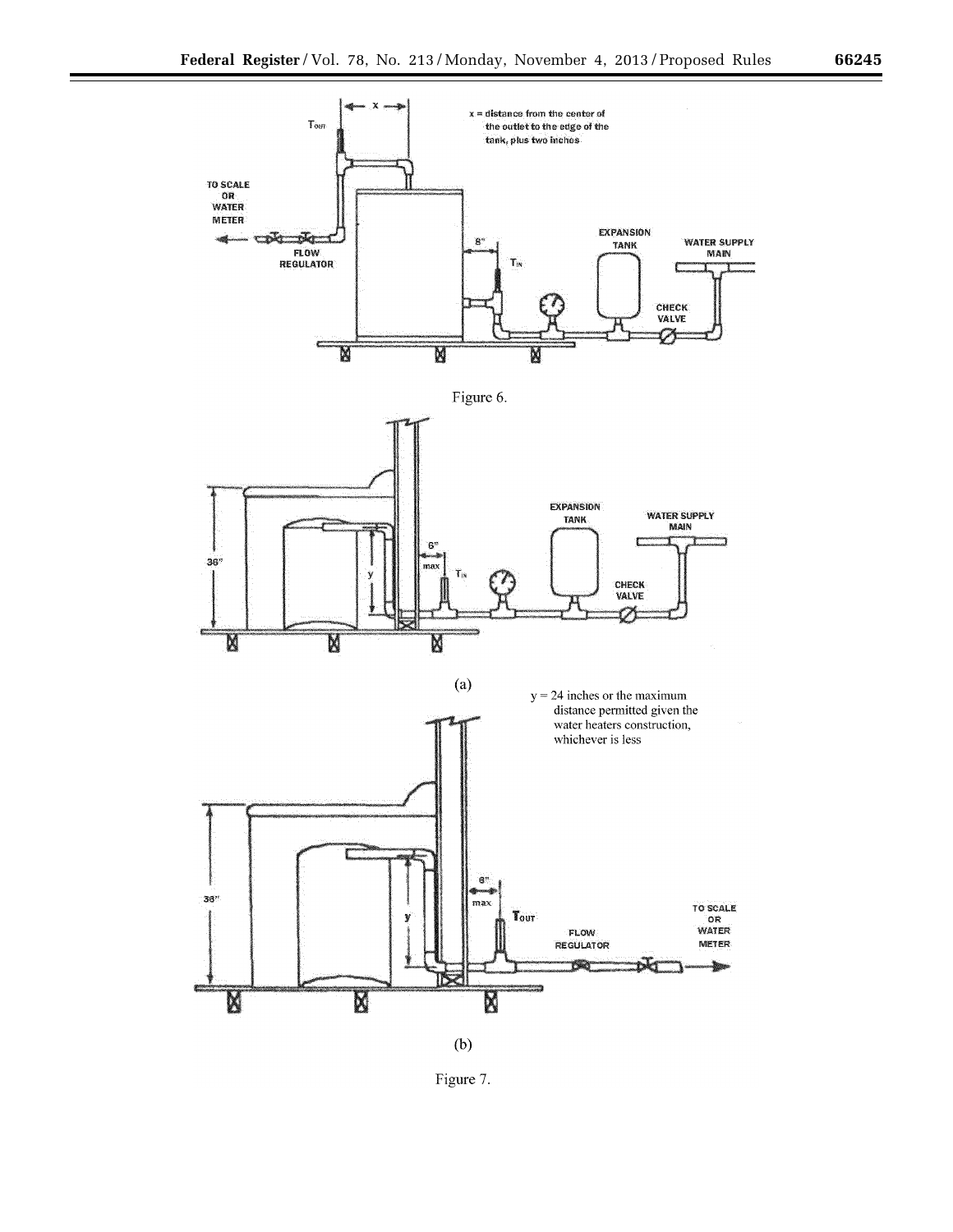\* \* \* \* \* ■ 10. Section 430.32 is amended by

revising paragraph (d) to read as follows:

**§ 430.32 Energy and water conservation standards and their compliance dates.** 

\* \* \* \* \*

(d) *Water heaters.* The energy factor of water heaters shall not be less than the following for products manufactured on or after the indicated dates.

| Product class                            | Storage volume                               | Energy factor as of Janu-<br>ary 20, 2004                                 | Energy factor as of April 16, 2015                                                                                                                                                                                                                                                 |
|------------------------------------------|----------------------------------------------|---------------------------------------------------------------------------|------------------------------------------------------------------------------------------------------------------------------------------------------------------------------------------------------------------------------------------------------------------------------------|
| Gas-fired Storage Water<br>Heater.       | $\geq$ 20 gallons and $\leq$ 100<br>gallons. | $0.67 - (0.0019 \times \text{Rated})$<br>Storage Volume in gal-<br>lons). | For tanks with a Rated Storage Volume at or below 55<br>gallons: $EF = 0.675 - (0.0015 \times \text{Rated Storage Vol}$<br>ume in gallons).<br>For tanks with a Rated Storage Volume above 55 gal-<br>lons: EF = $0.8012 - (0.00078 \times$ Rated Storage Vol-<br>ume in gallons). |
| Oil-fired Storage Water<br>Heater.       | $\leq$ 50 gallons                            | $0.59 - (0.0019 \times \text{Rated})$<br>Storage Volume in gal-<br>lons). | EF = $0.68 - (0.0019 \times \text{Rated Storage Volume in gal-})$<br>lons).                                                                                                                                                                                                        |
| Electric Storage Water Heat-<br>er.      | $\geq$ 20 gallons and $\leq$ 120<br>gallons. | $0.97 - (0.00132 \times \text{Rate})$<br>Storage Volume in gal-<br>lons). |                                                                                                                                                                                                                                                                                    |
|                                          |                                              |                                                                           | For tanks with a Rated Storage Volume at or below 55<br>gallons: $EF = 0.960 - (0.0003 \times \text{Rated Storage Vol}$<br>ume in gallons). For tanks with a Rated Storage<br>Volume above 55 gallons: EF = $2.057 - (0.00113 \times$<br>Rated Storage Volume in gallons).         |
| Tabletop Water Heater                    | $\geq$ 20 gallons and $\leq$ 120<br>gallons. | $0.93 - (0.00132 \times \text{Rate})$<br>Storage Volume in gal-<br>lons). | $EF = 0.93 - (0.00132 \times \text{Rated Storage Volume in gal-})$<br>lons).                                                                                                                                                                                                       |
| Instantaneous Gas-fired<br>Water Heater. |                                              | $0.62 - (0.0019 \times \text{Rated})$<br>Storage Volume in gal-<br>lons). | $EF = 0.82 - (0.0019 \times \text{Rated Storage Volume in gal-})$<br>lons).                                                                                                                                                                                                        |
| Instantaneous Electric Water<br>Heater.  |                                              | $0.93 - (0.00132 \times$ Rated<br>Storage Volume in gal-<br>lons).        | $EF = 0.93 - (0.00132 \times \text{Rated Storage Volume in gal-})$<br>lons).                                                                                                                                                                                                       |

Note: The Rated Storage Volume equals the water storage capacity of a water heater, in gallons, as certified by the manufacturer.

Exclusions. The energy conservation standards shown in this paragraph do not apply to the following types of water heaters: gas-fired, oil-fired, and electric water heaters at or above 2 gallons storage volume and below 20 gallons storage volume; gas-fired water heaters above 100 gallons storage volume; oilfired water heaters above 50 gallons storage volume; electric water heaters above 120 gallons storage volume; gasfired instantaneous water heaters at or below 50,000 Btu/h.

\* \* \* \* \*

#### **PART 431—ENERGY EFFICIENCY PROGRAM FOR CERTAIN COMMERCIAL AND INDUSTRIAL EQUIPMENT**

■ 11. The authority citation for part 431 continues to read as follows:

**Authority:** 42 U.S.C. 6291–6317.

■ 12. Section 431.102 is amended by adding the definition of ''Light commercial water heater,'' in alphabetical order, to read as follows:

#### **§ 431.102 Definitions concerning commercial water heaters, hot water supply boilers, and unfired hot water storage tanks.**

\* \* \* \* \* *Light commercial water heater* means any gas-fired, electric, or oil storage or instantaneous commercial water heater that meets the following conditions:

(1) For models requiring electricity, uses single-phase external power supply;

(2) Is not capable of delivering hot water at temperatures of 180 °F or above; and

(3) Does not bear a Code Symbol Stamp signifying compliance with the requirements of the ASME Boiler and Pressure Vessel Code.

■ 13. In § 431.106, paragraph (b), Table 2, is revised to read as follows:

**§ 431.106 Uniform test method for the measurement of energy efficiency of commercial water heaters and hot water supply boilers (other than commercial heat pump water heaters).** 

\* \* \* \* \*

\* \* \* \* \*

(b)  $* * * *$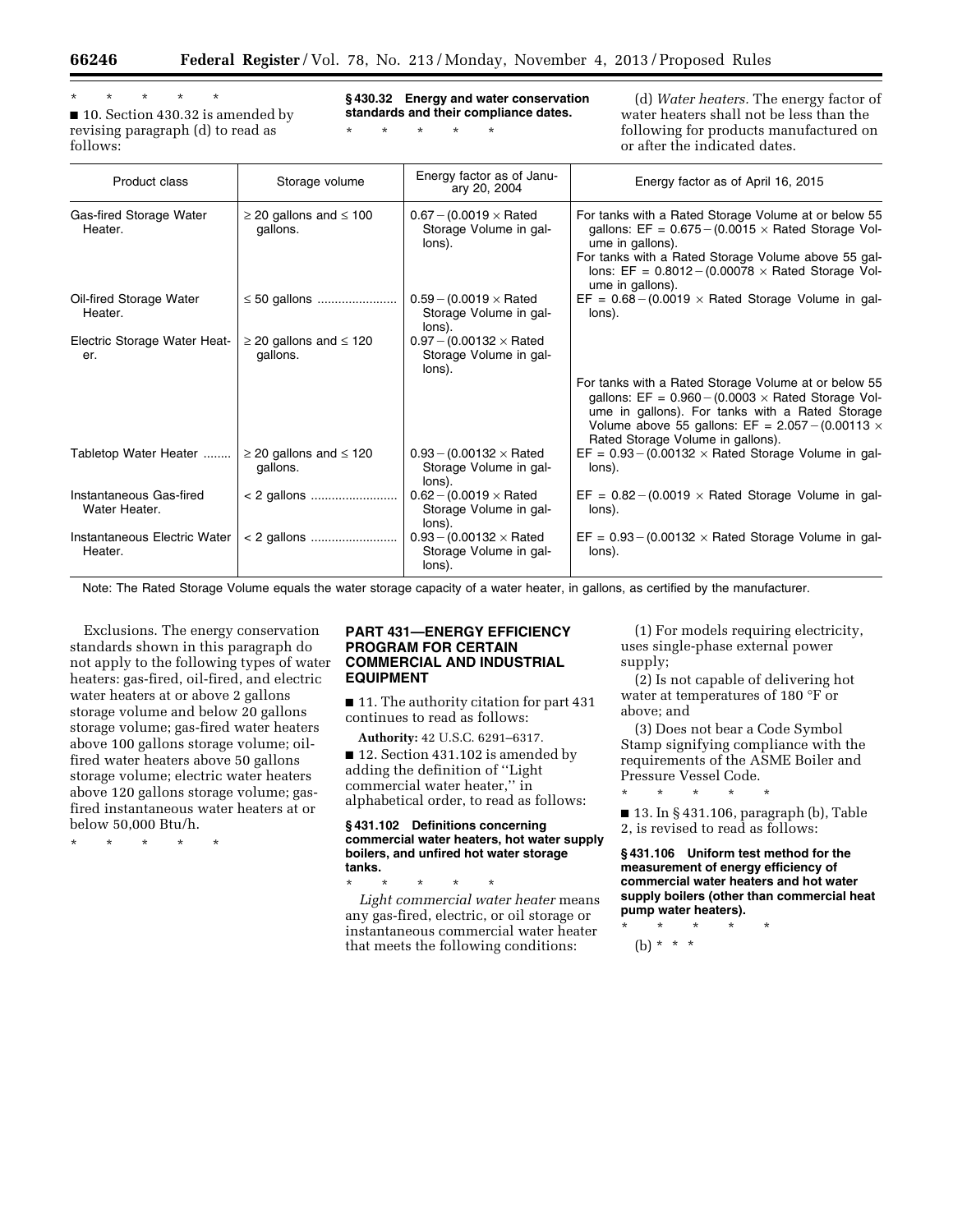e.

# TABLE 2 TO § 431.106—TEST PROCEDURES FOR COMMERCIAL WATER HEATERS AND HOT WATER SUPPLY BOILERS

[Other than commercial heat pump water heaters]

| Equipment type                                                       | Energy efficiency<br>descriptor | Use test set-up,<br>equipment, and<br>procedures in<br>subsection labeled<br>"Method of Test" of | Test procedure<br>required for<br>compliance on and<br>after                                                                                                                                          | With these additional stipulations                                                                                                                                                                                                                                                                                                                                                                                                                                                                                                                                                                                                                                                                                                                                                                                                                                                                                                                                                                                                                                                                                                                                                                                                                                                                                                                                                                                                                                                                                                                                                                                                                                                  |
|----------------------------------------------------------------------|---------------------------------|--------------------------------------------------------------------------------------------------|-------------------------------------------------------------------------------------------------------------------------------------------------------------------------------------------------------|-------------------------------------------------------------------------------------------------------------------------------------------------------------------------------------------------------------------------------------------------------------------------------------------------------------------------------------------------------------------------------------------------------------------------------------------------------------------------------------------------------------------------------------------------------------------------------------------------------------------------------------------------------------------------------------------------------------------------------------------------------------------------------------------------------------------------------------------------------------------------------------------------------------------------------------------------------------------------------------------------------------------------------------------------------------------------------------------------------------------------------------------------------------------------------------------------------------------------------------------------------------------------------------------------------------------------------------------------------------------------------------------------------------------------------------------------------------------------------------------------------------------------------------------------------------------------------------------------------------------------------------------------------------------------------------|
| Light Commercial<br>Water Heater.                                    | Energy Factor                   | 10 CFR 430, Subpt.<br><b>B</b> , App. E.                                                         | <i>(insert date 365 days</i><br>after publication of<br>the final rule in the<br><b>Federal Register</b><br>that establishes a<br>conversion factor, or<br>December 31, 2015,<br>whichever is later). | None.                                                                                                                                                                                                                                                                                                                                                                                                                                                                                                                                                                                                                                                                                                                                                                                                                                                                                                                                                                                                                                                                                                                                                                                                                                                                                                                                                                                                                                                                                                                                                                                                                                                                               |
| Gas-fired Storage and<br>Instantaneous                               | Thermal Efficiency              | ANSI Z21.10.3-<br>2011**, Exhibit G1.                                                            | May 13, 2013                                                                                                                                                                                          | A. For all products, the duration of the stand-<br>by loss test shall be until whichever of the                                                                                                                                                                                                                                                                                                                                                                                                                                                                                                                                                                                                                                                                                                                                                                                                                                                                                                                                                                                                                                                                                                                                                                                                                                                                                                                                                                                                                                                                                                                                                                                     |
| Water Heaters and<br>Hot Water Supply<br>Boilers*.                   | Standby Loss                    | ANSI Z21.10.3-<br>2011**, Exhibit G2.                                                            | May 13, 2013.                                                                                                                                                                                         | following occurs first after you begin to<br>measure the fuel and/or electric consump-<br>tion: (1) The first cutout after 24 hours or<br>(2) 48 hours, if the water heater is not in<br>the heating mode at that time.                                                                                                                                                                                                                                                                                                                                                                                                                                                                                                                                                                                                                                                                                                                                                                                                                                                                                                                                                                                                                                                                                                                                                                                                                                                                                                                                                                                                                                                             |
| Oil-fired Storage and<br>Instantaneous                               | Thermal Efficiency              | ANSI Z21.10.3-<br>2011**, Exhibit G1.                                                            | May 13, 2013                                                                                                                                                                                          | B. For oil and gas products, the standby loss<br>in Btu per hour must be calculated as fol-                                                                                                                                                                                                                                                                                                                                                                                                                                                                                                                                                                                                                                                                                                                                                                                                                                                                                                                                                                                                                                                                                                                                                                                                                                                                                                                                                                                                                                                                                                                                                                                         |
| Water Heaters and<br>Hot Water Supply                                | Standby Loss                    | ANSI Z21.10.3-<br>2011**, Exhibit G2.                                                            | May 13, 2013.                                                                                                                                                                                         | lows: SL (Btu per hour) = S (% per hour) $\times$<br>8.25 (Btu/gal-F) $\times$ Measured Volume (gal)                                                                                                                                                                                                                                                                                                                                                                                                                                                                                                                                                                                                                                                                                                                                                                                                                                                                                                                                                                                                                                                                                                                                                                                                                                                                                                                                                                                                                                                                                                                                                                                |
| Boilers*.<br>Electric Storage and<br>Instantaneous<br>Water Heaters. | Standby Loss                    | ANSI Z21.10.3-<br>2011**, Exhibit G2.                                                            | May 13, 2013                                                                                                                                                                                          | $\times$ 70 (degrees F).<br>C. For oil-fired products, apply the following<br>in conducting the thermal efficiency and<br>standby loss tests: (1) Venting Require-<br>ments-Connect a vertical length of flue<br>pipe to the flue gas outlet of sufficient<br>height so as to meet the minimum draft<br>specified by the manufacturer. (2) Oil Sup-<br>ply—Adjust the burner rate so that: (a)<br>The hourly Btu input rate lies within $\pm 2$<br>percent of the manufacturer's specified<br>input rate, (b) the $CO2$ reading shows the<br>value specified by the manufacturer, (c)<br>smoke in the flue does not exceed No. 1<br>smoke as measured by the procedure in<br>ASTM-D-2156-80, and (d) fuel pump<br>pressure lies within $\pm 10$ percent of manu-<br>facturer's specifications.<br>D. For electric products, apply the following<br>in conducting the standby loss test: (1) As-<br>sume that the thermal efficiency (Et) of<br>electric water heaters with immersed heat-<br>ing elements is 98 percent. (2) Maintain<br>the electrical supply voltage to within $\pm 5$<br>percent of the center of the voltage range<br>specified on the water heater nameplate.<br>(3) If the set up includes multiple adjust-<br>able thermostats, set the highest one first<br>to yield a maximum water temperature in<br>the specified range as measured by the<br>topmost tank thermocouple. Then set the<br>lower thermostat(s) to yield a maximum<br>mean tank temperature within the speci-<br>fied range.<br>E. Install water-tube water heaters as shown<br>in Figure 2, "Arrangement for Testing<br>Water-tube Type Instantaneous and Circu-<br>lating Water Heaters." |

\* As to hot water supply boilers with a capacity of less than 10 gallons, these test methods become mandatory on October 21, 2005. Prior to that time, you may use for these products either (1) these test methods if you rate the product for thermal efficiency, or (2) the test methods in Subpart E if you rate the product for combustion efficiency as a commercial packaged boiler.

\*\* Incorporated by reference, *see* § 431.105.

■ 14. Section 431.107 is added to read as follows:

**§ 431.107 Uniform test method for the measurement of energy efficiency of commercial heat pump water heaters.**